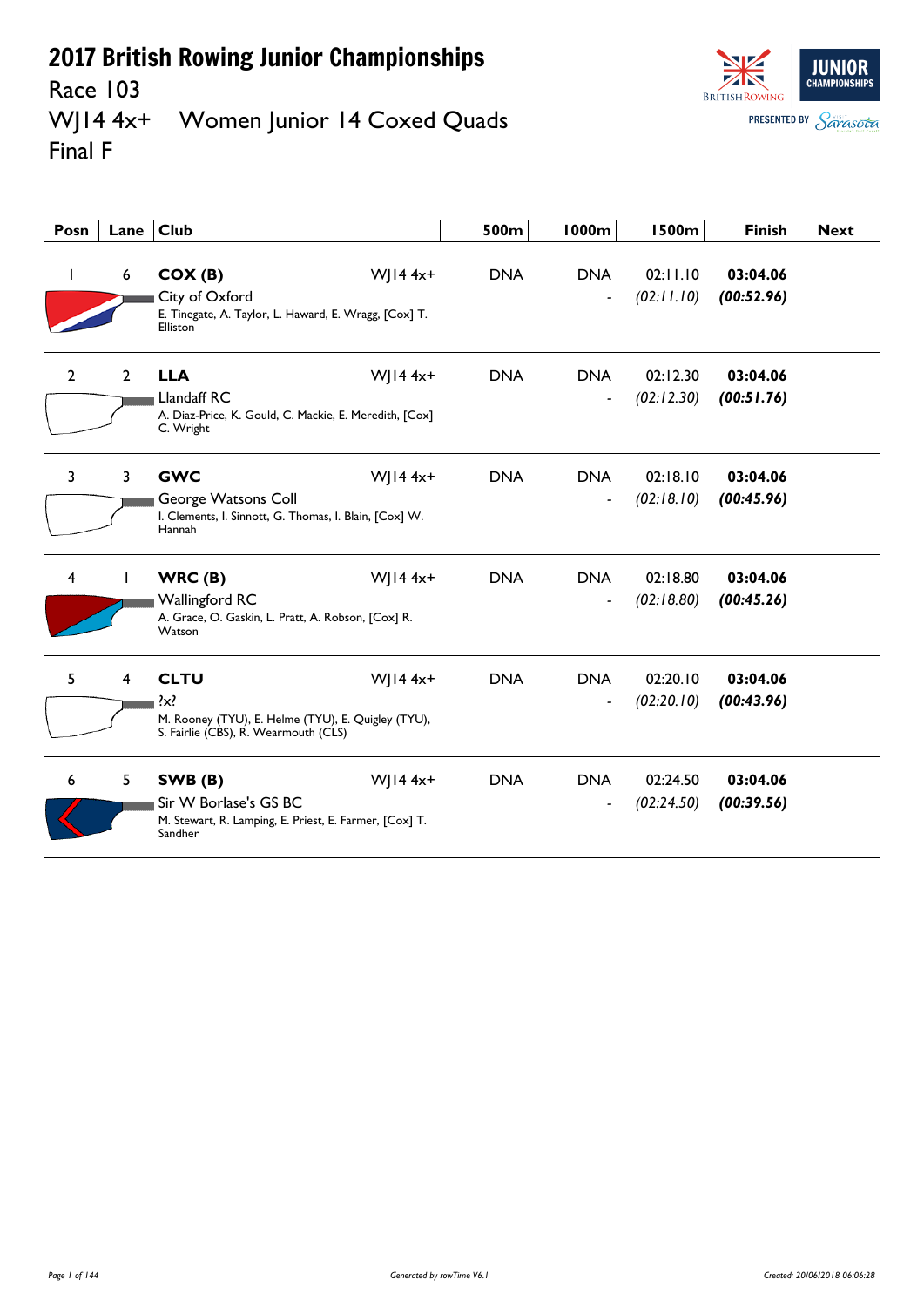

Race 104<br>WJ14 4x+ Women Junior 14 Coxed Quads Final G

| Posn           | Lane        | <b>Club</b>                                                                                                         |              | 500m       | <b>1000m</b>                           | <b>1500m</b>           | <b>Finish</b>          | <b>Next</b> |
|----------------|-------------|---------------------------------------------------------------------------------------------------------------------|--------------|------------|----------------------------------------|------------------------|------------------------|-------------|
|                | 5           | CLS(B)<br>L. Aitken, S. Allison, C. Payne, A. Mitchell, [Cox] E.<br>Wilkinson                                       | W  $14 4x+$  | <b>DNA</b> | <b>DNA</b>                             | 02:15.70<br>(02:15.70) | 03:04.06<br>(00:48.36) |             |
| $\overline{2}$ | 4           | HEN(B)<br><b>Henley RC</b><br>E. McKay, H. Thompson, K. Copland, H. Nave, [Cox]<br>M. Sturgess                      | $W$   14 4x+ | <b>DNA</b> | <b>DNA</b><br>$\overline{\phantom{a}}$ | 02:13.90<br>(02:13.90) | 03:04.06<br>(00:50.16) |             |
| $\overline{3}$ | 6           | <b>MTS</b><br>Merchant Taylors Sch<br>C. Losty, M. Jones, L. Williams, B. Billington, [Cox] E.<br><b>Bangs</b>      | $W$   14 4x+ | <b>DNA</b> | <b>DNA</b><br>$\overline{\phantom{a}}$ | 02:17.30<br>(02:17.30) | 03:04.06<br>(00:46.76) |             |
| 4              |             | SWB(C)<br>Sir W Borlase's GS BC<br>C. Farmer, R. Wels, O. Winter, A. Kemp, [Cox] S.<br><b>Dhariwal</b>              | W  $144x+$   | <b>DNA</b> | <b>DNA</b><br>$\overline{a}$           | 02:25.40<br>(02:25.40) | 03:04.06<br>(00:38.66) |             |
| 5              | $2^{\circ}$ | <b>LYTT</b><br>$\{x\}$<br>C. Kehoe (LYT), E. Slater (LYT), F. Byrne (TTR), S.<br>Mafi (TTR), [Cox] I. Parratt (LYT) | $W$   14 4x+ | <b>DNA</b> | <b>DNA</b>                             | 02:22.70<br>(02:22.70) | 03:04.06<br>(00:41.36) |             |
| 6              | 3           | <b>YRM</b><br>Yarm Sch<br>G. McPherson, J. Mishra, S. Peverall, A. Pickard, I.<br>Murray                            | $W$   14 4x+ | <b>DNA</b> | <b>DNA</b>                             | 02:28.90<br>(02:28.90) | 03:04.06<br>(00:35.16) |             |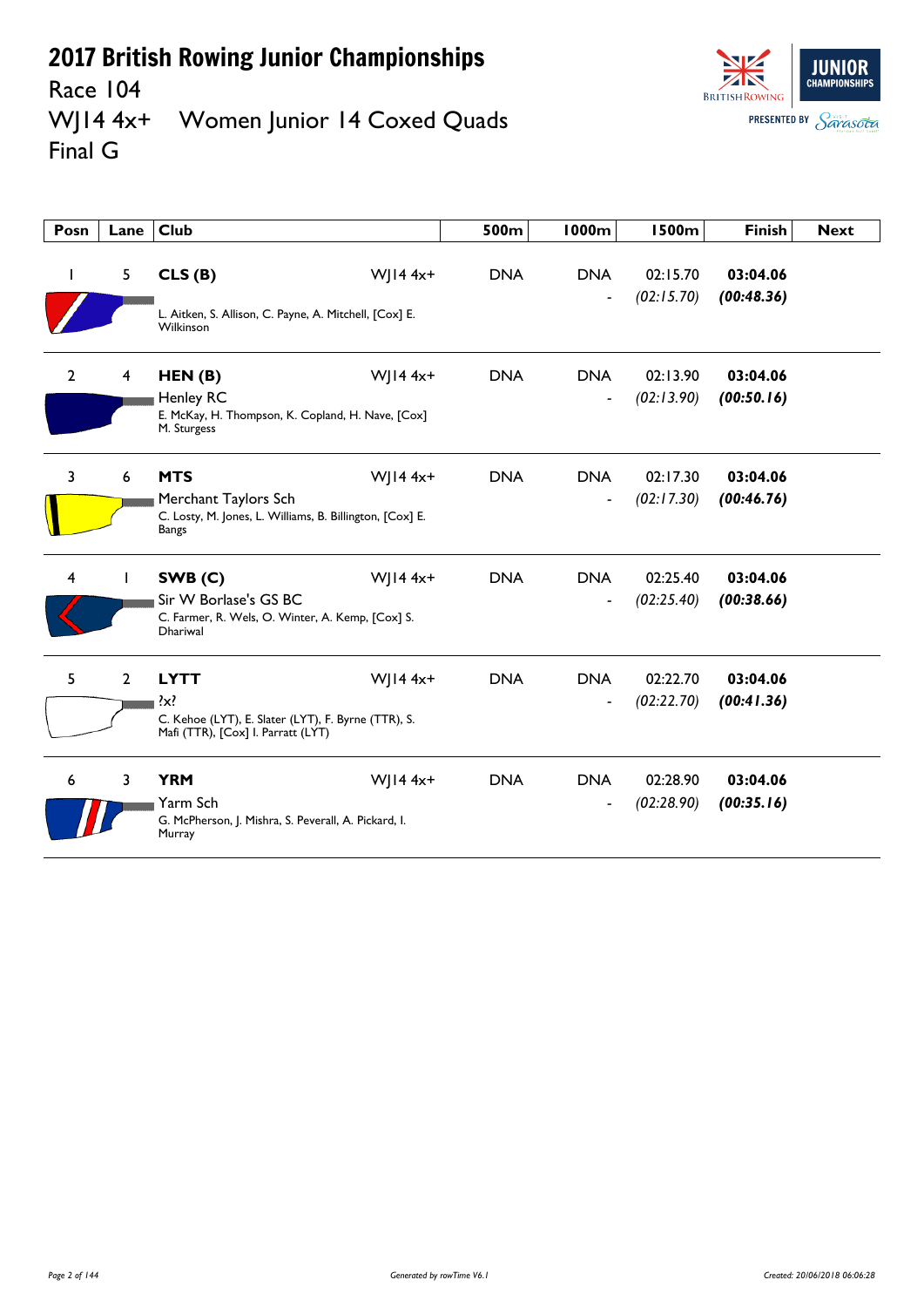Race 105



#### WJ14 4x+ Women Junior 14 Coxed Quads Final E

| Posn           | Lane           | Club                                                                                                                         | 500m       | 1000m                                  | <b>1500m</b>           | <b>Finish</b>          | <b>Next</b> |
|----------------|----------------|------------------------------------------------------------------------------------------------------------------------------|------------|----------------------------------------|------------------------|------------------------|-------------|
|                | 6              | <b>EVE</b><br>$W$   14 4x+<br>Evesham RC<br>M. Robbins, I. Grelak, G. Banton, P. Cullen, [Cox] F.<br>Wiseman                 | <b>DNA</b> | <b>DNA</b>                             | 02:01.50<br>(02:01.50) | 03:04.06<br>(01:02.56) |             |
| $\overline{2}$ | 3              | $W$   14 4x+<br>ROS(B)<br>Ross RC<br>L. Burden, M. Davies, H. Matthews, H. Vine, [Cox] N.<br>Hickey                          | <b>DNA</b> | <b>DNA</b><br>$\overline{\phantom{0}}$ | 02:04.60<br>(02:04.60) | 03:04.06<br>(00:59.46) |             |
| 3              | $\overline{2}$ | $W$   14 4x+<br>NUM(C)<br>Nott'm & Union<br>A. Bone, N. Kirkham, A. Grocock, E. Newman, G.<br>Rainbow, [Cox] N. Dunn         | <b>DNA</b> | <b>DNA</b><br>$\overline{a}$           | 02:08.00<br>(02:08.00) | 03:04.06<br>(00:56.06) |             |
| 4              | 5              | $W$   14 4x+<br><b>MOS</b><br>Mossbourne<br>B. Omoyeni, H. Paterson, S. Biliutit, E. Ramsay, [Cox]<br>A. de Abaitua          | <b>DNA</b> | <b>DNA</b><br>$\blacksquare$           | 02:10.10<br>(02:10.10) | 03:04.06<br>(00:53.96) |             |
| 5              | 4              | $W$   14 4x+<br><b>LYT</b><br><b>LYR Tradesmen</b><br>E. Crawford, D. Hammond, C. Tombolis, M. Hildreth,<br>[Cox] B. Burnham | <b>DNA</b> | <b>DNA</b>                             | 02:09.00<br>(02:09.00) | 03:04.06<br>(00:55.06) |             |
| 6              | $\mathbf{L}$   | $W$   14 4x+<br>SWB(A)<br>Sir W Borlase's GS BC<br>S. Radford, I. Alexandrou, E. Harkin, D. Taverner,<br>[Cox] B. Smith      | <b>DNA</b> | <b>DNA</b><br>÷                        | 02:13.00<br>(02:13.00) | 03:04.06<br>(00:51.06) |             |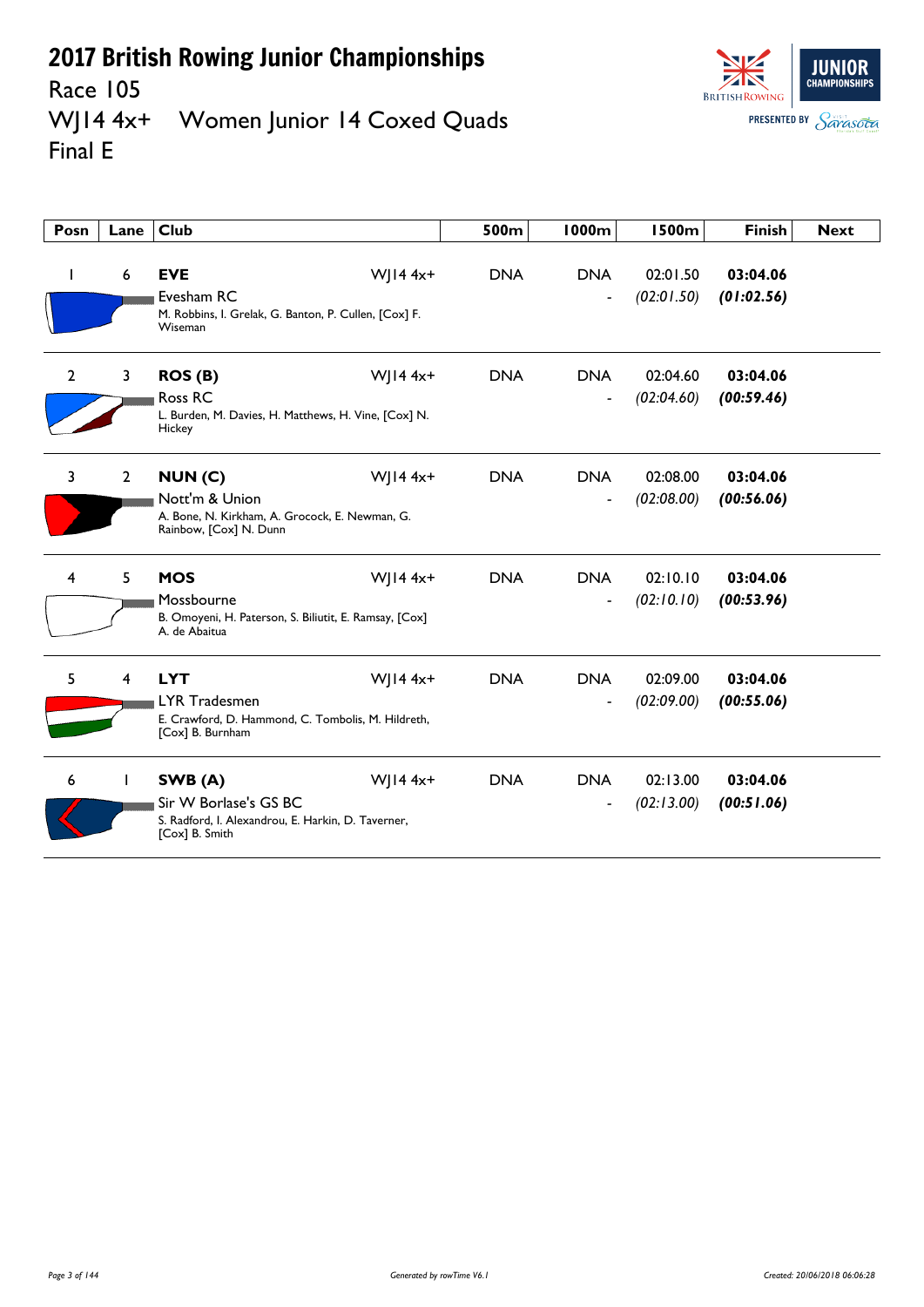

**JUNIOR CHAMPIONSHIPS BRITISH ROWING PRESENTED BY Sarasota** 

#### Race 106<br>WJ14 4x+ Women Junior 14 Coxed Quads Final D

| Posn         | Lane         | <b>Club</b>                                                                                            |              | 500m       | <b>1000m</b>                 | <b>1500m</b>           | <b>Finish</b>          | <b>Next</b> |
|--------------|--------------|--------------------------------------------------------------------------------------------------------|--------------|------------|------------------------------|------------------------|------------------------|-------------|
|              | 4            | <b>TYU</b><br>L. Cardno, M. Aspinall, S. Riley, C. Hudson, [Cox] A.<br>McKenna                         | $W$   14 4x+ | <b>DNA</b> | <b>DNA</b><br>$\overline{a}$ | 01:59.40<br>(01:59.40) | 03:04.06<br>(01:04.66) |             |
| $\mathbf{2}$ | 6            | WRC(A)<br><b>Wallingford RC</b><br>O. White, A. Burdess, B. Morrison, F. Sharp, [Cox] A.<br>Hudson     | $W$   14 4x+ | <b>DNA</b> | <b>DNA</b>                   | 01:59.80<br>(01:59.80) | 03:04.06<br>(01:04.26) |             |
| 3            | 5            | <b>DUR</b><br>Durham<br>M. Elmer, F. Court, E. Baldwin, H. Simpson, [Cox] R.<br>Coe                    | $W$   14 4x+ | <b>DNA</b> | <b>DNA</b><br>$\blacksquare$ | 02:02.30<br>(02:02.30) | 03:04.06<br>(01:01.76) |             |
| 4            | 3            | <b>ABN</b><br>Abingdon RC<br>E. Gebhart, G. Kenrick, G. SEGRT, K. Whelan, [Cox]<br>P. Mentzel          | $W$   14 4x+ | <b>DNA</b> | <b>DNA</b><br>$\blacksquare$ | 02:03.70<br>(02:03.70) | 03:04.06<br>(01:00.36) |             |
| 5            |              | NUN(B)<br>Nott'm & Union<br>L. James, B. Taylor, R. Ong, O. Stevenson, K. Stevens,<br>[Cox] G. Rainbow | $W$   14 4x+ | <b>DNA</b> | <b>DNA</b>                   | 02:05.30<br>(02:05.30) | 03:04.06<br>(00:58.76) |             |
| 6            | $\mathbf{2}$ | MAR(B)<br>Marlow RC<br>C. Dent, P. Dyer, O. Fisk, E. Daniell, [Cox] A. Cox<br>Gordon                   | $W$   14 4x+ | <b>DNA</b> | <b>DNA</b>                   | 02:07.00<br>(02:07.00) | 03:04.06<br>(00:57.06) |             |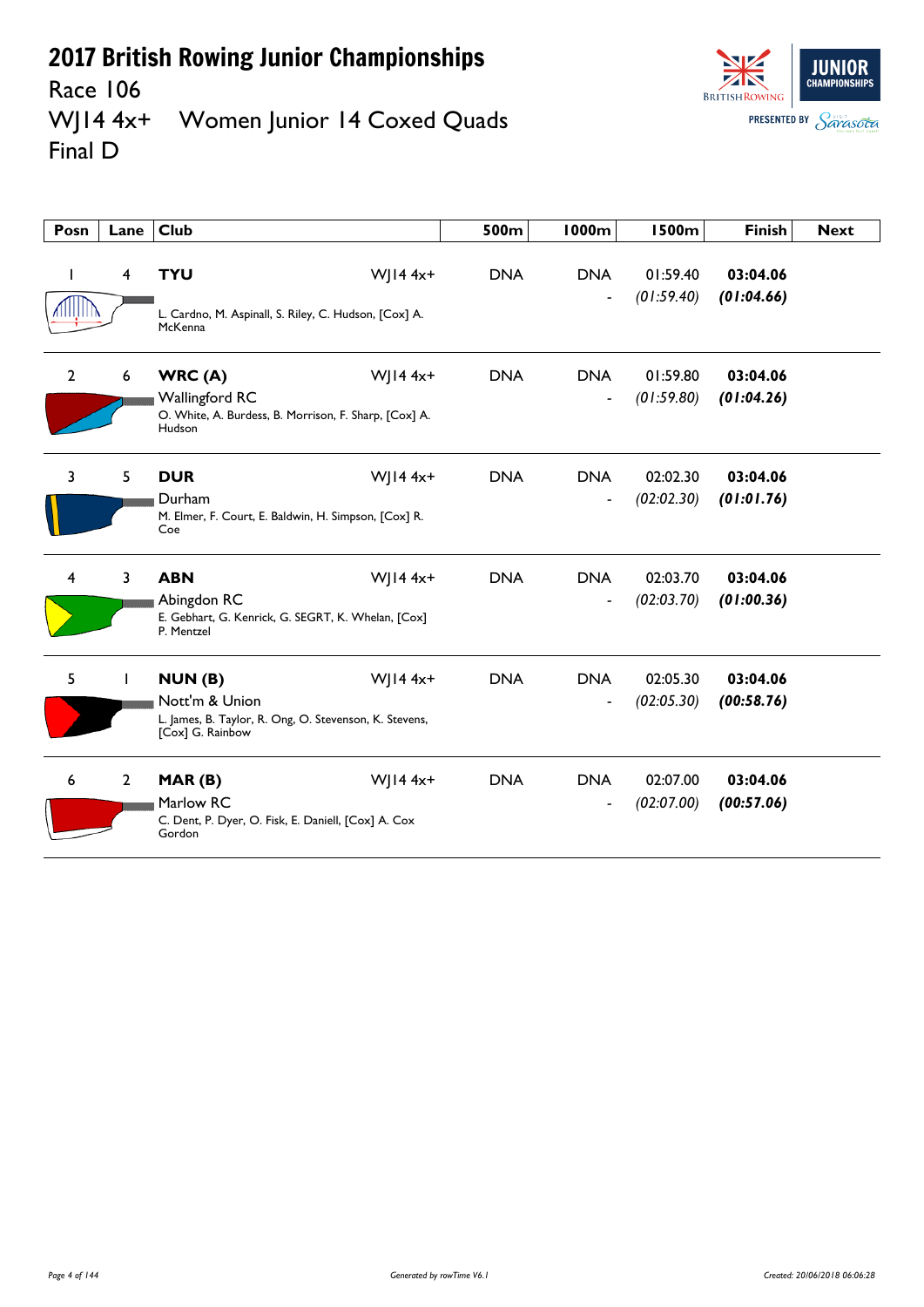Race 107<br>WJ14 4x+



Women Junior 14 Coxed Quads Final C

| Posn           | Lane           | <b>Club</b>                                                                                                                                     |              | 500m       | <b>1000m</b>                 | <b>1500m</b>           | <b>Finish</b>          | <b>Next</b> |
|----------------|----------------|-------------------------------------------------------------------------------------------------------------------------------------------------|--------------|------------|------------------------------|------------------------|------------------------|-------------|
|                | $\overline{2}$ | <b>NWK</b><br>Newark RC<br>M. Archer Dytch, F. Barker, I. Holland, K. Hawthorne,<br>N. Woodman, [Cox] I. Loach-Martin                           | $W$   14 4x+ | <b>DNA</b> | <b>DNA</b>                   | 02:02.80<br>(02:02.80) | 03:04.06<br>(01:01.26) |             |
| $\overline{2}$ | 5              | <b>BRNO</b><br>$\{x\}$<br>T. Guthrie (NOR), S. Lewis Williams (NOR), C.<br>Bryant-Fowler (BRX), K. Troll (BRX), [Cox] L.<br>Newton-Ingham (NOR) | $W$   14 4x+ | <b>DNA</b> | <b>DNA</b>                   | 02:08.60<br>(02:08.60) | 03:04.06<br>(00:55.46) |             |
| 3              | 3              | CBR(B)<br>City of Bristol RC<br>M. Rowles, N. Porteous, E. Fletcher, M. Edwards,<br>[Cox] J. Meiklejohn                                         | $W$   14 4x+ | <b>DNA</b> | <b>DNA</b><br>$\overline{a}$ | 02:05.50<br>(02:05.50) | 03:04.06<br>(00:58.56) |             |
| 4              |                | COX(A)<br>City of Oxford<br>B. Ruiseal, A. Grant-Forster, M. Stasinaki, S.<br>Turner-Frick, L. Stringer                                         | $W$ ] 14 4x+ | <b>DNA</b> | <b>DNA</b>                   | 02:04.90<br>(02:04.90) | 03:04.06<br>(00:59.16) |             |
| 5.             | 4              | <b>TSS</b><br><b>Tideway Scullers Sch</b><br>N. Jones, K. Broberg, F. Lovric-Kemp, H. Marwood,<br>[Cox] E. Tarczy                               | W  $14 4x+$  | <b>DNA</b> | <b>DNA</b>                   | 02:07.90<br>(02:07.90) | 03:04.06<br>(00:56.16) |             |
| 6              | 6              | <b>TRF</b><br>D. Gallagher, E. Fitchet, K. Horsfall, M. Wilson, [Cox]<br>M. Heathcock                                                           | $W$   14 4x+ | <b>DNA</b> | <b>DNA</b>                   | 02:03.30<br>(02:03.30) | 03:04.06<br>(01:00.76) |             |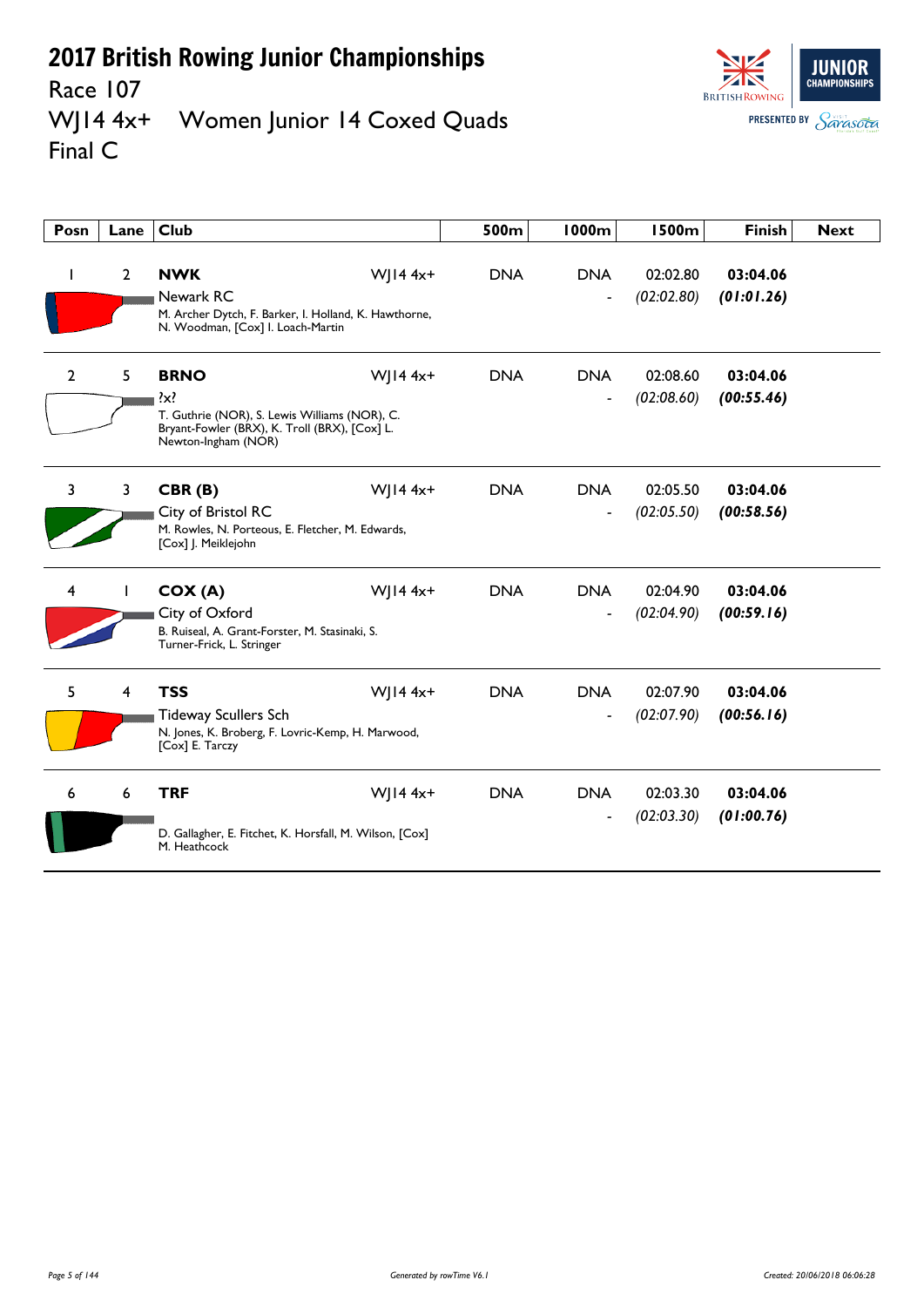Race 108<br>WJ14 4x+



Women Junior 14 Coxed Quads Final B

| Posn           | Lane           | Club                                                                                                                              | 500m       | <b>1000m</b>                 | <b>1500m</b>           | <b>Finish</b>          | <b>Next</b> |
|----------------|----------------|-----------------------------------------------------------------------------------------------------------------------------------|------------|------------------------------|------------------------|------------------------|-------------|
|                | $\mathbf{I}$   | <b>MHD</b><br>$W$   14 4x+<br>Maidenhead RC<br>I. Lazenby, H. Leeper, A. Carpenter, A. Parcell-Arregi,<br>[Cox] U. Parcell-Arregi | <b>DNA</b> | <b>DNA</b>                   | 02:04.30<br>(02:04.30) | 03:04.06<br>(00:59.76) |             |
| $\overline{2}$ | 5              | $W$   14 4x+<br><b>ROS (A)</b><br>Ross RC<br>H. Brodholt, E. Lown, E. Hermon, K. Smith, [Cox] A.<br>Green                         | <b>DNA</b> | <b>DNA</b><br>$\overline{a}$ | 02:03.90<br>(02:03.90) | 03:04.06<br>(01:00.16) |             |
| 3              | $\overline{4}$ | $W$   14 4x+<br>NUN(A)<br>Nott'm & Union<br>C. Kay, E. Tyler, A. Rainbow, A. Stevens, H.<br>Cranefield, [Cox] K. Stevens          | <b>DNA</b> | <b>DNA</b><br>$\overline{a}$ | 02:05.90<br>(02:05.90) | 03:04.06<br>(00:58.16) |             |
| 4              | 6              | $W$   14 4x+<br>CBR(A)<br>City of Bristol RC<br>K. Alexander, K. Norris, I. Bruton, H. Brown, P.<br>Ainsley                       | <b>DNA</b> | <b>DNA</b><br>÷              | 02:07.40<br>(02:07.40) | 03:04.06<br>(00:56.66) |             |
| 5              | $\overline{2}$ | CLS(A)<br>$W$   14 4x+<br>C. Warren, H. Hardy, A. Hall, E. Thornton, [Cox] A.<br>Telford                                          | <b>DNA</b> | <b>DNA</b>                   | 02:08.20<br>(02:08.20) | 03:04.06<br>(00:55.86) |             |
| 6              | 3              | <b>SUA</b><br>$W$   14 4x+<br>Stratford-upon-Avon BC<br>J. Mountney, M. Kenny, N. Brunt, A. Baines, [Cox] M.<br>Wilcock           | <b>DNA</b> | <b>DNA</b>                   | 02:07.10<br>(02:07.10) | 03:04.06<br>(00:56.96) |             |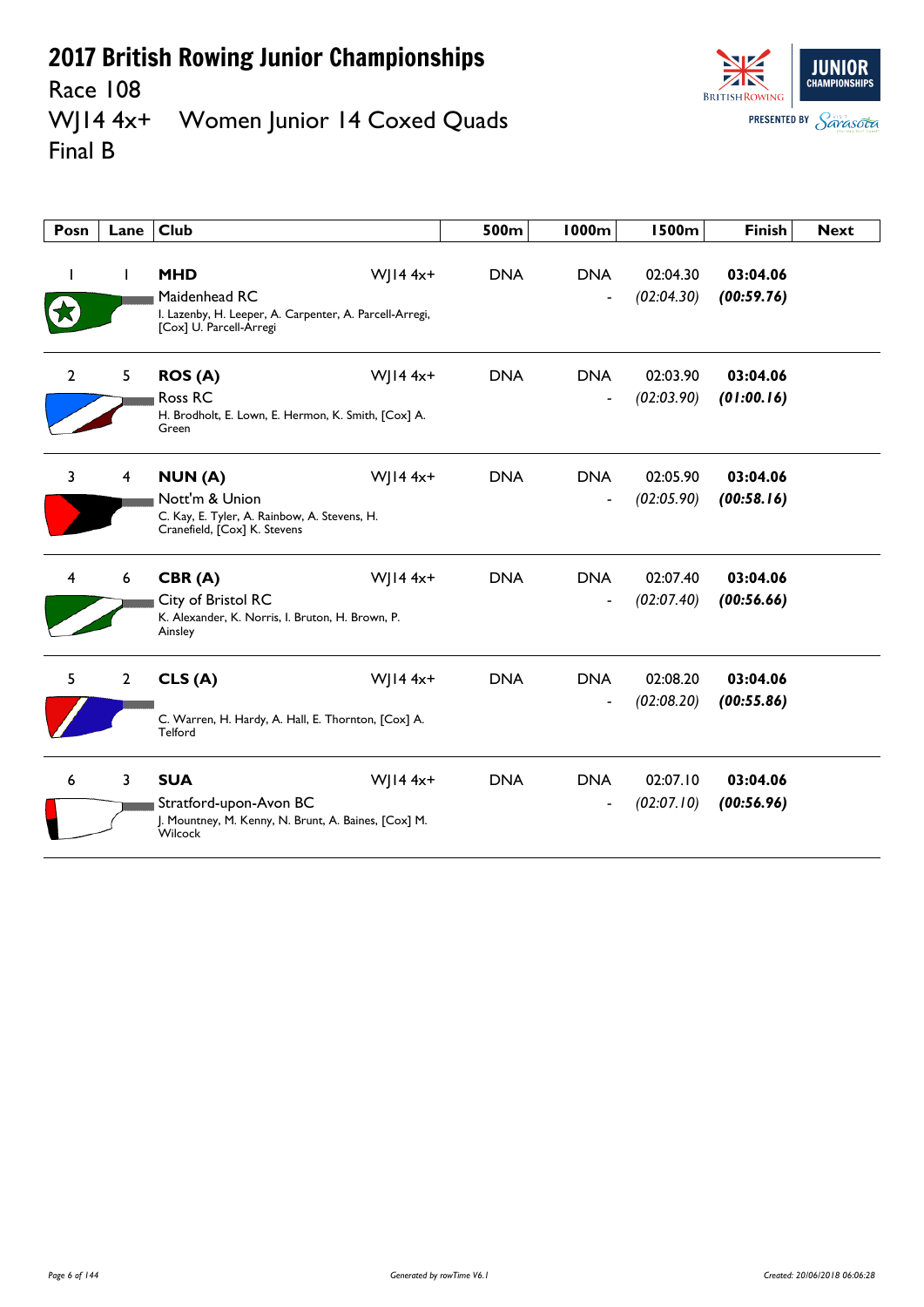

Race 109<br>OJ14 4x+ Open Junior 14 Coxed Quads Sculls Final E

| Posn           | Lane         | <b>Club</b>                                                                                                   |                         | 500m       | 1000m                                  | <b>1500m</b>           | Finish                 | <b>Next</b> |
|----------------|--------------|---------------------------------------------------------------------------------------------------------------|-------------------------|------------|----------------------------------------|------------------------|------------------------|-------------|
|                | 4            | CCS(B)<br><b>Claires Court Sch</b><br>C. Scott, K. Bhalla, H. Wilson, O. Walker, [Cox] J.<br>Freeman          | $O  4 4x+$              | <b>DNA</b> | <b>DNA</b><br>$\blacksquare$           | 02:11.60<br>(02:11.60) | 03:04.06<br>(00:52.46) |             |
| $\overline{2}$ | 5            | <b>CAB</b><br>Cantabrigian<br>A. Varatak, O. Coppins, P. Cicolecchia, M. Casciato, A.<br>Hill                 | $O  4 4x+$              | <b>DNA</b> | <b>DNA</b><br>$\overline{\phantom{a}}$ | 02:18.00<br>(02:18.00) | 03:04.06<br>(00:46.06) |             |
| 3              | $\mathbf{3}$ | SWB(C)<br>Sir W Borlase's GS BC<br>E. Lennard, Z. Byrne, O. Visintin, T. Gladstone, [Cox]<br>I. Vantil        | OJ $14$ 4x <sup>+</sup> | <b>DNA</b> | <b>DNA</b><br>$\blacksquare$           | 02:36.80<br>(02:36.80) | 03:04.06<br>(00:27.26) |             |
| <b>DNF</b>     | 6            | <b>LYTT</b><br>$\{x\}$<br>M. Collins (LYT), P. Vigh (LYT), N. Willems (TTR), F.<br>Morgan (TTR), A. Lee (LYT) | $O$   14 4x+            |            |                                        |                        |                        |             |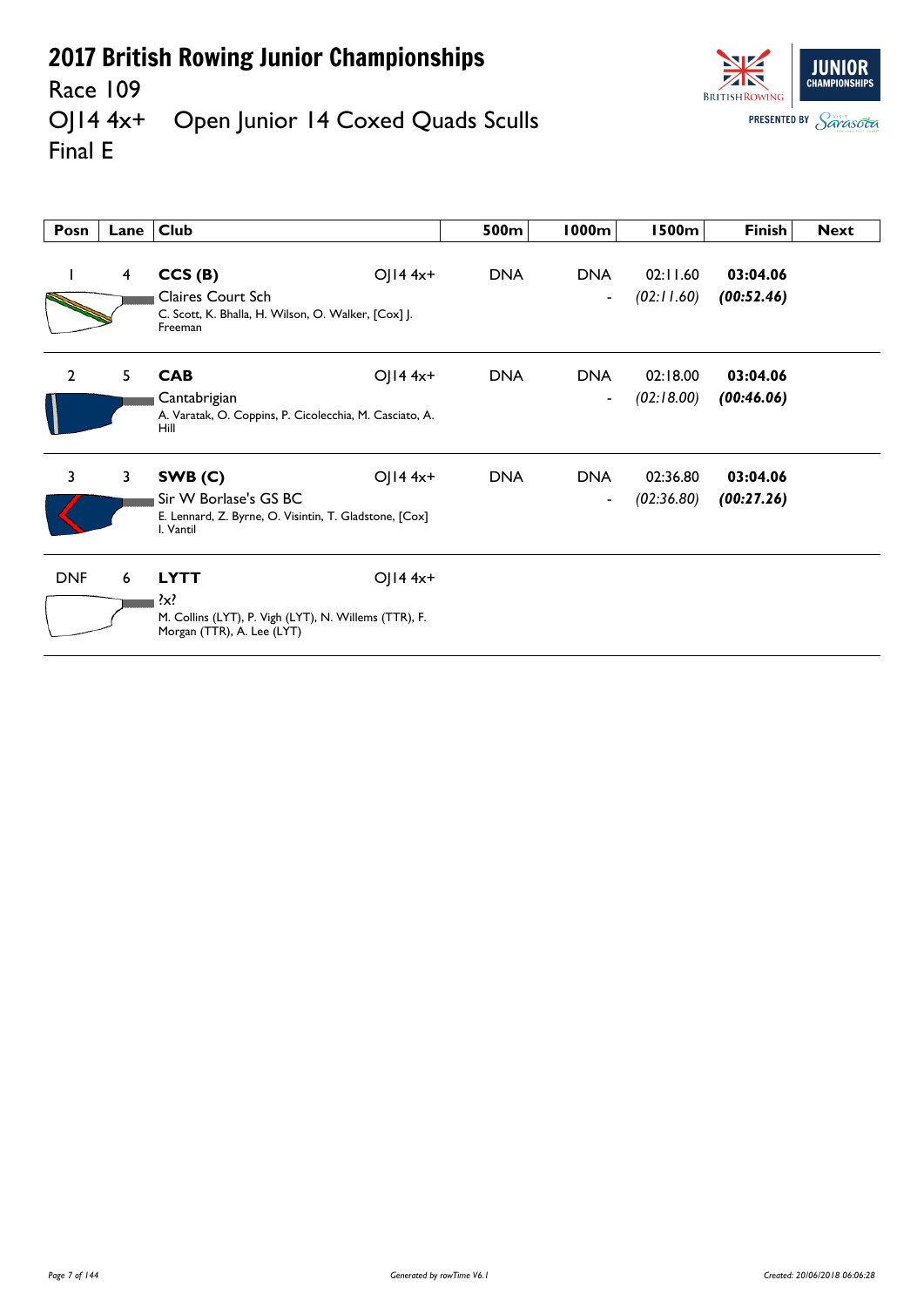

#### Race 110<br>OJ14 4x+ Open Junior 14 Coxed Quads Sculls Final D

| Posn           | Lane           | <b>Club</b>                                                                                                    |            | 500m       | <b>1000m</b>                           | <b>1500m</b>           | <b>Finish</b>          | <b>Next</b> |
|----------------|----------------|----------------------------------------------------------------------------------------------------------------|------------|------------|----------------------------------------|------------------------|------------------------|-------------|
|                | 5              | <b>WRC</b><br><b>Wallingford RC</b><br>N. Barlow, T. Francis, F. Gauden, P. van Der Veen,<br>[Cox] S. Fanstone | OJ14 4x+   | <b>DNA</b> | <b>DNA</b><br>$\blacksquare$           | 02:00.90<br>(02:00.90) | 03:04.06<br>(01:03.16) |             |
| $\overline{2}$ |                | QPH<br>Oueens Park H Sch<br>B. Baker, J. Cox, D. Williams, D. Howard, [Cox] I.<br><b>Burke</b>                 | $O  4 4x+$ | <b>DNA</b> | <b>DNA</b><br>$\blacksquare$           | 02:04.10<br>(02:04.10) | 03:04.06<br>(00:59.96) |             |
| 3              | 4              | <b>GWC</b><br>George Watsons Coll<br>A. Knowles, S. Ansell, A. Millar, A. Levi, [Cox] G.<br>Watson             | $O  4 4x+$ | <b>DNA</b> | <b>DNA</b><br>$\blacksquare$           | 02:04.60<br>(02:04.60) | 03:04.06<br>(00:59.46) |             |
| 4              | 3              | <b>LYT</b><br>LYR Tradesmen<br>J. Brown, T. Dhillon, E. Phillips, T. Hayes, A. Pfeifer                         | $O  4 4x+$ | <b>DNA</b> | <b>DNA</b><br>$\overline{\phantom{a}}$ | 02:05.00<br>(02:05.00) | 03:04.06<br>(00:59.06) |             |
| 5              | $\overline{2}$ | ASR (C)<br>Aberdeen Schs RA<br>C. Kennedy, G. Charles, J. Ritchie, M. Dearsley, [Cox]<br>L. Barraclough        | OJ14 4x+   | <b>DNA</b> | <b>DNA</b><br>$\blacksquare$           | 02:08.10<br>(02:08.10) | 03:04.06<br>(00:55.96) |             |
| 6              | 6              | <b>MOS</b><br>Mossbourne<br>H. Hose, E. Hepburn, S. Mclean, S. Van Doorn, R. Van<br>Doorn                      | OJ14 4x+   | <b>DNA</b> | <b>DNA</b>                             | 02:06.10<br>(02:06.10) | 03:04.06<br>(00:57.96) |             |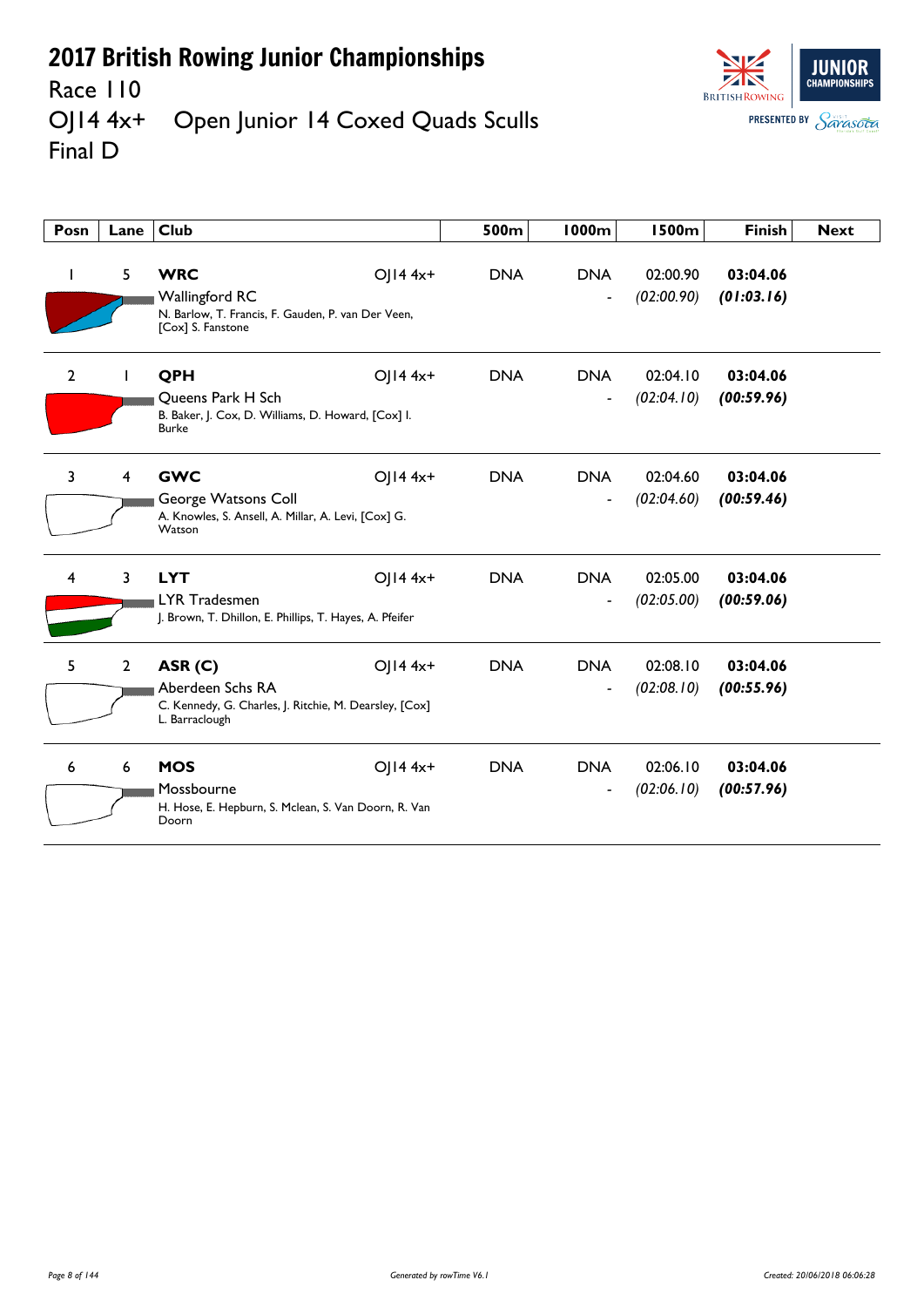

#### Race III<br>OJI4 4x+ Open Junior 14 Coxed Quads Sculls Final C

| Posn           | Lane           | <b>Club</b>                                                                                                  |            | 500m       | <b>1000m</b>                           | <b>1500m</b>                           | <b>Finish</b>          | <b>Next</b> |
|----------------|----------------|--------------------------------------------------------------------------------------------------------------|------------|------------|----------------------------------------|----------------------------------------|------------------------|-------------|
| L              | 6              | <b>SUA</b><br>Stratford-upon-Avon BC<br>D. Cox, M. Griffiths, S. McClenahan, F. Tyler, [Cox] K.<br>Wellstead | $O  4 4x+$ | <b>DNA</b> | <b>DNA</b><br>$\blacksquare$           | 01:53.70<br>(01:53.70)                 | 03:04.06<br>(01:10.36) |             |
| $\overline{2}$ | 5              | <b>HEN</b><br>Henley RC<br>A. Drennan, C. Seager, D. Crick, J. Rait, [Cox] S.<br>Hatlee                      | OJ14 4x+   | <b>DNA</b> | <b>DNA</b>                             | 01:54.30<br>(01:54.30)                 | 03:04.06<br>(01:09.76) |             |
| 3              | $\overline{4}$ | CCS(A)<br><b>Claires Court Sch</b><br>C. Roberts, J. Foy, R. Byerley, J. Gannan, [Cox] J.<br>Connor          | $OJI44x+$  | <b>DNA</b> | <b>DNA</b><br>$\blacksquare$           | 01:56.80<br>(01:56.80)                 | 03:04.06<br>(01:07.26) |             |
| 4              | Т              | SWB(B)<br>Sir W Borlase's GS BC<br>D. Khawar, J. Scurlock, B. Macleod, J. Hazlehurst,<br>[Cox] E. Norris     | $O  4 4x+$ | <b>DNA</b> | <b>DNA</b><br>$\overline{\phantom{a}}$ | 02:00.30<br>(02:00.30)                 | 03:04.06<br>(01:03.76) |             |
| 5              | $\overline{2}$ | <b>LVA</b><br><b>LVS Ascot</b><br>H. Boorman, E. Ayles, T. Morrison, F. Cariss, [Cox] S.<br>Yates            | $O  4 4x+$ | <b>DNA</b> | <b>DNA</b>                             | 02:02.20<br>(02:02.20)                 | 03:04.06<br>(01:01.86) |             |
| 6              | $\overline{3}$ | <b>SCP</b><br>Strathclyde Park RC<br>A. Payne, R. Ron, O. McGrory, E. Ferguson, [Cox] R.<br>Payne            | $O  4 4x+$ | <b>DNA</b> | <b>DNA</b>                             | <b>DNA</b><br>$\overline{\phantom{a}}$ | 03:04.06<br>(03:04.06) |             |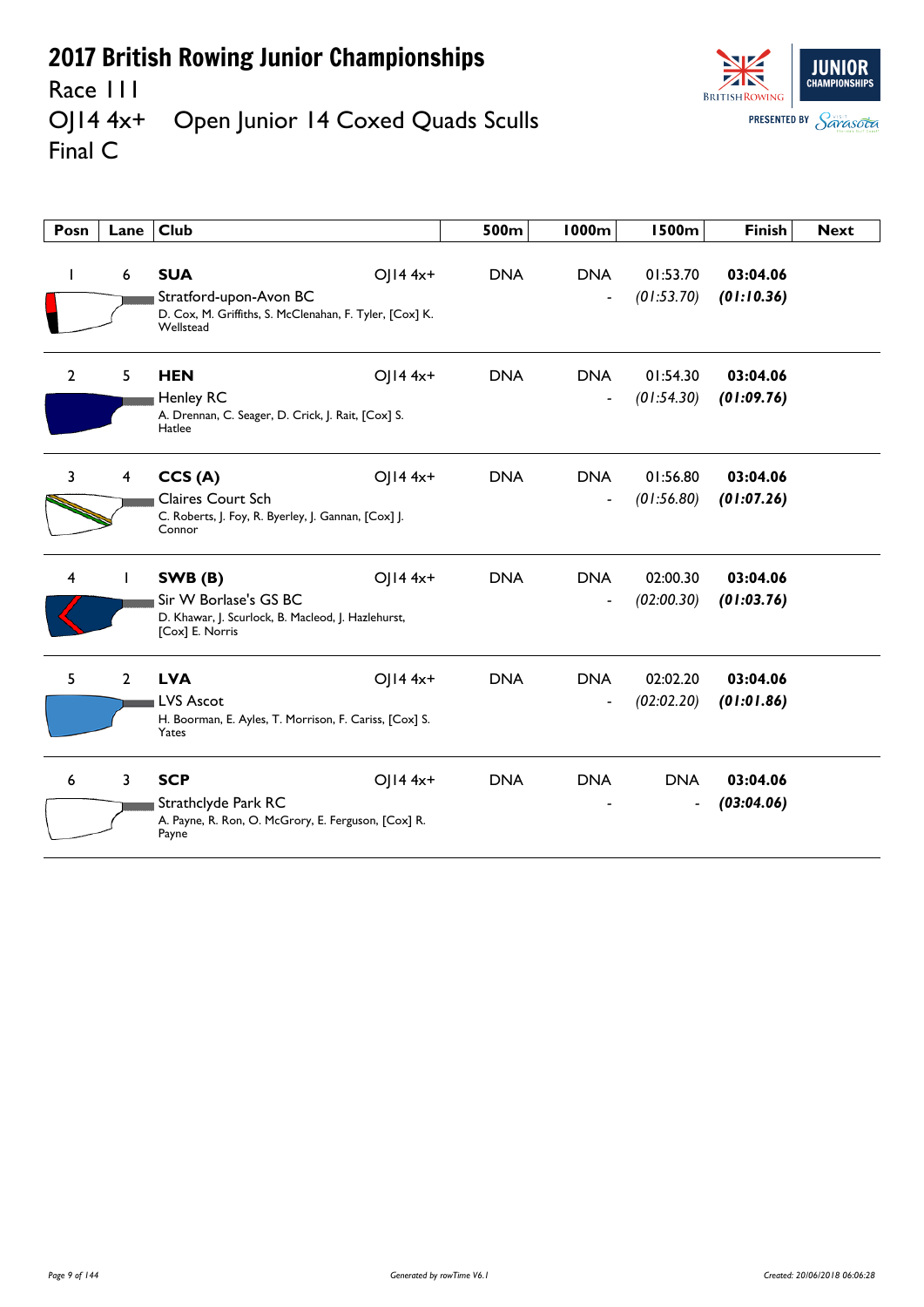

#### Race 112<br>OJ14 4x+ Open Junior 14 Coxed Quads Sculls Final B

| Posn           | Lane           | <b>Club</b>                                                                                                    |              | 500m       | 1000m                                  | 1500m                  | <b>Finish</b>          | <b>Next</b> |
|----------------|----------------|----------------------------------------------------------------------------------------------------------------|--------------|------------|----------------------------------------|------------------------|------------------------|-------------|
|                | 6              | ASR (A)<br>Aberdeen Schs RA<br>M. Hughson, A. Innes, A. Geddes, H. MacDonald,<br>[Cox] E. Murdoch              | $O$   14 4x+ | <b>DNA</b> | <b>DNA</b>                             | 01:48.20<br>(01:48.20) | 03:04.06<br>(01:15.86) |             |
| $\overline{2}$ | 3              | <b>MAV</b><br>Maidstone Invicta<br>B. Jones, M. BABER, R. Humphris, A. Horlock, D.<br>Howarth                  | $O  4 4x+$   | <b>DNA</b> | <b>DNA</b>                             | 01:48.40<br>(01:48.40) | 03:04.06<br>(01:15.66) |             |
| 3              | 5              | HWG (B)<br><b>RGS High Wycombe</b><br>O. Evans, G. Anderson, F. Clark, J. Over, B. Goodier,<br>[Cox] B. Curtis | $O  4 4x+$   | <b>DNA</b> | <b>DNA</b><br>$\overline{\phantom{a}}$ | 01:50.20<br>(01:50.20) | 03:04.06<br>(01:13.86) |             |
|                | 4              | SWB (A)<br>Sir W Borlase's GS BC<br>B. Furley, B. Jackson, O. Gale, G. Dorosh, [Cox] O.<br>Sage                | $O  4 4x+$   | <b>DNA</b> | <b>DNA</b><br>$\overline{\phantom{a}}$ | 01:49.90<br>(01:49.90) | 03:04.06<br>(01:14.16) |             |
| 5              |                | <b>YRM</b><br>Yarm Sch<br>J. Norton, T. Ward, E. Stannard, J. Oakley, [Cox] J.<br>Dodds                        | $O  4 4x+$   | <b>DNA</b> | <b>DNA</b>                             | 01:54.00<br>(01:54.00) | 03:04.06<br>(01:10.06) |             |
| 6              | $\overline{2}$ | CBR(B)<br>City of Bristol RC<br>J. Evans, E. Simon, N. Okraffka, J. Brixey, [Cox] F.<br>Worthington            | $O  4 4x+$   | <b>DNA</b> | <b>DNA</b>                             | 01:54.90<br>(01:54.90) | 03:04.06<br>(01:09.16) |             |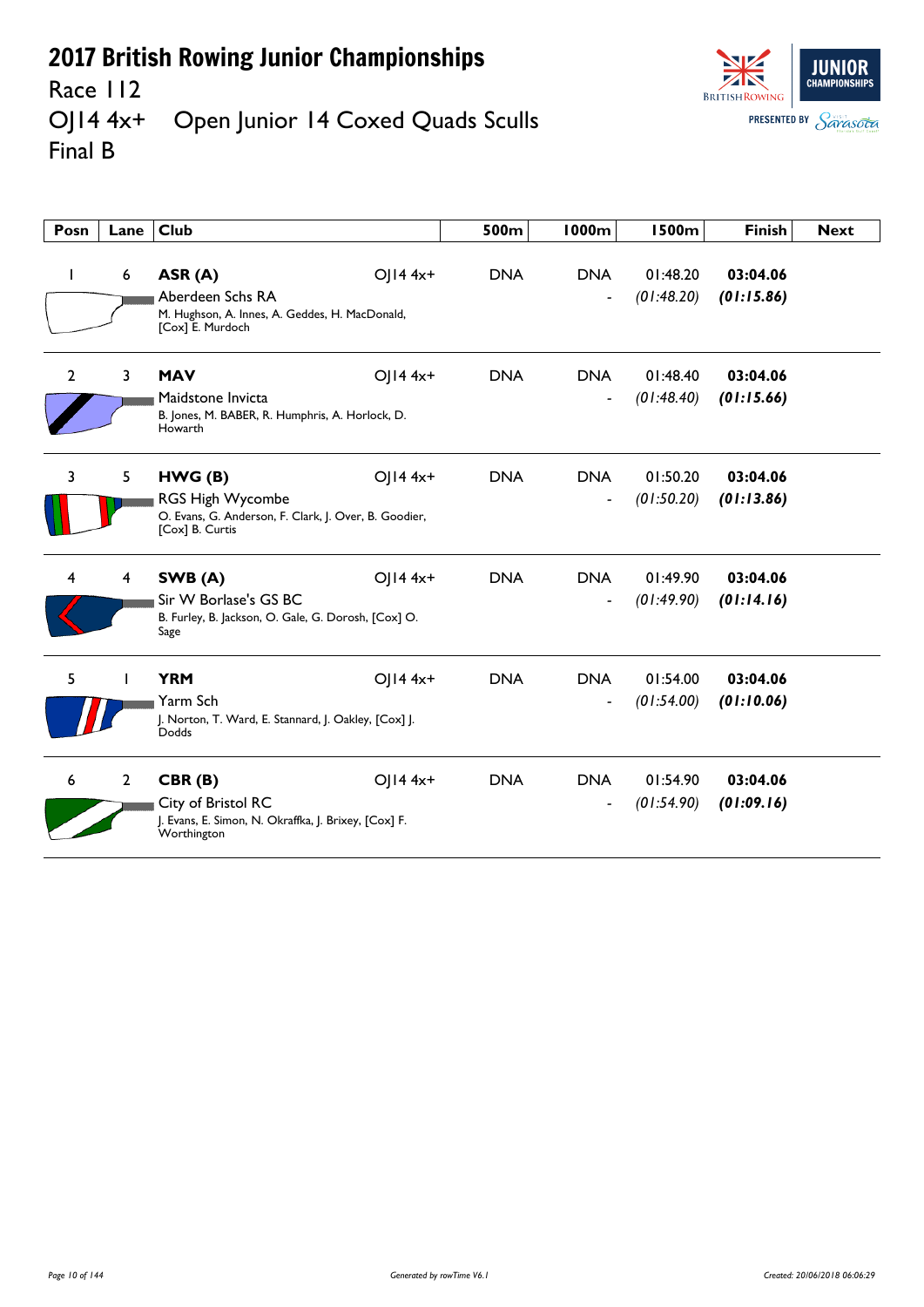

Race 113<br>WJ14 4x+ Women Junior 14 Coxed Quads Final A

| Posn         | Lane           | <b>Club</b>                                                                                          |              | 500m       | <b>1000m</b>                           | <b>1500m</b>           | <b>Finish</b>          | <b>Next</b> |
|--------------|----------------|------------------------------------------------------------------------------------------------------|--------------|------------|----------------------------------------|------------------------|------------------------|-------------|
|              | 6              | MAR(A)<br>Marlow RC<br>M. Newman, E. Brindle, E. Marsh, M. Fennell, [Cox] K.<br>McNabb               | $W$   14 4x+ | <b>DNA</b> | <b>DNA</b><br>$\blacksquare$           | 01:55.50<br>(01:55.50) | 03:04.06<br>(01:08.56) |             |
| $\mathbf{2}$ | $\overline{4}$ | <b>ABV</b><br>A B Severn<br>K. Ham, I. Brooks, R. Courtney, E. Jones, [Cox] M.<br>Messenger          | W  $14 4x+$  | <b>DNA</b> | <b>DNA</b><br>$\blacksquare$           | 01:56.90<br>(01:56.90) | 03:04.06<br>(01:07.16) |             |
| 3            | $\overline{3}$ | <b>RDG</b><br>Reading RC<br>S. Underwood, I. Cotten, G. Pollard, H. Cookson,<br>[Cox] B. Stone       | $W$   14 4x+ | <b>DNA</b> | <b>DNA</b><br>$\overline{\phantom{a}}$ | 01:57.90<br>(01:57.90) | 03:04.06<br>(01:06.16) |             |
| 4            | 5              | HEN(A)<br>Henley RC<br>E. Fulford-Dobson, D. Luke, H. Tallent, R. Butcher,<br>[Cox] C. Beeton        | $W$   14 4x+ | <b>DNA</b> | <b>DNA</b><br>$\blacksquare$           | 01:58.10<br>(01:58.10) | 03:04.06<br>(01:05.96) |             |
| 5            |                | <b>STK</b><br>Trentham BC<br>M. Birnbacher, I. Boughey, L. Hallam, N. Nolan, [Cox]<br>A. Softley     | $W$ ] 14 4x+ | <b>DNA</b> | <b>DNA</b>                             | 02:00.00<br>(02:00.00) | 03:04.06<br>(01:04.06) |             |
| 6            | $\overline{2}$ | <b>YRK</b><br><b>York City</b><br>E. Soma, C. Parsons, C. Faint, M. O'Higgins, [Cox] C.<br>Whittaker | $W$   14 4x+ | <b>DNA</b> | <b>DNA</b>                             | 02:00.30<br>(02:00.30) | 03:04.06<br>(01:03.76) |             |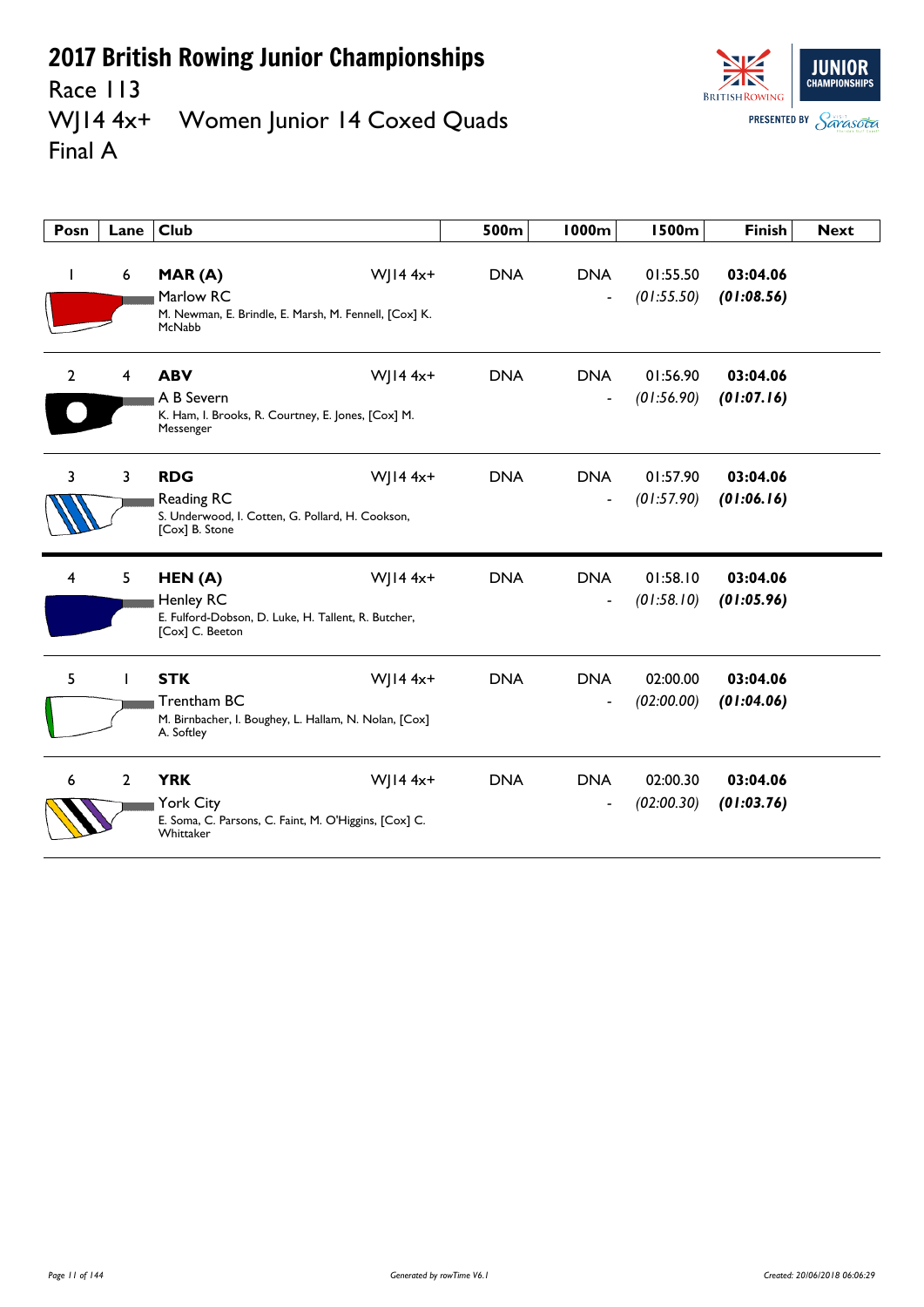

#### Race 114<br>OJ14 4x+ Open Junior 14 Coxed Quads Sculls Final A

| Posn           | Lane           | <b>Club</b>                                                                                                           |            | 500m       | <b>1000m</b>                           | <b>1500m</b>           | <b>Finish</b>          | <b>Next</b> |
|----------------|----------------|-----------------------------------------------------------------------------------------------------------------------|------------|------------|----------------------------------------|------------------------|------------------------|-------------|
| L              | 6              | <b>STK</b><br>Trentham BC<br>J. Matthews, D. Hallsworth, A. Hackshall, D. Butters,<br>[Cox] L. Brown                  | OJ14 4x+   | <b>DNA</b> | <b>DNA</b><br>$\overline{\phantom{a}}$ | 01:42.60<br>(01:42.60) | 03:04.06<br>(01:21.46) |             |
| $\overline{2}$ | 5              | <b>CLDT</b><br>$\{x\}$<br>S. Hall (DUS), S. Turnill (DUS), R. Bowery (CLS), B.<br>Norman (TTA), [Cox]  . Anstee (DUS) | OJ14 4x+   | <b>DNA</b> | <b>DNA</b>                             | 01:44.60<br>(01:44.60) | 03:04.06<br>(01:19.46) |             |
| 3              | $\overline{3}$ | CBR(A)<br>City of Bristol RC<br>D. Mulligan, M. van der Linden, R. Sinclair, O. Benton,<br>[Cox] A. James-Knights     | OJ14 4x+   | <b>DNA</b> | <b>DNA</b><br>$\blacksquare$           | 01:44.40<br>(01:44.40) | 03:04.06<br>(01:19.66) |             |
| 4              | 4              | <b>TSS</b><br><b>Tideway Scullers Sch</b><br>F. Regan, D. Fattouh, A. Oliver, D. Murphie, [Cox] D.<br>Wood            | OJ14 4x+   | <b>DNA</b> | <b>DNA</b><br>$\overline{\phantom{a}}$ | 01:45.80<br>(01:45.80) | 03:04.06<br>(01:18.26) |             |
| 5              | $\overline{2}$ | HWG(A)<br>RGS High Wycombe<br>T. Mathuson, T. Bradshaw, D. Bradshaw, J. Partington,<br>[Cox] D. Walastyan             | OJ14 4x+   | <b>DNA</b> | <b>DNA</b><br>$\blacksquare$           | 01:51.60<br>(01:51.60) | 03:04.06<br>(01:12.46) |             |
| 6              | $\mathbf{I}$   | ASR (B)<br>Aberdeen Schs RA<br>O. Forbes, W. Bricknell, S. Lewis, B. Milne, [Cox] S.<br><b>Ballance</b>               | $O  4 4x+$ | <b>DNA</b> | <b>DNA</b>                             | <b>DNA</b>             | 03:04.06<br>(03:04.06) |             |

All races retimed so that all W J14 4x+ crews race side-by-side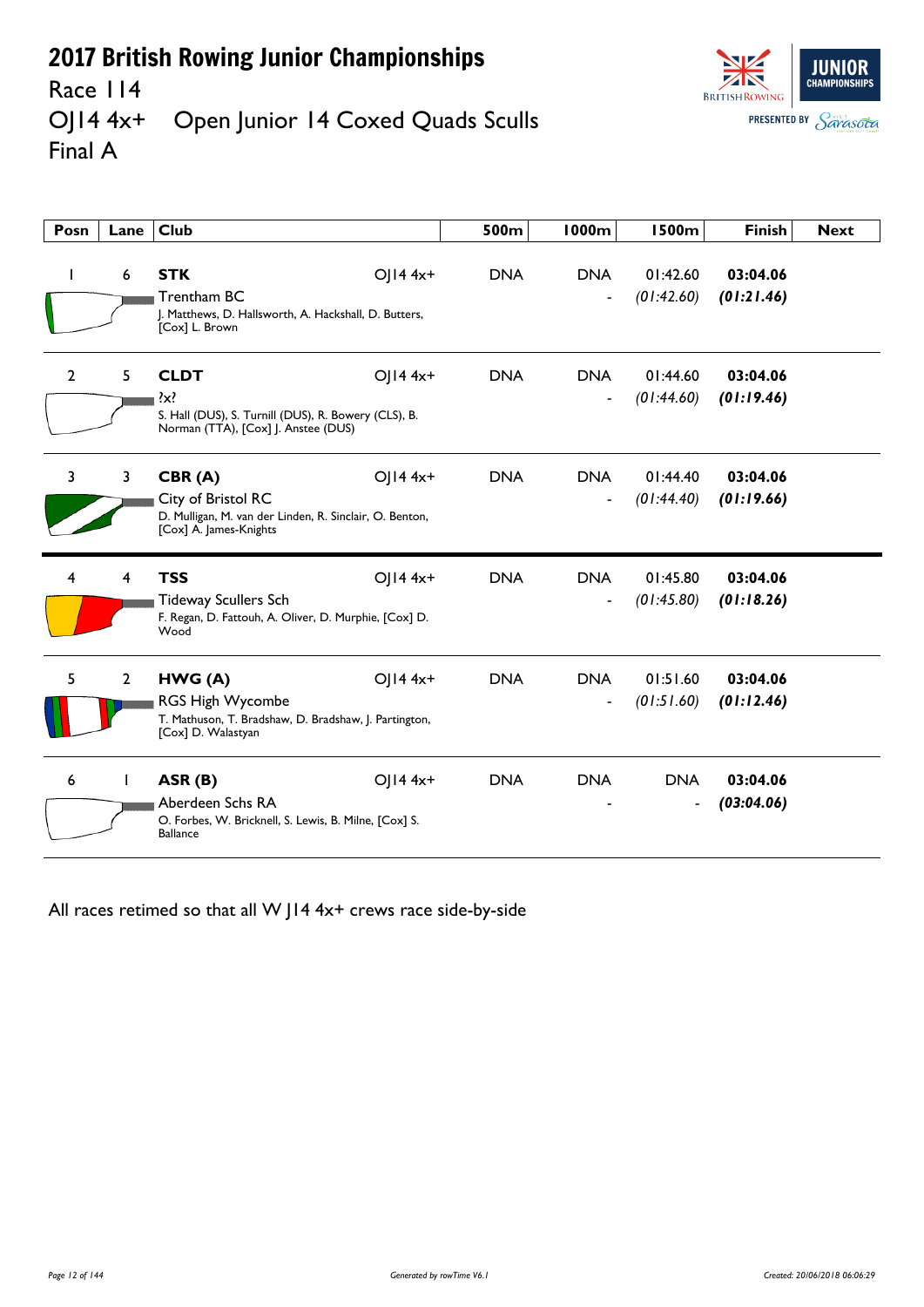**BRITISH ROWING** 

**JUNIOR CHAMPIONSHIPS** 

**PRESENTED BY Sarasota** 

Race 230<br>WJ16 4x Women Junior 16 Quad Sculls Final C

| Posn       | Lane | $ $ Club                                                                   |           | 500m     | 1000m                        | 1500m                  | <b>Finish</b>              | <b>Next</b> |
|------------|------|----------------------------------------------------------------------------|-----------|----------|------------------------------|------------------------|----------------------------|-------------|
|            | 5.   | TYU<br>L. Fraser, C. Woods, H. Holliday, D. Robinson                       | WJ16 $4x$ | 02:21.70 | <b>DNA</b><br>$\blacksquare$ | 07:24.60<br>(07:24.60) | 03:04.06<br>$\blacksquare$ |             |
| <b>DSQ</b> | 6    | <b>KGS</b><br>Kingston G Sch<br>I. Jones, L. Betts, S. Humphrey, F. Hedley | WJ16 $4x$ |          |                              |                        |                            |             |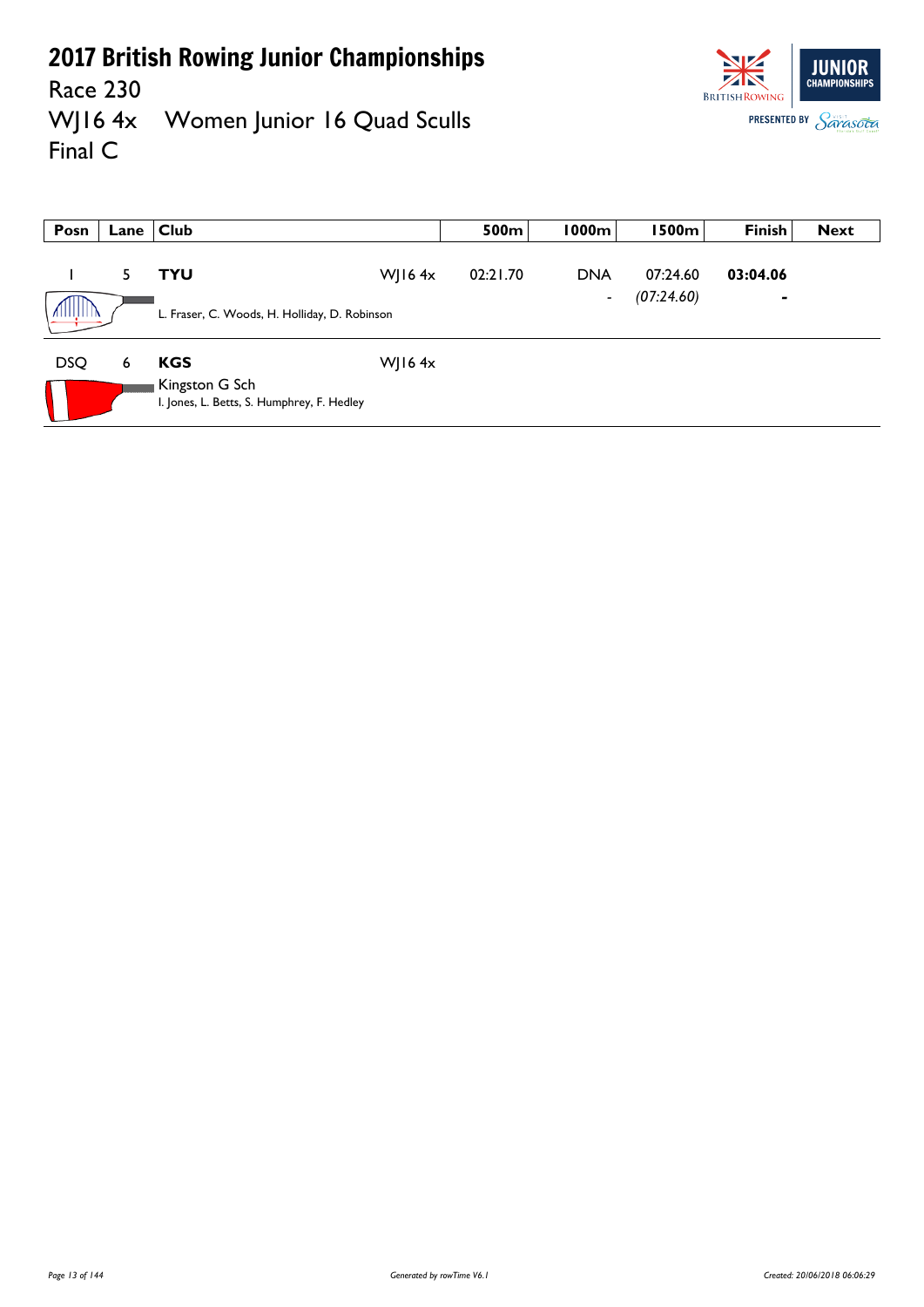

Race 231<br>WJ15 2x Women Junior 15 Double Sculls Final E

| Posn                    | Lane           | <b>Club</b>                               | 500m     | <b>1000m</b>           | <b>1500m</b>           | <b>Finish</b> | <b>Next</b> |
|-------------------------|----------------|-------------------------------------------|----------|------------------------|------------------------|---------------|-------------|
| $\mathbf{I}$            | $\overline{2}$ | <b>NST</b><br>$W$ JI5 2x                  | 02:32.60 | 05:10.30<br>(02:37.70) | 07:49.30<br>(02:39.00) | 03:04.06      |             |
|                         |                | L. Hall, E. Barratt                       |          |                        |                        |               |             |
| $\overline{2}$          | 5              | HIN(B)<br>$W$ JI5 2x                      | 02:29.90 | 05:13.30               | 07:54.80               | 03:04.06      |             |
|                         |                | Hinksey Sculling Sch<br>P. May, H. Wilson |          | (02:43.40)             | (02:41.50)             |               |             |
| $\overline{3}$          | $\mathbf{I}$   | $W$ JI5 2x<br>PGN(A)                      | 02:32.20 | 05:15.40               | 07:59.30               | 03:04.06      |             |
|                         |                | R. Simmonds, H. Cutler                    |          | (02:43.20)             | (02:43.90)             |               |             |
| $\overline{\mathbf{4}}$ | 3              | HEN(C)<br>WJ15 $2x$                       | 02:39.40 | 05:32.40               | 08:21.70               | 03:04.06      |             |
|                         |                | Henley RC<br>A. Howard, N. Cooper         |          | (02:53.00)             | (02:49.30)             |               |             |
| 5                       | 6              | $W$ JI5 2x<br>PGN(B)                      | 02:37.40 | 05:23.50               | 08:16.10               | 03:04.06      |             |
|                         |                | M. Hollins, O. Leese                      |          | (02:46.10)             | (02:52.60)             |               |             |
| 6                       | 4              | <b>LER</b><br>WJ15 $2x$                   | 02:42.80 | 05:40.90               | 08:51.20               | 03:04.06      |             |
| Øб.                     |                | Leicester RC<br>R. Henry, I. Campbell     |          | (02:58.10)             | (03:10.30)             |               |             |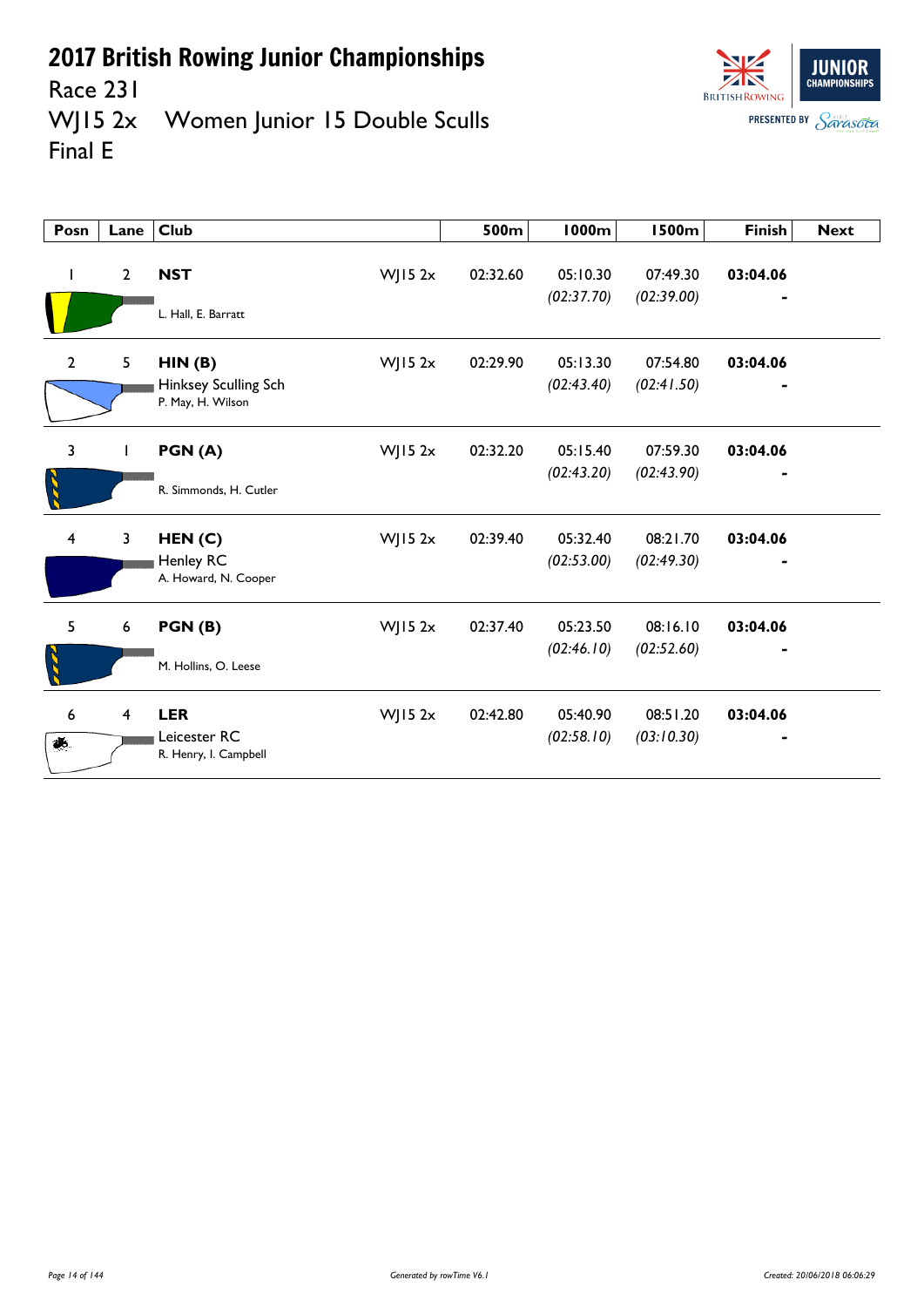



Race 232<br>WJ15 2x Women Junior 15 Double Sculls Final D

| Posn           | Lane             | <b>Club</b>                                                   | 500m                   | <b>1000m</b>           | <b>1500m</b>           | <b>Finish</b> | <b>Next</b> |
|----------------|------------------|---------------------------------------------------------------|------------------------|------------------------|------------------------|---------------|-------------|
|                | $\boldsymbol{6}$ | GLR(C)<br>Gloucester RC<br>K. Kalap, R. McAteer               | $W$ JI5 2x<br>02:25.90 | 04:49.90<br>(02:24.00) | 07:25.40<br>(02:35.50) | 03:04.06      |             |
| $\overline{2}$ | 5                | <b>TYN</b><br>Tyne ARC<br>S. Ord, E. Moscrop                  | WJ15 $2x$<br>02:26.20  | 04:52.90<br>(02:26.70) | 07:32.00<br>(02:39.10) | 03:04.06      |             |
| 3              | 4                | <b>GWC</b><br>George Watsons Coll<br>E. Dickerson, K. Hall    | $W$ JI5 2x<br>02:29.40 | 05:05.80<br>(02:36.40) | 07:44.60<br>(02:38.80) | 03:04.06      |             |
| 4              |                  | TSS(B)<br><b>Tideway Scullers Sch</b><br>H. Joss, E. Campbell | 02:30.00<br>$W$ JI5 2x | 05:11.50<br>(02:41.50) | 07:53.10<br>(02:41.60) | 03:04.06      |             |
| 5              | $\overline{2}$   | <b>EVE</b><br>Evesham RC<br>R. Parkin, E. Shalom              | 02:30.30<br>WJ15 $2x$  | 05:11.20<br>(02:40.90) | 07:55.00<br>(02:43.80) | 03:04.06      |             |
| 6              | $\overline{3}$   | <b>GLB</b><br>Globe<br>G. Richards, H. Steven                 | 02:30.60<br>WJ15 $2x$  | 05:15.30<br>(02:44.70) | 07:58.00<br>(02:42.70) | 03:04.06      |             |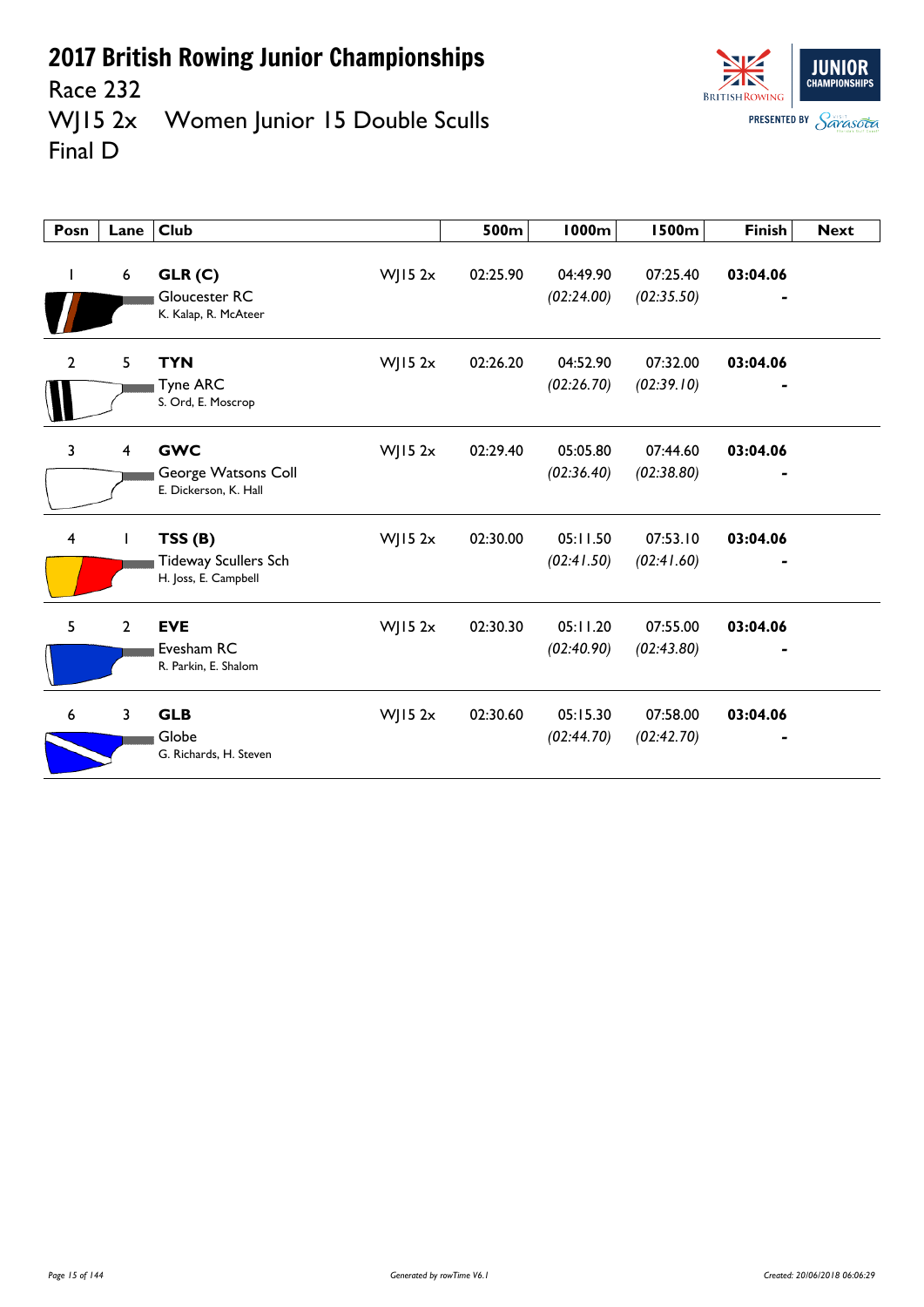

Race 233<br>WJ15 2x Women Junior 15 Double Sculls Final C

| Posn           | Lane           | <b>Club</b>                                               |            | 500m     | 1000m                  | <b>1500m</b>           | <b>Finish</b> | <b>Next</b> |
|----------------|----------------|-----------------------------------------------------------|------------|----------|------------------------|------------------------|---------------|-------------|
|                | $\overline{2}$ | <b>ROS</b><br>Ross RC<br>L. Banks-Martin, D. Phillips     | $W$ JI5 2x | 02:21.80 | 04:52.40<br>(02:30.60) | 07:23.80<br>(02:31.40) | 03:04.06      |             |
| $\mathbf{2}$   | 6              | <b>ROB</b><br>Rob Roy<br>G. Merricks, R. Stratfold        | $W$ JI5 2x | 02:19.50 | 04:52.10<br>(02:32.60) | 07:29.10<br>(02:37.00) | 03:04.06      |             |
| $\overline{3}$ | 4              | CBR(B)<br>City of Bristol RC<br>E. Wallis, P. Cullum      | WJ15 $2x$  | 02:22.20 | 04:54.10<br>(02:31.90) | 07:34.20<br>(02:40.10) | 03:04.06      |             |
| $\overline{4}$ |                | HIN(A)<br>Hinksey Sculling Sch<br>M. Willoughby, J. Blyth | WJ15 $2x$  | 02:29.50 | 05:05.30<br>(02:35.80) | 07:38.40<br>(02:33.10) | 03:04.06      |             |
| 5              | 5              | <b>WLT</b><br><b>Walton RC</b><br>A. Grimshaw, T. Thomas  | WJ15 $2x$  | 02:27.00 | 04:59.60<br>(02:32.60) | 07:40.80<br>(02:41.20) | 03:04.06      |             |
| 6              | $\mathbf{3}$   | QPH<br>Queens Park H Sch<br>K. Burke, Z. Gautier-Price    | WJ15 $2x$  | 02:26.60 | 05:00.60<br>(02:34.00) | 07:47.20<br>(02:46.60) | 03:04.06      |             |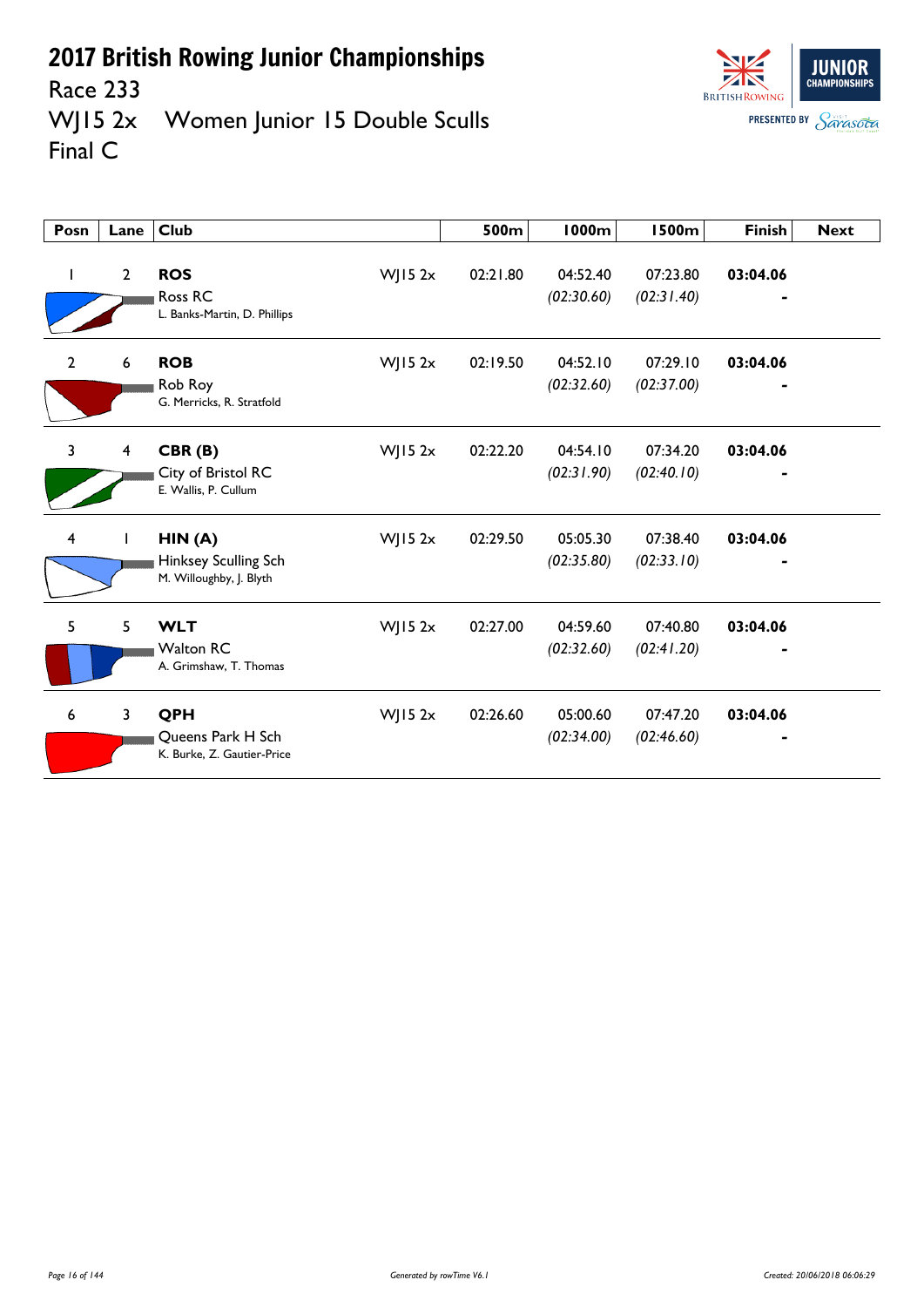Race 234

OJ15 1x Open Junior 15 Single Sculls Final E



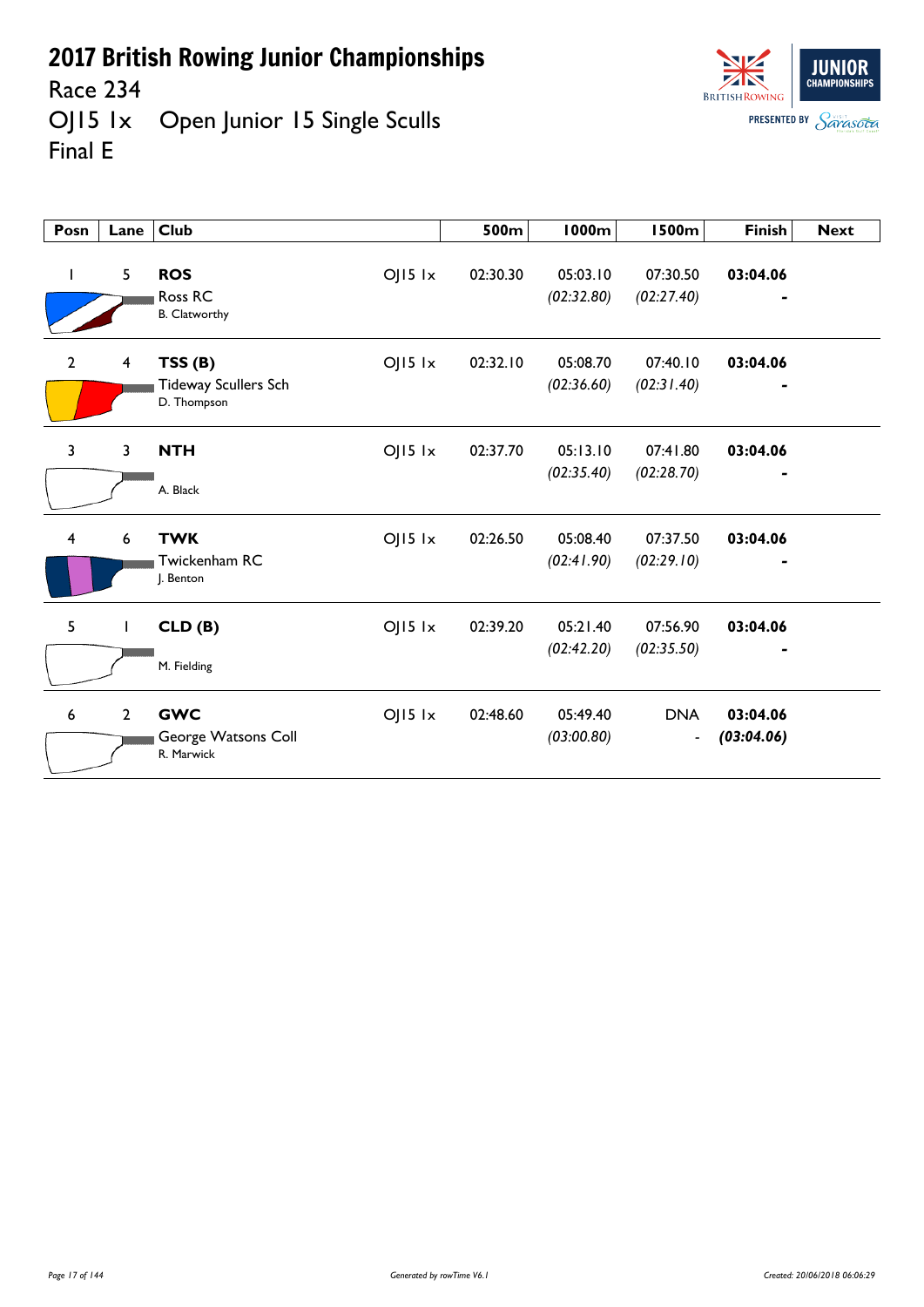Race 235

OJ15 1x Open Junior 15 Single Sculls Final D

| Posn                    | Lane $ $                | <b>Club</b>                                                      | 500m     | 1000m                  | 1500m                                      | <b>Finish</b>          | <b>Next</b> |
|-------------------------|-------------------------|------------------------------------------------------------------|----------|------------------------|--------------------------------------------|------------------------|-------------|
| $\mathbf{I}$            | $6\phantom{1}6$         | $OJI5$ $1x$<br>MHD(B)<br>Maidenhead RC<br>H. Overturf            | 02:26.50 | 04:56.00<br>(02:29.50) | <b>DNA</b><br>$\overline{\phantom{m}}$     | 03:04.06<br>(03:04.06) |             |
| $\mathbf{2}$            | $\mathbf{I}$            | <b>MTS</b><br>$OJ15$ $1x$<br>Merchant Taylors Sch<br>R. Almond   | 02:28.80 | 04:58.90<br>(02:30.10) | <b>DNA</b><br>$\qquad \qquad \blacksquare$ | 03:04.06<br>(03:04.06) |             |
| 3                       | 5                       | $OJI5$ $1x$<br><b>GGA</b><br>R. White                            | 02:30.60 | 05:08.70<br>(02:38.10) | <b>DNA</b><br>$\overline{\phantom{a}}$     | 03:04.06<br>(03:04.06) |             |
| $\overline{\mathbf{4}}$ | $\overline{2}$          | <b>SUA</b><br>$OJI5$ $1x$<br>Stratford-upon-Avon BC<br>J. Hodson | 02:34.20 | 05:09.10<br>(02:34.90) | <b>DNA</b><br>$\overline{\phantom{a}}$     | 03:04.06<br>(03:04.06) |             |
| 5                       | $\overline{\mathbf{4}}$ | <b>NST</b><br>$OJ15$ $1x$<br>E. Snape                            | 02:33.60 | 05:14.80<br>(02:41.20) | <b>DNA</b><br>$\overline{\phantom{a}}$     | 03:04.06<br>(03:04.06) |             |
| 6                       | 3                       | $O$   15 $1x$<br>MHD(C)<br>Maidenhead RC<br>S. Hughes            | 02:33.30 | 05:12.50<br>(02:39.20) | <b>DNA</b><br>$\overline{\phantom{a}}$     | 03:04.06<br>(03:04.06) |             |

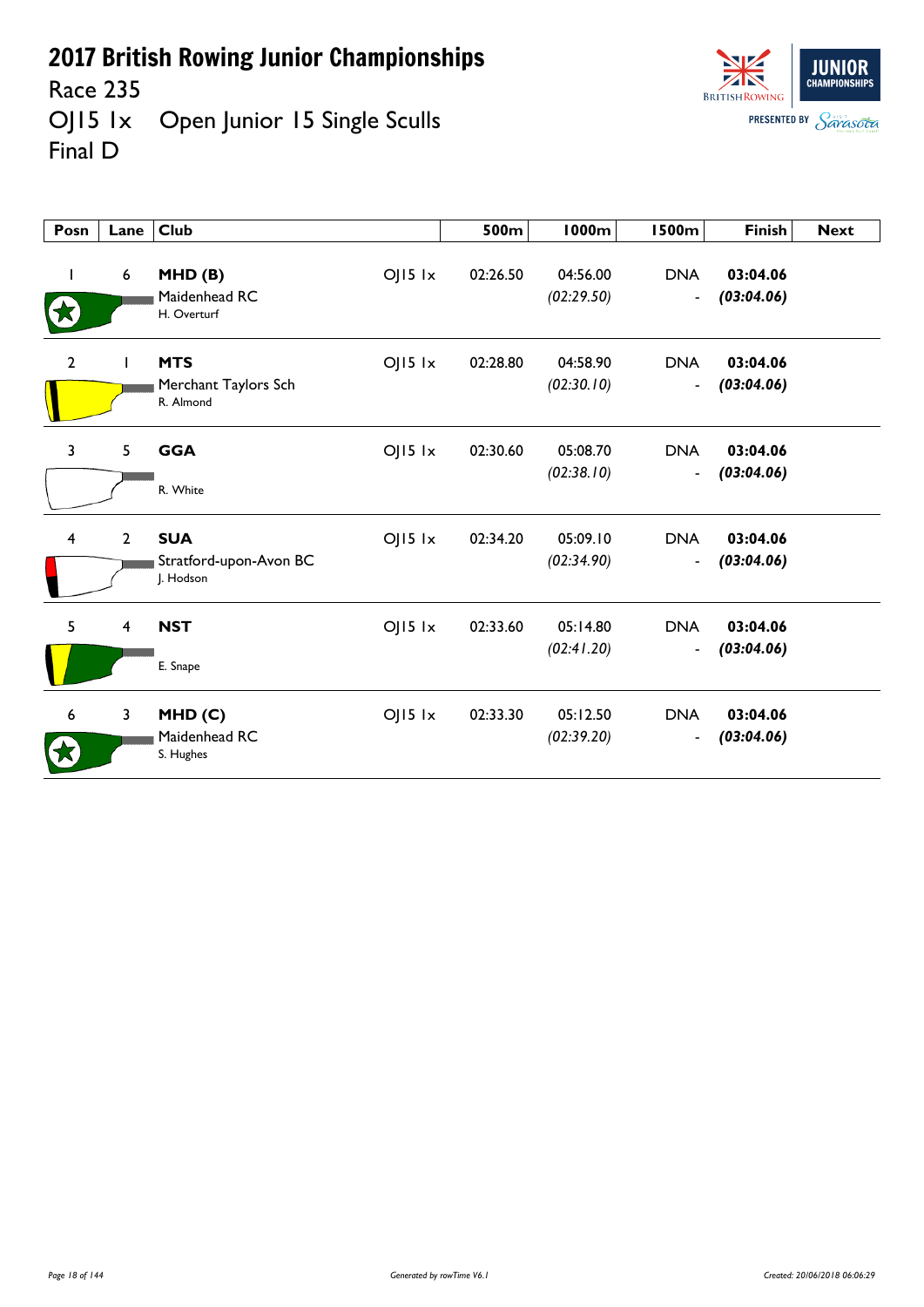Race 236

OJ15 1x Open Junior 15 Single Sculls Final C



| Posn           | Lane                    | Club                                                             | 500m     | <b>1000m</b>           | <b>1500m</b>                               | <b>Finish</b>          | <b>Next</b> |
|----------------|-------------------------|------------------------------------------------------------------|----------|------------------------|--------------------------------------------|------------------------|-------------|
|                | 6                       | <b>PBD</b><br>$O$   15 $1x$<br>Poplar Blackwall<br>E. Sloan      | 02:18.90 | 04:44.60<br>(02:25.70) | <b>DNA</b><br>$\blacksquare$               | 03:04.06<br>(03:04.06) |             |
| $\overline{2}$ | 5                       | <b>GLR</b><br>$OJI5$ $1x$<br><b>Gloucester RC</b><br>T. Rothwell | 02:20.80 | 04:53.00<br>(02:32.20) | <b>DNA</b><br>$\blacksquare$               | 03:04.06<br>(03:04.06) |             |
| 3              | $\overline{2}$          | $OJI5$ $1x$<br>GLB (B)<br>Globe<br><b>B.</b> Hughes              | 02:18.20 | 04:49.10<br>(02:30.90) | <b>DNA</b><br>$\blacksquare$               | 03:04.06<br>(03:04.06) |             |
| $\overline{4}$ | 3                       | <b>MBC</b><br>$O$   15 $1x$<br>Molesey BC<br>T. Boret            | 02:17.80 | 04:50.30<br>(02:32.50) | <b>DNA</b><br>$\overline{\phantom{a}}$     | 03:04.06<br>(03:04.06) |             |
| 5              | $\overline{\mathbf{4}}$ | $O$   15 $1x$<br>NOW (A)<br>Northwich RC<br>P. Brogan            | 02:24.30 | 04:54.90<br>(02:30.60) | <b>DNA</b><br>$\blacksquare$               | 03:04.06<br>(03:04.06) |             |
| 6              |                         | $OJI5$ $1x$<br>RDG(B)<br>Reading RC<br>E. Chatfield              | 02:23.20 | 05:01.00<br>(02:37.80) | <b>DNA</b><br>$\qquad \qquad \blacksquare$ | 03:04.06<br>(03:04.06) |             |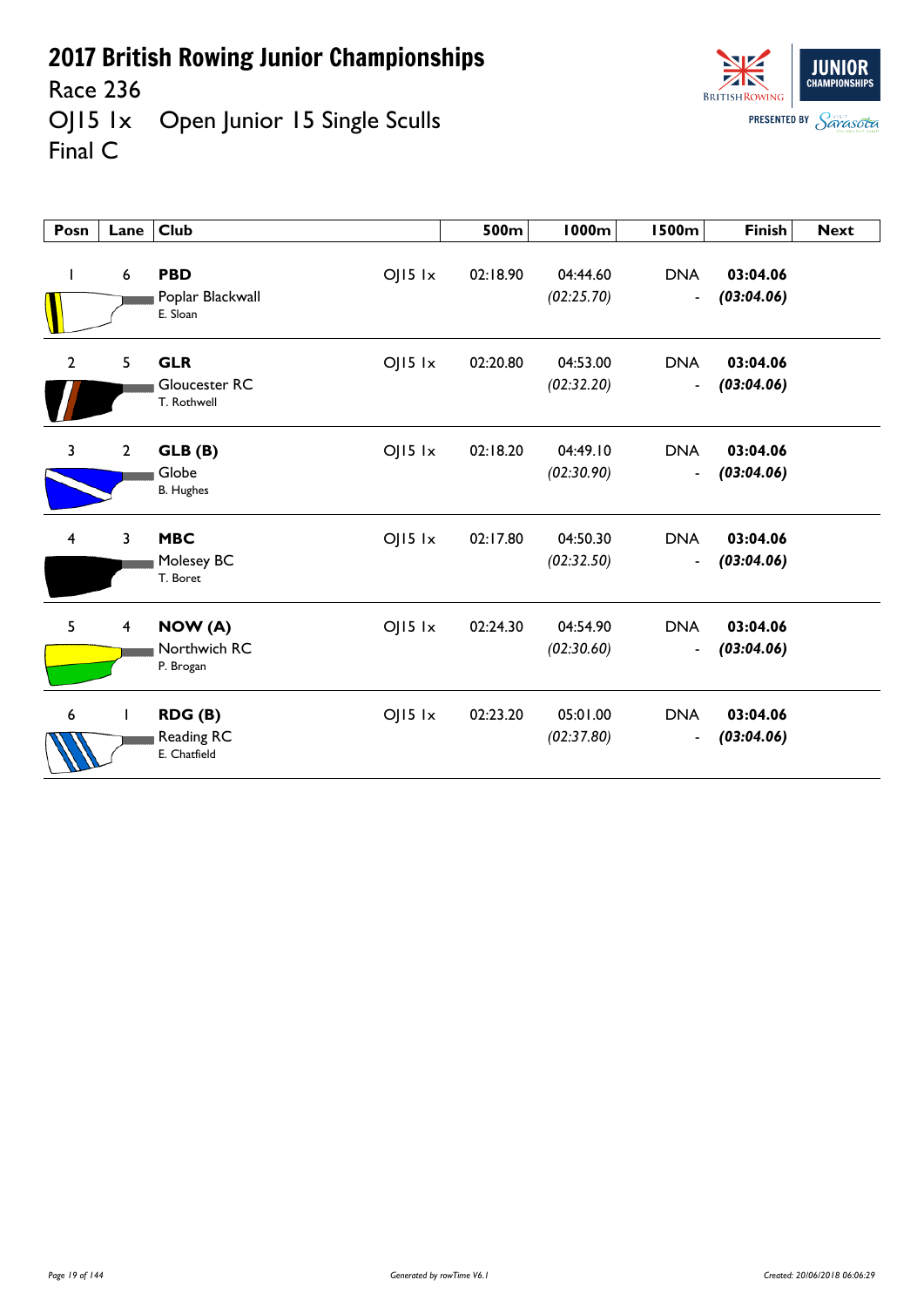Race 237<br>OJ18 1x Open Junior Single Sculls Final E



| Posn                    | Lane         | <b>Club</b>                                                     | 500m     | <b>1000m</b>           | <b>1500m</b>           | <b>Finish</b> | <b>Next</b> |
|-------------------------|--------------|-----------------------------------------------------------------|----------|------------------------|------------------------|---------------|-------------|
| $\mathbf{I}$            | 6            | OJ18 1x<br>BEW (A)<br>S. Clifford                               | 02:10.70 | 04:31.30<br>(02:20.60) | 06:55.40<br>(02:24.10) | 03:04.06      |             |
| $\overline{2}$          | 3            | <b>YRK</b><br>$O$   $18$ $1x$<br>York City<br>A. Hancock        | 02:19.30 | 04:40.80<br>(02:21.50) | 07:02.90<br>(02:22.10) | 03:04.06      |             |
| $\overline{3}$          | 4            | $O$   $18$ $1x$<br>SWB(B)<br>Sir W Borlase's GS BC<br>E. Fisher | 02:16.60 | 04:41.90<br>(02:25.30) | 07:05.80<br>(02:23.90) | 03:04.06<br>٠ |             |
| $\overline{\mathbf{4}}$ |              | $O$   $18$ $1x$<br><b>CLD</b><br>J. Ray                         | 02:17.80 | 04:42.30<br>(02:24.50) | 07:06.90<br>(02:24.60) | 03:04.06      |             |
| 5                       | 5            | OJ18 1x<br><b>WTN</b><br>Warrington<br>D. Lee                   | 02:15.20 | 04:40.30<br>(02:25.10) | 07:07.90<br>(02:27.60) | 03:04.06      |             |
| $\boldsymbol{6}$        | $\mathbf{2}$ | OJ18 1x<br>QEH (A)<br>T. Barnes                                 | 02:17.40 | 04:47.10<br>(02:29.70) | 07:20.30<br>(02:33.20) | 03:04.06      |             |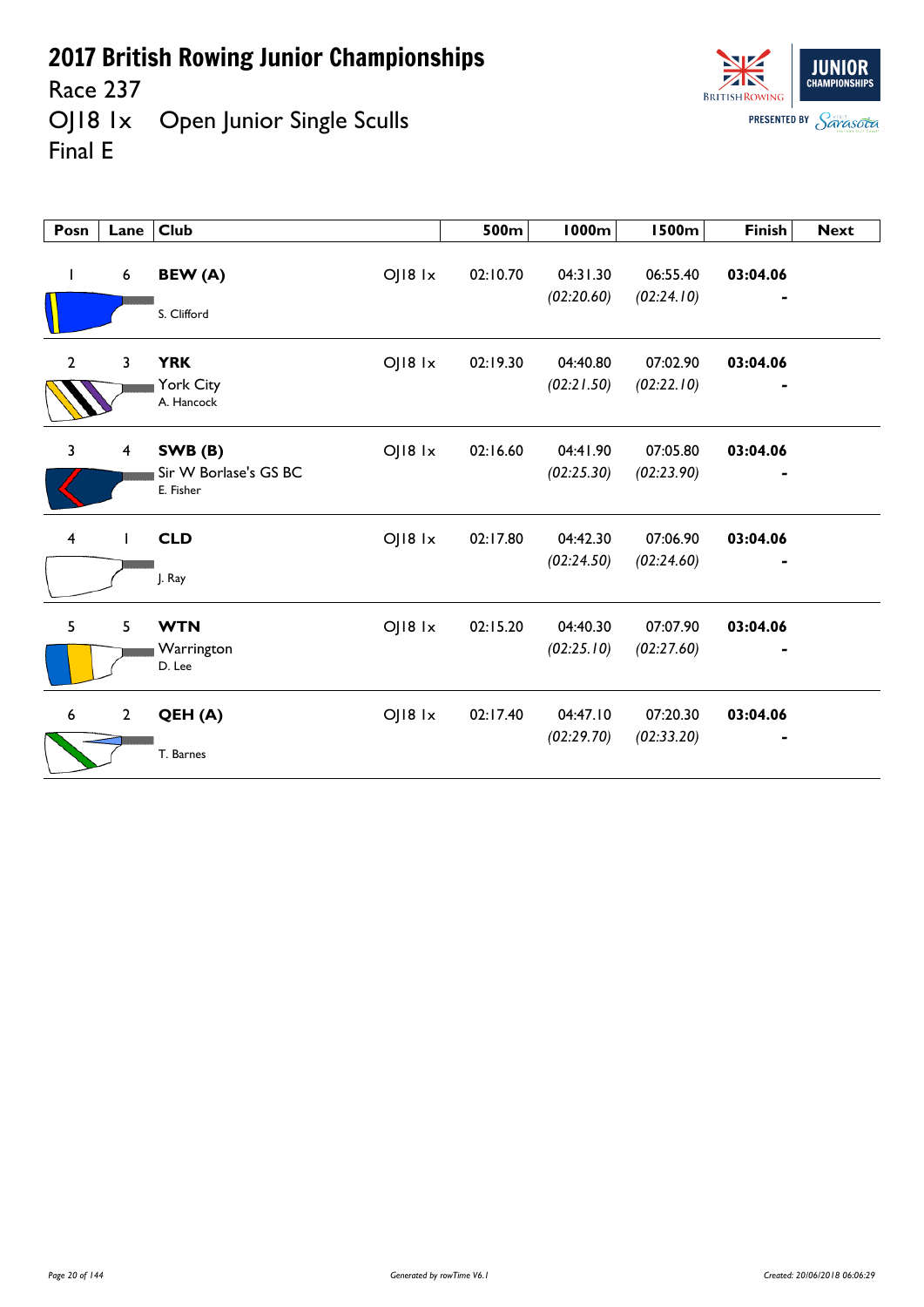Race 238<br>OJ18 1x Open Junior Single Sculls Final D



| Posn                    | Lane            | <b>Club</b>                                                        | 500m     | 1000m                  | <b>1500m</b>           | <b>Finish</b> | <b>Next</b> |
|-------------------------|-----------------|--------------------------------------------------------------------|----------|------------------------|------------------------|---------------|-------------|
| L                       | $\mathbf{3}$    | <b>HOL</b><br>$O$   $18$ $1x$<br>T. Swithenbank                    | 02:21.10 | 04:43.50<br>(02:22.40) | 07:02.60<br>(02:19.10) | 03:04.06<br>٠ |             |
| $\overline{2}$          | $\overline{4}$  | <b>CBR</b><br>OJ18 1x<br>City of Bristol RC<br>W. Linton           | 02:23.30 | 04:48.90<br>(02:25.60) | 07:10.10<br>(02:21.20) | 03:04.06      |             |
| 3<br>★                  | 5               | $O$   $18$ $1x$<br>STA (B)<br>Star Club<br>J. Gowing               | 02:18.20 | 04:44.60<br>(02:26.40) | 07:10.80<br>(02:26.20) | 03:04.06      |             |
| $\overline{\mathbf{4}}$ | $\overline{2}$  | $O$   $18$ $1x$<br>NCR(B)<br>F. Larkin                             | 02:20.70 | 04:46.90<br>(02:26.20) | 07:07.30<br>(02:20.40) | 03:04.06      |             |
| 5                       | $\mathbf{I}$    | <b>MTS</b><br>$O$   $18$ $1x$<br>Merchant Taylors Sch<br>R. Carney | 02:22.20 | 04:49.60<br>(02:27.40) | 07:15.10<br>(02:25.50) | 03:04.06      |             |
| 6                       | $6\phantom{.}6$ | <b>SLS</b><br>OJ18 1x<br>A. Rushforth                              | 02:20.20 | 04:48.60<br>(02:28.40) | 07:15.50<br>(02:26.90) | 03:04.06      |             |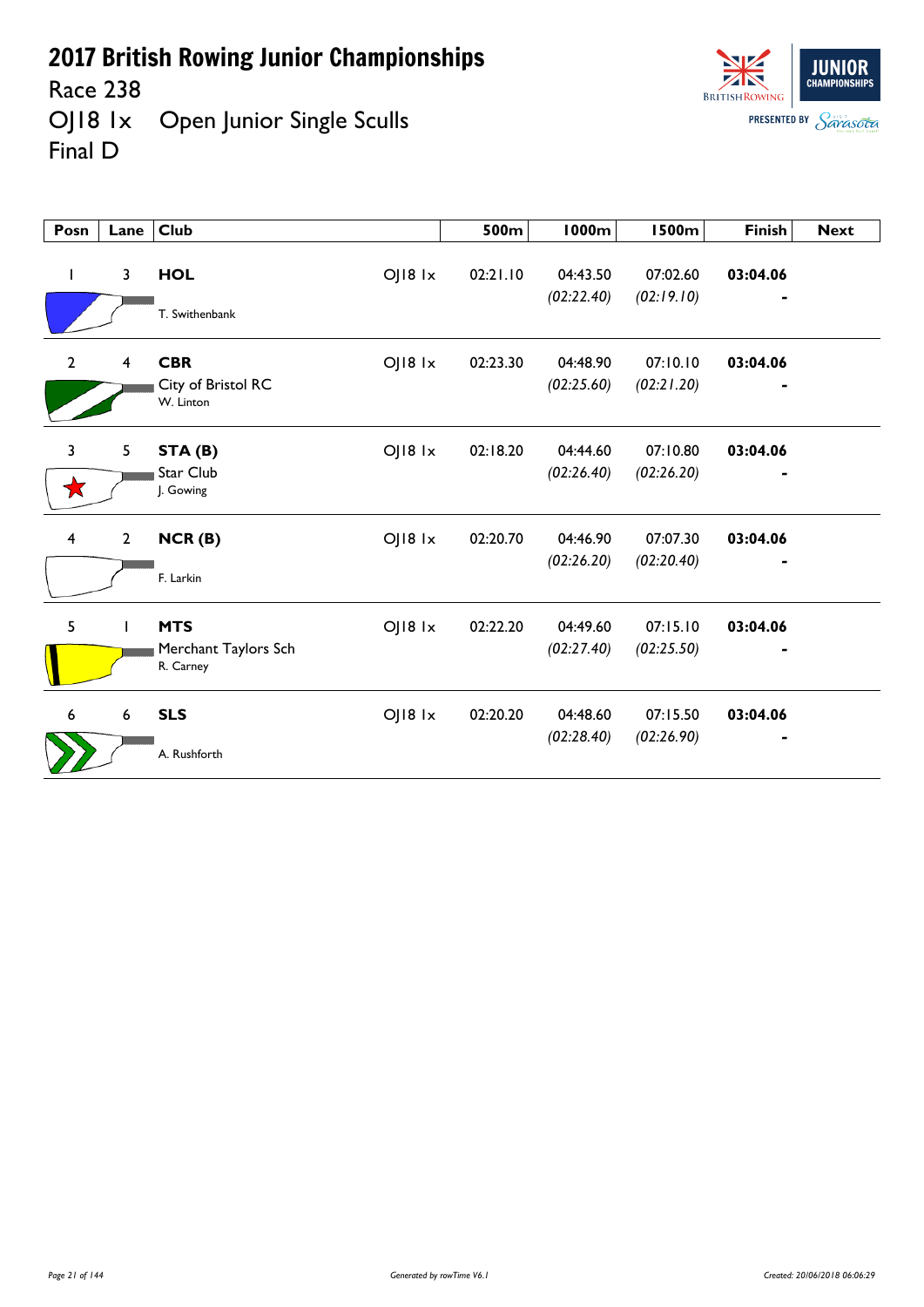Race 239

OJ18 1x Open Junior Single Sculls Final C

| Posn             | Lane                    | $ $ Club                                                 | 500m     | 1000m                  | 1500m                  | <b>Finish</b> | <b>Next</b> |
|------------------|-------------------------|----------------------------------------------------------|----------|------------------------|------------------------|---------------|-------------|
| L                | 5                       | NCR(A)<br>OJ18 1x<br>S. Smith                            | 02:12.40 | 04:26.10<br>(02:13.70) | 06:40.20<br>(02:14.10) | 03:04.06      |             |
| $\mathbf 2$<br>★ |                         | OJ18 1x<br>STA (A)<br>Star Club<br>E. White              | 02:15.00 | 04:33.40<br>(02:18.40) | 06:46.30<br>(02:12.90) | 03:04.06      |             |
| 3                | $\mathbf{2}$            | OJ18 1x<br>QEH(B)<br>N. Ryan                             | 02:17.50 | 04:36.10<br>(02:18.60) | 06:47.90<br>(02:11.80) | 03:04.06      |             |
| 4                | $\overline{\mathbf{4}}$ | <b>EMA</b><br>OJ18 1x<br><b>Emanuel Sch</b><br>J. Wilson | 02:13.50 | 04:31.80<br>(02:18.30) | 06:46.60<br>(02:14.80) | 03:04.06      |             |
| 5                | 3                       | OJ18 1x<br>LDR(A)<br>Leander<br>O. Whitfield             | 02:17.00 | 04:37.30<br>(02:20.30) | 06:52.60<br>(02:15.30) | 03:04.06      |             |
| 6                | 6                       | OJ18 1x<br><b>FAL</b><br>M. Benfeghoul                   | 02:12.80 | 04:31.60<br>(02:18.80) | 06:47.60<br>(02:16.00) | 03:04.06      |             |

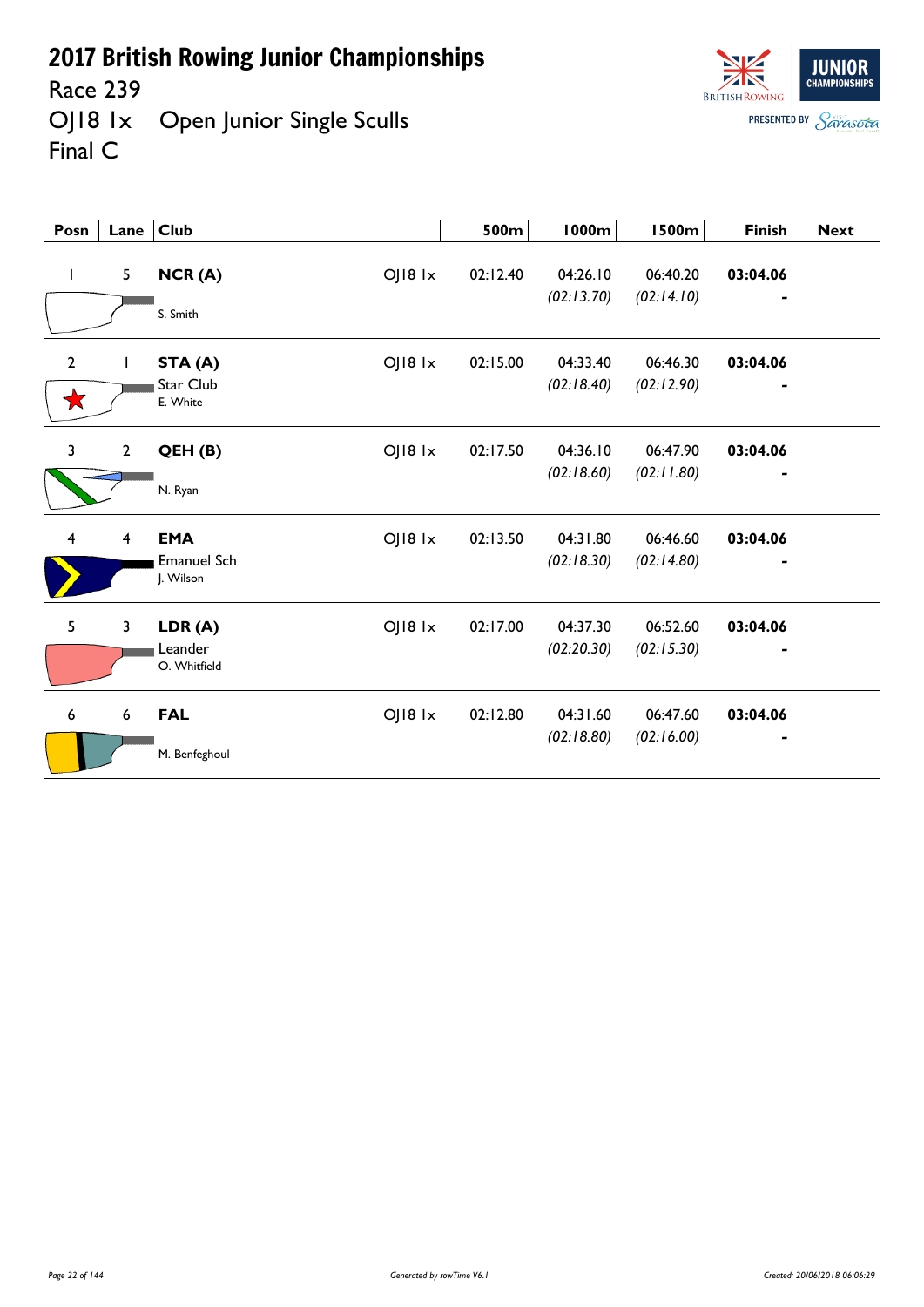Race 240<br>OJ16 2x Open Junior 16 Double Sculls Final D



| Posn           | Lane           | <b>Club</b>                                                         | 500m     | <b>1000m</b>           | <b>1500m</b>           | <b>Finish</b>              | <b>Next</b> |
|----------------|----------------|---------------------------------------------------------------------|----------|------------------------|------------------------|----------------------------|-------------|
|                | 6              | <b>STA</b><br>OJ162x<br>Star Club<br>O. Bennewith, O. Sadd          | 02:04.50 | 04:15.50<br>(02:11.00) | 06:35.50<br>(02:20.00) | 03:04.06<br>٠              |             |
| $\overline{2}$ | 5              | OJ162x<br><b>BIR</b><br>S. Harrison, G. Allaway                     | 02:05.70 | 04:21.60<br>(02:15.90) | 06:45.00<br>(02:23.40) | 03:04.06<br>$\blacksquare$ |             |
| $\overline{3}$ | $\overline{4}$ | <b>CCS</b><br>OJ162x<br>Claires Court Sch<br>P. Jonckers, A. Sharma | 02:11.20 | 04:25.10<br>(02:13.90) | 06:47.30<br>(02:22.20) | 03:04.06                   |             |
| <b>DNS</b>     | 3              | <b>STK</b><br>OJ162x<br>Trentham BC<br>C. Hallam, A. Mairs          |          |                        |                        |                            |             |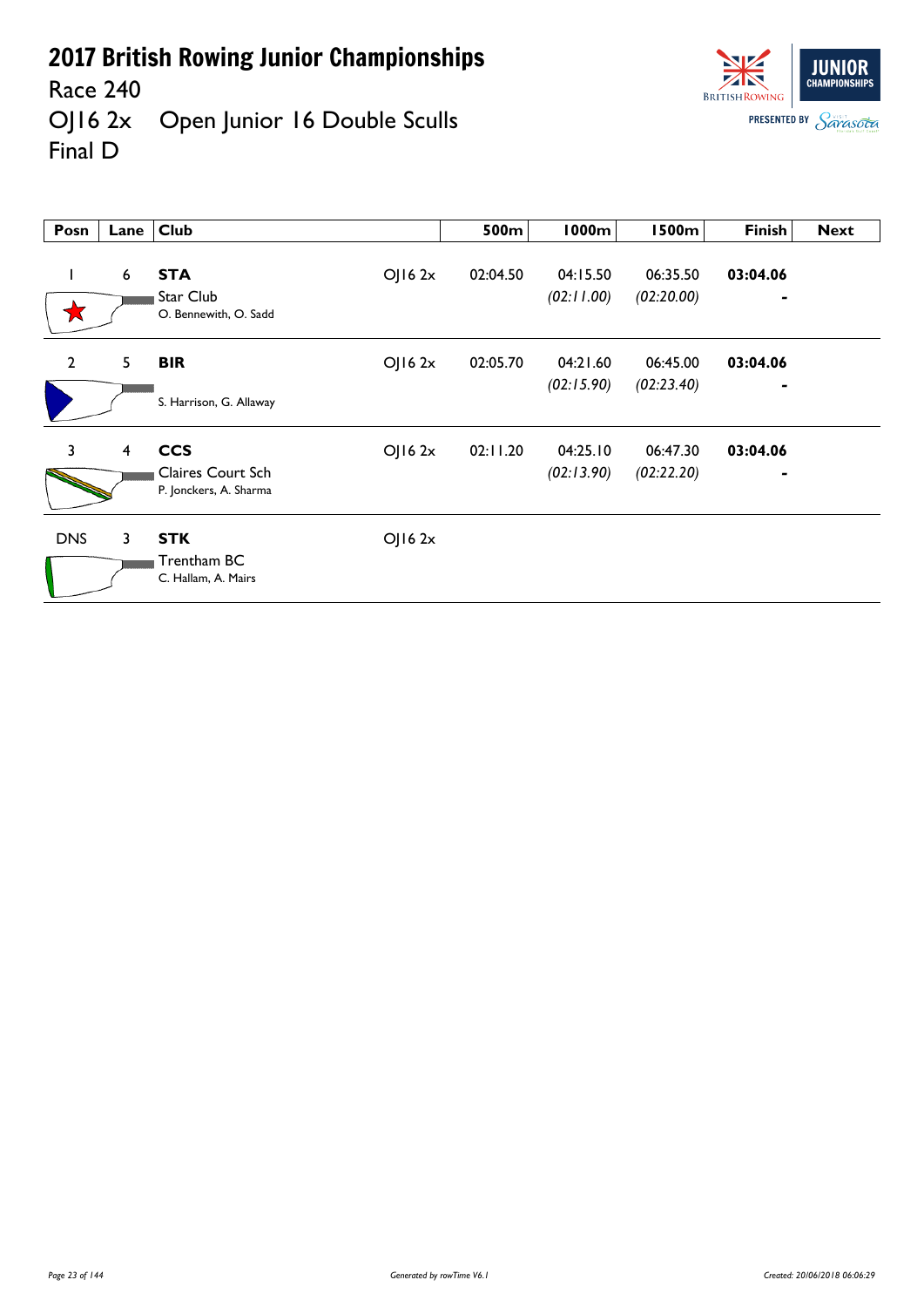

Race 241<br>OJ16 2x Open Junior 16 Double Sculls Final C



| Posn                | Lane                    | <b>Club</b>                                                    | 500m     | 1000m                  | <b>1500m</b>           | <b>Finish</b> | <b>Next</b> |
|---------------------|-------------------------|----------------------------------------------------------------|----------|------------------------|------------------------|---------------|-------------|
|                     | 5                       | <b>CLD</b><br>OJ162x<br>J. Macdonald, E. Pringle               | 02:00.10 | 04:15.30<br>(02:15.20) | 06:28.00<br>(02:12.70) | 03:04.06      |             |
| $\overline{2}$<br>ζ | $\overline{\mathbf{4}}$ | <b>KSE</b><br>OJ16 2x<br>Kings Sch Ely<br>A. Millard, W. White | 02:01.70 | 04:15.60<br>(02:13.90) | 06:28.60<br>(02:13.00) | 03:04.06      |             |
| 3<br>AHILIHIN       | 6                       | <b>TYU</b><br>OJ162x<br>M. Hudson, E. Taylor-Foley             | 01:57.50 | 04:09.20<br>(02:11.70) | 06:26.00<br>(02:16.80) | 03:04.06      |             |
| 4                   | L                       | OJ162x<br>FAL(A)<br>L. Nee, J. Mullett                         | 02:06.00 | 04:22.00<br>(02:16.00) | 06:41.30<br>(02:19.30) | 03:04.06      |             |
| 5                   | $\overline{2}$          | <b>CAS</b><br>OJ162x<br>P. Gissen, C. McFadzean                | 02:07.00 | 04:31.30<br>(02:24.30) | 06:47.10<br>(02:15.80) | 03:04.06      |             |
| 6                   | 3                       | <b>EVE</b><br>OJ162x<br>Evesham RC<br>J. Edwards, T. Haycock   | 02:14.00 | 04:27.10<br>(02:13.10) | 06:47.60<br>(02:20.50) | 03:04.06      |             |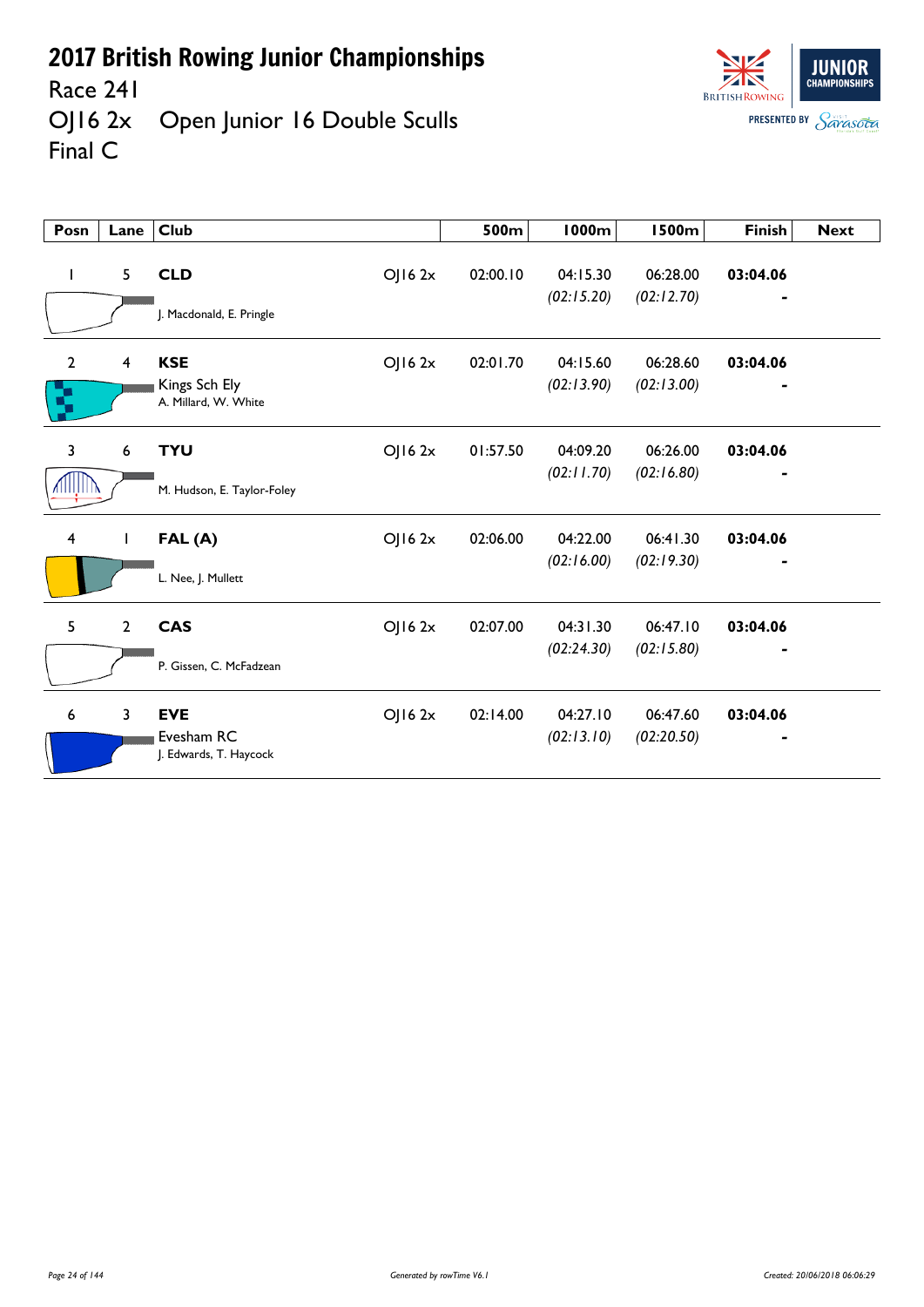Race 243



WJ16 1x Women Junior 16 Single Sculls Final D

| Posn                    | Lane                    | <b>Club</b>                                                    | 500m     | <b>1000m</b>             | <b>1500m</b>           | <b>Finish</b>              | <b>Next</b> |
|-------------------------|-------------------------|----------------------------------------------------------------|----------|--------------------------|------------------------|----------------------------|-------------|
|                         | 3                       | <b>HIN</b><br>WJ16 $1x$<br>Hinksey Sculling Sch<br>P. Marshall | 02:42.50 | 05:28.70<br>(02:46.20)   | 08:09.30<br>(02:40.60) | 03:04.06<br>$\blacksquare$ |             |
| $\overline{2}$          | 6                       | <b>CBS</b><br>WJ16 $1x$                                        | 02:39.70 | 05:23.00<br>(02:43.30)   | 08:17.20<br>(02:54.20) | 03:04.06<br>$\blacksquare$ |             |
|                         |                         | G. Cohen                                                       |          |                          |                        |                            |             |
| $\mathbf{3}$            | $\overline{\mathbf{4}}$ | WJ16 lx<br>KSE(C)                                              | 02:45.90 | 05:36.30                 | 08:30.20               | 03:04.06                   |             |
| R,                      |                         | Kings Sch Ely<br>A. Dickens                                    |          | (02:50.40)               | (02:53.90)             | $\blacksquare$             |             |
| $\overline{\mathbf{4}}$ | 5                       | <b>ROB</b><br>WJ16 lx                                          | 02:49.50 | <b>DNA</b>               | 08:44.70               | 03:04.06                   |             |
|                         |                         | Rob Roy<br>L. Wolfson                                          |          | $\overline{\phantom{a}}$ | (08:44.70)             | $\blacksquare$             |             |
| 5                       | $\mathbf{2}$            | WJ16 lx<br>KSE(D)                                              | 03:01.70 | 05:44.50                 | 09:13.10               | 03:04.06                   |             |
| ą                       |                         | Kings Sch Ely<br>L. Whiteside                                  |          | (02:42.80)               | (03:28.60)             | $\blacksquare$             |             |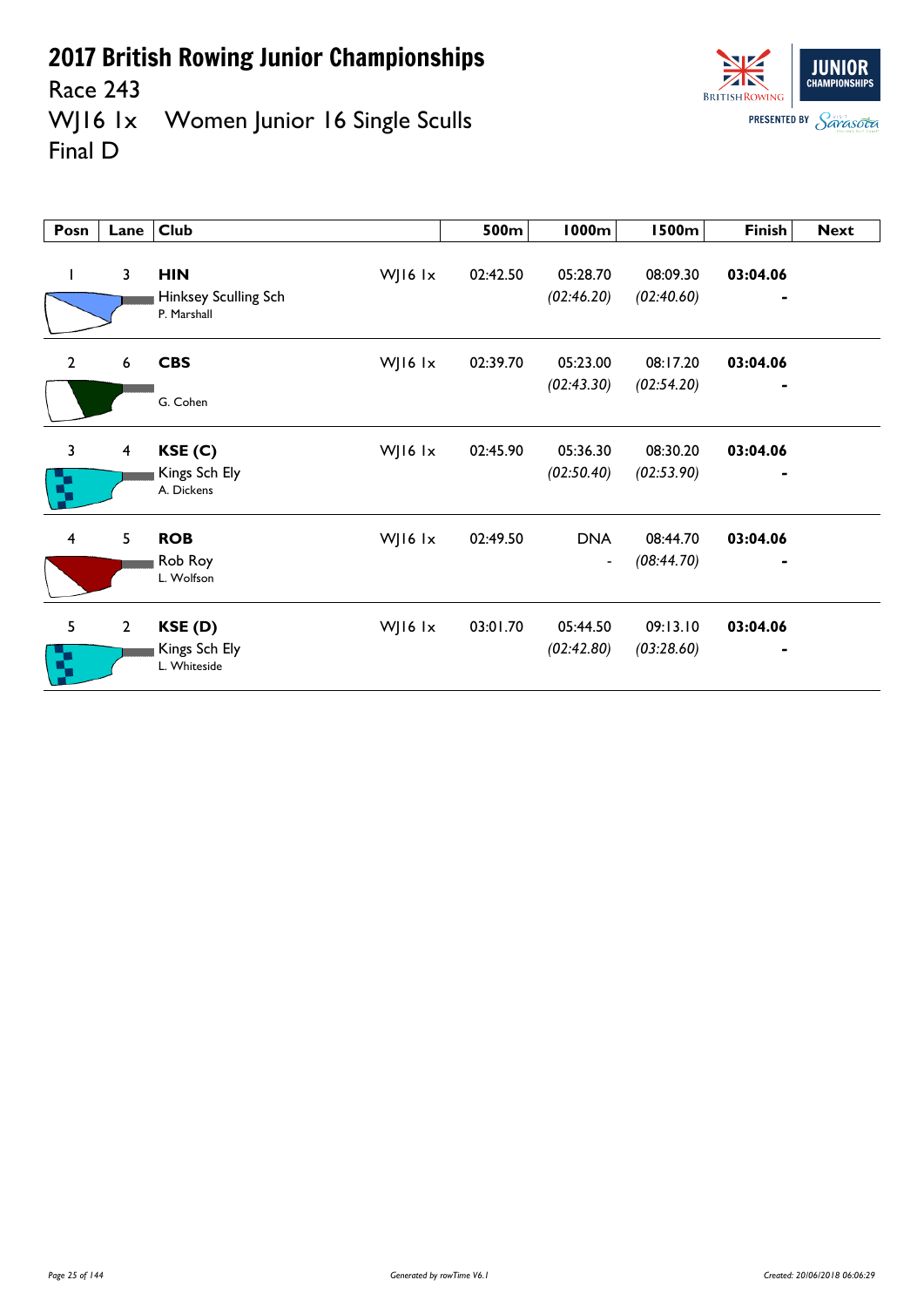

Race 244<br>WJ16 1x Women Junior 16 Single Sculls Final C

| Posn           | Lane             | <b>Club</b>                                                | 500m     | 1000m                  | <b>1500m</b>           | <b>Finish</b> | <b>Next</b> |
|----------------|------------------|------------------------------------------------------------|----------|------------------------|------------------------|---------------|-------------|
|                | $\boldsymbol{6}$ | <b>IEL</b><br>WJ16 lx<br>Isle of Ely RC<br>F. Dingwall     | 02:27.90 | 05:00.00<br>(02:32.10) | 07:38.90<br>(02:38.90) | 03:04.06      |             |
| $\mathbf{2}$   | 5                | <b>SIV</b><br>WJ16 lx<br>St Ives<br>L. Maddison            | 02:31.10 | 05:03.10<br>(02:32.00) | 07:44.50<br>(02:41.40) | 03:04.06      |             |
| $\overline{3}$ | 3                | TSS(A)<br>WJ16 lx<br>Tideway Scullers Sch<br>E. van Wachem | 02:31.60 | 05:04.70<br>(02:33.10) | 07:55.00<br>(02:50.30) | 03:04.06      |             |
| 4              | $\overline{2}$   | WJ16 lx<br><b>NUN</b><br>Nott'm & Union<br>M. Thomas       | 02:29.30 | 05:12.10<br>(02:42.80) | 08:02.50<br>(02:50.40) | 03:04.06      |             |
| 5              | $\overline{4}$   | <b>STK</b><br>WJ16 lx<br>Trentham BC<br>L. Heath           | 02:30.40 | 05:14.60<br>(02:44.20) | 08:07.70<br>(02:53.10) | 03:04.06      |             |
| 6              | $\mathbf{I}$     | WJ16 lx<br>KSE (B)<br>Kings Sch Ely<br>R. Garrett          | 02:35.80 | 05:21.80<br>(02:46.00) | 08:12.70<br>(02:50.90) | 03:04.06      |             |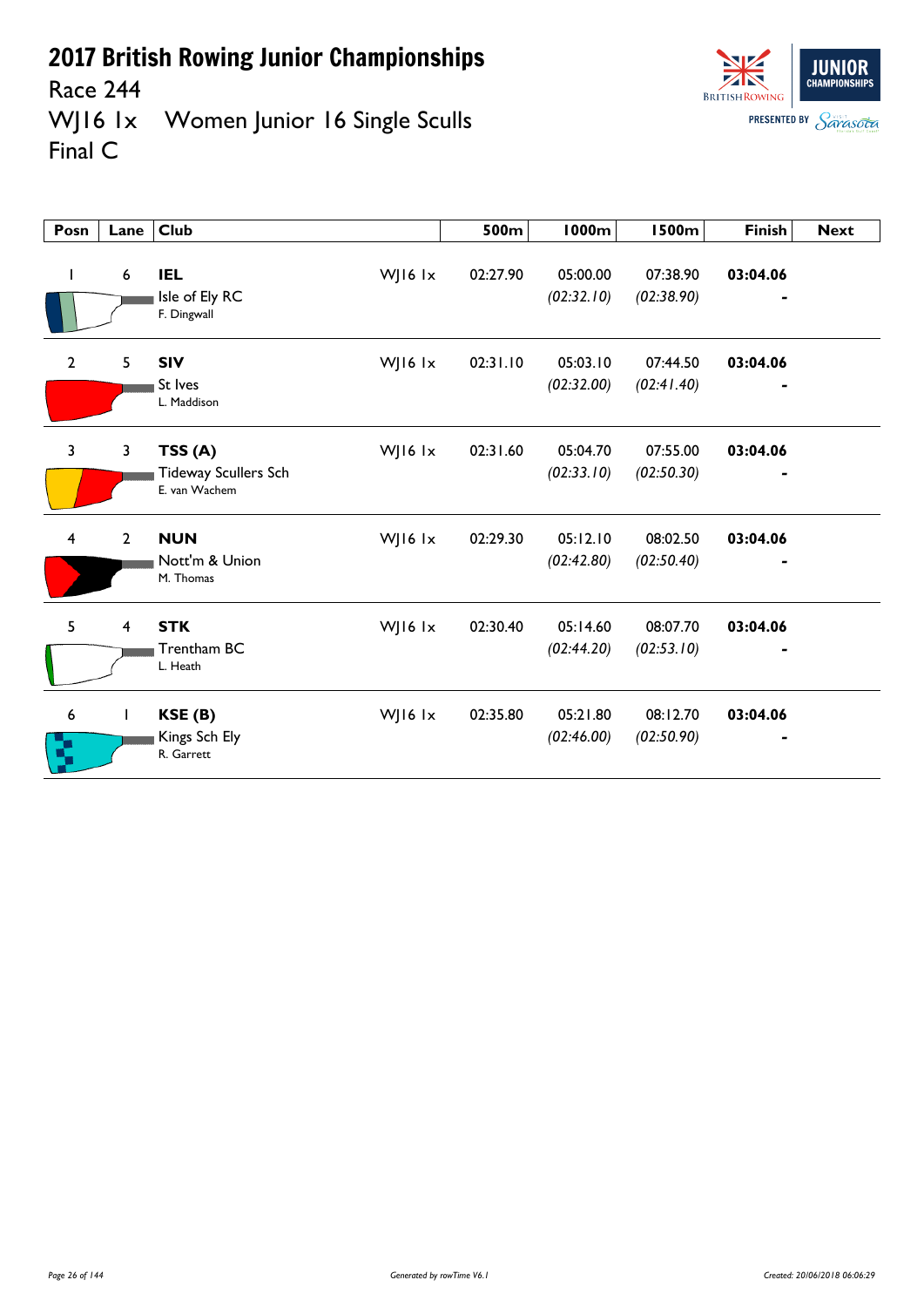

#### Race 245<br>OJ15 4x+ Open Junior 15 Coxed Quad Sculls Final E

| Posn                                                                           | Lane | <b>Club</b>                                                                     |              | 500m     | 1000m      | <b>1500m</b> | <b>Finish</b>            | <b>Next</b> |
|--------------------------------------------------------------------------------|------|---------------------------------------------------------------------------------|--------------|----------|------------|--------------|--------------------------|-------------|
|                                                                                | 6    | <b>WTN</b>                                                                      | $O$   15 4x+ | 01:59.80 | 04:08.30   | 06:27.60     | 03:04.06                 |             |
|                                                                                |      | Warrington                                                                      |              |          | (02:08.50) | (02:19.30)   | $\overline{\phantom{0}}$ |             |
|                                                                                |      | T. Loxley, H. White, C. Lowsley, T. Ledger, [Cox] K.<br>Reader                  |              |          |            |              |                          |             |
| $\overline{2}$                                                                 | 5    | <b>CAB</b>                                                                      | $O$   15 4x+ | 02:02.30 | 04:14.70   | 06:35.50     | 03:04.06                 |             |
| Cantabrigian<br>B. Kantor, J. Pearson, R. Almqvist, S. Askew, [Cox] C.<br>Parr |      |                                                                                 |              |          | (02:12.40) | (02:20.80)   | $\overline{\phantom{0}}$ |             |
| 3                                                                              | 4    | <b>MOS</b>                                                                      | $O(15.4x+$   | 02:15.50 | 04:44.60   | 07:29.20     | 03:04.06                 |             |
|                                                                                |      | Mossbourne                                                                      |              |          | (02:29.10) | (02:44.60)   |                          |             |
|                                                                                |      | N. Barker, M. Dyer-Reeves, C. Burley, K. Gowan, M.<br>Yesufu, [Cox] H. Paterson |              |          |            |              |                          |             |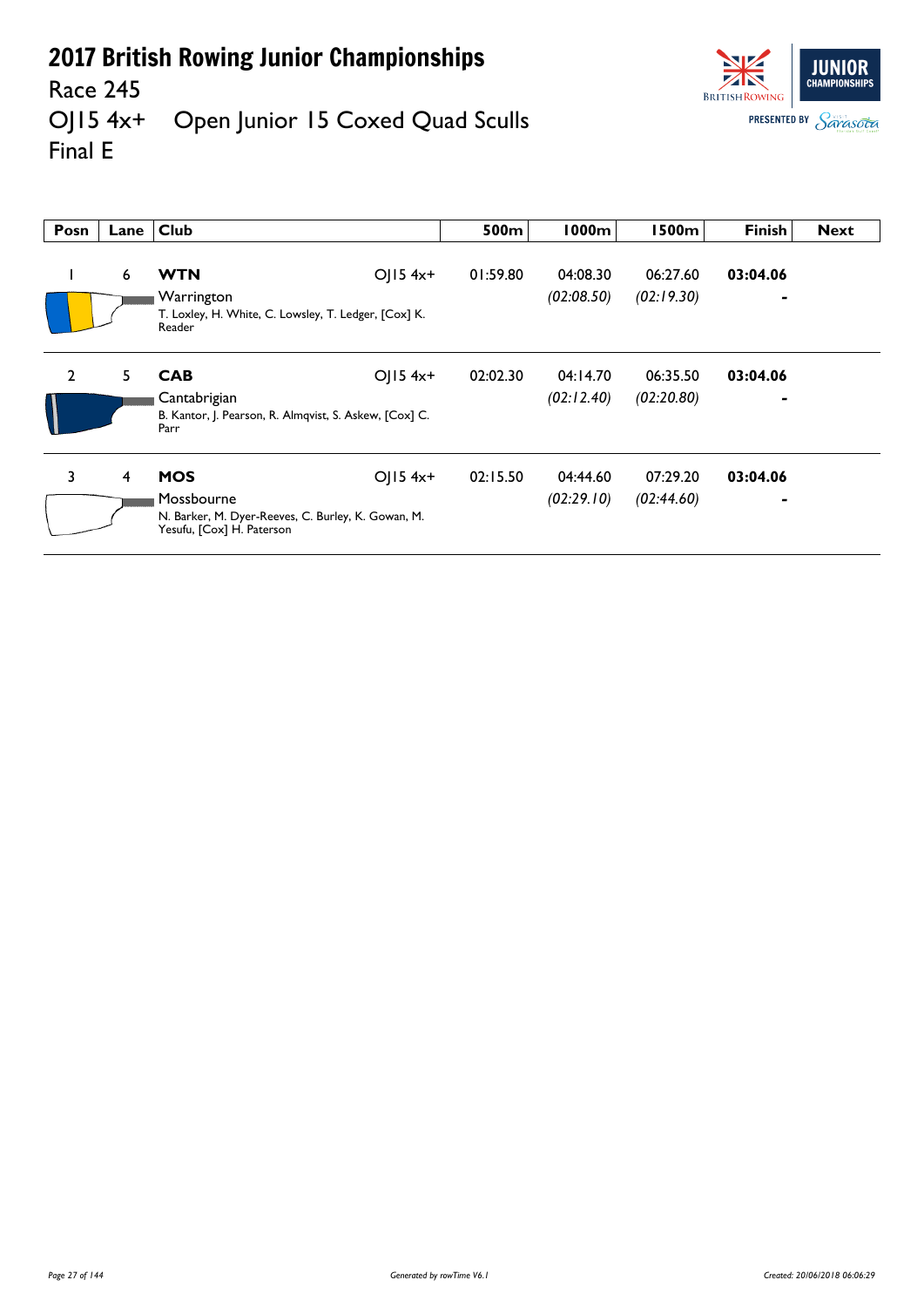

#### Race 246<br>OJ15 4x<sup>+</sup> Open Junior 15 Coxed Quad Sculls Final D

| Posn           | Lane           | <b>Club</b>                                                                                                                         | 500m     | <b>1000m</b>           | <b>1500m</b>           | <b>Finish</b> | <b>Next</b> |
|----------------|----------------|-------------------------------------------------------------------------------------------------------------------------------------|----------|------------------------|------------------------|---------------|-------------|
|                | 5              | <b>CBR</b><br>$OJ15$ 4x+<br>City of Bristol RC<br>D. Mulligan, M. van der Linden, R. Sinclair, O. Benton,<br>[Cox] A. James-Knights | 01:56.30 | 04:05.20<br>(02:08.90) | 06:16.60<br>(02:11.40) | 03:04.06      |             |
| $\overline{2}$ | 6              | $O  5 4x+$<br><b>MAV</b><br>Maidstone Invicta<br>O. Knight, S. Polom, L. Barton, R. Bain, [Cox] C.<br>Dench                         | 01:58.60 | 04:10.60<br>(02:12.00) | 06:23.40<br>(02:12.80) | 03:04.06      |             |
| 3              | 4              | <b>KGS</b><br>$O  5 4x+$<br>Kingston G Sch<br>A. Furmston, J. Walker, D. Selimi, C. Stuart, [Cox] F.<br>Farrer                      | 01:59.90 | 04:12.80<br>(02:12.90) | 06:31.50<br>(02:18.70) | 03:04.06      |             |
| 4              | $\mathbf{3}$   | QEH (A)<br>$O  5 4x+$<br>J. Brown, T. Mawson, A. Parkin, A. Howard, [Cox] J.<br><b>Driver</b>                                       | 01:59.50 | 04:13.60<br>(02:14.10) | 06:34.50<br>(02:20.90) | 03:04.06      |             |
| 5.             | $\overline{2}$ | <b>STK</b><br>$O  5 4x+$<br>Trentham BC<br>B. Hall, L. Green, J. Rowlinson, J. Anderson, B. Jervis                                  | 02:05.30 | 04:29.10<br>(02:23.80) | 06:58.20<br>(02:29.10) | 03:04.06      |             |
| 6              | -              | <b>DOS</b><br>$O  5 4x+$<br>B. Whitaker, E. Jones, S. Panetta-Hirst, S. Pogmore,<br>[Cox] K. Scott                                  | 02:09.20 | 04:36.60<br>(02:27.40) | 07:09.40<br>(02:32.80) | 03:04.06      |             |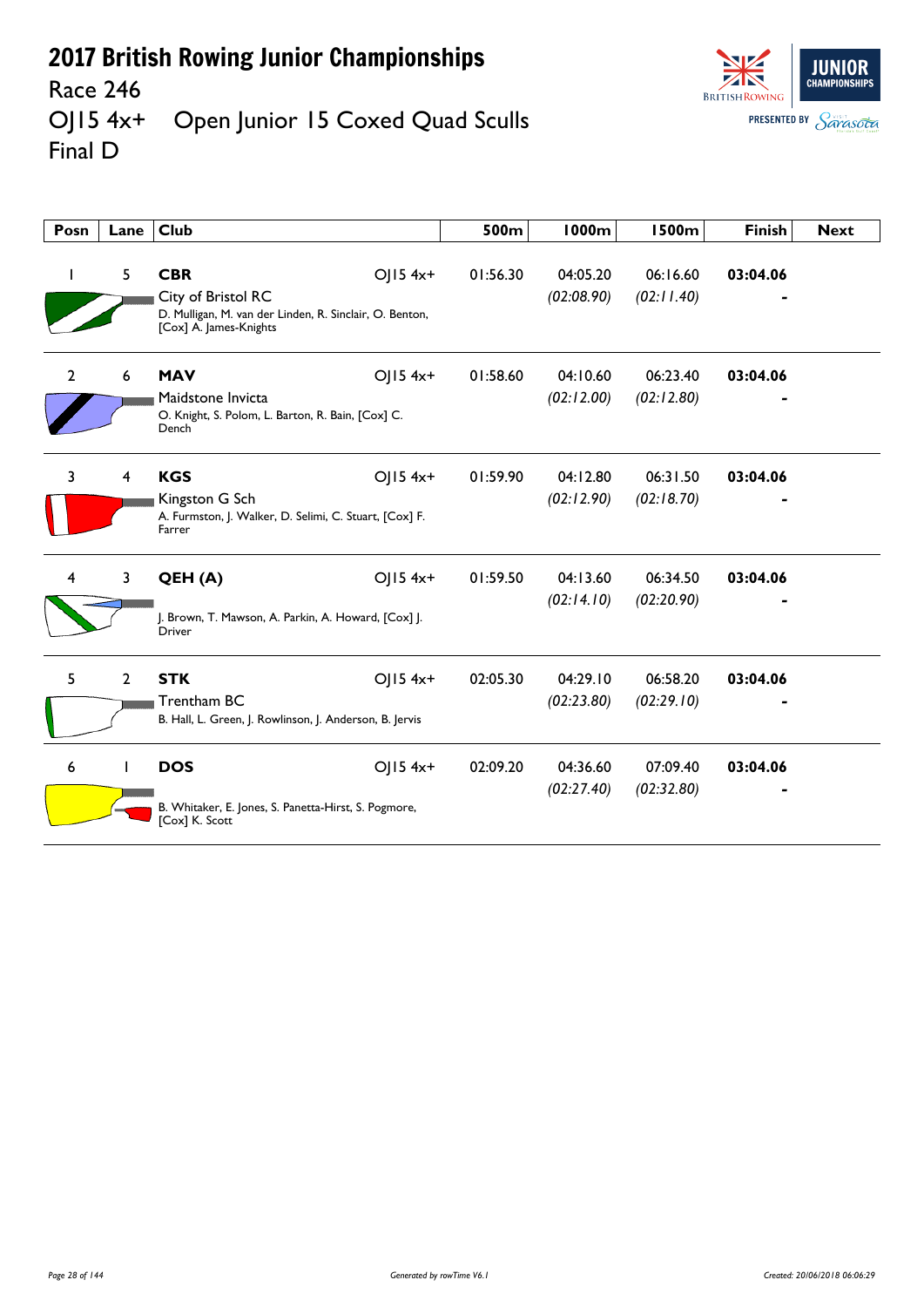

#### Race 247<br>OJ15 4x+ Open Junior 15 Coxed Quad Sculls Final C

| Posn           | Lane         | <b>Club</b>                                                                                                       |            | 500m     | <b>1000m</b>           | <b>1500m</b>           | <b>Finish</b> | <b>Next</b> |
|----------------|--------------|-------------------------------------------------------------------------------------------------------------------|------------|----------|------------------------|------------------------|---------------|-------------|
|                | 5            | WBS(B)<br>Windsor Boys Sch<br>C. Sampson, B. Potts, O. Frobisher, D. Shaw, [Cox] R.<br>Smith                      | $OJ15$ 4x+ | 01:58.30 | 04:03.90<br>(02:05.60) | 06:10.90<br>(02:07.00) | 03:04.06      |             |
| $\overline{2}$ | 6            | <b>HWG</b><br>RGS High Wycombe<br>F. Porter, T. Avaliani, D. Martin, H. Rana, [Cox] H.<br>Ahmed                   | $OJ15$ 4x+ | 01:58.80 | 04:06.10<br>(02:07.30) | 06:11.70<br>(02:05.60) | 03:04.06      |             |
| 3              | $\mathbf{2}$ | <b>BIR</b><br>T. Heppel, J. Clark, O. Gray, C. Finch, H. Rahim, [Cox]<br>A. Oakes                                 | OJ15 4x+   | 02:02.50 | 04:12.00<br>(02:09.50) | 06:24.20<br>(02:12.20) | 03:04.06      |             |
| 4              | 4            | HEN(B)<br>Henley RC<br>J. Penrose, C. Garnham, J. Wallace, S. Beattie, D.<br>Wallace                              | $O  5 4x+$ | 02:02.30 | 04:13.60<br>(02:11.30) | 06:27.50<br>(02:13.90) | 03:04.06      |             |
| 5              | $\mathbf{3}$ | QEH(B)<br>O. Dixon, A. Manns, A. Thomson, T. Ludman, [Cox]<br>R. Marsden                                          | $O  5 4x+$ | 02:03.50 | 04:17.90<br>(02:14.40) | 06:33.50<br>(02:15.60) | 03:04.06      |             |
| 6              | L            | CCS(C)<br><b>Claires Court Sch</b><br>S. John, E. Cameron, T. Hall, E. Bennett, R. Byerley,<br>[Cox] I. Grittiths | $O  5 4x+$ | 02:04.50 | 04:19.80<br>(02:15.30) | 06:35.40<br>(02:15.60) | 03:04.06      |             |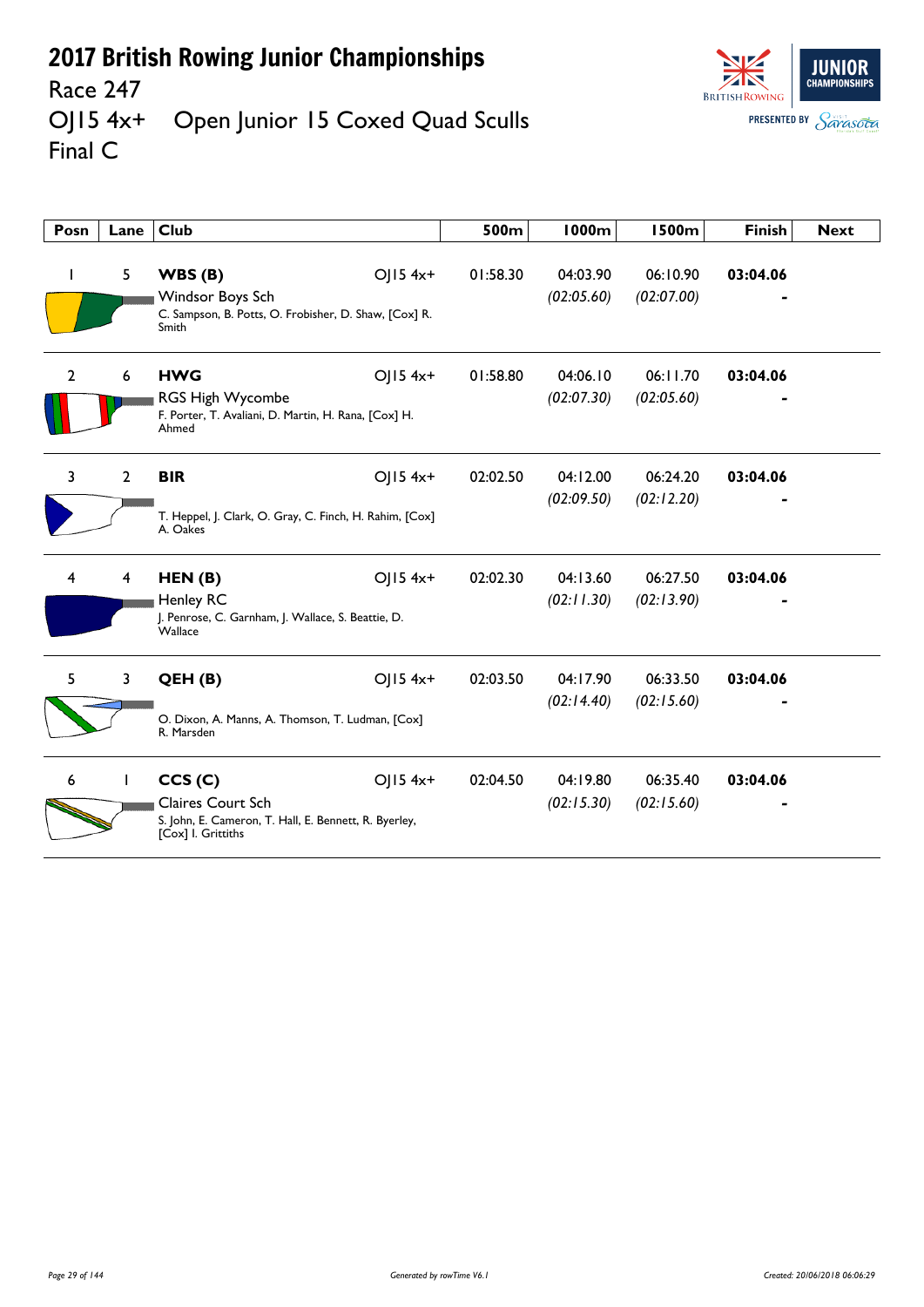



Race 248<br>WJ15 1x Women Junior 15 Single Sculls Final E

| Posn                    | Lane                    | <b>Club</b>                                             | 500m     | <b>1000m</b>           | <b>1500m</b>           | <b>Finish</b>              | <b>Next</b> |
|-------------------------|-------------------------|---------------------------------------------------------|----------|------------------------|------------------------|----------------------------|-------------|
| $\mathbf{I}$            | 3                       | WJ15 lx<br><b>CAL</b><br>F. Chincotta                   | 02:39.20 | 05:23.70<br>(02:44.50) | 08:16.80<br>(02:53.10) | 03:04.06<br>$\blacksquare$ |             |
| $\overline{2}$          | 6                       | ROS <sub>(A)</sub><br>WJ15 lx<br>Ross RC<br>H. Brodholt | 02:42.20 | 05:28.50<br>(02:46.30) | 08:19.20<br>(02:50.70) | 03:04.06                   |             |
| $\overline{3}$          | $\overline{\mathbf{4}}$ | WJ15 lx<br><b>DOS</b><br>F. Haigh                       | 02:45.10 | 05:31.20<br>(02:46.10) | 08:28.40<br>(02:57.20) | 03:04.06                   |             |
| $\overline{\mathbf{4}}$ | 5                       | <b>PAN</b><br>WJ15 lx<br>F. Allen                       | 02:47.20 | 05:33.70<br>(02:46.50) | 08:36.30<br>(03:02.60) | 03:04.06                   |             |
| 5                       | $\mathbf{2}$            | WJ15 lx<br>ROS(B)<br>Ross RC<br>K. Smith                | 02:56.00 | 05:52.90<br>(02:56.90) | 09:02.30<br>(03:09.40) | 03:04.06                   |             |
| 6                       | $\mathbf{I}$            | WJ15 lx<br>BKS(D)<br><b>Becket RC</b><br>J. Austin      | 02:57.20 | 05:58.30<br>(03:01.10) | 09:08.00<br>(03:09.70) | 03:04.06                   |             |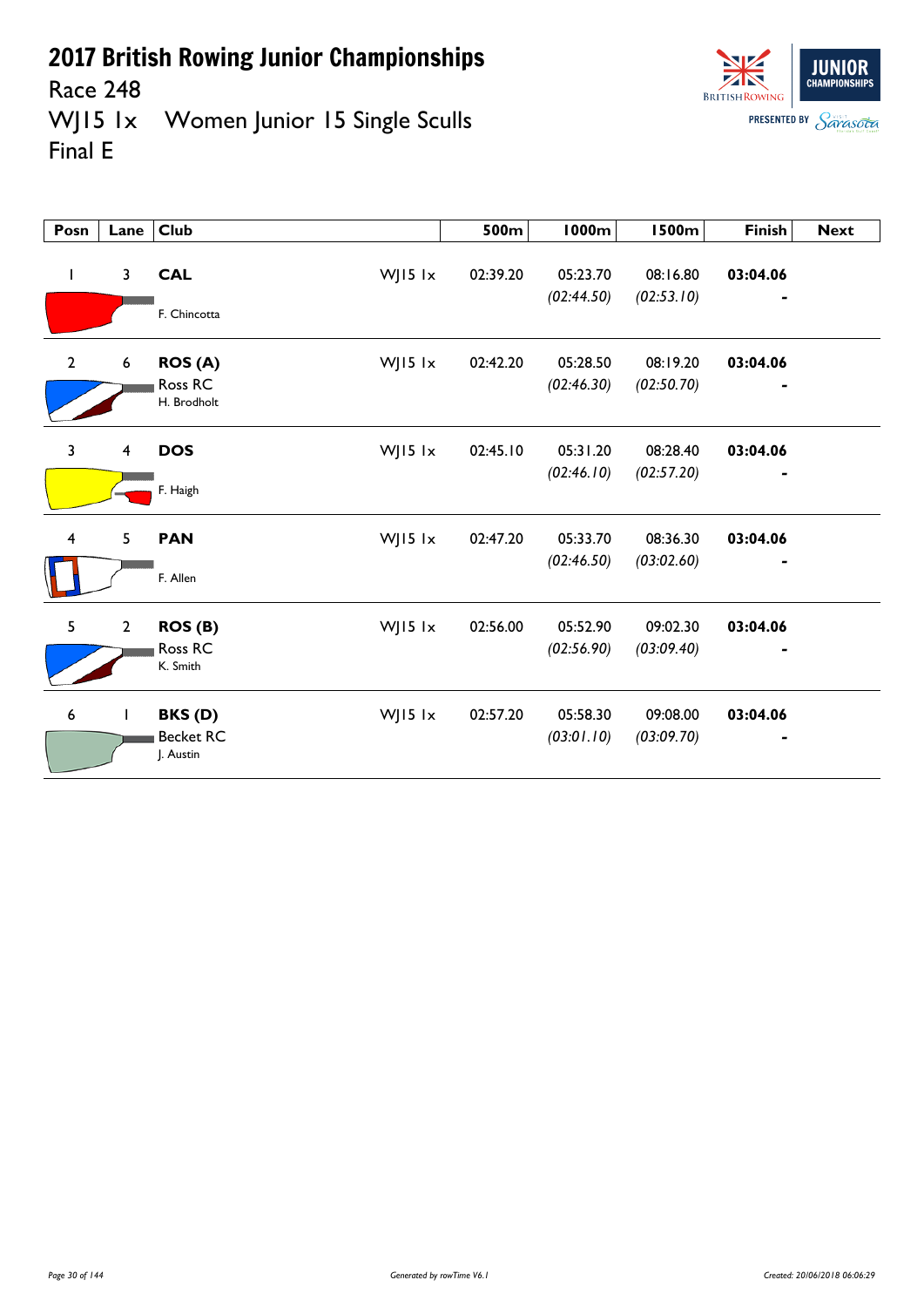

Race 249<br>WJ15 1x Women Junior 15 Single Sculls Final D

| Posn                    | Lane             | Club                                                         | 500m     | <b>1000m</b>           | <b>1500m</b>                           | <b>Finish</b>                            | <b>Next</b> |
|-------------------------|------------------|--------------------------------------------------------------|----------|------------------------|----------------------------------------|------------------------------------------|-------------|
| L<br>₩                  | $\boldsymbol{6}$ | <b>DUS</b><br>WJ15 lx<br>K. Heslop                           | 02:35.00 | 05:17.70<br>(02:42.70) | 08:00.60<br>(02:42.90)                 | 03:04.06<br>$\blacksquare$               |             |
| $\overline{2}$          |                  | <b>RDG</b><br>WJ15 lx<br>Reading RC<br>H. Cookson            | 02:30.70 | 05:13.20<br>(02:42.50) | 07:59.60<br>(02:46.40)                 | 03:04.06<br>$\qquad \qquad \blacksquare$ |             |
| $\overline{3}$          | 3                | BKS(B)<br>WJ15 $1x$<br><b>Becket RC</b><br>A. Barker         | 02:43.00 | 05:30.50<br>(02:47.50) | 08:22.50<br>(02:52.00)                 | 03:04.06                                 |             |
| $\overline{\mathbf{4}}$ | 4                | <b>COX</b><br>WJ15 lx<br>City of Oxford<br><b>B.</b> Ruiseal | 02:47.20 | 05:38.70<br>(02:51.50) | 08:30.30<br>(02:51.60)                 | 03:04.06                                 |             |
| 5                       | 5                | WJ15 lx<br>ABN(B)<br>Abingdon RC<br>E. Lovibond              | 02:43.50 | 05:33.40<br>(02:49.90) | 08:28.10<br>(02:54.70)                 | 03:04.06                                 |             |
| 6                       | $\overline{2}$   | <b>TYN</b><br>WJ15 lx<br>Tyne ARC<br>E. Moscrop              | 02:55.80 | 06:06.10<br>(03:10.30) | <b>DNA</b><br>$\overline{\phantom{a}}$ | 03:04.06<br>(03:04.06)                   |             |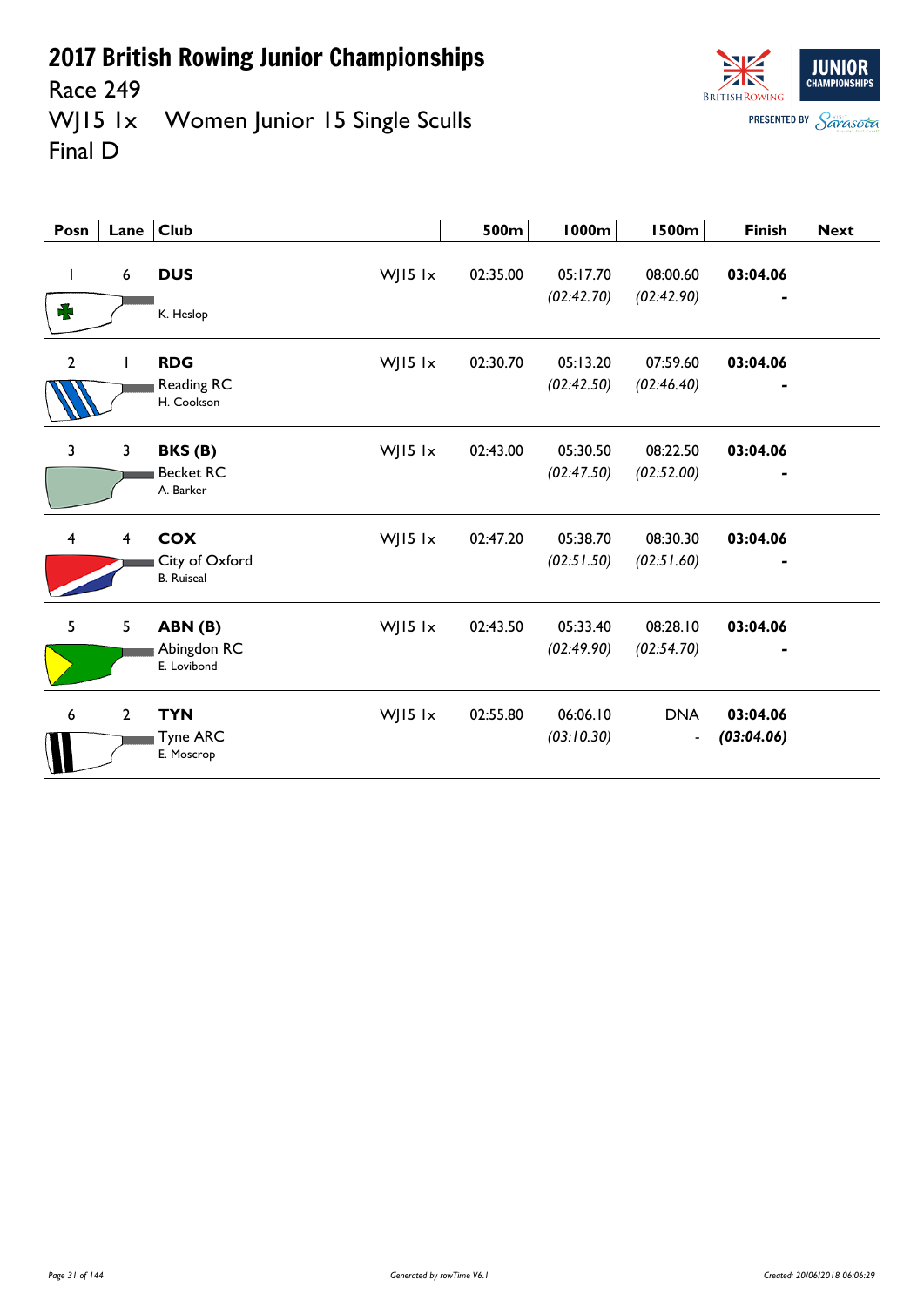

Race 250<br>WJ15 1x Women Junior 15 Single Sculls Final C

| Posn                    | Lane                    | <b>Club</b>                                            | 500m     | <b>1000m</b>           | <b>1500m</b>           | <b>Finish</b>              | <b>Next</b> |
|-------------------------|-------------------------|--------------------------------------------------------|----------|------------------------|------------------------|----------------------------|-------------|
| $\mathbf{I}$            | $\overline{\mathbf{3}}$ | WJ15 lx<br>KGS(A)<br>Kingston G Sch<br>L. Abbott       | 02:32.70 | 05:12.00<br>(02:39.30) | 07:58.80<br>(02:46.80) | 03:04.06<br>$\blacksquare$ |             |
| $\overline{2}$          |                         | <b>LLD</b><br>WJ15 lx<br>L. Young                      | 02:31.60 | 05:09.20<br>(02:37.60) | 07:58.40<br>(02:49.20) | 03:04.06<br>$\blacksquare$ |             |
| $\overline{3}$          | 6                       | <b>NTH</b><br>WJ15 $1x$<br>R. Wilson                   | 02:43.30 | 05:24.60<br>(02:41.30) | 08:09.40<br>(02:44.80) | 03:04.06                   |             |
| $\overline{\mathbf{4}}$ | $\overline{2}$          | <b>LLA</b><br>WJ15 lx<br>Llandaff RC<br>H. Drury       | 02:38.10 | 05:23.10<br>(02:45.00) | 08:18.60<br>(02:55.50) | 03:04.06                   |             |
| 5                       | 5                       | WJ15 lx<br><b>FAL</b><br>A. Sagna                      | 02:44.30 | 05:24.40<br>(02:40.10) | 08:10.80<br>(02:46.40) | 03:04.06                   |             |
| 6                       | $\overline{4}$          | <b>RCH</b><br>WJ15 $1x$<br>Royal Chester<br>F. Cowdell | 02:48.10 | 05:36.00<br>(02:47.90) | 08:33.20<br>(02:57.20) | 03:04.06                   |             |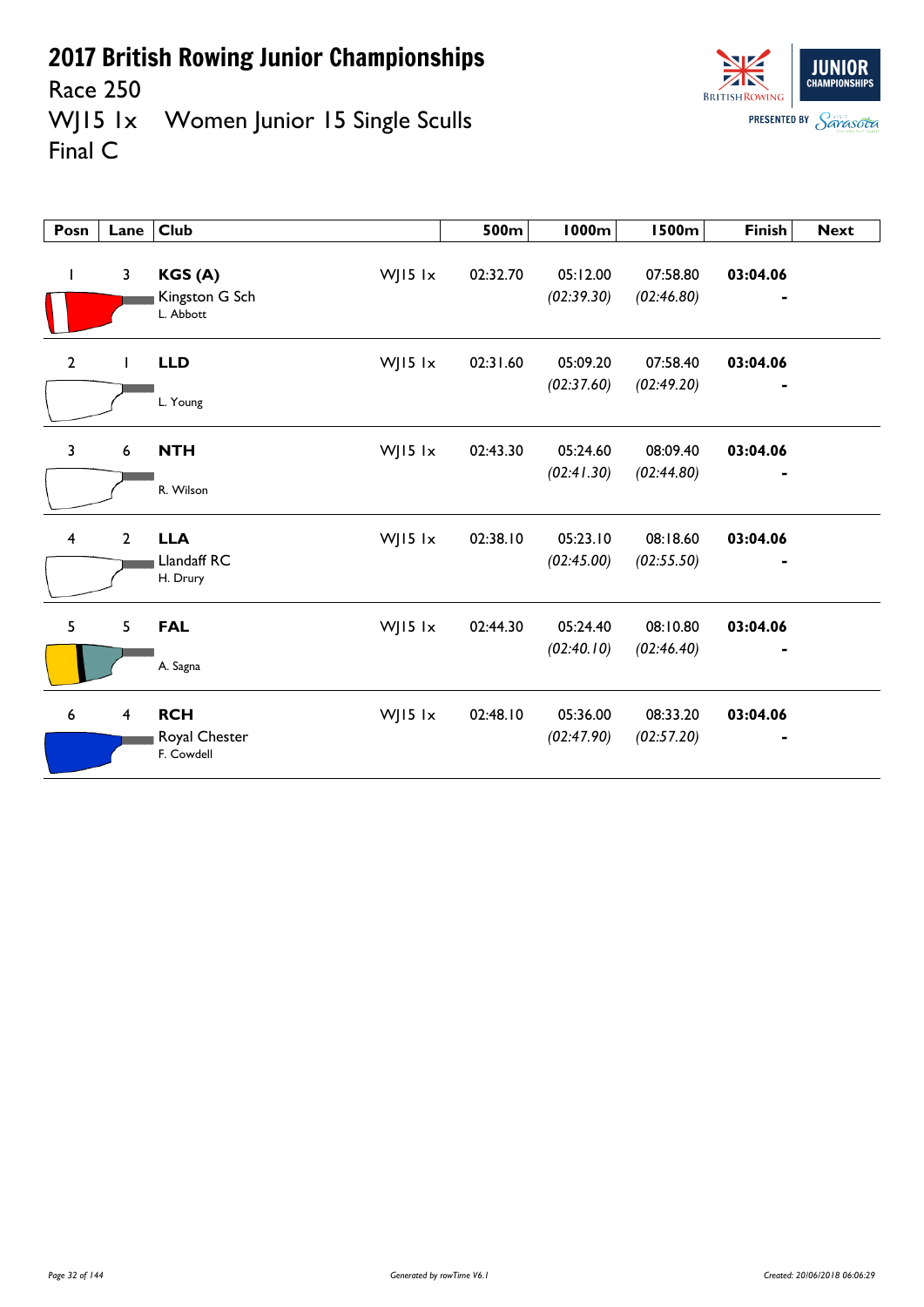Race 252

Final C

OJ18 2x Open Junior Double Sculls



**Posn Lane Club 500m 1000m 1500m Finish Next** 1 6 **FAL** OJ18 2x 02:15.30 04:29.60 06:51.80 **03:04.06** *(02:14.30) (02:22.20) -* P. Harrington, A. Morrison 2 5 **TRF (A)** OJ18 2x 02:14.50 04:33.40 06:58.90 **03:04.06** *(02:18.90) (02:25.50) -* R. Stobart, S. Johnson 3 4 **CAL (B)** OJ18 2x 02:17.80 04:42.70 07:10.50 **03:04.06** *(02:24.90) (02:27.80) -* R. Kenyon, J. Silva 4 3 **MTS** OJ18 2x 02:19.40 04:49.50 07:19.60 **03:04.06** Merchant Taylors Sch *(02:30.10) (02:30.10) -* R. Thorpe, O. Harrison 5 2 **TRF (B)** OJ18 2x 02:24.60 04:58.30 07:28.10 **03:04.06** *(02:33.70) (02:29.80) -* J. Smith, A. Loates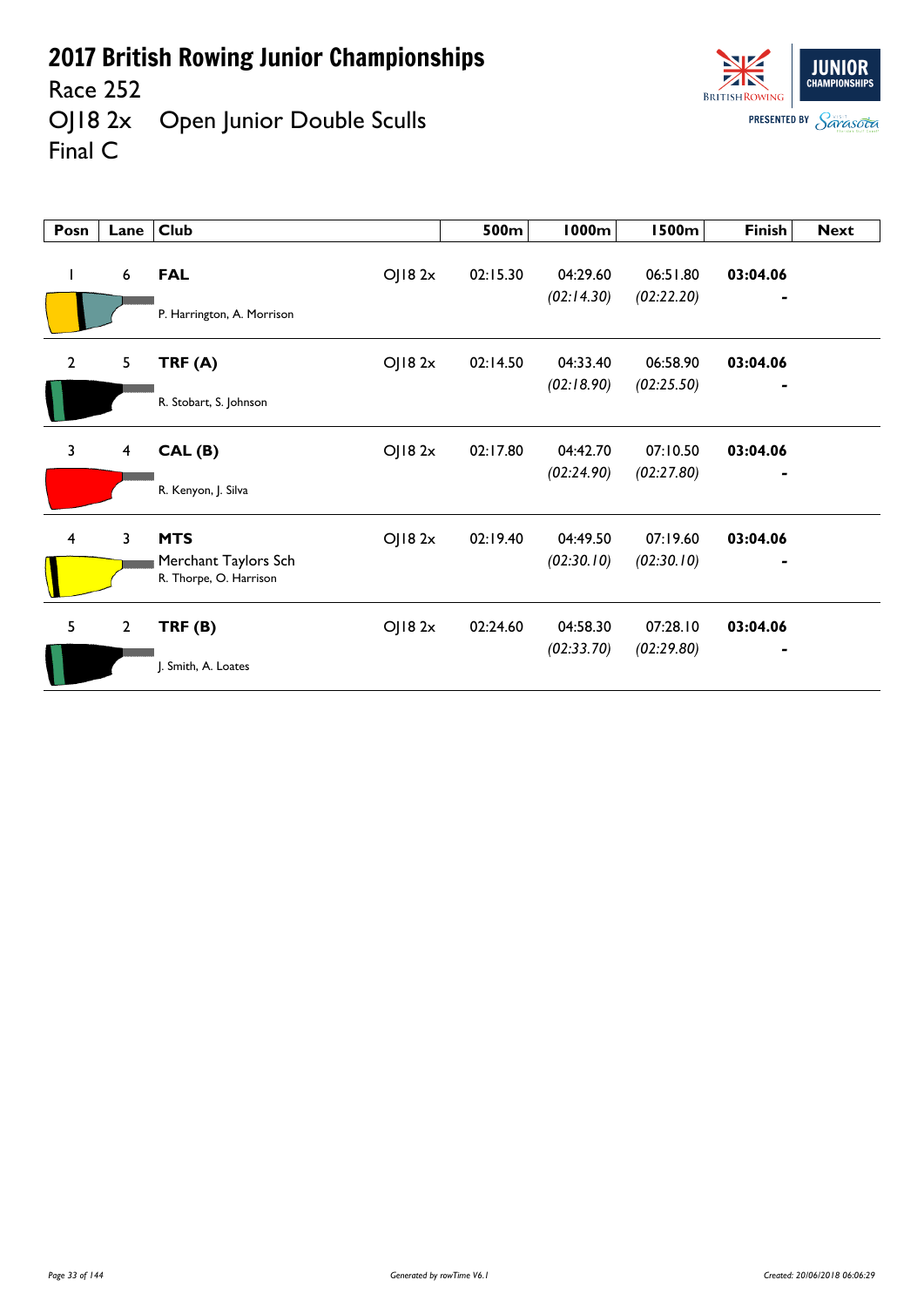Race 254

OJ16 1x Open Junior 16 Single Sculls Final D



| Posn                          | Lane             | <b>Club</b>                                                       | 500m     | <b>1000m</b>           | <b>1500m</b>           | <b>Finish</b>              | <b>Next</b> |
|-------------------------------|------------------|-------------------------------------------------------------------|----------|------------------------|------------------------|----------------------------|-------------|
| $\mathbf{I}$                  | 5                | NCR(B)<br>$O$   $16$ $1x$<br>N. Whawell                           | 02:30.30 | 05:02.20<br>(02:31.90) | 07:39.40<br>(02:37.20) | 03:04.06                   |             |
| $\overline{2}$                | $\boldsymbol{6}$ | <b>HER</b><br>OJ16 1x<br><b>Hereford RC</b><br>G. Fraser          | 02:33.40 | 05:07.60<br>(02:34.20) | 07:43.40<br>(02:35.80) | 03:04.06<br>$\blacksquare$ |             |
| 3                             | 3                | OJ16 1x<br><b>PGN</b><br>O. Brewis                                | 02:24.90 | 05:09.60<br>(02:44.70) | 07:45.80<br>(02:36.20) | 03:04.06                   |             |
| $\overline{\mathbf{4}}$<br>R, | $\overline{2}$   | $O$   $16$ $1x$<br>KSE(B)<br>Kings Sch Ely<br><b>B.</b> Tomlinson | 02:33.90 | 05:13.60<br>(02:39.70) | 07:54.90<br>(02:41.30) | 03:04.06                   |             |
| 5<br>Ŋ                        | $\overline{4}$   | $OJI6$ $1x$<br>KSE(C)<br>Kings Sch Ely<br>W. White                | 02:36.80 | 05:24.70<br>(02:47.90) | 08:14.00<br>(02:49.30) | 03:04.06                   |             |
| 6                             | $\mathbf{L}$     | <b>LYT</b><br>$OJI6$ $1x$<br>LYR Tradesmen<br>D. Esayas           | 02:38.30 | 05:24.90<br>(02:46.60) | 08:17.40<br>(02:52.50) | 03:04.06                   |             |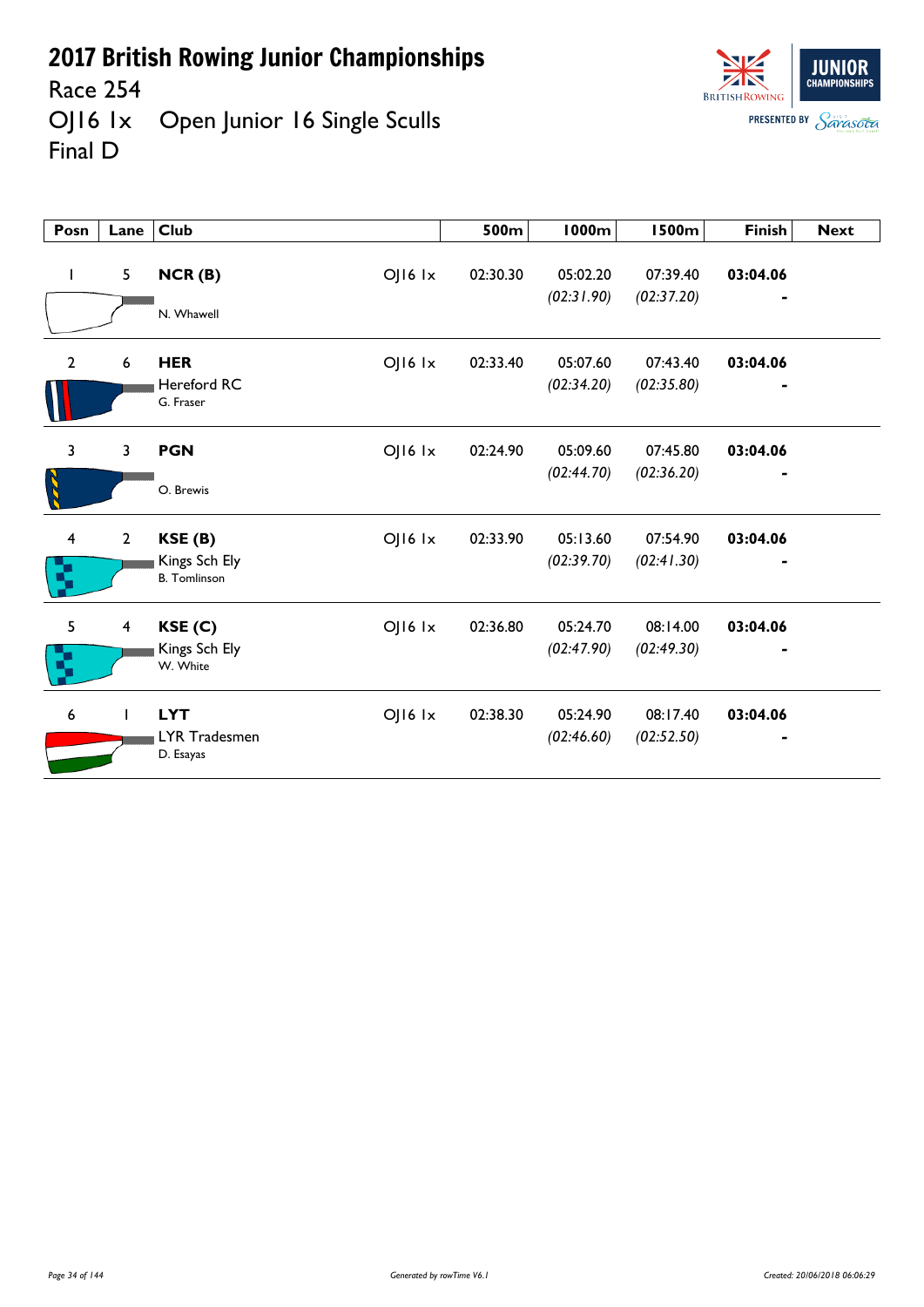Race 255

OJ16 1x Open Junior 16 Single Sculls Final C

| Posn           | Lane                    | Club              |             | 500m     | <b>1000m</b> | <b>1500m</b> | Finish   | <b>Next</b> |
|----------------|-------------------------|-------------------|-------------|----------|--------------|--------------|----------|-------------|
|                |                         |                   |             |          |              |              |          |             |
| ı              | 6                       | HEN(A)            | OJ16 1x     | 02:17.50 | 04:53.70     | 06:58.70     | 03:04.06 |             |
|                |                         | Henley RC         |             |          | (02:36.20)   | (02:05.00)   |          |             |
|                |                         | C. Brown          |             |          |              |              |          |             |
| $\overline{2}$ | $\overline{\mathbf{4}}$ | <b>BEW</b>        | OJ16 Ix     | 02:26.30 | 04:55.30     | 07:14.80     | 03:04.06 |             |
|                |                         |                   |             |          | (02:29.00)   | (02:19.50)   |          |             |
|                |                         | J. Main           |             |          |              |              |          |             |
| 3              | $\mathbf{2}$            | <b>STA</b>        | OJ16 1x     | 02:32.60 | 04:56.80     | 07:17.40     | 03:04.06 |             |
|                |                         | Star Club         |             |          | (02:24.20)   | (02:20.60)   |          |             |
|                |                         | E. Tame           |             |          |              |              |          |             |
| $\overline{4}$ | 5                       | <b>PET</b>        | OJ16 1x     | 02:26.50 | 05:00.00     | 07:21.50     | 03:04.06 |             |
|                |                         | Peterborough City |             |          | (02:33.50)   | (02:21.50)   |          |             |
|                |                         | H. Masterson      |             |          |              |              |          |             |
| 5              | 3                       | HEN(C)            | OJ16 Ix     | 02:19.80 | 04:57.20     | 07:21.00     | 03:04.06 |             |
|                |                         | Henley RC         |             |          | (02:37.40)   | (02:23.80)   |          |             |
|                |                         | J. Sidgwick       |             |          |              |              |          |             |
| 6              | L                       | <b>RDG</b>        | $OJI6$ $1x$ | 02:27.80 | 04:58.50     | 07:23.20     | 03:04.06 |             |
|                |                         | Reading RC        |             |          | (02:30.70)   | (02:24.70)   |          |             |
|                |                         | W. Pratt          |             |          |              |              |          |             |

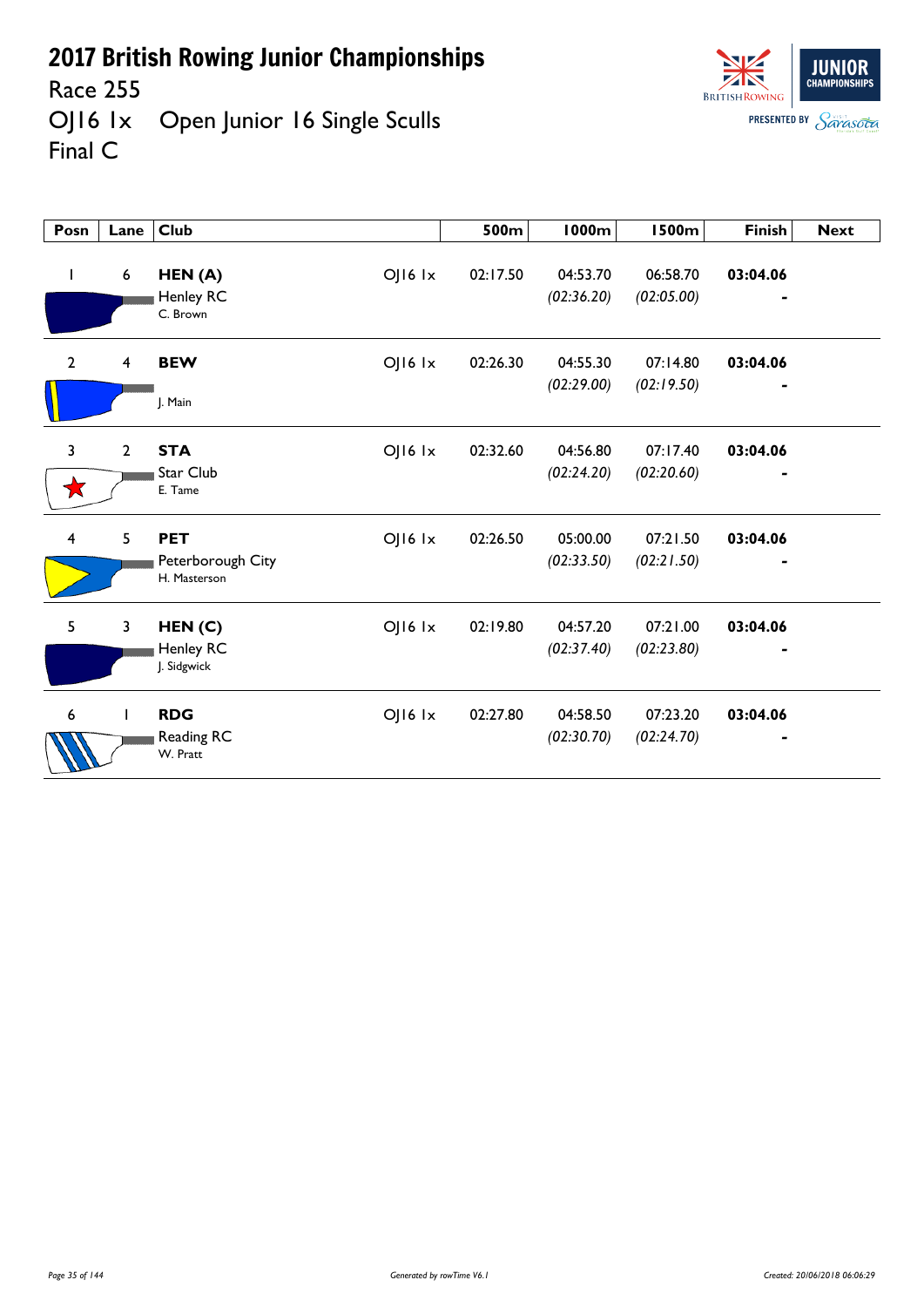Race 256

WJ18 1x Women Junior Single Sculls Final E

| Posn              | Lane             | Club                                            |         | 500m       | <b>1000m</b>           | <b>1500m</b>           | <b>Finish</b> | <b>Next</b> |
|-------------------|------------------|-------------------------------------------------|---------|------------|------------------------|------------------------|---------------|-------------|
|                   | $\boldsymbol{6}$ | RDG (B)<br>Reading RC<br>P. Fenwick             | WJ18 1x | 02:47.70   | 05:26.60<br>(02:38.90) | 08:00.80<br>(02:34.20) | 03:04.06      |             |
| $\mathbf{2}$<br>χ | 5                | <b>KSE</b><br>Kings Sch Ely<br>E. Tarshish      | WJ18 1x | 02:48.20   | 05:29.80<br>(02:41.60) | 08:11.60<br>(02:41.80) | 03:04.06      |             |
| 3                 | $\overline{4}$   | SCP(B)<br>Strathclyde Park RC<br>C. Dickson     | WJ18 1x | 02:43.50   | 05:23.60<br>(02:40.10) | 08:10.70<br>(02:47.10) | 03:04.06      |             |
| $\overline{4}$    | 3                | <b>DEW</b><br>K. Doleman                        | WJ18 1x | 02:51.90   | 05:32.90<br>(02:41.00) | 08:12.50<br>(02:39.60) | 03:04.06      |             |
| 5                 | $\overline{2}$   | <b>BRX</b><br><b>Broxbourne RC</b><br>H. Hodges | WJ18 1x | 02:44.20   | 05:30.10<br>(02:45.90) | 08:17.50<br>(02:47.40) | 03:04.06      |             |
| 6                 | $\mathbf{I}$     | ROB (B)<br>Rob Roy<br>E. Harman                 | WJ18 1x | <b>DNA</b> | 06:05.00<br>(06:05.00) | 09:04.70<br>(02:59.70) | 03:04.06      |             |

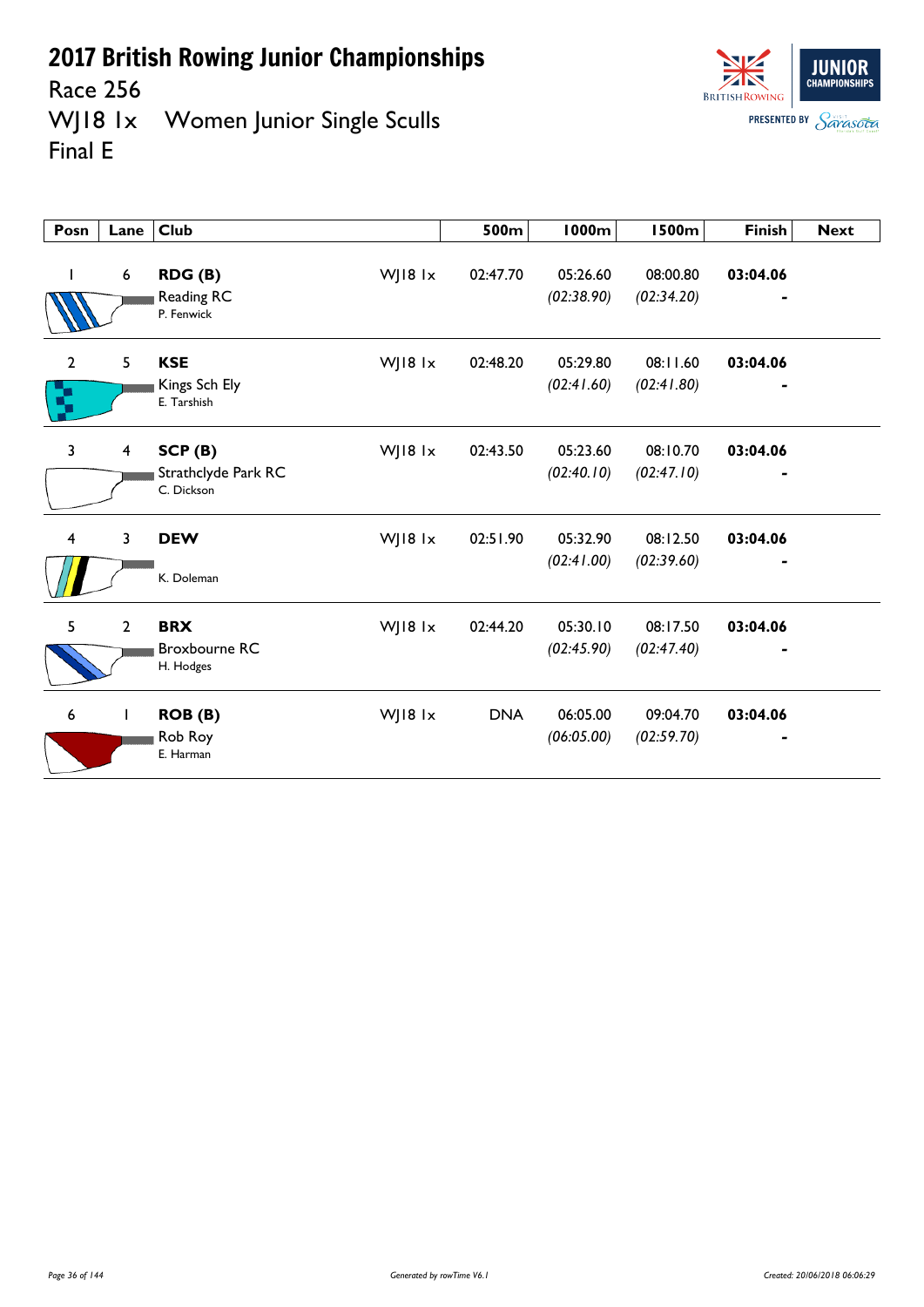Race 257

**Posn Lane Club** 

1 5 **RDG (C)** 

Reading RC *(02:26.90) (02:28.70) -*

WJ18 1x Women Junior Singl Final D

| e Sculls |          |          |              | $\sqrt{2}$<br><b>BRITISH ROWING</b><br><b>PRESENTED BY</b> | <b><i>UNAMPIUNSHIPS</i></b><br>Parasota |
|----------|----------|----------|--------------|------------------------------------------------------------|-----------------------------------------|
|          |          |          |              |                                                            |                                         |
|          |          |          |              |                                                            |                                         |
|          |          |          |              |                                                            |                                         |
|          | 500m     | 1000m    | <b>1500m</b> | <b>Finish</b>                                              | <b>Next</b>                             |
| WJ18 1x  | 02:28.90 | 04:55.80 | 07:24.50     | 03:04.06                                                   |                                         |

**JUNIOR** 

 $\frac{1}{\sqrt{2}}$ 

|                         |                | Reading RC<br>E. Harris             |         |          | (02:26.90) | (02:28.70) |          |  |
|-------------------------|----------------|-------------------------------------|---------|----------|------------|------------|----------|--|
| $\overline{2}$          | 4              | SPG(A)                              | WJ18 1x | 02:30.60 | 04:58.50   | 07:29.40   | 03:04.06 |  |
|                         |                | St Pauls Girls Sch BC<br>N. Lawless |         |          | (02:27.90) | (02:30.90) |          |  |
| 3                       | 6              | RDG (F)                             | WJ18 1x | 02:34.30 | 05:03.50   | 07:41.70   | 03:04.06 |  |
|                         |                | Reading RC<br>V. Wimble             |         |          | (02:29.20) | (02:38.20) |          |  |
| $\overline{\mathbf{4}}$ | 3              | RDG (A)                             | WJ18 1x | 02:34.00 | 05:07.10   | 07:47.60   | 03:04.06 |  |
|                         |                | Reading RC<br>J. Bates              |         |          | (02:33.10) | (02:40.50) |          |  |
| 5                       | $\overline{2}$ | <b>INV</b>                          | WJ18 1x | 02:36.90 | 05:07.40   | 07:46.70   | 03:04.06 |  |
|                         |                | R. Setford                          |         |          | (02:30.50) | (02:39.30) |          |  |
| 6                       | $\mathbf{I}$   | RDG(D)                              | WJ18 1x | 02:40.90 | 05:24.10   | 08:18.40   | 03:04.06 |  |
|                         |                | Reading RC<br>S. Schryver           |         |          | (02:43.20) | (02:54.30) |          |  |

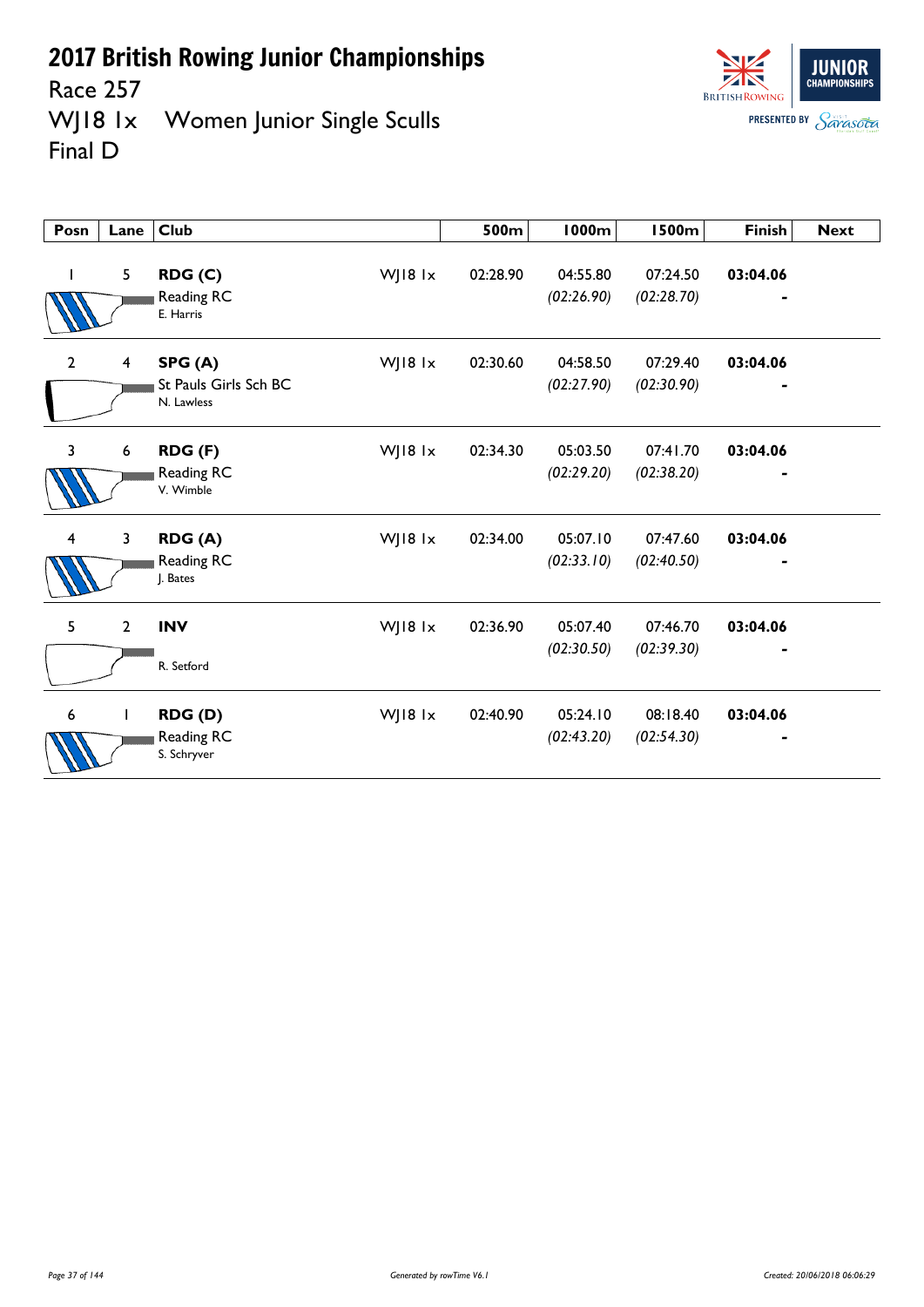Race 258<br>WJ18 1x Women Junior Single Sculls Final C



| Posn           | Lane           | <b>Club</b>                                 |         | 500m     | 1000m                  | <b>1500m</b>           | <b>Finish</b> | <b>Next</b> |
|----------------|----------------|---------------------------------------------|---------|----------|------------------------|------------------------|---------------|-------------|
| $\mathbf{I}$   | 5              | <b>NCR</b><br>P. Jenkins                    | WJ18 1x | 02:20.10 | 04:51.20<br>(02:31.10) | 07:24.40<br>(02:33.20) | 03:04.06      |             |
| $\overline{2}$ | 6              | <b>EVE</b><br>Evesham RC<br>S. Evans        | WJ18 1x | 02:20.90 | 04:49.40<br>(02:28.50) | 07:22.80<br>(02:33.40) | 03:04.06<br>٠ |             |
| $\overline{3}$ | 3              | <b>NOR</b><br>Norwich RC<br>S. Dyke         | WJ18 1x | 02:19.80 | 04:55.60<br>(02:35.80) | 07:33.90<br>(02:38.30) | 03:04.06      |             |
| 4              | 4              | <b>TYN</b><br><b>Tyne ARC</b><br>E. Fuller  | WJ18 1x | 02:26.30 | 05:06.60<br>(02:40.30) | 07:44.60<br>(02:38.00) | 03:04.06      |             |
| 5              | $\overline{2}$ | <b>TRC</b><br>Thames RC<br>J. Price         | WJ18 1x | 02:28.70 | 05:10.10<br>(02:41.40) | 07:50.80<br>(02:40.70) | 03:04.06      |             |
| 6              | $\mathbf{I}$   | SPG(B)<br>St Pauls Girls Sch BC<br>L. Douse | WJ18 1x | 02:38.20 | 05:26.30<br>(02:48.10) | 08:14.20<br>(02:47.90) | 03:04.06      |             |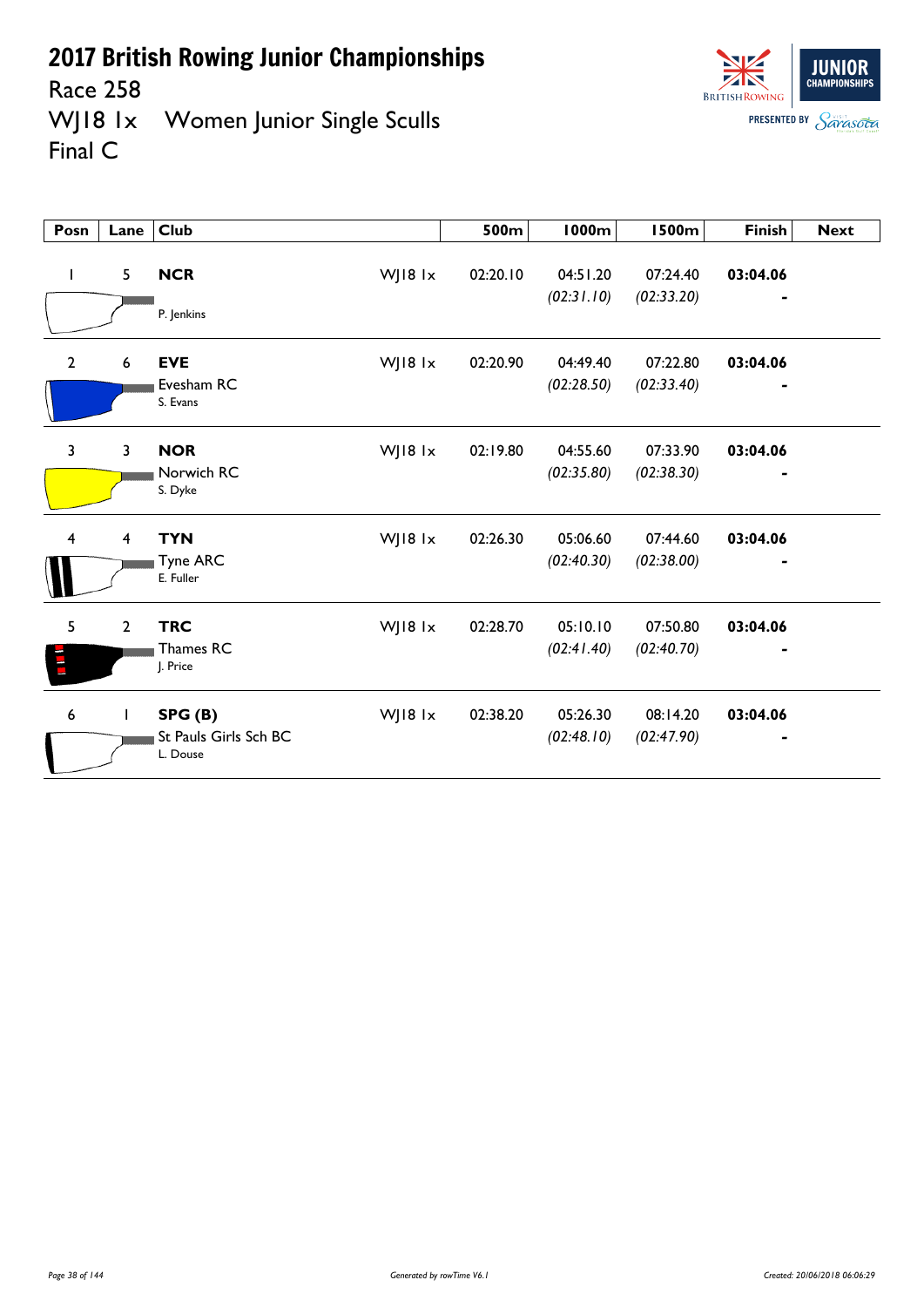

#### Race 259<br>WJ15 4x+ Women Junior 15 Coxed Quad Sculls Final E

| Posn           | Lane           | <b>Club</b>                                                                                                  |              | 500m     | <b>1000m</b>           | <b>1500m</b>           | <b>Finish</b> | <b>Next</b> |
|----------------|----------------|--------------------------------------------------------------------------------------------------------------|--------------|----------|------------------------|------------------------|---------------|-------------|
| $\mathbf{I}$   | 5              | <b>CAB</b><br>Cantabrigian<br>A. Hill, J. Hassett, M. Beauchamp, Z. Parr, [Cox] C.<br>Parr                   | WJ15 $4x+$   | 02:20.70 | 04:48.10<br>(02:27.40) | 07:14.50<br>(02:26.40) | 03:04.06      |             |
| $\overline{2}$ | 6              | QEH (B)<br>S. Oliver, H. Nixon, H. Mannan, E. Stith, [Cox] A.<br>Smith                                       | WJ15 $4x+$   | 02:23.80 | 04:55.90<br>(02:32.10) | 07:31.50<br>(02:35.60) | 03:04.06      |             |
| 3              | 4              | <b>MAV</b><br>Maidstone Invicta<br>E. Kickham, M. Hay, H. Parsler, A. Cross, [Cox] D.<br>McDonnell-Palomares | WJ15 $4x+$   | 02:26.70 | 04:57.80<br>(02:31.10) | 07:34.70<br>(02:36.90) | 03:04.06      |             |
| $\overline{4}$ | $\overline{3}$ | <b>MOS</b><br>Mossbourne<br>M. Yesufu, J. Jama, C. Dash, M. Coode, M.<br>Dyer-Reeves, [Cox] E. Alavidze      | $W$   15 4x+ | 02:31.60 | 05:07.20<br>(02:35.60) | 07:50.60<br>(02:43.40) | 03:04.06      |             |
| 5              | $\overline{2}$ | LYT(B)<br><b>LYR Tradesmen</b><br>M. Kanabar, N. Gecer, A. Pedreschi, E. Morley, J.<br><b>Brown</b>          | WJ15 $4x+$   | 02:51.00 | 05:43.30<br>(02:52.30) | 08:41.20<br>(02:57.90) | 03:04.06      |             |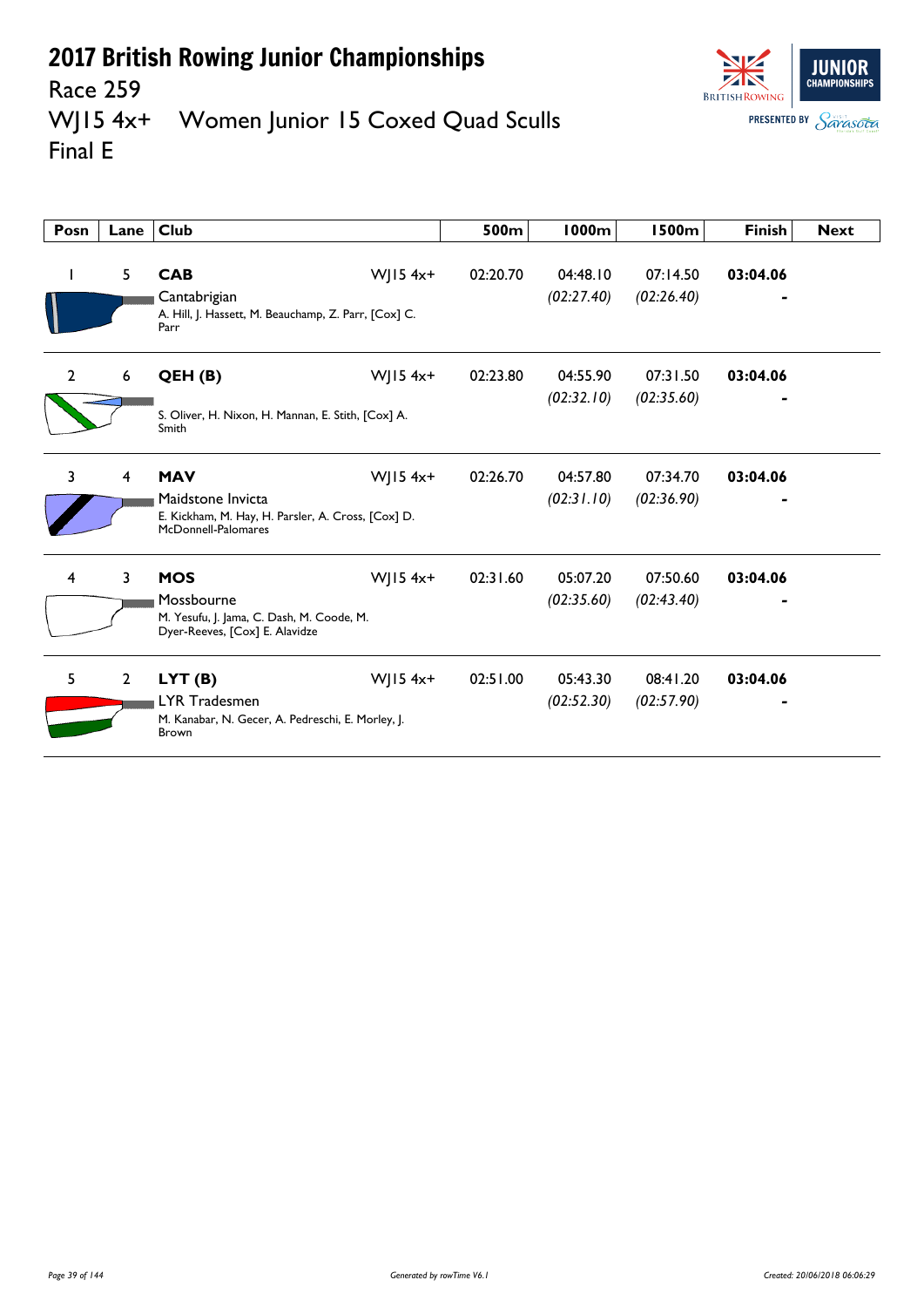

#### Race 260<br>WJ15 4x+ Women Junior 15 Coxed Quad Sculls Final D

| Posn         | Lane           | Club                                                                                                                      | 500m     | 1000m                  | <b>1500m</b>           | <b>Finish</b> | <b>Next</b> |
|--------------|----------------|---------------------------------------------------------------------------------------------------------------------------|----------|------------------------|------------------------|---------------|-------------|
|              | 3              | <b>GWC</b><br>$W$ JI54x+<br>George Watsons Coll<br>K. Hall, E. Dickerson, L. Sandland, H. Hughes, [Cox]<br>W. Hannah      | 02:20.20 | 04:42.50<br>(02:22.30) | 07:07.70<br>(02:25.20) | 03:04.06      |             |
| $\mathbf{2}$ | 4              | <b>SLS</b><br>$W$ JI54x <sup>+</sup><br>E. Reilly O'Donnell, A. Bancroft, L. Hare, E. Craddock,<br>[Cox] J. Parkinson     | 02:16.50 | 04:43.20<br>(02:26.70) | 07:15.80<br>(02:32.60) | 03:04.06      |             |
| $\mathbf{3}$ | $\overline{2}$ | WJ15 $4x+$<br>LYT(A)<br><b>LYR Tradesmen</b><br>I. Booth, E. Crump, S. Halsey, L. Golub, [Cox] B.<br>Burnham              | 02:26.50 | 04:53.60<br>(02:27.10) | 07:19.50<br>(02:25.90) | 03:04.06      |             |
| 4            | 5              | $W$   15 4x+<br>QEH (A)<br>E. James, O. Holtham, I. Wade, I. Maxwell-Gray, [Cox]<br>G. Whaley                             | 02:18.90 | 04:48.20<br>(02:29.30) | 07:19.00<br>(02:30.80) | 03:04.06      |             |
| 5            | 6              | $W$   15 4x+<br><b>NUN</b><br>Nott'm & Union<br>E. Goode, I. Nix, M. Middleton, C. Bingham, G. Rigby,<br>[Cox] A. Rainbow | 02:24.20 | 04:54.70<br>(02:30.50) | 07:27.90<br>(02:33.20) | 03:04.06      |             |
| 6            | Ш              | $W$   15 4x+<br><b>FAL</b><br>M. Higgs, O. Cuthbert, G. Blackledge, J. Forman, [Cox]<br>R. Hore                           | 02:25.40 | 04:59.50<br>(02:34.10) | 07:46.00<br>(02:46.50) | 03:04.06      |             |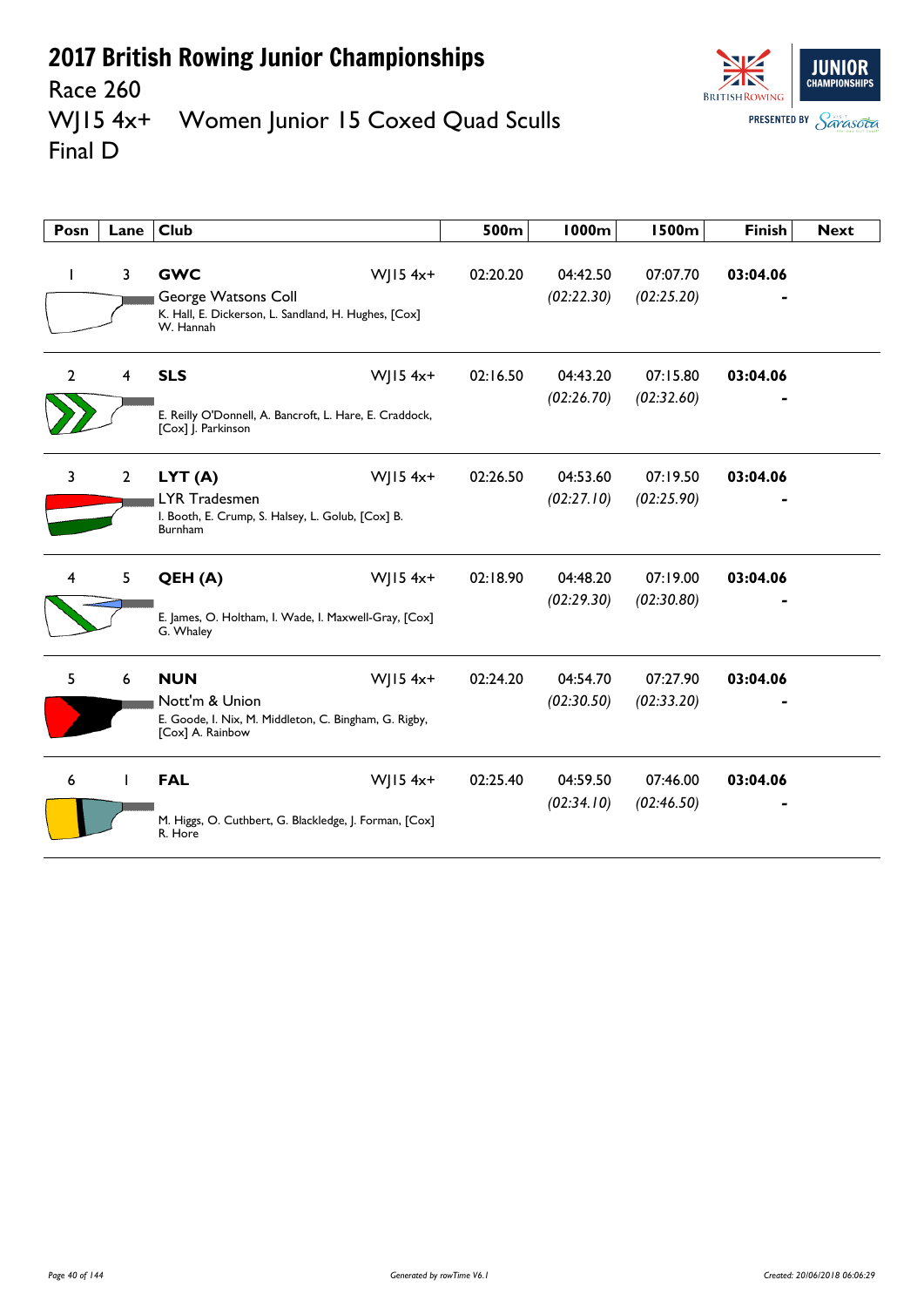

#### Race 261<br>WJ15 4x+ Women Junior 15 Coxed Quad Sculls Final C

| Posn           | Lane           | <b>Club</b>                                                                                                              | 500m     | <b>1000m</b>           | <b>1500m</b>           | <b>Finish</b> | <b>Next</b> |
|----------------|----------------|--------------------------------------------------------------------------------------------------------------------------|----------|------------------------|------------------------|---------------|-------------|
| ı              | 6              | <b>NOW</b><br>WJ15 $4x+$<br>Northwich RC<br>A. Sperring-Toy, F. Campbell, M. Garlick, O. Dunnett,<br>[Cox] S. Garlick    | 02:15.70 | 04:42.30<br>(02:26.60) | 07:07.10<br>(02:24.80) | 03:04.06      |             |
| $\overline{2}$ | 5              | WJ15 $4x+$<br><b>DUR</b><br>Durham<br>C. Musgrave, J. Cooper, G. Suggett, H. Cessford,<br>[Cox] L. Sanderson             | 02:16.40 | 04:49.00<br>(02:32.60) | 07:21.70<br>(02:32.70) | 03:04.06      |             |
| 3              | $\overline{2}$ | <b>SWB</b><br>WJ15 $4x+$<br>Sir W Borlase's GS BC<br>A. Reike, K. Krajewski, G. Watkins, C. Emmerson,<br>[Cox] Z. Harris | 02:27.00 | 04:59.10<br>(02:32.10) | 07:29.10<br>(02:30.00) | 03:04.06      |             |
|                | 4              | <b>YRK</b><br>WJ15 $4x+$<br>York City<br>L. Shires, M. Thomas, O. Appleton, T. Forde, [Cox] F.<br>Heinen                 | 02:24.40 | 05:01.50<br>(02:37.10) | 07:34.80<br>(02:33.30) | 03:04.06      |             |
| 5              |                | <b>LEA</b><br>WJ15 $4x+$<br>Lea RC<br>. MacLehose Griffin, M. Power, A. Knight, K. Sikorska,<br>[Cox] L. Downey          | 02:27.50 | 05:05.80<br>(02:38.30) | 07:38.40<br>(02:32.60) | 03:04.06      |             |
| 6              | 3              | <b>DBY</b><br>WJ15 $4x+$<br>Derby RC<br>E. Gilbert, I. Dashfield, C. Wild, M. Heras, [Cox] R.<br>Meehan                  | 02:33.40 | 05:12.60<br>(02:39.20) | 07:50.60<br>(02:38.00) | 03:04.06      |             |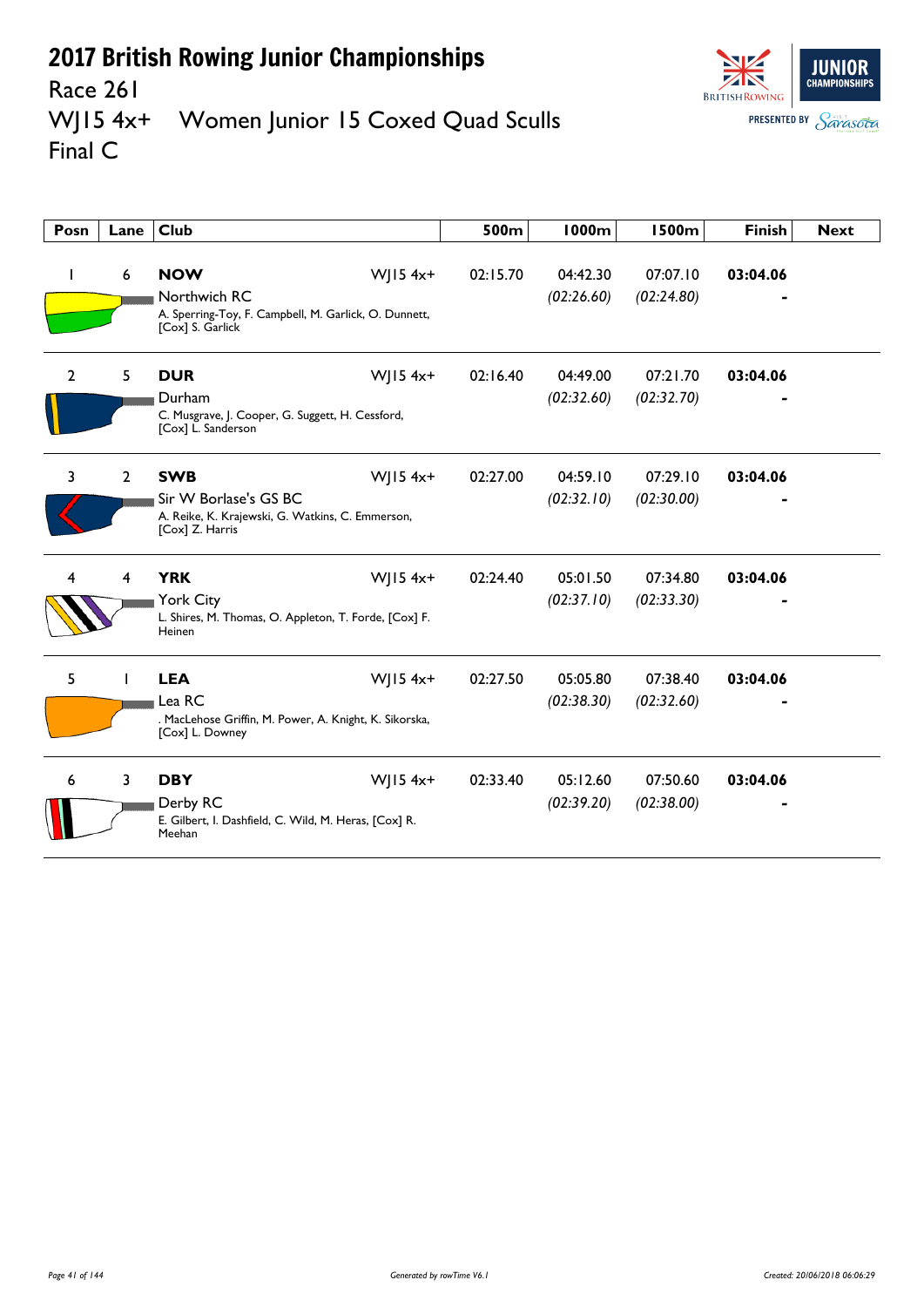Race 264<br>OJ15 2x Open Junior 15 Double Sculls Final D

| Posn                    | Lane         | <b>Club</b>                                                              | 500m     | 1000m                  | <b>1500m</b>           | <b>Finish</b>              | <b>Next</b> |
|-------------------------|--------------|--------------------------------------------------------------------------|----------|------------------------|------------------------|----------------------------|-------------|
|                         | 5            | <b>MHD</b><br>OJ152x<br>Maidenhead RC<br>S. O'Connor, T. O'Reilly        | 02:13.30 | 04:33.30<br>(02:20.00) | 06:51.20<br>(02:17.90) | 03:04.06                   |             |
| $\mathbf{2}$            | 6            | OJ152x<br><b>ROB</b><br>Rob Roy<br>M. Curtis, J. Tunnacliffe             | 02:18.80 | 04:40.70<br>(02:21.90) | 06:56.30<br>(02:15.60) | 03:04.06<br>$\blacksquare$ |             |
| 3                       | $\mathbf{2}$ | TSS(C)<br>OJ152x<br><b>Tideway Scullers Sch</b><br>L. Cossey, D. Fattouh | 02:14.90 | 04:36.60<br>(02:21.70) | 06:56.60<br>(02:20.00) | 03:04.06                   |             |
| $\overline{\mathbf{4}}$ | 3            | TSS(B)<br>OJ152x<br>Tideway Scullers Sch<br>D. Thompson, J. Fenton       | 02:17.40 | 04:38.80<br>(02:21.40) | 06:57.80<br>(02:19.00) | 03:04.06                   |             |
| 5                       | 4            | <b>HWG</b><br>OJ152x<br>RGS High Wycombe<br>N. Rahimi, B. Goodier        | 02:19.70 | 04:45.40<br>(02:25.70) | 07:10.80<br>(02:25.40) | 03:04.06                   |             |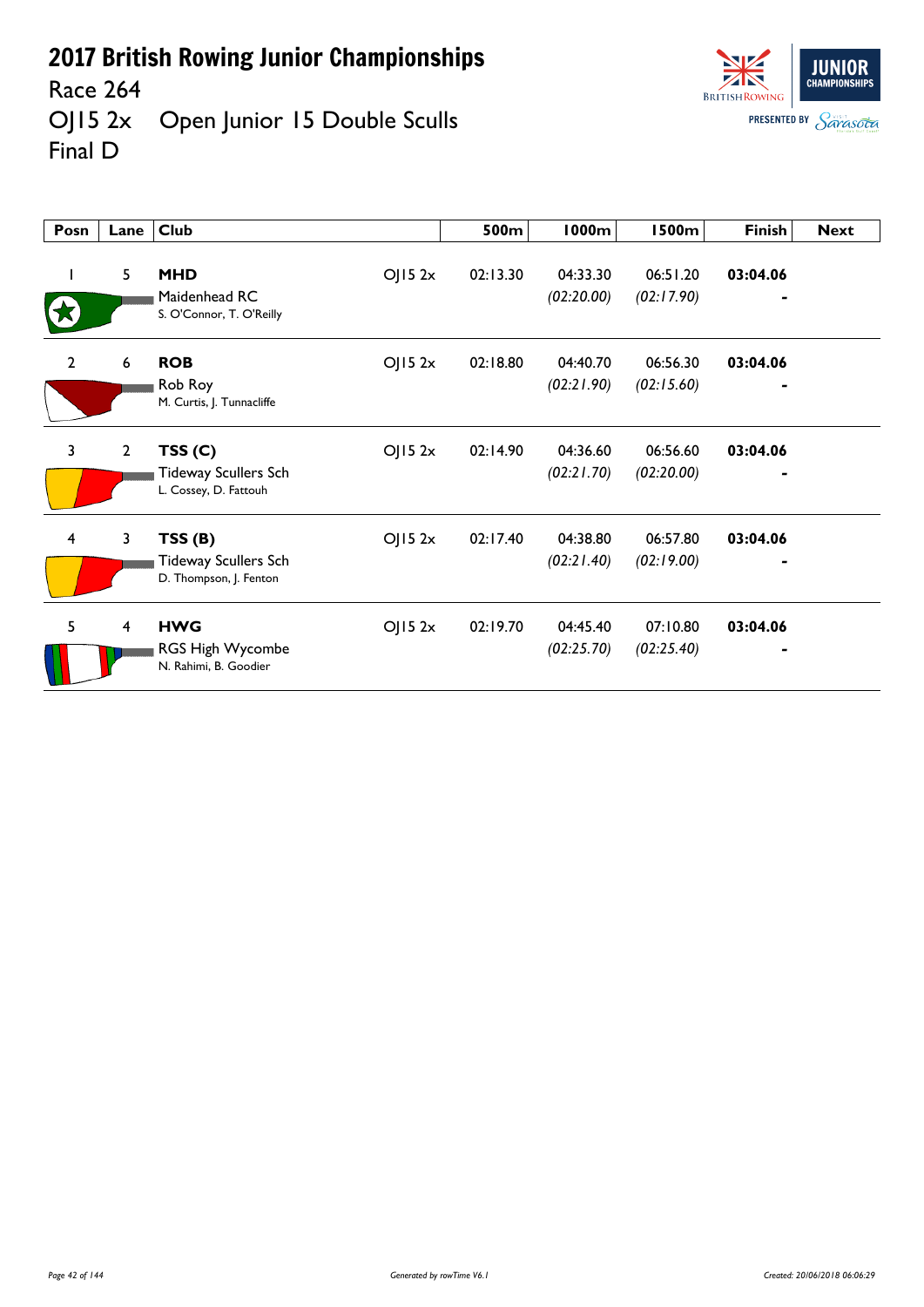Race 265

OJ15 2x Open Junior 15 Double Sculls Final C



| Posn                    | Lane           | <b>Club</b>                                                        | 500m     | <b>1000m</b>           | <b>1500m</b>           | <b>Finish</b> | <b>Next</b> |
|-------------------------|----------------|--------------------------------------------------------------------|----------|------------------------|------------------------|---------------|-------------|
|                         | 6              | <b>STK</b><br>OJ152x<br>Trentham BC<br>D. Butters, J. Matthews     | 02:09.60 | 04:22.20<br>(02:12.60) | 06:35.70<br>(02:13.50) | 03:04.06      |             |
| $\overline{2}$          | 5              | OJ152x<br><b>FAL</b><br>S. Siswick, J. Bridges                     | 02:18.00 | 04:30.40<br>(02:12.40) | 06:45.00<br>(02:14.60) | 03:04.06      |             |
| 3                       | 4              | <b>HIN</b><br>OJ152x<br>Hinksey Sculling Sch<br>N. Adam, J. Taylor | 02:15.10 | 04:32.60<br>(02:17.50) | 06:48.30<br>(02:15.70) | 03:04.06      |             |
| $\overline{\mathbf{4}}$ | 3              | <b>TRT</b><br>OJ152x<br>C. Bell, S. Smith                          | 02:17.70 | 04:35.70<br>(02:18.00) | 06:52.70<br>(02:17.00) | 03:04.06      |             |
| 5                       |                | GWC(B)<br>OJ152x<br>George Watsons Coll<br>P. Demyanov, M. Freeman | 02:15.50 | 04:38.30<br>(02:22.80) | 07:00.80<br>(02:22.50) | 03:04.06      |             |
| 6                       | $\overline{2}$ | <b>MOS</b><br>OJ152x<br>Mossbourne<br>Z. James, A. Fraser          | 02:19.30 | 04:40.60<br>(02:21.30) | 07:04.10<br>(02:23.50) | 03:04.06      |             |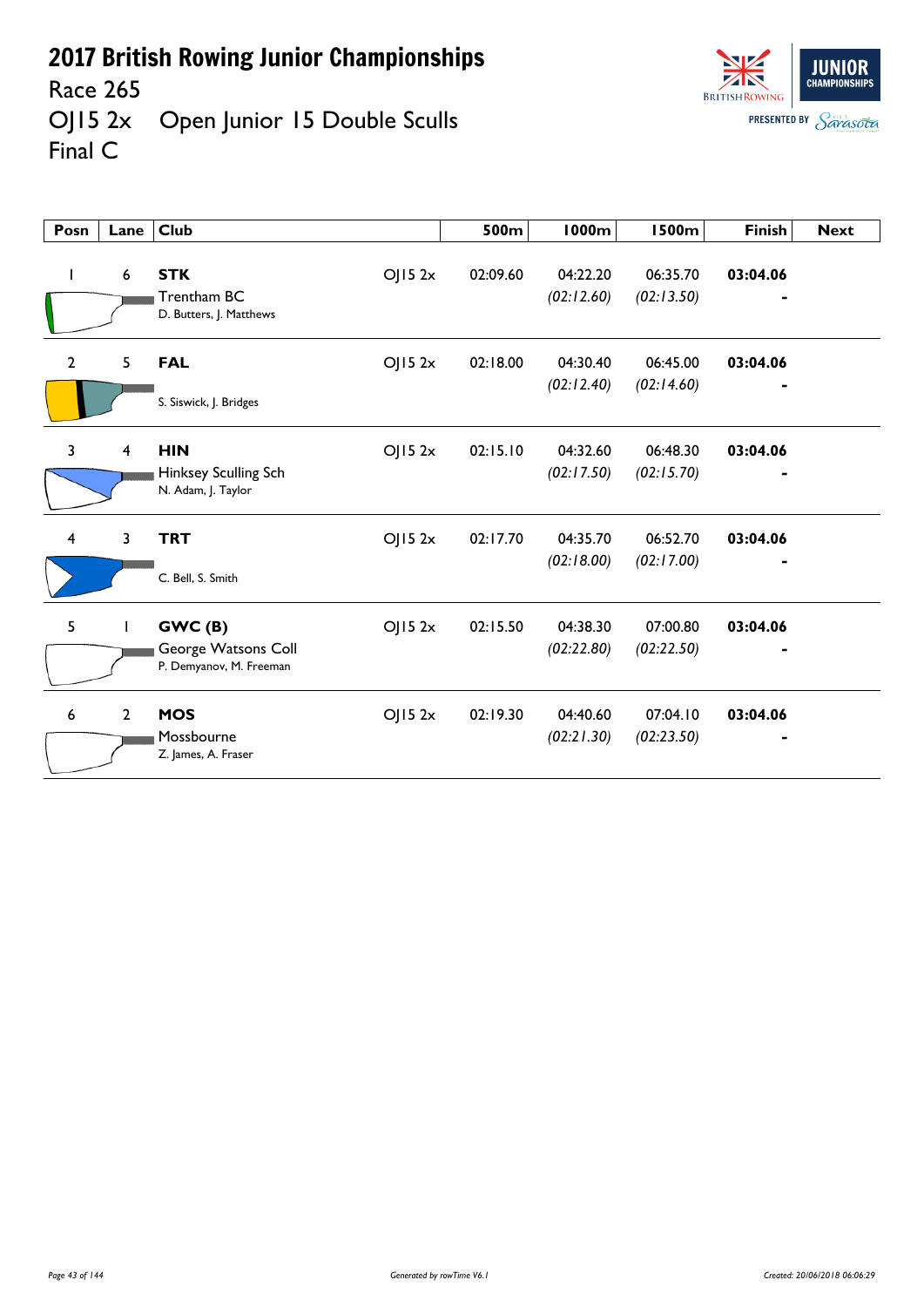

Race 266<br>WJ16 2x Women Junior 16 Double Sculls Final C

| Posn           | Lane $ $ | <b>Club</b>                                        |             | 500m     | <b>1000m</b> | <b>1500m</b> | Finish         | <b>Next</b> |
|----------------|----------|----------------------------------------------------|-------------|----------|--------------|--------------|----------------|-------------|
|                | 4        | <b>LIV</b>                                         | WJ16 $2x$   | 02:20.30 | 04:47.70     | 07:21.80     | 03:04.06       |             |
|                |          | Liverpool Victoria<br>M. Carter, K. Woolley        |             |          | (02:27.40)   | (02:34.10)   | -              |             |
| $\overline{2}$ | 6        | <b>TYN</b>                                         | $W$   16 2x | 02:30.20 | 05:07.80     | 07:50.80     | 03:04.06       |             |
|                |          | <b>Tyne ARC</b><br>N. Flood, L. Tridgett           |             |          | (02:37.60)   | (02:43.00)   | $\blacksquare$ |             |
| 3              | 5        | <b>LYT</b>                                         | WJ16 $2x$   | 03:03.10 | 06:04.20     | 09:01.90     | 03:04.06       |             |
|                |          | <b>LYR Tradesmen</b><br>U. Bertwistle, A. Tombolis |             |          | (03:01.10)   | (02:57.70)   | $\blacksquare$ |             |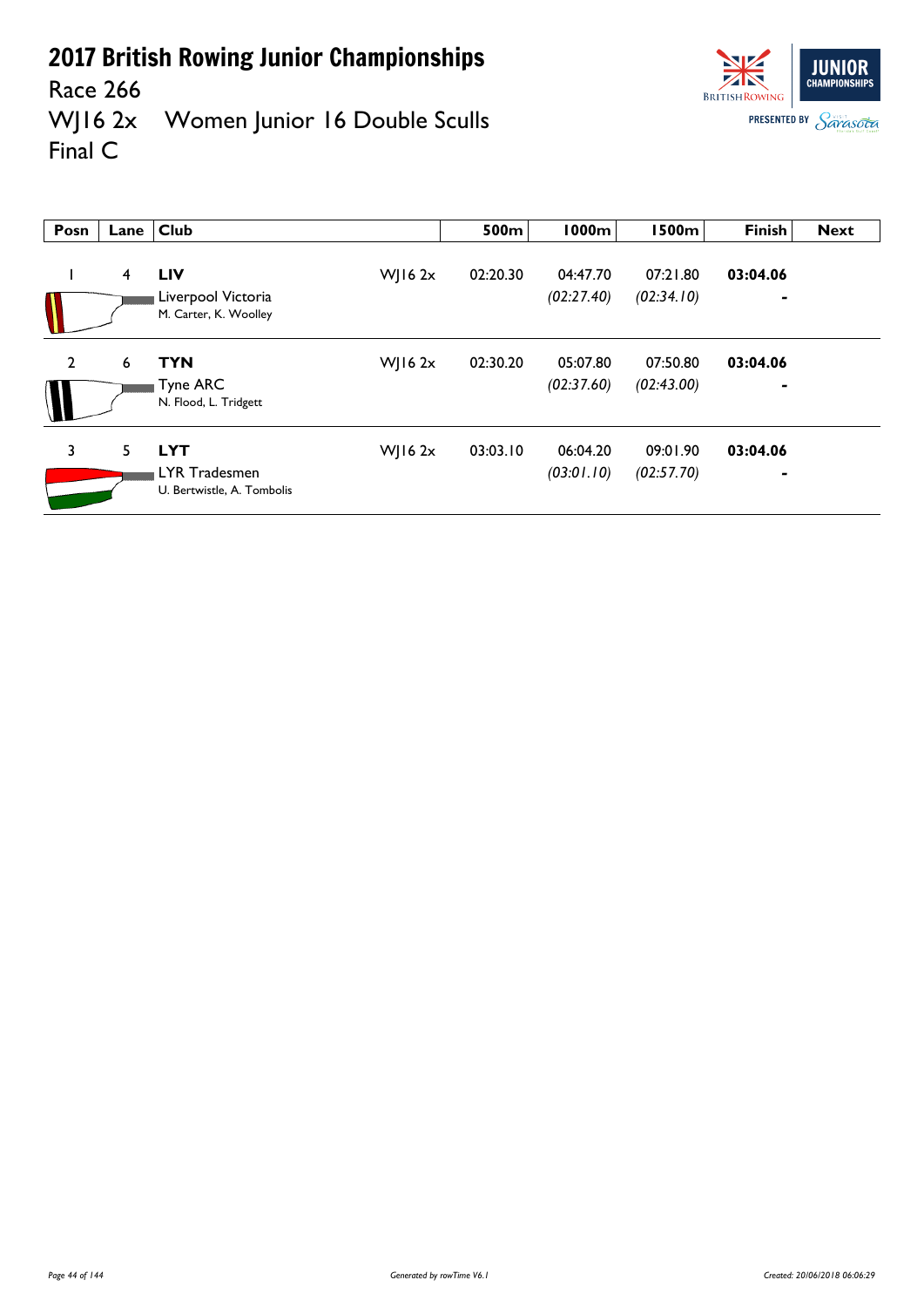Race 268

WJ18 2x Women Junior Double Sculls Final D



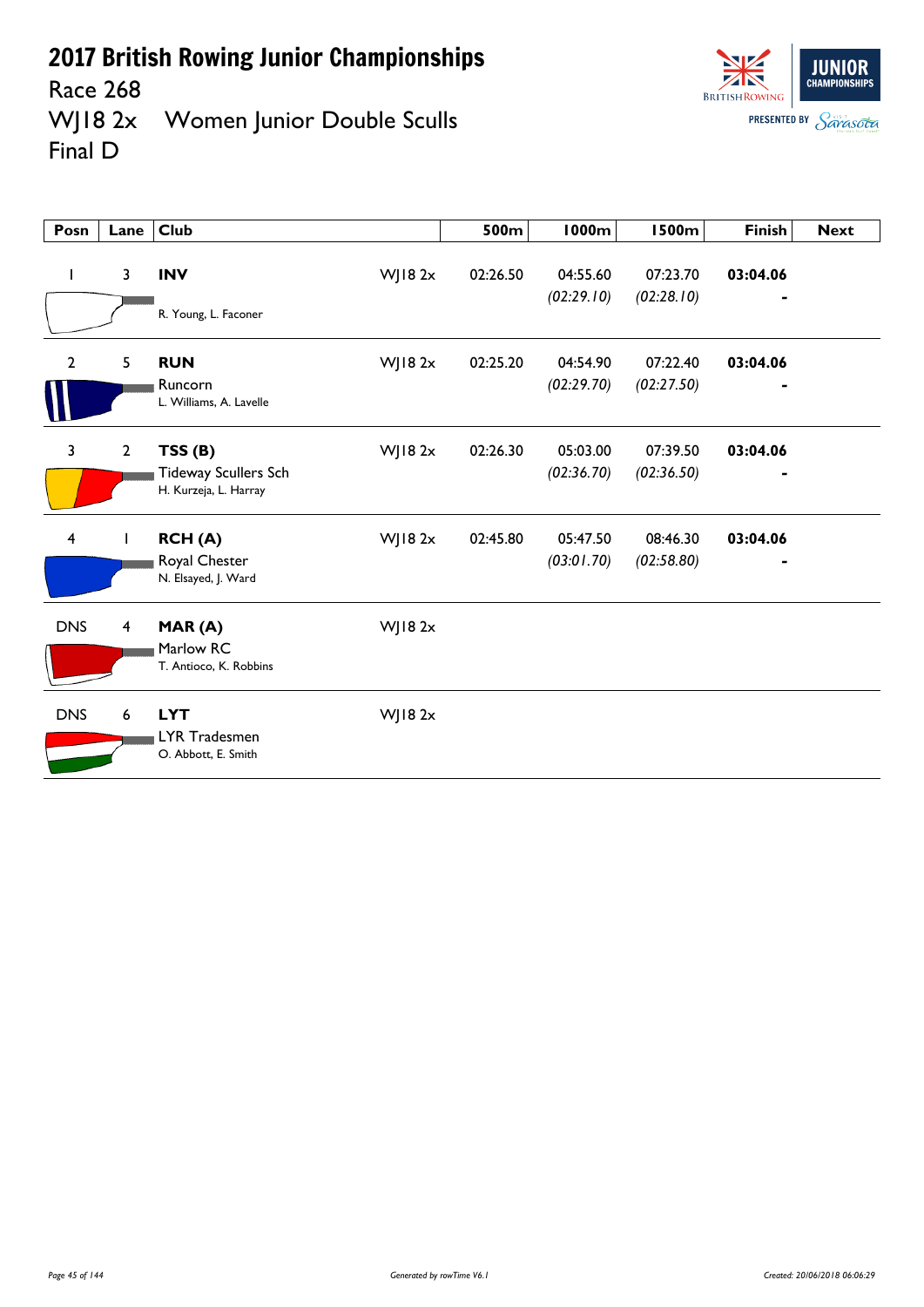Race 269<br>WJ18 2x Women Junior Double Sculls Final C

| Posn           | Lane                    | Club                                                                  |               | 500m     | 1000m                  | 1500m                  | <b>Finish</b> | <b>Next</b> |
|----------------|-------------------------|-----------------------------------------------------------------------|---------------|----------|------------------------|------------------------|---------------|-------------|
| ı              | 5                       | <b>WLT</b><br><b>Walton RC</b><br>E. Alexopoulos, K. Stenning         | $W$   182 $x$ | 02:17.30 | 04:32.20<br>(02:14.90) | 06:48.60<br>(02:16.40) | 03:04.06      |             |
| $\overline{2}$ | 6                       | <b>DAT</b><br>Dart Totnes RC<br>H. Swiss, A. Evans                    | $W$   182 $x$ | 02:12.60 | 04:31.40<br>(02:18.80) | 06:55.10<br>(02:23.70) | 03:04.06      |             |
| 3              | $\overline{\mathbf{4}}$ | <b>GHP</b><br>Gloucester Hartpury / Gloucest<br>E. Nash, L. Carpenter | $W$   182 $x$ | 02:15.50 | 04:36.10<br>(02:20.60) | 07:00.90<br>(02:24.80) | 03:04.06      |             |
| 4              | 3                       | <b>EXE</b><br><b>Exeter RC</b><br>E. Drew, B. Spivey                  | $W$   182 $x$ | 02:16.40 | 04:41.50<br>(02:25.10) | 07:04.60<br>(02:23.10) | 03:04.06      |             |
| 5              | $\overline{2}$          | <b>ROB</b><br>Rob Roy<br>R. Hawthorne, J. Corrie                      | $W$   182 $x$ | 02:20.60 | 04:48.10<br>(02:27.50) | 07:10.10<br>(02:22.00) | 03:04.06      |             |
| 6              | L                       | LLA(B)<br>Llandaff RC<br>M. Jenkins, C. Wright                        | $W$   182 $x$ | 02:22.50 | 04:51.70<br>(02:29.20) | 07:14.30<br>(02:22.60) | 03:04.06      |             |

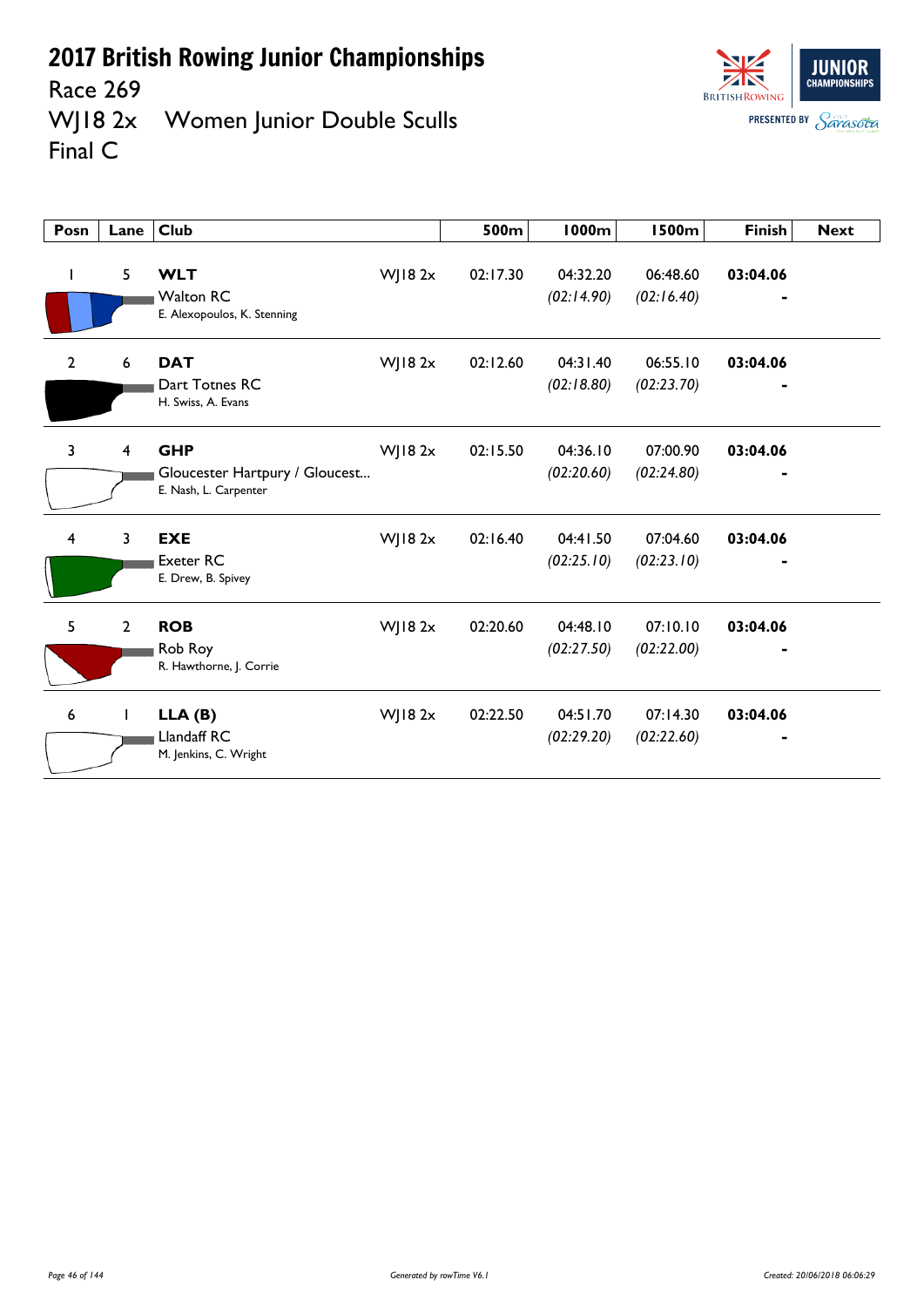Race 301

#### OJ18 2- Open Junior Coxless Pairs SemiFinal AB1



| Posn | Lane           | <b>Club</b>                                                   |        | 500m       | 1000m                  | <b>1500m</b>           | <b>Finish</b>              | <b>Next</b>    |
|------|----------------|---------------------------------------------------------------|--------|------------|------------------------|------------------------|----------------------------|----------------|
| L    | 6              | TSS(A)<br><b>Tideway Scullers Sch</b><br>D. Goodman, A. Wythe | OJ182- | 01:51.10   | 03:47.70<br>(01:56.60) | 05:45.70<br>(01:58.00) | 03:04.06<br>$\blacksquare$ | 356<br>Final A |
| 2    | 4              | <b>MAR</b><br>Marlow RC<br>A. Smith, W. Treasure              | OJ182- | 01:59.90   | 03:59.30<br>(01:59.40) | 06:01.10<br>(02:01.80) | 03:04.06<br>$\blacksquare$ | 356<br>Final A |
| 3    | 5              | <b>MOC</b><br>T. Brice, D. Newman                             | OJ182- | 01:55.90   | 03:55.60<br>(01:59.70) | 05:58.30<br>(02:02.70) | 03:04.06                   | 356<br>Final A |
| 4    | $\overline{2}$ | <b>WBS</b><br>Windsor Boys Sch<br>S. Bodkin, L. Bartoletti    | OJ182- | 01:59.50   | 03:59.80<br>(02:00.30) | 06:06.00<br>(02:06.20) | 03:04.06                   | 355<br>Final B |
| 5    | 3              | <b>WLT</b><br><b>Walton RC</b><br>B. Harris, T. Jenkinson     | OJ182- | <b>DNA</b> | 04:07.20<br>(04:07.20) | 06:16.90<br>(02:09.70) | 03:04.06<br>-              | 355<br>Final B |
| 6    |                | <b>KSMA</b><br>$\{x\}$<br>A. Rose (MAV), W. Humphris (KSR)    | OJ182- | 01:59.10   | 04:08.90<br>(02:09.80) | 06:23.90<br>(02:15.00) | 03:04.06                   | 355<br>Final B |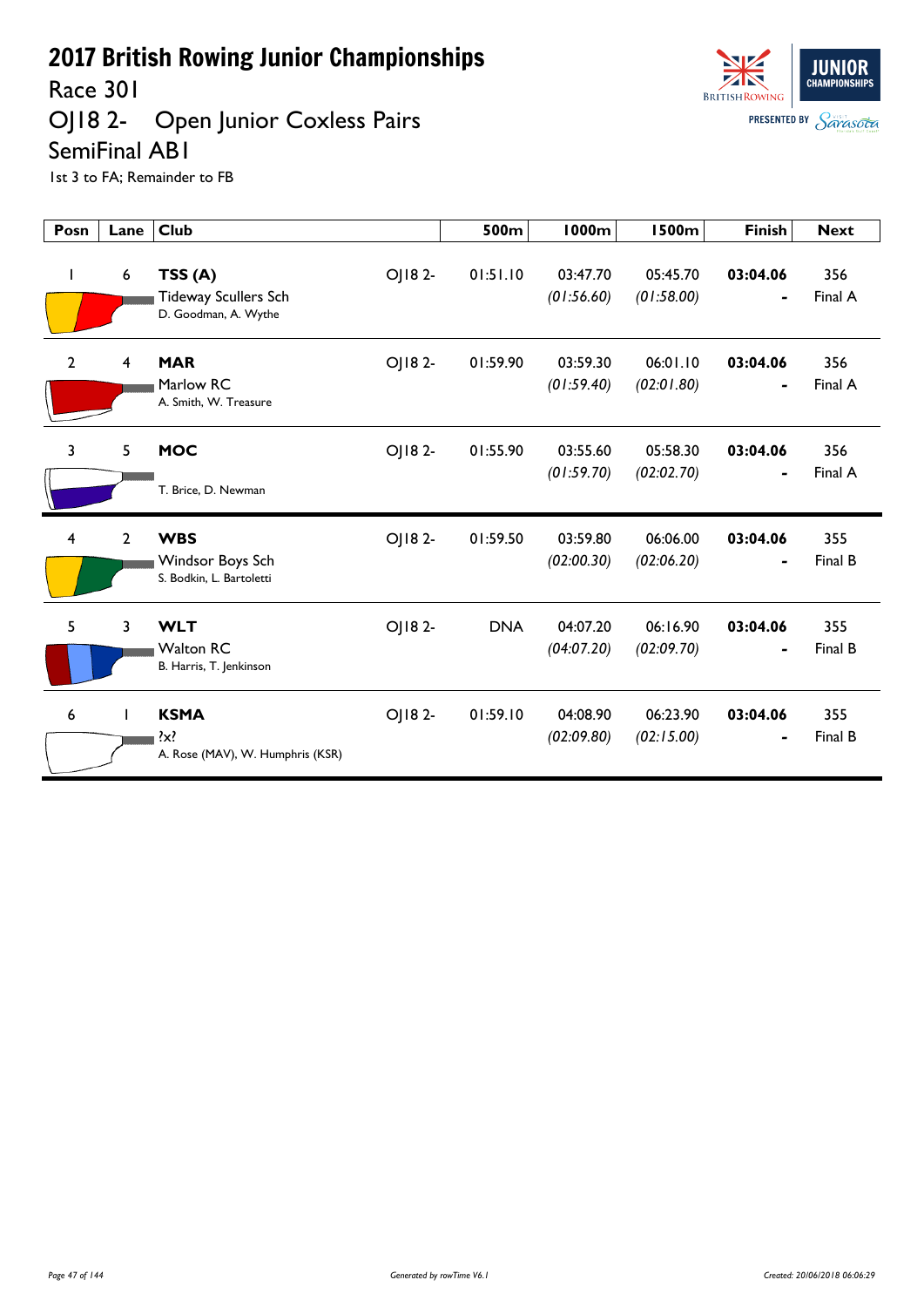Race 302

OJ18 2- Open Junior Coxless Pairs SemiFinal AB2



| Posn           | Lane           | <b>Club</b>                                                              | 500m     | <b>1000m</b>           | <b>1500m</b>           | <b>Finish</b>              | <b>Next</b>    |
|----------------|----------------|--------------------------------------------------------------------------|----------|------------------------|------------------------|----------------------------|----------------|
| L              | 6              | OJ182-<br><b>LLA</b><br>Llandaff RC<br>R. Davies, J. Davies              | 01:52.50 | 03:52.20<br>(01:59.70) | 05:57.90<br>(02:05.70) | 03:04.06<br>$\blacksquare$ | 356<br>Final A |
| $\overline{2}$ | 5              | <b>SCP</b><br>OJ182-<br>Strathclyde Park RC<br>A. Dunse, M. Troy         | 02:01.10 | 04:02.30<br>(02:01.20) | 06:05.70<br>(02:03.40) | 03:04.06<br>$\blacksquare$ | 356<br>Final A |
| 3              | I.             | OJ182-<br><b>HIN</b><br>Hinksey Sculling Sch<br>S. Cannons, W. Wakefield | 02:03.60 | 04:06.40<br>(02:02.80) | 06:09.00<br>(02:02.60) | 03:04.06                   | 356<br>Final A |
| 4              | 3              | OJ182-<br>TSS(B)<br><b>Tideway Scullers Sch</b><br>M. Jonas, A. Aladay   | 01:58.60 | 04:03.60<br>(02:05.00) | 06:08.20<br>(02:04.60) | 03:04.06                   | 355<br>Final B |
| 5              | $\overline{4}$ | <b>ARD</b><br>OJ182-<br>Ardingly<br>J. Liebers, B. Swann                 | 01:59.50 | 04:03.30<br>(02:03.80) | 06:09.50<br>(02:06.20) | 03:04.06                   | 355<br>Final B |
| 6              | $\overline{2}$ | <b>STK</b><br>OJ18 2-<br>Trentham BC<br>K. Duncan-Lewis, J. Wilson       | 01:55.90 | 04:01.20<br>(02:05.30) | 06:07.80<br>(02:06.60) | 03:04.06<br>$\blacksquare$ | 355<br>Final B |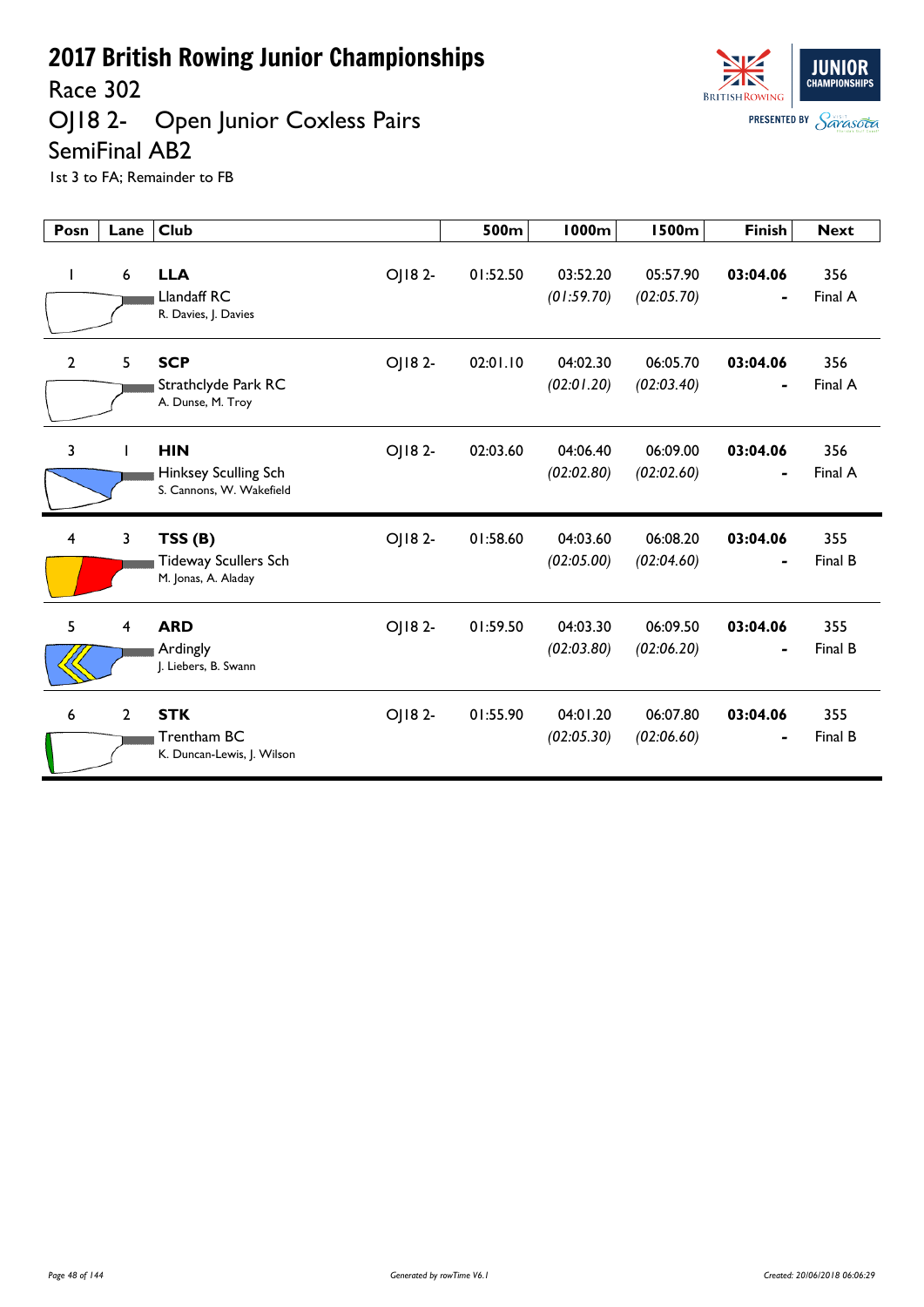Race 307

#### WJ16 4x Women Junior 16 Quad Sculls



SemiFinal AB1

| Posn           | Lane           | <b>Club</b>                                                                                           |           | 500m     | <b>1000m</b>           | <b>1500m</b>           | <b>Finish</b> | <b>Next</b>    |
|----------------|----------------|-------------------------------------------------------------------------------------------------------|-----------|----------|------------------------|------------------------|---------------|----------------|
| I.             | 6              | <b>CNIK</b><br>?x?<br>H. Lancaster (KSE), F. Dingwall (IEL), O. Morgan<br>(CNN), R. Garrett (KSE)     | WJ16 $4x$ | 01:51.80 | 03:51.20<br>(01:59.40) | 05:55.20<br>(02:04.00) | 03:04.06      | 362<br>Final A |
| $\overline{2}$ | 4              | <b>TRC</b><br>Thames RC<br>H. Bentley, A. Gilbart-Smith, T. Kelly, M. Palmer                          | WJ16 $4x$ | 02:02.70 | 04:08.80<br>(02:06.10) | 06:15.60<br>(02:06.80) | 03:04.06      | 362<br>Final A |
| 3              | 5              | <b>HEN</b><br>Henley RC<br>C. O'Donohue, A. Crick, J. Arlett, P. Fletcher                             | WJ16 $4x$ | 02:00.60 | 04:07.30<br>(02:06.70) | 06:19.70<br>(02:12.40) | 03:04.06      | 362<br>Final A |
| 4              | 3              | <b>CSSP</b><br>$\{x\}$<br>O. McPherson (SCP), R. McClure (CAS), K.<br>MacArthur (CAS), C. Smith (SCP) | WJ16 $4x$ | 02:04.00 | 04:13.80<br>(02:09.80) | 06:28.20<br>(02:14.40) | 03:04.06      | 361<br>Final B |
| 5              | $\overline{2}$ | <b>MAV</b><br>Maidstone Invicta<br>F. Mileham, T. Gumsley-Read, G. MacMahon, H. Read                  | WJ16 $4x$ | 02:07.20 | 04:22.60<br>(02:15.40) | 06:40.20<br>(02:17.60) | 03:04.06      | 361<br>Final B |
| 6              |                | <b>PET</b><br>Peterborough City<br>H. Bassett, L. Jarvis, G. Parker, J. Taylor                        | WJ16 $4x$ | 02:10.40 | 04:27.80<br>(02:17.40) | 06:48.20<br>(02:20.40) | 03:04.06      | 361<br>Final B |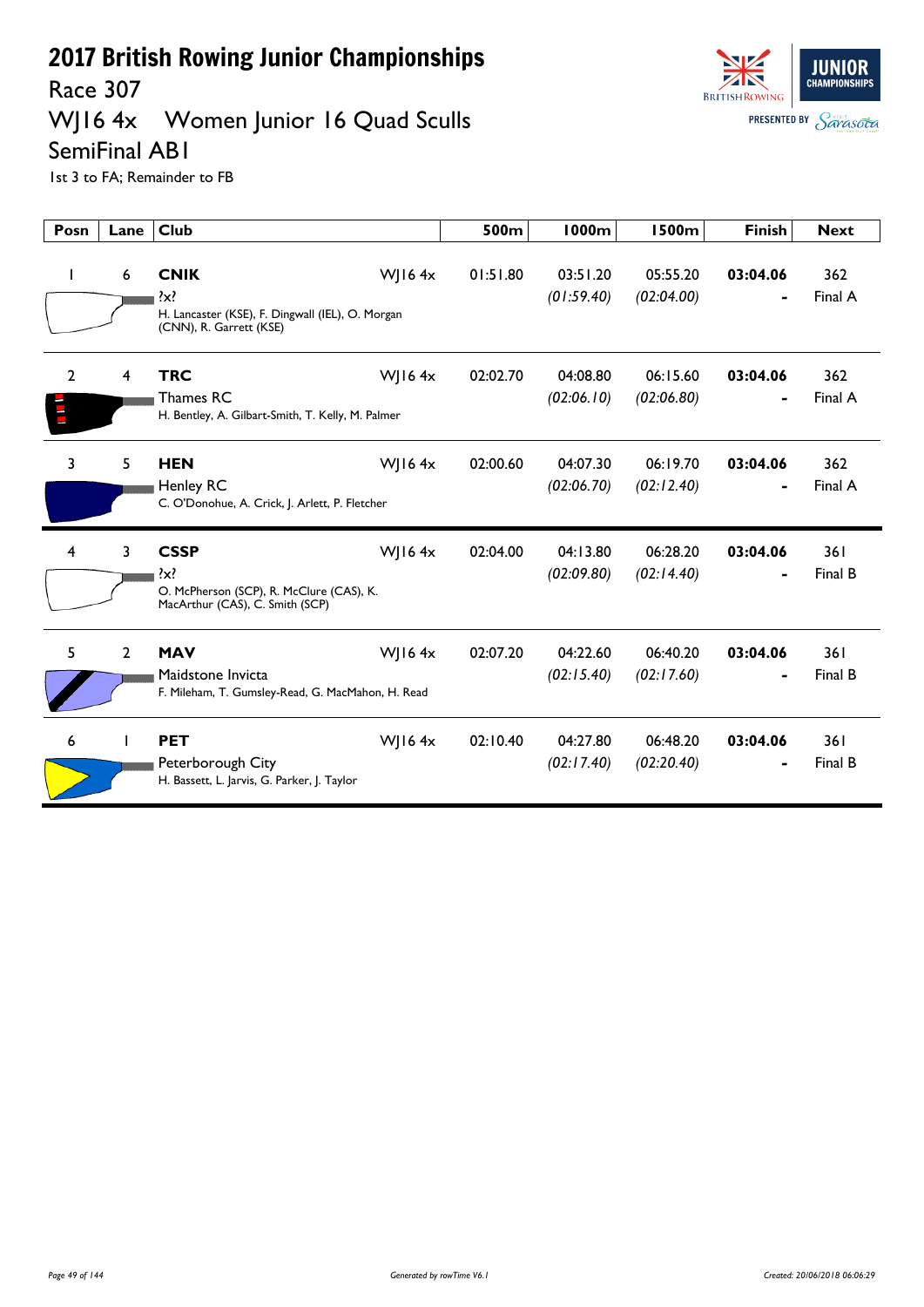Race 308

#### WJ16 4x Women Junior 16 Quad Sculls



SemiFinal AB2

| Posn           | Lane           | <b>Club</b>                                                                                      |           | 500m     | <b>1000m</b>           | <b>1500m</b>           | <b>Finish</b> | <b>Next</b>     |
|----------------|----------------|--------------------------------------------------------------------------------------------------|-----------|----------|------------------------|------------------------|---------------|-----------------|
| $\mathbf{I}$   | 6              | <b>NOWT</b><br>$\{x\}$<br>R. Cooney (NOW), C. Almond (NOW), E. Stanhope<br>(WTN), L. Myers (WTN) | WJ16 $4x$ | 01:55.20 | 03:57.90<br>(02:02.70) | 06:02.90<br>(02:05.00) | 03:04.06      | 362<br>Final A  |
| $\overline{2}$ | 5              | <b>TSS</b><br><b>Tideway Scullers Sch</b><br>O. Supple, J. Goodall, H. van Wachem, E. van Wachem | WJ16 $4x$ | 01:56.50 | 03:57.70<br>(02:01.20) | 06:02.60<br>(02:04.90) | 03:04.06      | 362<br>Final A  |
| 3              | 4              | <b>WRR</b><br><b>Worcester RC</b><br>A. Bull, E. Shaw, B. Silvester, D. Price                    | WJ16 $4x$ | 01:58.80 | 04:05.90<br>(02:07.10) | 06:15.70<br>(02:09.80) | 03:04.06      | 362<br>Final A  |
| 4              | 3              | <b>WRC</b><br>Wallingford RC<br>L. Barlow, C. Harrison, L. Gordon, H. Wilkinson                  | WJ16 $4x$ | 02:01.00 | 04:08.40<br>(02:07.40) | 06:21.40<br>(02:13.00) | 03:04.06      | 361<br>Final B  |
| 5              | $\overline{2}$ | QEH<br>A. Hearn, O. Graham, A. Lea, I. Berry                                                     | WJ16 $4x$ | 02:07.80 | 04:26.50<br>(02:18.70) | 06:45.50<br>(02:19.00) | 03:04.06      | 361<br>Final B  |
| 6              |                | <b>MHD</b><br>Maidenhead RC<br>B. Anderson, O. O'Mahony, E. Shelley-Smith, I.<br>Harding         | WJ16 $4x$ | 02:12.60 | 04:31.50<br>(02:18.90) | 06:49.70<br>(02:18.20) | 03:04.06      | 36 I<br>Final B |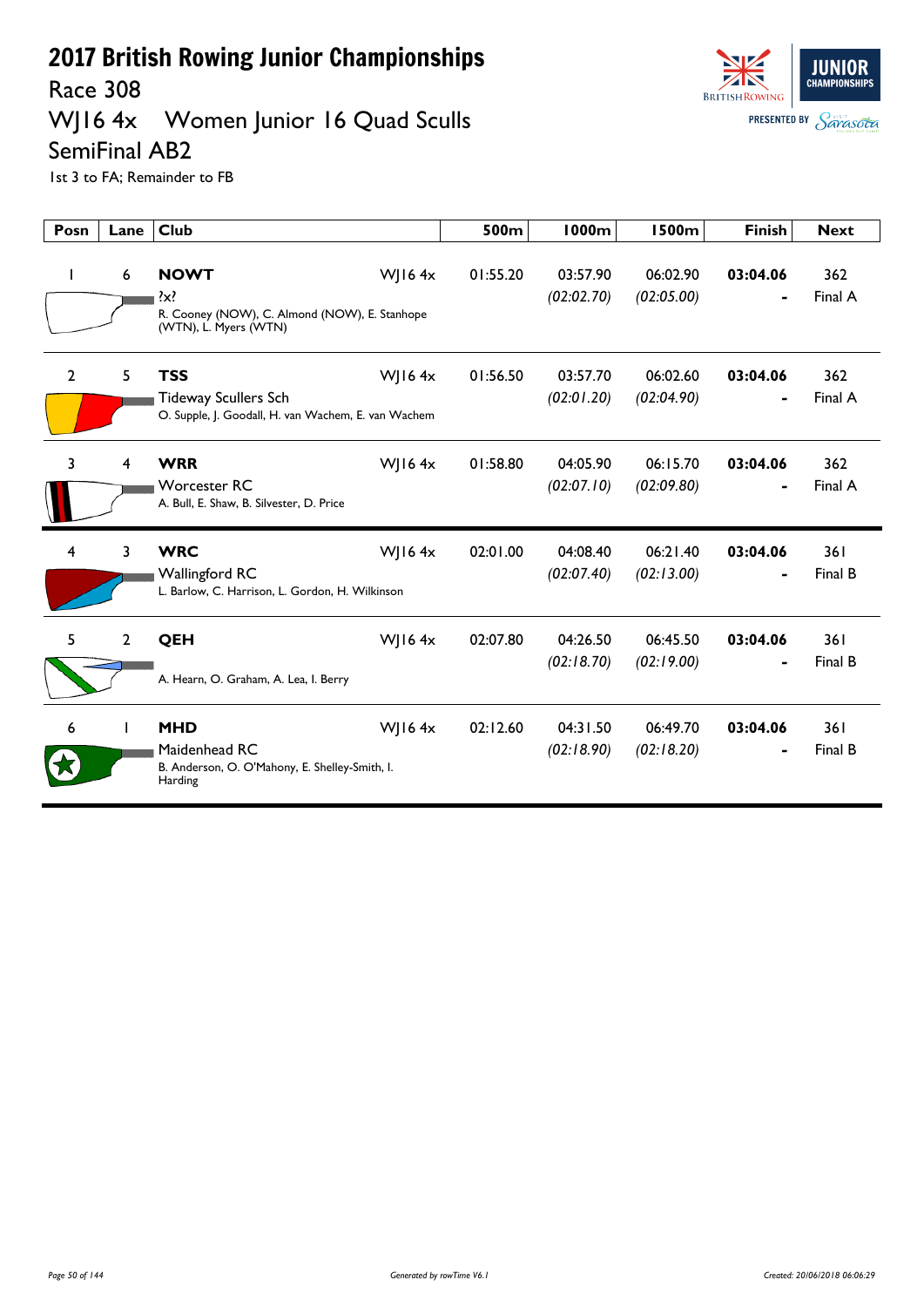Race 309

### WJ15 2x Women Junior 15 Double Sculls



SemiFinal AB1

| Posn           | Lane           | <b>Club</b>                                                 |                | 500m     | <b>1000m</b>           | <b>1500m</b>           | <b>Finish</b>              | <b>Next</b>    |
|----------------|----------------|-------------------------------------------------------------|----------------|----------|------------------------|------------------------|----------------------------|----------------|
|                | 5              | MHD(A)<br>Maidenhead RC<br>A. Hollis, C. Williams           | $W$ JI5 2x     | 02:05.40 | 04:16.90<br>(02:11.50) | 06:26.20<br>(02:09.30) | 03:04.06                   | 364<br>Final A |
| $\mathbf{2}$   | 6              | HEN(A)<br>Henley RC<br>G. Brown, C. Russell                 | WJ15 $2x$      | 02:03.00 | 04:15.00<br>(02:12.00) | 06:26.50<br>(02:11.50) | 03:04.06<br>$\blacksquare$ | 364<br>Final A |
| $\overline{3}$ | 4              | <b>BKS</b><br><b>Becket RC</b><br>J. Brankin, D. Mckean     | WJ15 $2x$      | 02:07.30 | 04:22.20<br>(02:14.90) | 06:38.70<br>(02:16.50) | 03:04.06                   | 364<br>Final A |
| 4              | 3              | <b>CAS</b><br>N. Miller, M. Barry                           | $W$   15 2 $x$ | 02:09.90 | 04:26.00<br>(02:16.10) | 06:46.80<br>(02:20.80) | 03:04.06                   | 363<br>Final B |
| 5              | T              | TSS(A)<br><b>Tideway Scullers Sch</b><br>A. White, A. Mavra | WJ15 $2x$      | 02:14.60 | 04:36.50<br>(02:21.90) | 07:01.70<br>(02:25.20) | 03:04.06                   | 363<br>Final B |
| 6              | $\overline{2}$ | <b>MAR</b><br>Marlow RC<br>E. Stilwell, C. Huggett          | $W$ JI5 2x     | 02:20.00 | 04:47.20<br>(02:27.20) | 07:18.00<br>(02:30.80) | 03:04.06<br>$\blacksquare$ | 363<br>Final B |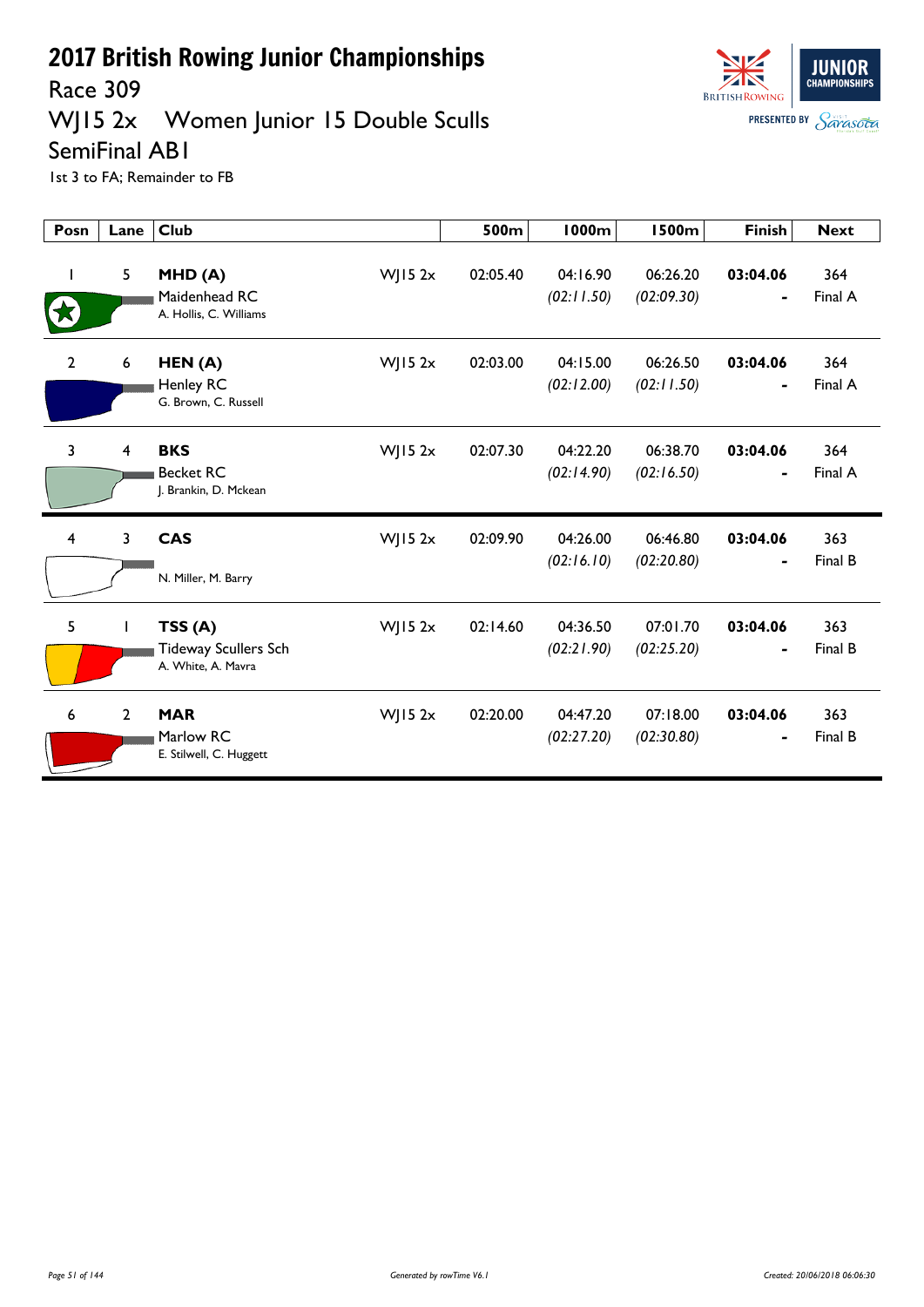

#### **JUNIOR CHAMPIONSHIPS BRITISH ROWING PRESENTED BY Sarasota**

WJ15 2x Women Junior 15 Double Sculls SemiFinal AB2

Race 310

| Posn           | Lane           | <b>Club</b>                                             |            | 500m     | <b>1000m</b>           | <b>1500m</b>           | <b>Finish</b>              | <b>Next</b>    |
|----------------|----------------|---------------------------------------------------------|------------|----------|------------------------|------------------------|----------------------------|----------------|
| $\mathbf{I}$   | 6              | CBR(A)<br>City of Bristol RC<br>L. Snow, L. Worthington | $W$ JI5 2x | 02:04.30 | 04:17.20<br>(02:12.90) | 06:31.30<br>(02:14.10) | 03:04.06                   | 364<br>Final A |
| $\overline{2}$ | 5              | HEN(B)<br>Henley RC<br>H. Hills, H. Drury               | $W$ JI5 2x | 02:05.30 | 04:19.90<br>(02:14.60) | 06:33.40<br>(02:13.50) | 03:04.06                   | 364<br>Final A |
| 3              | 4              | <b>STN</b><br><b>Staines</b><br>K. Gooch, E. Burton     | WJ15 $2x$  | 02:04.00 | 04:20.50<br>(02:16.50) | 06:37.50<br>(02:17.00) | 03:04.06<br>$\blacksquare$ | 364<br>Final A |
| $\overline{4}$ | $\overline{2}$ | MHD(B)<br>Maidenhead RC<br>E. Coomber, S. Joyce         | $W$ JI5 2x | 02:08.20 | 04:25.40<br>(02:17.20) | 06:41.50<br>(02:16.10) | 03:04.06                   | 363<br>Final B |
| 5              | 3              | <b>RDG</b><br>Reading RC<br>P. Threlfall, A. Kemsley    | $W$ JI5 2x | 02:06.40 | 04:25.80<br>(02:19.40) | 06:45.60<br>(02:19.80) | 03:04.06                   | 363<br>Final B |
| 6              |                | <b>MOS</b><br>Mossbourne<br>R. Van Doorn, A. de Abaitua | WJ15 $2x$  | 02:10.30 | 04:34.30<br>(02:24.00) | 06:55.90<br>(02:21.60) | 03:04.06                   | 363<br>Final B |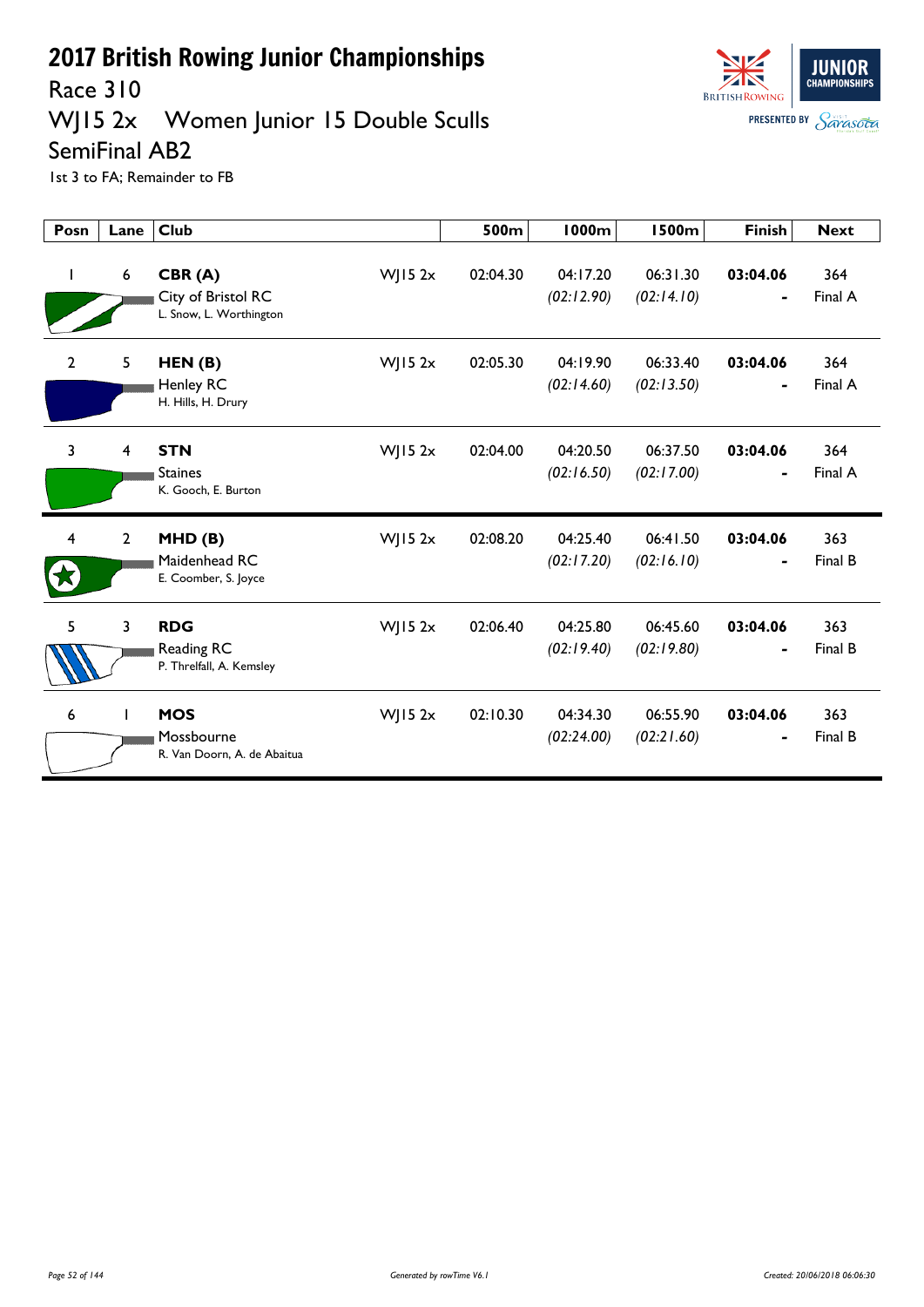

Race 311

# OJ15 1x Open Junior 15 Single Sculls SemiFinal AB1

| Posn                    | Lane           | <b>Club</b>                                                   | 500m     | <b>1000m</b>           | <b>1500m</b>           | <b>Finish</b>                            | <b>Next</b>    |
|-------------------------|----------------|---------------------------------------------------------------|----------|------------------------|------------------------|------------------------------------------|----------------|
| L                       | 6              | $OJI5$ $1x$<br>GLB (A)<br>Globe<br>J. Watson-Gandy            | 01:56.70 | 03:59.00<br>(02:02.30) | 06:07.70<br>(02:08.70) | 03:04.06                                 | 366<br>Final A |
| $\overline{2}$          | 4              | <b>ROB</b><br>$OJI5$ $1x$<br>Rob Roy<br><b>B.</b> Taylor      | 01:57.80 | 04:05.10<br>(02:07.30) | 06:16.60<br>(02:11.50) | 03:04.06<br>$\blacksquare$               | 366<br>Final A |
| 3                       | 5              | <b>CLS</b><br>$OJI5$ $1x$<br>R. Bowery                        | 02:02.10 | 04:12.00<br>(02:09.90) | 06:25.40<br>(02:13.40) | 03:04.06<br>$\qquad \qquad \blacksquare$ | 366<br>Final A |
| $\overline{\mathbf{4}}$ | 3              | <b>HWG</b><br>$O$   15 $1x$<br>RGS High Wycombe<br>D. Huntley | 02:02.90 | 04:13.40<br>(02:10.50) | 06:25.70<br>(02:12.30) | 03:04.06<br>$\qquad \qquad \blacksquare$ | 365<br>Final B |
| 5                       |                | $O$   15 $1x$<br>RDG (A)<br>Reading RC<br>J. Rundle           | 02:02.40 | 04:15.30<br>(02:12.90) | 06:31.80<br>(02:16.50) | 03:04.06<br>$\blacksquare$               | 365<br>Final B |
| 6                       | $\overline{2}$ | <b>HCS</b><br>$OJI5$ $1x$<br>S. Dixon                         | 01:58.60 | 04:12.60<br>(02:14.00) | 06:40.10<br>(02:27.50) | 03:04.06                                 | 365<br>Final B |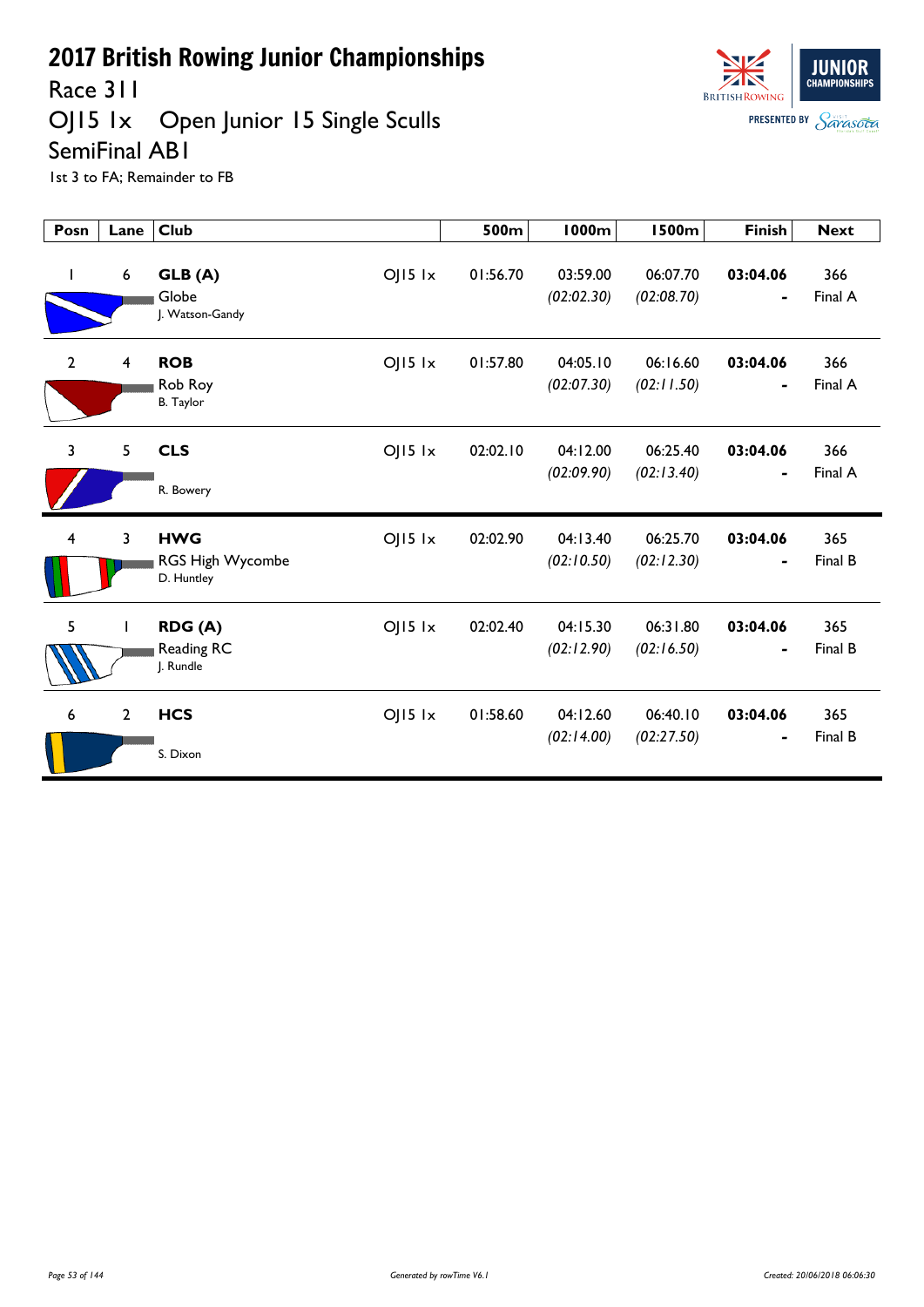Race 312

OJ15 1x Open Junior 15 Single Sculls SemiFinal AB2



| Posn           | Lane           | <b>Club</b>                                                   | 500m     | <b>1000m</b>           | <b>1500m</b>           | <b>Finish</b>                            | <b>Next</b>    |
|----------------|----------------|---------------------------------------------------------------|----------|------------------------|------------------------|------------------------------------------|----------------|
| L              | 6              | <b>STK</b><br>$OJI5$ $1x$<br>Trentham BC<br>D. Hallsworth     | 02:00.90 | 04:08.90<br>(02:08.00) | 06:18.20<br>(02:09.30) | 03:04.06                                 | 366<br>Final A |
| $\overline{2}$ | 5              | $OJI5$ $1x$<br>CLD(A)<br>I. Morrison                          | 01:57.60 | 04:07.70<br>(02:10.10) | 06:17.10<br>(02:09.40) | 03:04.06<br>$\blacksquare$               | 366<br>Final A |
| $\overline{3}$ | 4              | $OJI5$ $1x$<br>MHD(A)<br>Maidenhead RC<br>S. O'Connor         | 01:59.50 | 04:14.10<br>(02:14.60) | 06:23.50<br>(02:09.40) | 03:04.06<br>$\qquad \qquad \blacksquare$ | 366<br>Final A |
| 4              | 3              | <b>YRK</b><br>$O$   $15$ $1x$<br>York City<br>J. Gowling      | 02:00.30 | 04:14.50<br>(02:14.20) | 06:26.70<br>(02:12.20) | 03:04.06                                 | 365<br>Final B |
| 5              | $\overline{2}$ | <b>ASR</b><br>$OJ15$ $1x$<br>Aberdeen Schs RA<br>J. Zbikowski | 02:07.10 | 04:20.60<br>(02:13.50) | 06:42.00<br>(02:21.40) | 03:04.06                                 | 365<br>Final B |
| 6              |                | <b>EXE</b><br>$OJI5$ $1x$<br><b>Exeter RC</b><br>E. Fuller    | 02:11.80 | 04:34.00<br>(02:22.20) | 07:01.20<br>(02:27.20) | 03:04.06                                 | 365<br>Final B |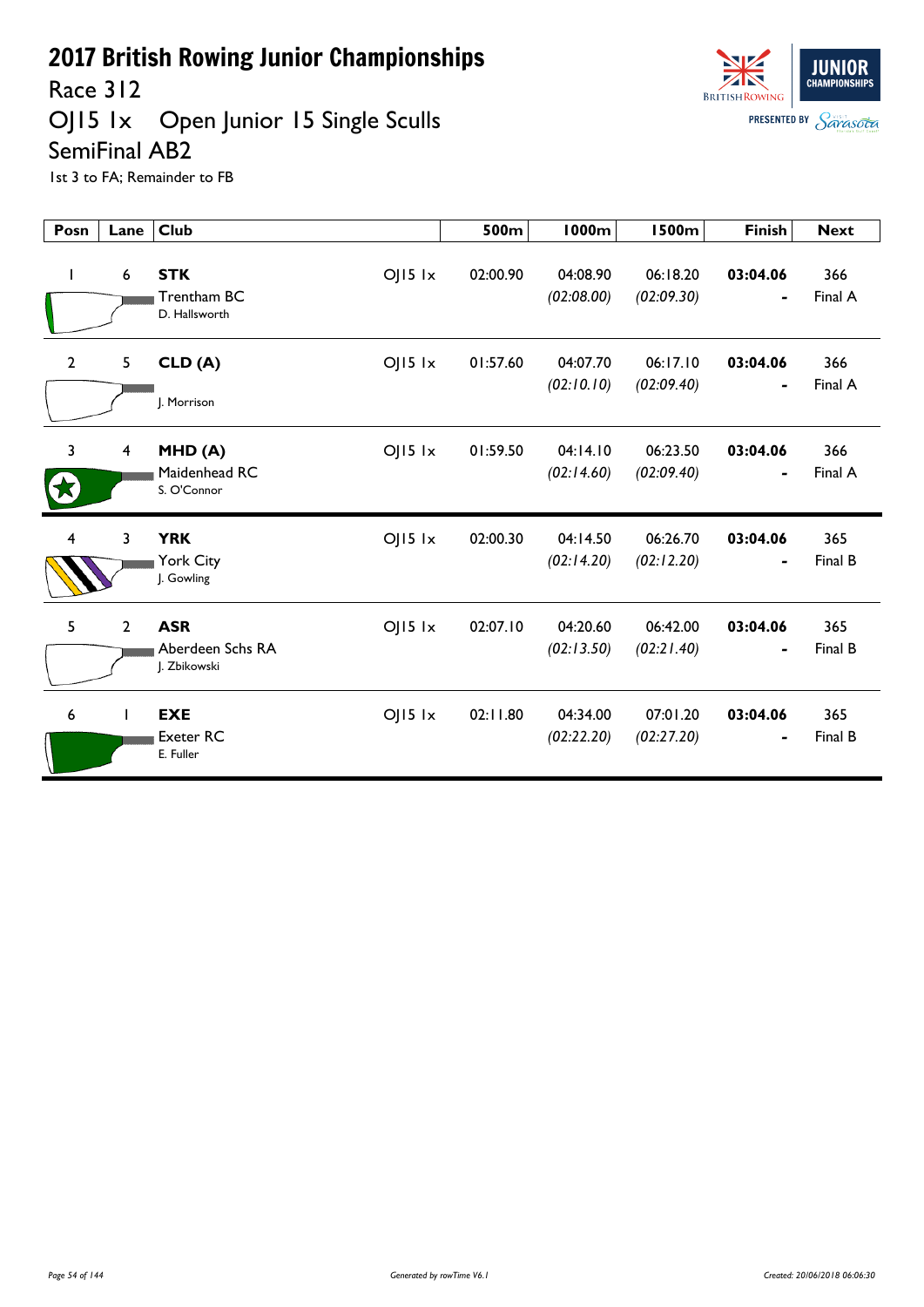Race 313

OJ18 1x Open Junior Single Sculls SemiFinal AB1



| Posn                        | Lane                    | <b>Club</b>                                                          | 500m     | <b>1000m</b>           | <b>1500m</b>           | <b>Finish</b>              | <b>Next</b>    |
|-----------------------------|-------------------------|----------------------------------------------------------------------|----------|------------------------|------------------------|----------------------------|----------------|
| L                           | 6                       | $O$   $18$ $1x$<br><b>SAN</b><br><b>St Andrew BC</b><br>D. Flockhart | 02:00.80 | 04:05.60<br>(02:04.80) | 06:12.50<br>(02:06.90) | 03:04.06<br>$\blacksquare$ | 368<br>Final A |
| $\overline{2}$              | $\overline{\mathbf{4}}$ | <b>NRC</b><br>$O$   $18$ $1x$<br>Nottingham RC<br>M. Parker          | 02:00.10 | 04:05.90<br>(02:05.80) | 06:15.70<br>(02:09.80) | 03:04.06<br>$\blacksquare$ | 368<br>Final A |
| 3                           | $\overline{3}$          | <b>BAE</b><br>$O$   $18$ $1x$<br><b>Barn Elms RC</b><br>A. Jackson   | 01:58.90 | 04:06.70<br>(02:07.80) | 06:16.10<br>(02:09.40) | 03:04.06<br>$\blacksquare$ | 368<br>Final A |
| $\overline{4}$<br>VIIIIIIIV | 5                       | TYU (A)<br>$O$   $18$ $1x$<br>A. Phillipson                          | 02:00.50 | 04:07.00<br>(02:06.50) | 06:18.10<br>(02:11.10) | 03:04.06                   | 367<br>Final B |
| 5                           | $\overline{2}$          | <b>GGA</b><br>$O$   $18$ $1x$<br>R. Smith                            | 02:04.30 | 04:16.60<br>(02:12.30) | 06:34.80<br>(02:18.20) | 03:04.06                   | 367<br>Final B |
| 6                           | $\mathbf{I}$            | OJ18 1x<br>HEN(A)<br>Henley RC<br><b>B.</b> Turnell                  | 02:03.50 | 04:17.90<br>(02:14.40) | 06:35.70<br>(02:17.80) | 03:04.06<br>$\blacksquare$ | 367<br>Final B |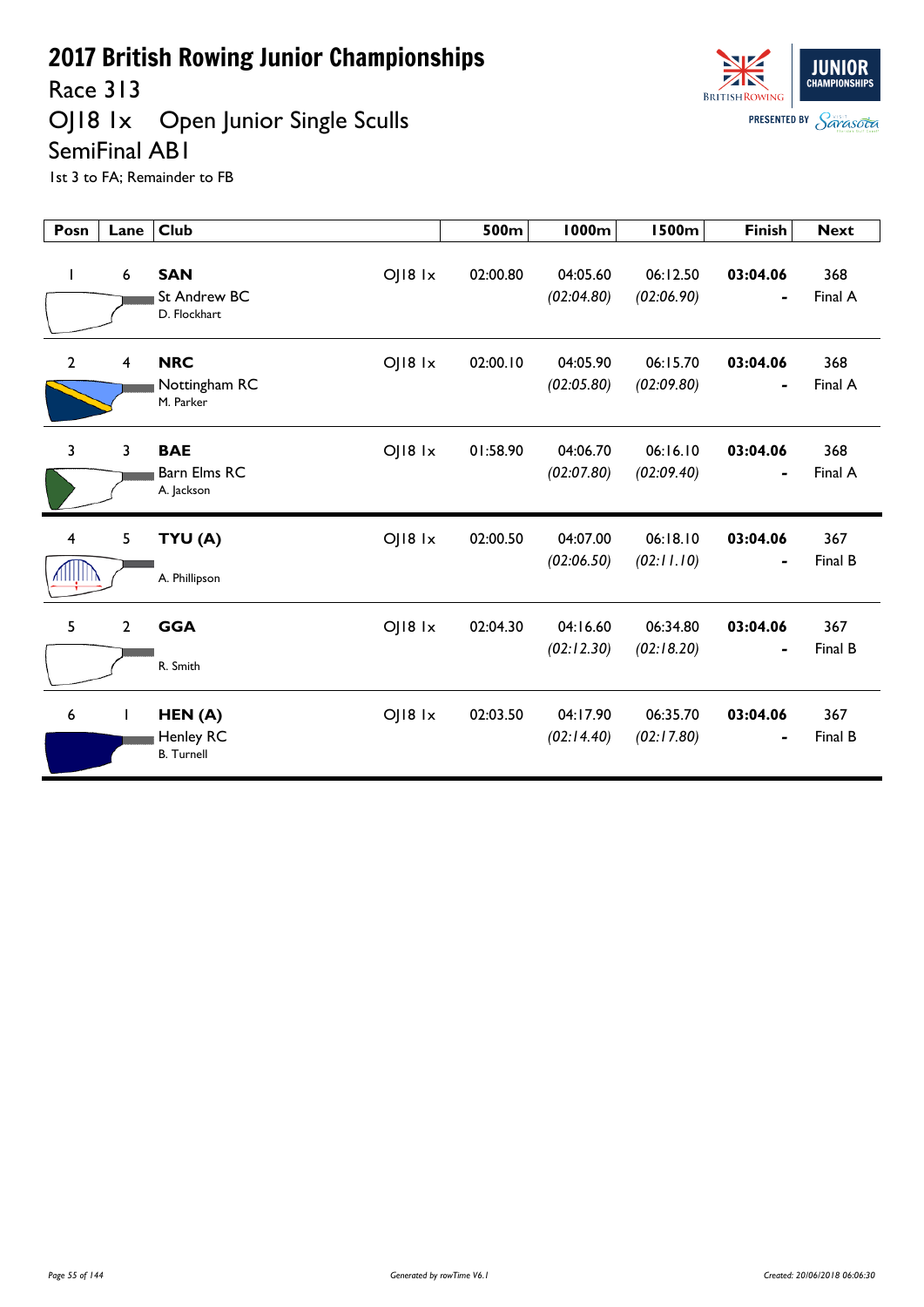Race 314

#### OJ18 1x Open Junior Single Sculls SemiFinal AB2



| Posn         | Lane           | <b>Club</b>                                                              | 500m     | <b>1000m</b>           | <b>1500m</b>                           | <b>Finish</b>                        | <b>Next</b>    |
|--------------|----------------|--------------------------------------------------------------------------|----------|------------------------|----------------------------------------|--------------------------------------|----------------|
| L            | 6              | <b>TSS</b><br>$O$   $18$ $1x$<br><b>Tideway Scullers Sch</b><br>M. Jonas | 01:58.10 | 04:03.40<br>(02:05.30) | 06:08.20<br>(02:04.80)                 | 03:04.06                             | 368<br>Final A |
| $\mathbf{2}$ | 5              | $O$   $18$ $1x$<br><b>SAU</b><br><b>St Andrews Univ</b><br>A. Chisholm   | 02:00.30 | 04:08.70<br>(02:08.40) | 06:15.50<br>(02:06.80)                 | 03:04.06<br>$\blacksquare$           | 368<br>Final A |
| 3            | 3              | $O$   $18$ $1x$<br>GLB (B)<br>Globe<br>D. Sullivan                       | 01:57.90 | 04:06.00<br>(02:08.10) | 06:13.40<br>(02:07.40)                 | 03:04.06<br>$\overline{\phantom{0}}$ | 368<br>Final A |
| 4            | 4              | <b>BRX</b><br>$O$   $18$ $1x$<br><b>Broxbourne RC</b><br>M. Day          | 01:57.60 | 04:06.70<br>(02:09.10) | 06:26.50<br>(02:19.80)                 | 03:04.06                             | 367<br>Final B |
| 5            | $\overline{2}$ | <b>NOR</b><br>$O$   $18$ $1x$<br>Norwich RC<br>M. Lewis Williams         | 02:01.30 | 04:13.70<br>(02:12.40) | 06:37.70<br>(02:24.00)                 | 03:04.06                             | 367<br>Final B |
| 6            |                | <b>EHU</b><br>OJ18 1x<br>Edinburgh Univ BC<br>F. Murray                  | 02:10.00 | 04:25.00<br>(02:15.00) | <b>DNA</b><br>$\overline{\phantom{a}}$ | 03:04.06<br>(03:04.06)               | 367<br>Final B |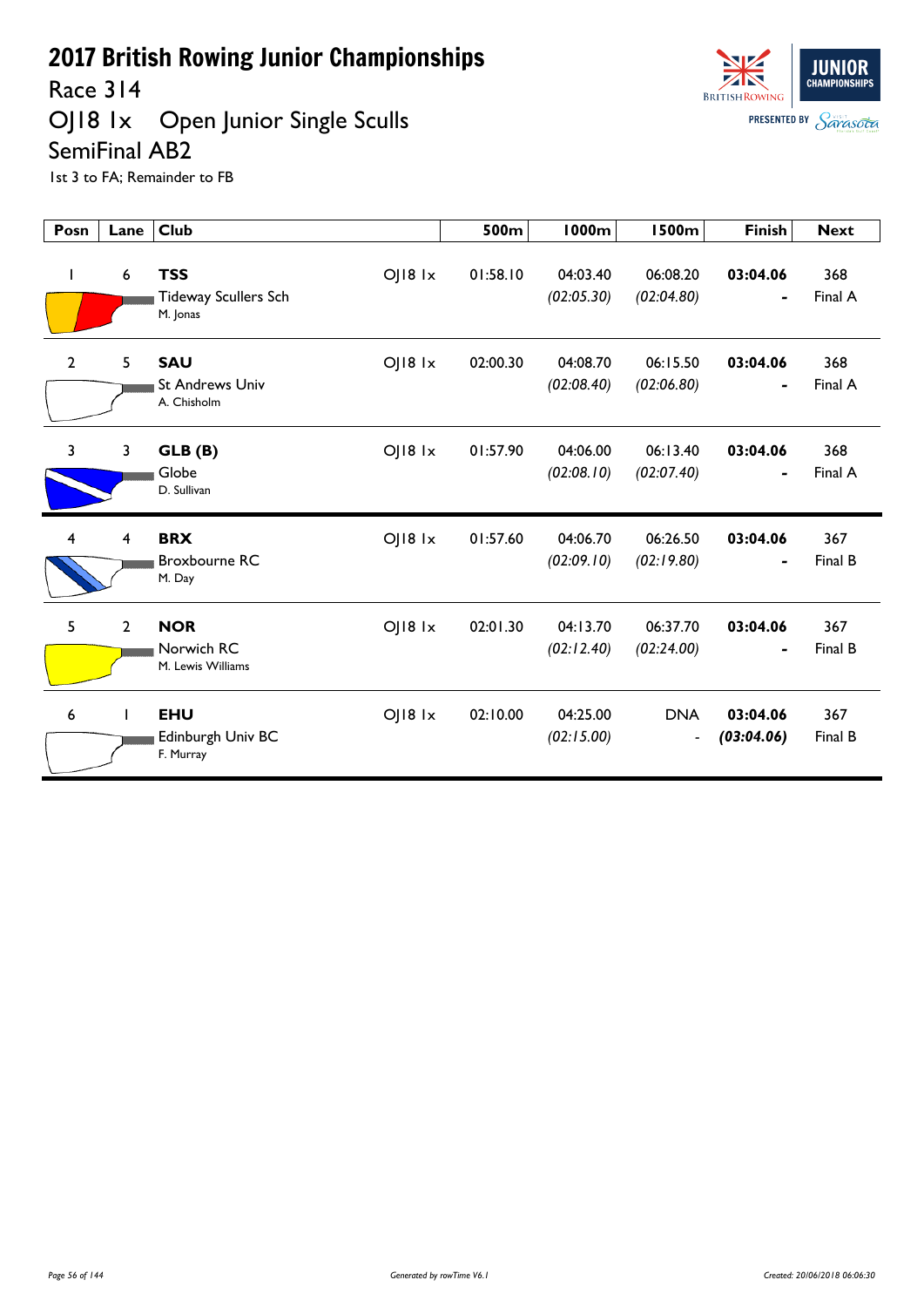

Race 315

# OJ16 2x Open Junior 16 Double Sculls

SemiFinal AB1

| Posn           | Lane           | <b>Club</b>                                                                 | 500m     | <b>1000m</b>           | <b>1500m</b>           | <b>Finish</b>              | <b>Next</b>    |
|----------------|----------------|-----------------------------------------------------------------------------|----------|------------------------|------------------------|----------------------------|----------------|
| $\mathbf{I}$   | 6              | <b>LEA</b><br>OJ162x<br>Lea RC<br>L. Powell, J. den Dulk                    | 01:47.80 | 03:45.20<br>(01:57.40) | 05:42.70<br>(01:57.50) | 03:04.06<br>$\blacksquare$ | 370<br>Final A |
| $\mathbf{2}$   | 5              | <b>HEN</b><br>OJ162x<br>Henley RC<br>O. Taylor, B. Issa                     | 01:48.80 | 03:48.30<br>(01:59.50) | 05:49.50<br>(02:01.20) | 03:04.06<br>$\blacksquare$ | 370<br>Final A |
| $\overline{3}$ | $\overline{4}$ | <b>HCS</b><br>OJ162x<br>L. Jordan, P. Lester                                | 01:55.70 | 03:55.10<br>(01:59.40) | 05:54.40<br>(01:59.30) | 03:04.06<br>$\blacksquare$ | 370<br>Final A |
| 4              | 3              | <b>LDR</b><br>OJ162x<br>Leander<br>J. Murphy, M. Devereux                   | 01:51.90 | 03:51.90<br>(02:00.00) | 05:52.60<br>(02:00.70) | 03:04.06<br>$\blacksquare$ | 369<br>Final B |
| 5              | $\overline{2}$ | <b>CBR</b><br>OJ162x<br>City of Bristol RC<br>Z. James-Knights, D. Sinclair | 01:52.10 | 03:51.00<br>(01:58.90) | 05:52.10<br>(02:01.10) | 03:04.06                   | 369<br>Final B |
| 6              | $\mathbf{I}$   | <b>HWG</b><br>OJ162x<br>RGS High Wycombe<br>B. Hinves, J. Forster           | 01:59.60 | 04:04.60<br>(02:05.00) | 06:12.90<br>(02:08.30) | 03:04.06                   | 369<br>Final B |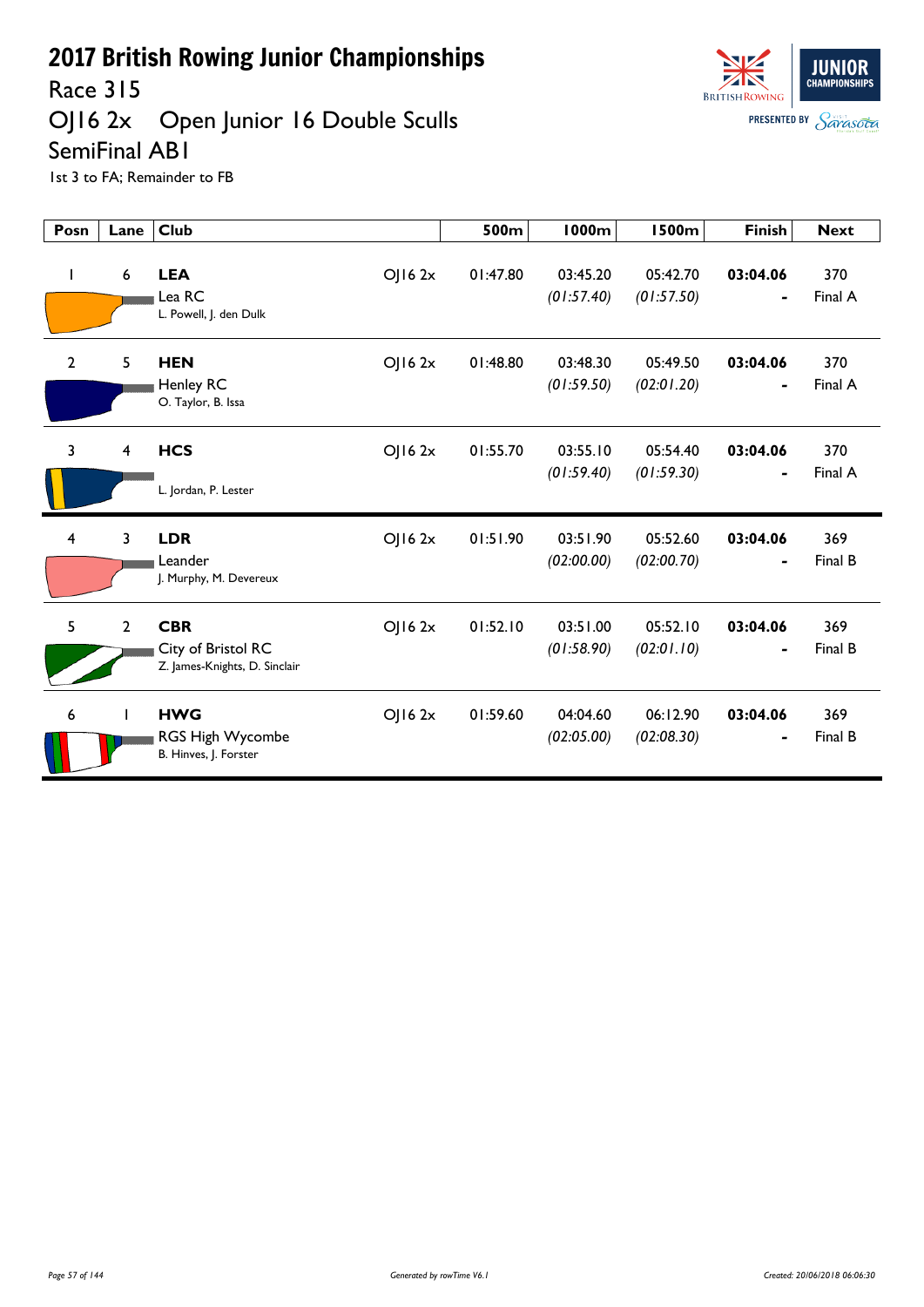

OJ16 2x Open Junior 16 Double Sculls SemiFinal AB2



| Posn           | Lane           | <b>Club</b>                                                       |        | 500m     | <b>1000m</b>           | <b>1500m</b>                 | <b>Finish</b>              | <b>Next</b>    |
|----------------|----------------|-------------------------------------------------------------------|--------|----------|------------------------|------------------------------|----------------------------|----------------|
|                | 6              | FAL(B)<br>R. PLUNKET, P. PLUNKET                                  | OJ162x | 01:50.70 | 03:48.90<br>(01:58.20) | 05:48.40<br>(01:59.50)       | 03:04.06                   | 370<br>Final A |
| $\overline{2}$ | 3              | <b>RDTW</b><br>$\{x\}$<br>O. Turner (RDG), A. Stephenson (TWK)    | OJ162x | 01:51.90 | 03:51.40<br>(01:59.50) | 05:50.60<br>(01:59.20)       | 03:04.06<br>$\blacksquare$ | 370<br>Final A |
| 3              | 4              | <b>HIN</b><br>Hinksey Sculling Sch<br>R. Stanford Meisl, A. Clark | OJ162x | 01:51.60 | 03:50.30<br>(01:58.70) | 05:53.30<br>(02:03.00)       | 03:04.06<br>$\blacksquare$ | 370<br>Final A |
| $\overline{4}$ | 5              | <b>GLB</b><br>Globe<br>P. Howard, A. Kirk                         | OJ162x | 01:52.20 | 03:52.10<br>(01:59.90) | 06:05.20<br>(02:13.10)       | 03:04.06                   | 369<br>Final B |
| 5              | $\overline{2}$ | <b>PET</b><br>Peterborough City<br>B. Mackenzie, J. Collins       | OJ162x | 01:52.80 | 03:58.30<br>(02:05.50) | 06:07.60<br>(02:09.30)       | 03:04.06<br>$\blacksquare$ | 369<br>Final B |
| 6              | $\mathbf{I}$   | <b>TRC</b><br>Thames RC<br>T. Humphrey-Evans, H. Murray           | OJ162x | 01:56.20 | 04:01.10<br>(02:04.90) | <b>DNA</b><br>$\blacksquare$ | 03:04.06<br>(03:04.06)     | 369<br>Final B |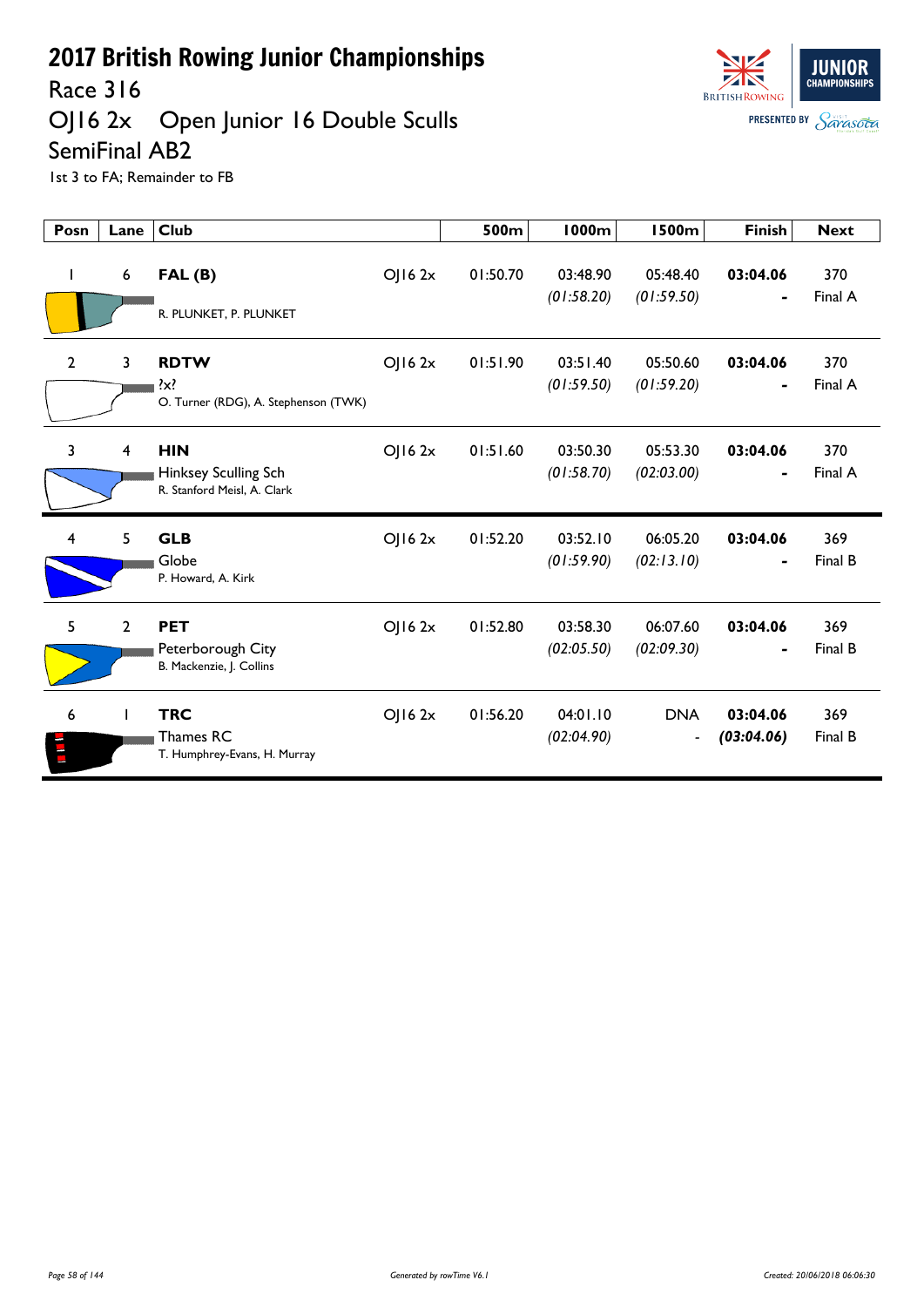Race 317

## WJ18 4x Women Junior Quad Sculls SemiFinal AB1



| Posn           | Lane | <b>Club</b>                                                                           |           | 500m     | 1000m                  | 1500m                  | <b>Finish</b>              | <b>Next</b>     |
|----------------|------|---------------------------------------------------------------------------------------|-----------|----------|------------------------|------------------------|----------------------------|-----------------|
| н.             | 6    | <b>HEN</b><br>Henley RC<br>A. Sotnick, R. Lister, A. Jones, P. Barter                 | WJ18 $4x$ | 01:54.70 | 03:57.60<br>(02:02.90) | 06:06.40<br>(02:08.80) | 03:04.06                   | 372<br>Final A  |
| $\overline{2}$ | 5    | <b>CAS</b><br>E. Murphy, K. MacArthur, K. Bryce, N. McClure                           | WJ18 $4x$ | 02:01.10 | 04:06.60<br>(02:05.50) | 06:15.70<br>(02:09.10) | 03:04.06<br>$\blacksquare$ | 372<br>Final A  |
| 3              | 3    | <b>RUN</b><br>Runcorn<br>L. Williams, A. Lavelle, C. Allen, E. Knight                 | WJ18 $4x$ | 02:03.70 | 04:14.90<br>(02:11.20) | 06:27.90<br>(02:13.00) | 03:04.06                   | 372<br>Final A  |
| 4              | 4    | <b>SUA</b><br>Stratford-upon-Avon BC<br>S. Ward, L. Willis, M. Griffiths, T. Mordaunt | WJ18 $4x$ | 02:02.40 | 04:13.20<br>(02:10.80) | 06:26.40<br>(02:13.20) | 03:04.06                   | 37 I<br>Final B |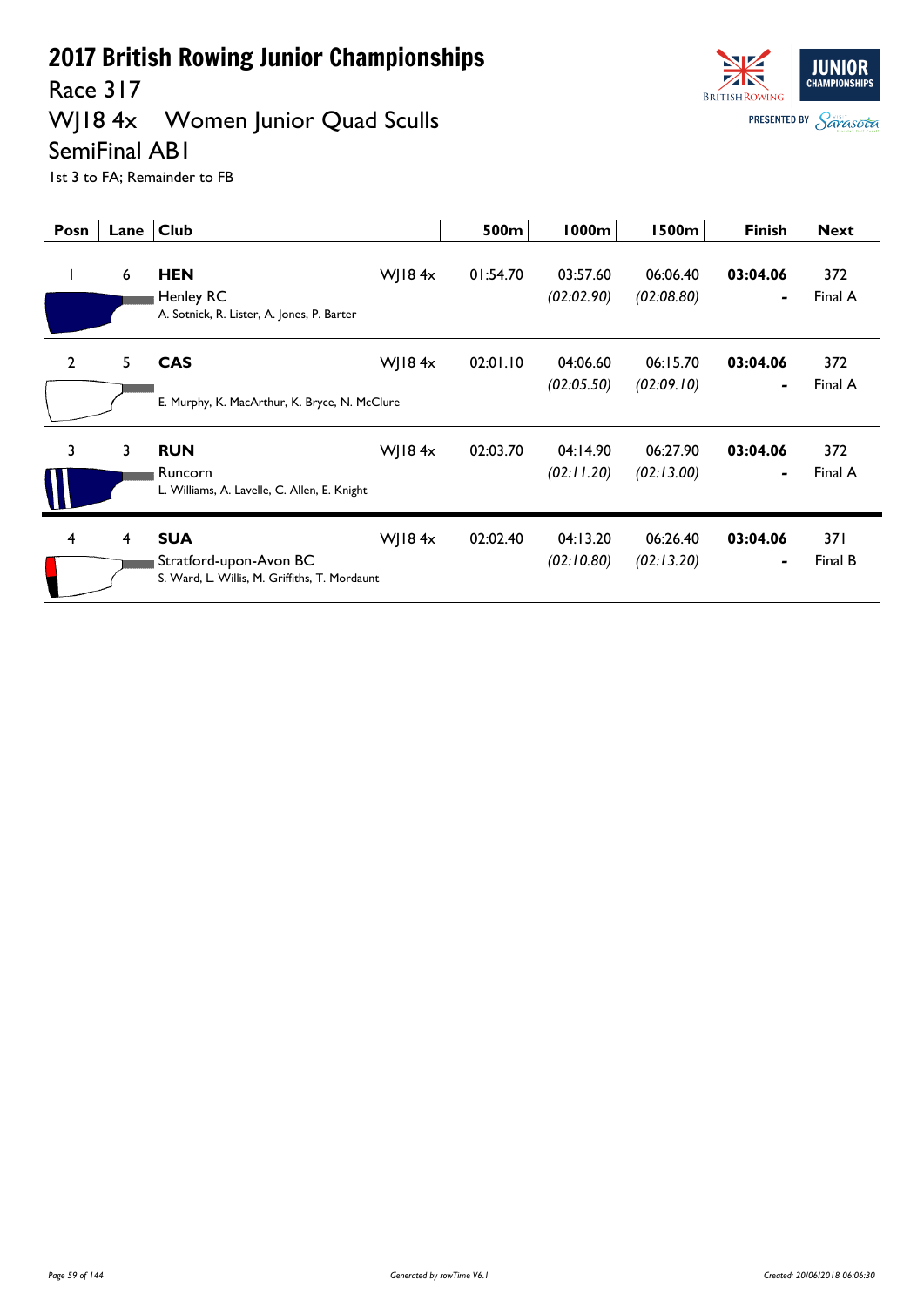Race 318

# WJ18 4x Women Junior Quad Sculls



SemiFinal AB2 1st 3 to FA; Remainder to FB

| Posn           | Lane           | <b>Club</b>                                                                                 |           | 500m     | 1000m                  | <b>1500m</b>           | <b>Finish</b> | <b>Next</b>    |
|----------------|----------------|---------------------------------------------------------------------------------------------|-----------|----------|------------------------|------------------------|---------------|----------------|
|                | 6              | <b>GHP</b><br>Gloucester Hartpury<br>H. Bawden, G. Martin, H. Cooper, H. Huggins            | WJ18 $4x$ | 01:50.70 | 03:45.40<br>(01:54.70) | 05:45.40<br>(02:00.00) | 03:04.06      | 372<br>Final A |
| $\overline{2}$ | 5              | <b>CAB</b><br>Cantabrigian<br>T. Thornton-Swan, E. May, I. Ritchie, E. Hill                 | WJ18 $4x$ | 01:59.40 | 04:05.20<br>(02:05.80) | 06:14.20<br>(02:09.00) | 03:04.06      | 372<br>Final A |
| 3              | 4              | <b>LYT</b><br><b>LYR Tradesmen</b><br>O. Abbott, E. Smith, T. Sullivan, L. Young            | WJ18 $4x$ | 02:03.60 | 04:12.60<br>(02:09.00) | 06:22.90<br>(02:10.30) | 03:04.06      | 372<br>Final A |
| 4              | 3              | <b>GWSA</b><br>?x?<br>M. Chisholm (GWC), S. Cameron (GWC), S. Orr<br>(GWC), E. Buchan (SAN) | WJ18 $4x$ | 02:09.70 | 04:20.40<br>(02:10.70) | 06:34.50<br>(02:14.10) | 03:04.06      | 371<br>Final B |
| 5              | $\overline{2}$ | <b>CSN</b><br>B. Hull, K. MacMurtrie, S. McNally, K. Nunn                                   | WJ18 $4x$ | 02:09.20 | 04:29.90<br>(02:20.70) | 06:59.50<br>(02:29.60) | 03:04.06      | 371<br>Final B |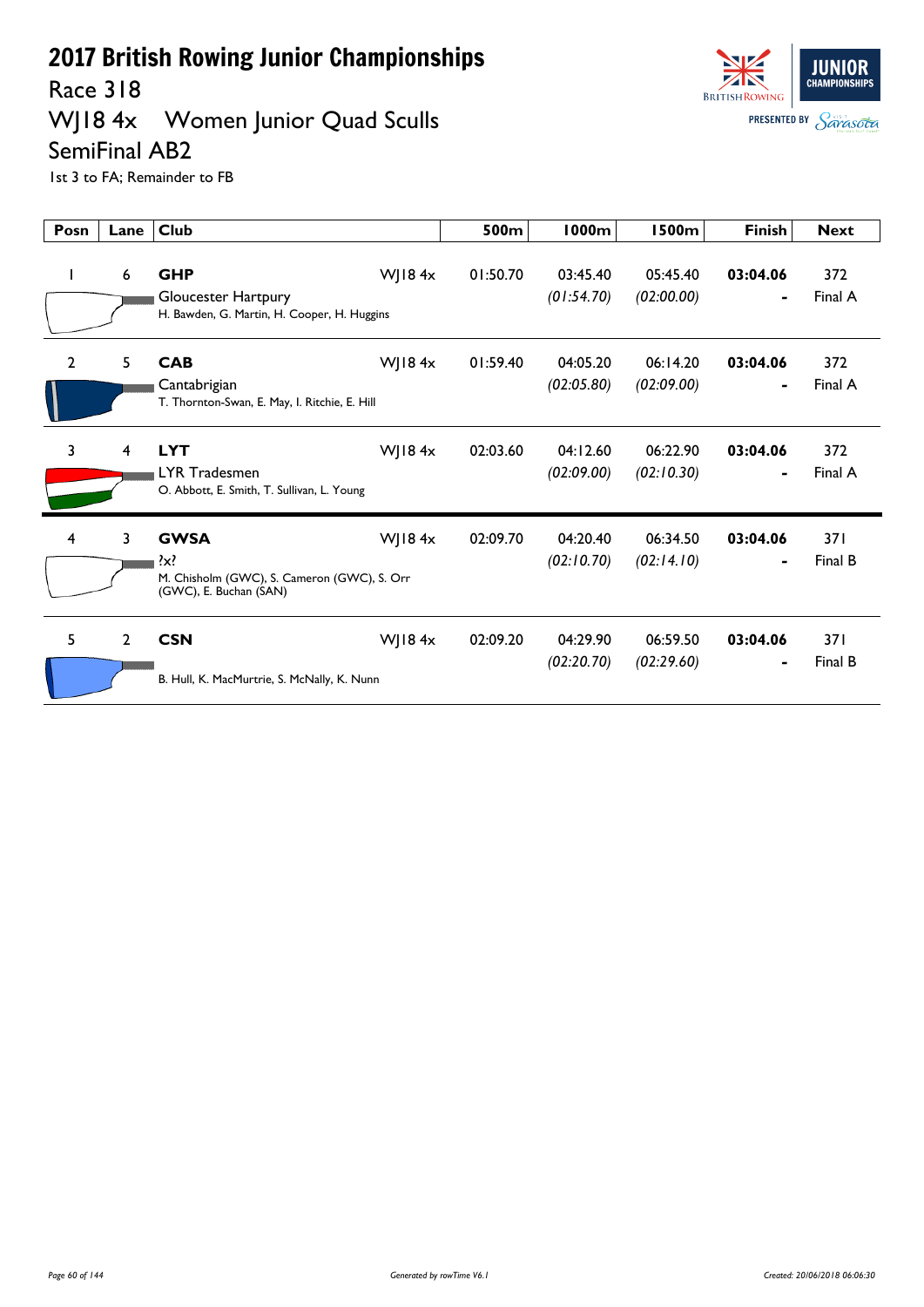Race 321

OJ18 4- Open Junior Coxless Fours SemiFinal AB2



| Posn           | Lane           | <b>Club</b>                                                                                                      | 500m     | 1000m                  | <b>1500m</b>           | <b>Finish</b> | <b>Next</b>    |
|----------------|----------------|------------------------------------------------------------------------------------------------------------------|----------|------------------------|------------------------|---------------|----------------|
|                | 6              | OJ184-<br>HAM (A)<br>Hampton Sch BC<br>T. Cross, M. Hamilton, R. Gilligan, T. Davis                              | 01:37.40 | 03:23.00<br>(01:45.60) | 05:13.70<br>(01:50.70) | 03:04.06      | 375<br>Final A |
| $\mathbf{2}$   | 5              | OJ184-<br><b>MHD</b><br>Maidenhead RC<br>W. Smith, E. Walters, D. Somerville, S. O'Mahony                        | 01:41.20 | 03:29.90<br>(01:48.70) | 05:20.90<br>(01:51.00) | 03:04.06      | 375<br>Final A |
| 3              | $\overline{4}$ | OJ184-<br><b>GMS</b><br><b>Gt Marlow Sch</b><br>O. Emmett-Bird, J. Westfold, J. McKenzie, O. Peace               | 01:44.10 | 03:32.40<br>(01:48.30) | 05:23.40<br>(01:51.00) | 03:04.06      | 375<br>Final A |
| $\overline{4}$ | $\overline{3}$ | OJ184-<br><b>GHGW</b><br>$\{x\}$<br>J. Laurenson (GHS), R. Young (GHS), E. Dickerson<br>(GWC), F. Mainland (GWC) | 01:45.10 | 03:33.70<br>(01:48.60) | 05:26.60<br>(01:52.90) | 03:04.06      | 374<br>Final B |
| 5              | $\overline{2}$ | OJ184-<br><b>BDBM</b><br>G. Mulkerrins (BMS), B. Eggeling (BDS), E. Lamb<br>(BDS), H. Sivills (BDS)              | 01:43.00 | 03:34.10<br>(01:51.10) | 05:30.90<br>(01:56.80) | 03:04.06      | 374<br>Final B |
| 6              |                | OJ184-<br><b>AKMV</b><br>?x?<br>A. Rose (MAV), J. Liebers (ARD), B. Swann (ARD), W.<br>Humphris (KSR)            | 01:47.50 | 03:49.30<br>(02:01.80) | 06:12.60<br>(02:23.30) | 03:04.06      | 374<br>Final B |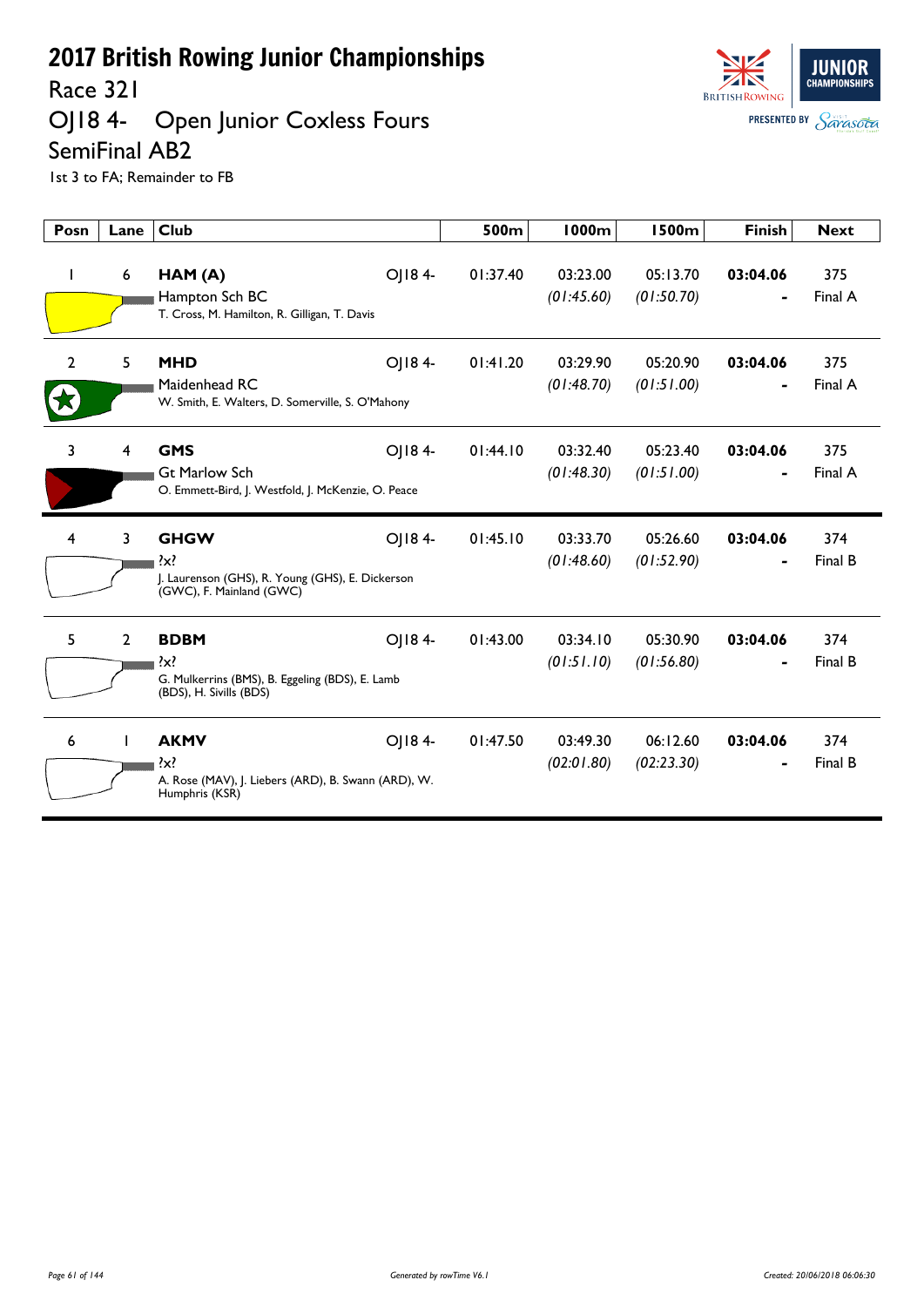Race 322

#### OJ18 4- Open Junior Coxless Fours SemiFinal AB3



| Posn           | Lane         | <b>Club</b>                                                                                     |        | 500m     | <b>1000m</b>           | <b>1500m</b>           | <b>Finish</b>              | <b>Next</b>    |
|----------------|--------------|-------------------------------------------------------------------------------------------------|--------|----------|------------------------|------------------------|----------------------------|----------------|
| L              | 6            | <b>WBS</b><br>Windsor Boys Sch<br>L. Bartoletti, T. Shewell, S. Bodkin, I. Workman              | OJ184- | 01:39.30 | 03:27.30<br>(01:48.00) | 05:14.80<br>(01:47.50) | 03:04.06<br>$\blacksquare$ | 375<br>Final A |
| $\mathbf{2}$   | $\mathbf{3}$ | <b>TSS</b><br><b>Tideway Scullers Sch</b><br>D. Goodman, S. Okuka, A. Wythe, A. Kelly           | OJ184- | 01:43.30 | 03:28.40<br>(01:45.10) | 05:17.70<br>(01:49.30) | 03:04.06                   | 375<br>Final A |
| 3              | 4            | <b>LDSH</b><br>$\{x\}$<br>H. Butcher (LDR), J. Peck (SHP), F. Peck (SHP), C.<br>Daniell (LDR)   | OJ184- | 01:43.00 | 03:29.10<br>(01:46.10) | 05:20.70<br>(01:51.60) | 03:04.06                   | 375<br>Final A |
| $\overline{4}$ | 5            | <b>CCKC</b><br>$\{x\}$<br>J. Jesseman (CCS), W. Edgar, (KCA), T. Yate (CCS),<br>C. Perera (CCS) | OJ184- | 01:40.10 | 03:31.40<br>(01:51.30) | 05:23.50<br>(01:52.10) | 03:04.06                   | 374<br>Final B |
| 5              |              | <b>MAR</b><br>Marlow RC<br>L. Marshall, J. Long, H. Spennewyn, R. Denson                        | OJ184- | 01:45.20 | 03:36.10<br>(01:50.90) | 05:29.70<br>(01:53.60) | 03:04.06                   | 374<br>Final B |
| 6              | $\mathbf{2}$ | HAM (B)<br>Hampton Sch BC<br>P. Ladhur, E. Butler, O. Woodall, M. Turner                        | OJ184- | 01:41.20 | 03:37.00<br>(01:55.80) | 05:34.50<br>(01:57.50) | 03:04.06                   | 374<br>Final B |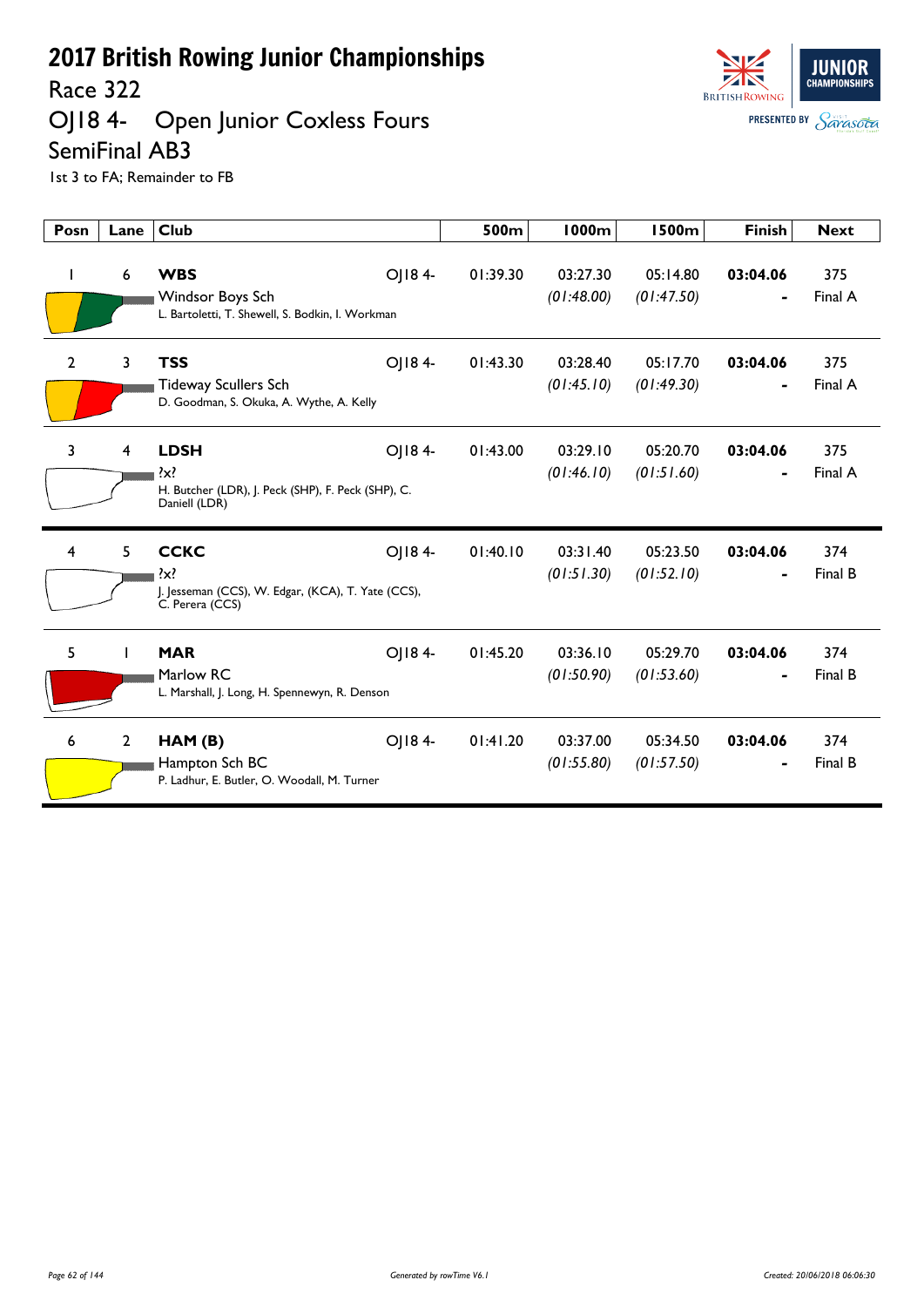Race 323

#### OJ16 2- Open Junior 16 Coxless Pairs



**SemiFinal** 

1st 3 to FA

| Posn           | Lane | <b>Club</b>                                                                  | 500m     | 1000m                  | <b>1500m</b>           | <b>Finish</b>  | <b>Next</b>    |
|----------------|------|------------------------------------------------------------------------------|----------|------------------------|------------------------|----------------|----------------|
| $\mathbf{I}$   | 6    | OJ16 2-<br><b>MAR</b><br>Marlow RC<br>D. Biggs, S. Russell                   | 02:01.00 | 04:09.80<br>(02:08.80) | 06:19.50<br>(02:09.70) | 03:04.06       | 376<br>Final A |
| $\overline{2}$ | 4    | <b>TSS</b><br>OJ16 2-<br><b>Tideway Scullers Sch</b><br>A. Jonas, S. Fattouh | 02:03.70 | 04:14.90<br>(02:11.20) | 06:25.80<br>(02:10.90) | 03:04.06       | 376<br>Final A |
| 3              | 5    | <b>CBR</b><br>OJ16 2-<br>City of Bristol RC<br>J. Norris, T. Purkess         | 02:13.40 | 04:26.90<br>(02:13.50) | 06:34.30<br>(02:07.40) | 03:04.06<br>٠. | 376<br>Final A |
| $\overline{4}$ | 3    | <b>CCS</b><br>OJ16 2-<br><b>Claires Court Sch</b><br>A. Fairley, O. Hill     | 02:06.50 | 04:24.60<br>(02:18.10) | 06:38.80<br>(02:14.20) | 03:04.06       |                |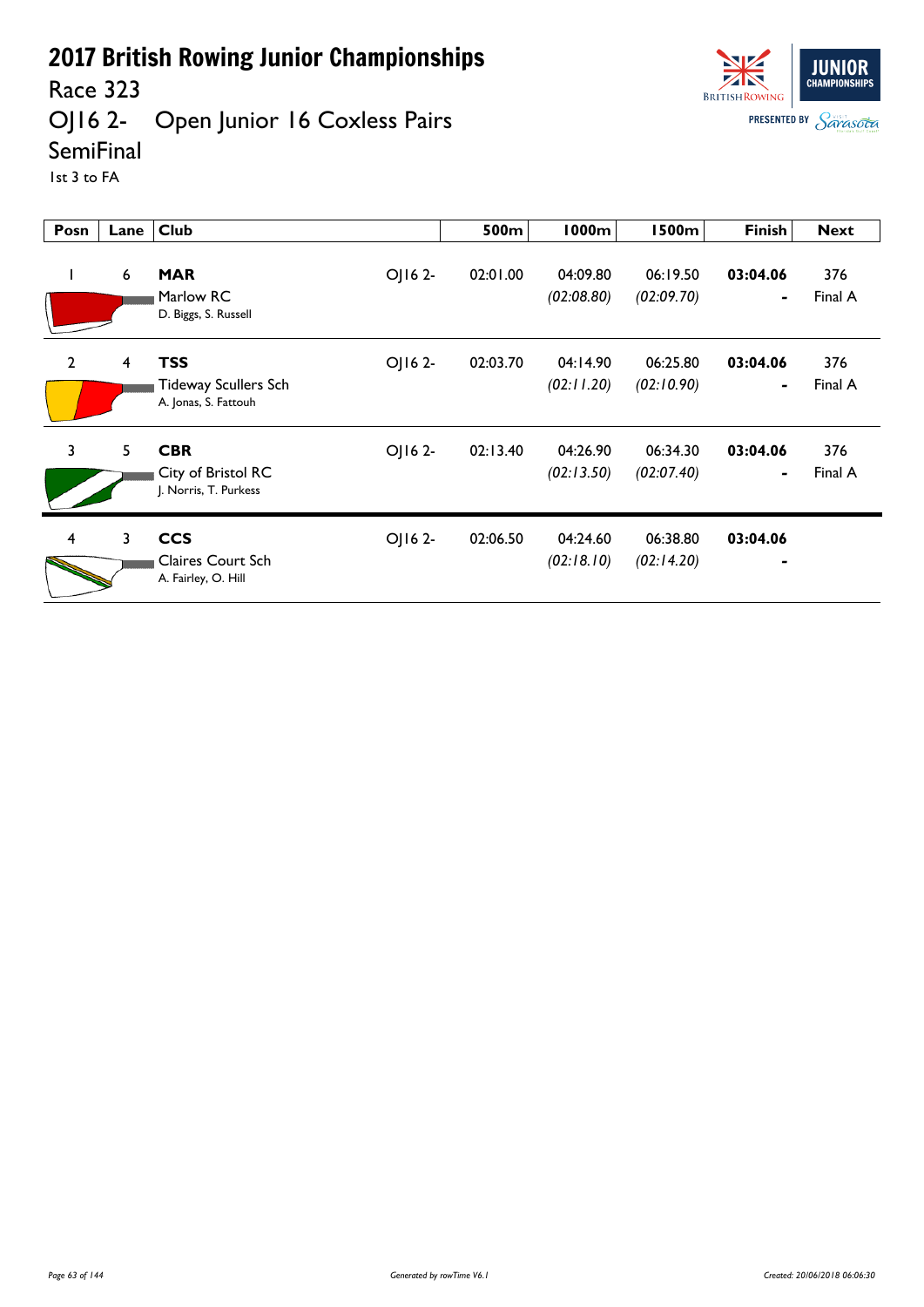#### Race 325<br>WJ18 8+ Women Junior Eights





| Posn | Lane           | <b>Club</b>                                                                                                                                                                                                              | 500m     | <b>1000m</b>           | <b>1500m</b>           | <b>Finish</b> | <b>Next</b>    |
|------|----------------|--------------------------------------------------------------------------------------------------------------------------------------------------------------------------------------------------------------------------|----------|------------------------|------------------------|---------------|----------------|
|      | 6              | <b>HEN</b><br>$W$   188+<br><b>Henley RC</b><br>A. Sotnick, A. Jones, R. Lister, D. BUTTERWORTH,<br>G. Johnson, P. Barter, A. Redman, G. Edwards, [Cox]<br>F. Reid                                                       | 01:46.20 | 03:36.50<br>(01:50.30) | 05:31.10<br>(01:54.60) | 03:04.06      | 378<br>Final A |
| 2    | 5              | <b>SPTS</b><br>WJ188+<br>$\{x\}$<br>H. van Wachem (TSS), J. Goodall (TSS), C.<br>Wedderburn (TSS), I. Lawrence (TSS), L. Douse<br>(SPG), L. Valt (SPG), N. Lawless (SPG), H. Kirkpatrick<br>(SPG), [Cox] A. Isaacs (SPG) | 01:49.10 | 03:41.20<br>(01:52.10) | 05:36.60<br>(01:55.40) | 03:04.06      | 378<br>Final A |
| 3    | 4              | WJ188+<br><b>KGSM</b><br>$\{x\}$<br>D. Leppard (MBC), R. Dunford (MBC), K. George<br>(KGS), B. Stokman (KGS), A. Ferguson (MBC), I.<br>Roper (MBC), L. Betts (KGS), S. Humphrey (KGS),<br>[Cox] F. Farrer (KGS)          | 01:50.00 | 03:46.60<br>(01:56.60) | 05:47.30<br>(02:00.70) | 03:04.06      | 378<br>Final A |
| 4    | 3              | <b>YRK</b><br>WJ188+<br><b>York City</b><br>L. Butters, E. Ferguson, E. Turton, F. Lordan, L.<br>Downing, S. Hyde, H. Batten, K. Bonner, [Cox] E.<br>Paisley                                                             | 01:49.70 | 03:51.10<br>(02:01.40) | 05:57.00<br>(02:05.90) | 03:04.06      | 377<br>Final B |
| 5    |                | WJ188+<br><b>RCH</b><br>Royal Chester<br>J. Ward, L. Joyce, C. Hanlon, J. Baddeley, N. Elsayed, P.<br>Cox, L. Cowdell, A. Morris, [Cox] M. Griffiths Tucker                                                              | 01:57.40 | 04:03.00<br>(02:05.60) | 06:11.10<br>(02:08.10) | 03:04.06      | 377<br>Final B |
| 6    | $\overline{2}$ | <b>MAV</b><br>W 188+<br>Maidstone Invicta<br>R. Knatchbull, R. Logue, F. Mileham, T. Gumsley-Read,<br>G. MacMahon, K. Le Lion, E. Knight, H. Read, [Cox]<br>D. McDonnell-Palomares                                       | 01:57.00 | 04:05.90<br>(02:08.90) | 06:17.10<br>(02:11.20) | 03:04.06      | 377<br>Final B |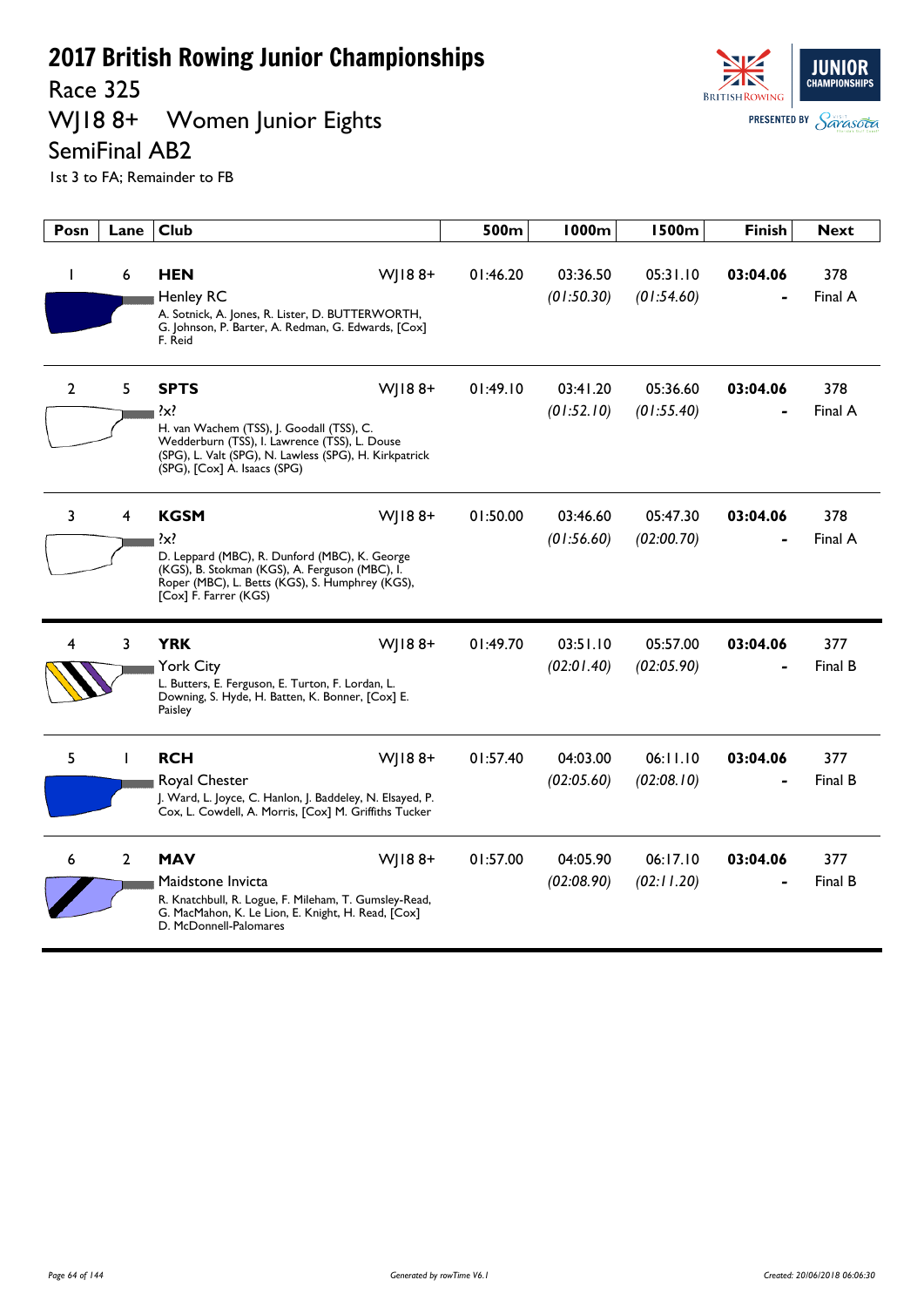Race 326

#### WJ18 8+ Women Junior Eights SemiFinal AB3



| Posn           | Lane        | <b>Club</b>                                                                                                                                                                                                | 500m     | <b>1000m</b>           | <b>1500m</b>           | <b>Finish</b> | <b>Next</b>    |
|----------------|-------------|------------------------------------------------------------------------------------------------------------------------------------------------------------------------------------------------------------|----------|------------------------|------------------------|---------------|----------------|
| ı              | 6           | <b>NCR</b><br>WJ188+<br>A. Clark, O. Bates, S. Eaves, G. Fielding, L. Stokes, M.<br>O'Donnell, M. Pepper, A. Richards, [Cox] E. Cox                                                                        | 01:44.60 | 03:33.70<br>(01:49.10) | 05:29.00<br>(01:55.30) | 03:04.06      | 378<br>Final A |
| $\overline{2}$ | 4           | WJ188+<br><b>GMS</b><br><b>Gt Marlow Sch</b><br>O. Lester, L. Cook, J. McAuley, C. Gosnell, L. Wallace,<br>M. Watts, D. De Winnaar, A. Armes, [Cox] C. Fisher                                              | 01:50.60 | 03:43.30<br>(01:52.70) | 05:39.30<br>(01:56.00) | 03:04.06      | 378<br>Final A |
| 3              | 5           | <b>GGSA</b><br>WJ188+<br>$\{x\}$<br>A. Martin (GLS), N. Smart (GGA), E. Kitcher (GGA),<br>A. Colley (GGA), H. Davies (SAN), E. Pearson (SAN),<br>H. Allan (GGA), L. Miller (GGA), [Cox] E. Bryant<br>(GGA) | 01:50.10 | 03:44.30<br>(01:54.20) | 05:40.40<br>(01:56.10) | 03:04.06      | 378<br>Final A |
| 4              | 3           | WJ188+<br><b>SWP</b><br>Sir William Perkins's Sch<br>E. Baker, C. Herbet-Brown, E. Moss, I. Daniels, O.<br>Adetola, L. Adetola, O. Garnham, E. Linney, [Cox] C.<br>lacob                                   | 01:48.60 | 03:50.30<br>(02:01.70) | 05:57.10<br>(02:06.80) | 03:04.06      | 377<br>Final B |
| 5              | $2^{\circ}$ | <b>WRR</b><br>$W$   188+<br><b>Worcester RC</b><br>A. Bull, M. Fisher, I. Ledbetter, S. Mclaren, D. Price, S.<br>Stoddart, E. Shaw, B. Silvester, [Cox] E. Glazzard                                        | 01:55.00 | 03:58.60<br>(02:03.60) | 06:06.50<br>(02:07.90) | 03:04.06      | 377<br>Final B |
| 6              |             | WJ188+<br>QEH<br>B. Binks, S. Manns, F. Harrison, B. Hickling, C. Smith,<br>A. Thomson, R. Dawson, H. McGoldrick, [Cox] M.<br>Ashford                                                                      | 01:56.30 | 04:04.10<br>(02:07.80) | 06:11.00<br>(02:06.90) | 03:04.06      | 377<br>Final B |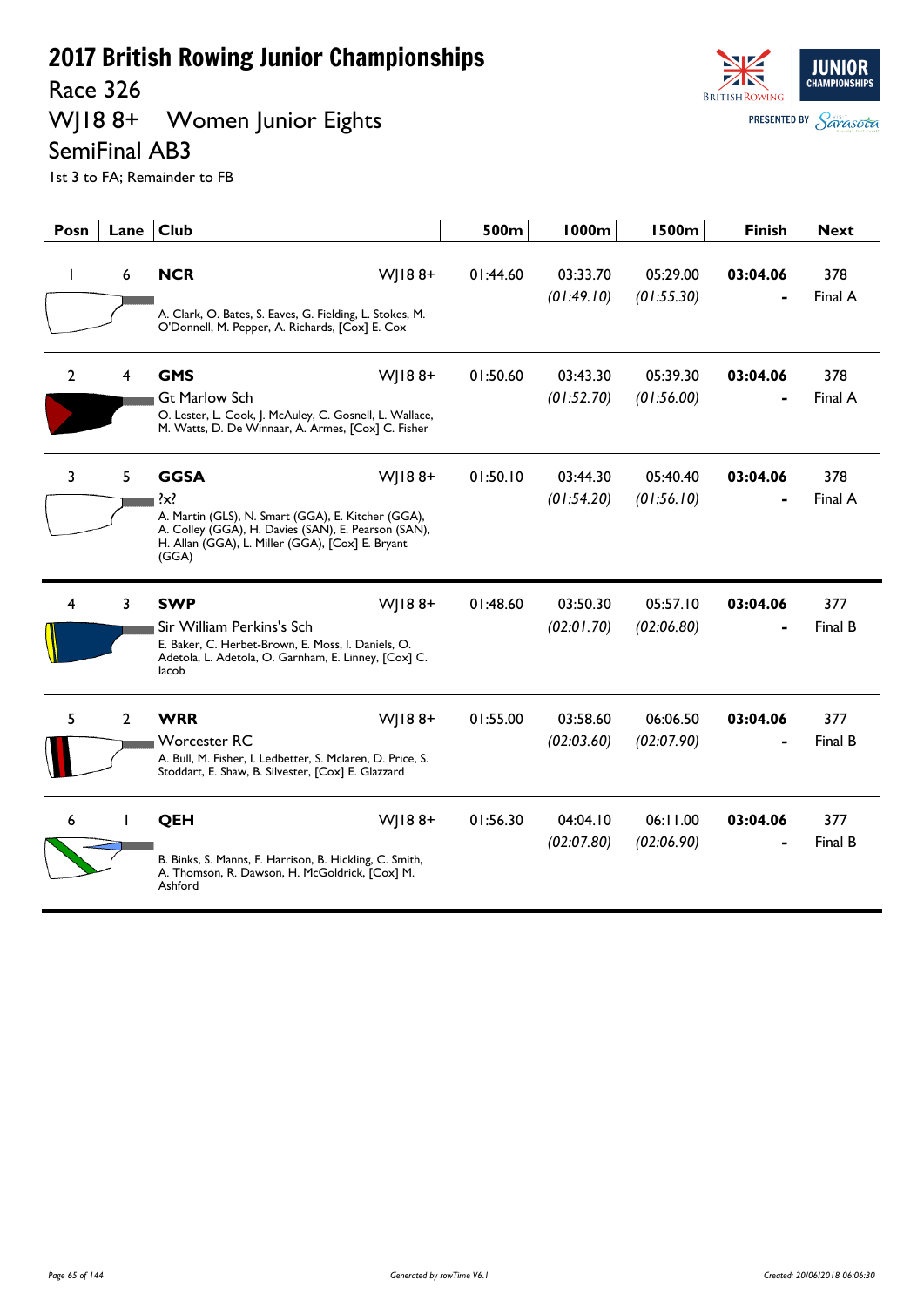Race 327

#### WJ16 1x Women Junior 16 Single Sculls





| Posn           | Lane                    | <b>Club</b>                                              | 500m     | <b>1000m</b>           | <b>1500m</b>           | <b>Finish</b>                            | <b>Next</b>    |
|----------------|-------------------------|----------------------------------------------------------|----------|------------------------|------------------------|------------------------------------------|----------------|
| $\mathbf{I}$   | 6                       | <b>CNN</b><br>WJ16 lx<br>Cambridge 99<br>O. Morgan       | 02:03.30 | 04:14.10<br>(02:10.80) | 06:33.70<br>(02:19.60) | 03:04.06                                 | 380<br>Final A |
| $\overline{2}$ | 5                       | WJ16 lx<br><b>LLA</b><br>Llandaff RC<br>A. Broughton     | 02:07.00 | 04:23.40<br>(02:16.40) | 06:42.50<br>(02:19.10) | 03:04.06                                 | 380<br>Final A |
| $\overline{3}$ | $\overline{2}$          | <b>GRN</b><br>WJ16 $1x$<br>Grange Sch<br>E. Cushen       | 02:06.70 | 04:26.10<br>(02:19.40) | 06:49.00<br>(02:22.90) | 03:04.06<br>$\qquad \qquad \blacksquare$ | 380<br>Final A |
| $\overline{4}$ | $\overline{\mathbf{4}}$ | <b>WLT</b><br>WJ16 lx<br><b>Walton RC</b><br>K. Stenning | 02:07.50 | 04:28.60<br>(02:21.10) | 06:53.50<br>(02:24.90) | 03:04.06                                 | 379<br>Final B |
| 5              | 3                       | <b>YRM</b><br>WJ16 lx<br>Yarm Sch<br>H. Wake             | 02:11.40 | 04:34.90<br>(02:23.50) | 07:00.10<br>(02:25.20) | 03:04.06                                 | 379<br>Final B |
| 6              | $\mathbf{I}$            | <b>MOC</b><br>WJ16 $1x$<br>K. Kearsey                    | 02:10.70 | 04:35.20<br>(02:24.50) | 07:04.60<br>(02:29.40) | 03:04.06                                 | 379<br>Final B |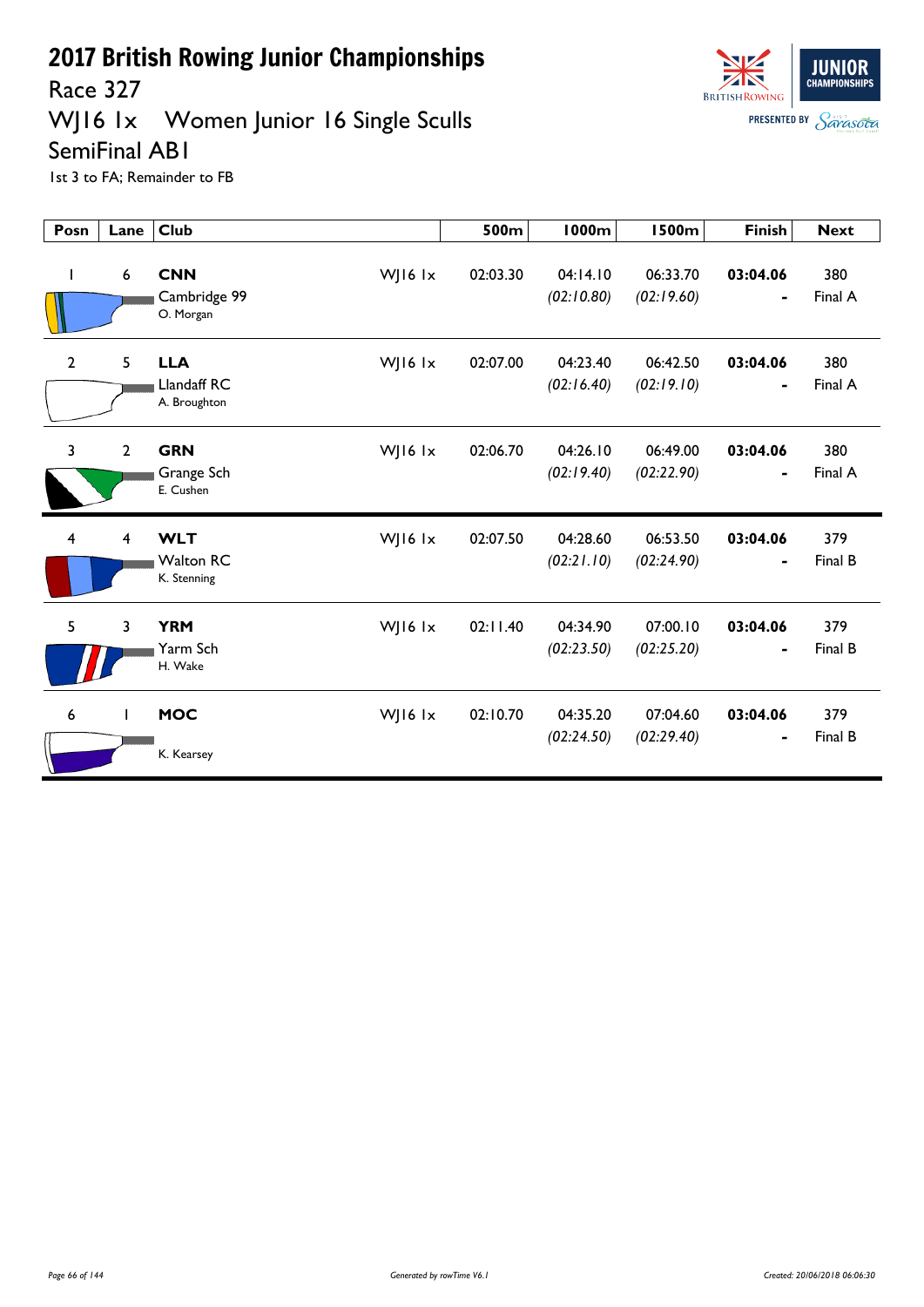Race 328

#### WJ16 1x Women Junior 16 Single Sculls



**JUNIOR CHAMPIONSH BRITISH ROWING PRESENTED BY Sarasota** 

| Posn                | Lane           | <b>Club</b>                                        |           | 500m     | <b>1000m</b>           | <b>1500m</b>           | <b>Finish</b>              | <b>Next</b>    |
|---------------------|----------------|----------------------------------------------------|-----------|----------|------------------------|------------------------|----------------------------|----------------|
| J.                  | 6              | <b>LEH</b><br>Lady E Holles<br>E. Witt             | WJ16 lx   | 02:07.00 | 04:22.10<br>(02:15.10) | 06:40.60<br>(02:18.50) | 03:04.06                   | 380<br>Final A |
| $\overline{2}$<br>ς | 3              | KSE(A)<br>Kings Sch Ely<br>H. Lancaster            | WJ16 lx   | 02:10.50 | 04:28.70<br>(02:18.20) | 06:46.70<br>(02:18.00) | 03:04.06<br>$\blacksquare$ | 380<br>Final A |
| 3                   | 5              | <b>TYN</b><br><b>Tyne ARC</b><br>C. Charlton       | WJ16 $1x$ | 02:09.30 | 04:26.80<br>(02:17.50) | 06:45.10<br>(02:18.30) | 03:04.06<br>$\blacksquare$ | 380<br>Final A |
| $\overline{4}$      | 4              | <b>RDG</b><br>Reading RC<br>M. Pollard             | WJ16 lx   | 02:12.20 | 04:30.20<br>(02:18.00) | 06:47.90<br>(02:17.70) | 03:04.06                   | 379<br>Final B |
| 5                   | $\overline{2}$ | TSS(B)<br><b>Tideway Scullers Sch</b><br>O. Supple | WJ16 lx   | 02:14.00 | 04:39.10<br>(02:25.10) | 07:01.60<br>(02:22.50) | 03:04.06                   | 379<br>Final B |
| 6                   |                | <b>TWK</b><br>Twickenham RC<br>A. Panose           | WJ16 $1x$ | 02:18.20 | 04:40.20<br>(02:22.00) | 07:10.30<br>(02:30.10) | 03:04.06                   | 379<br>Final B |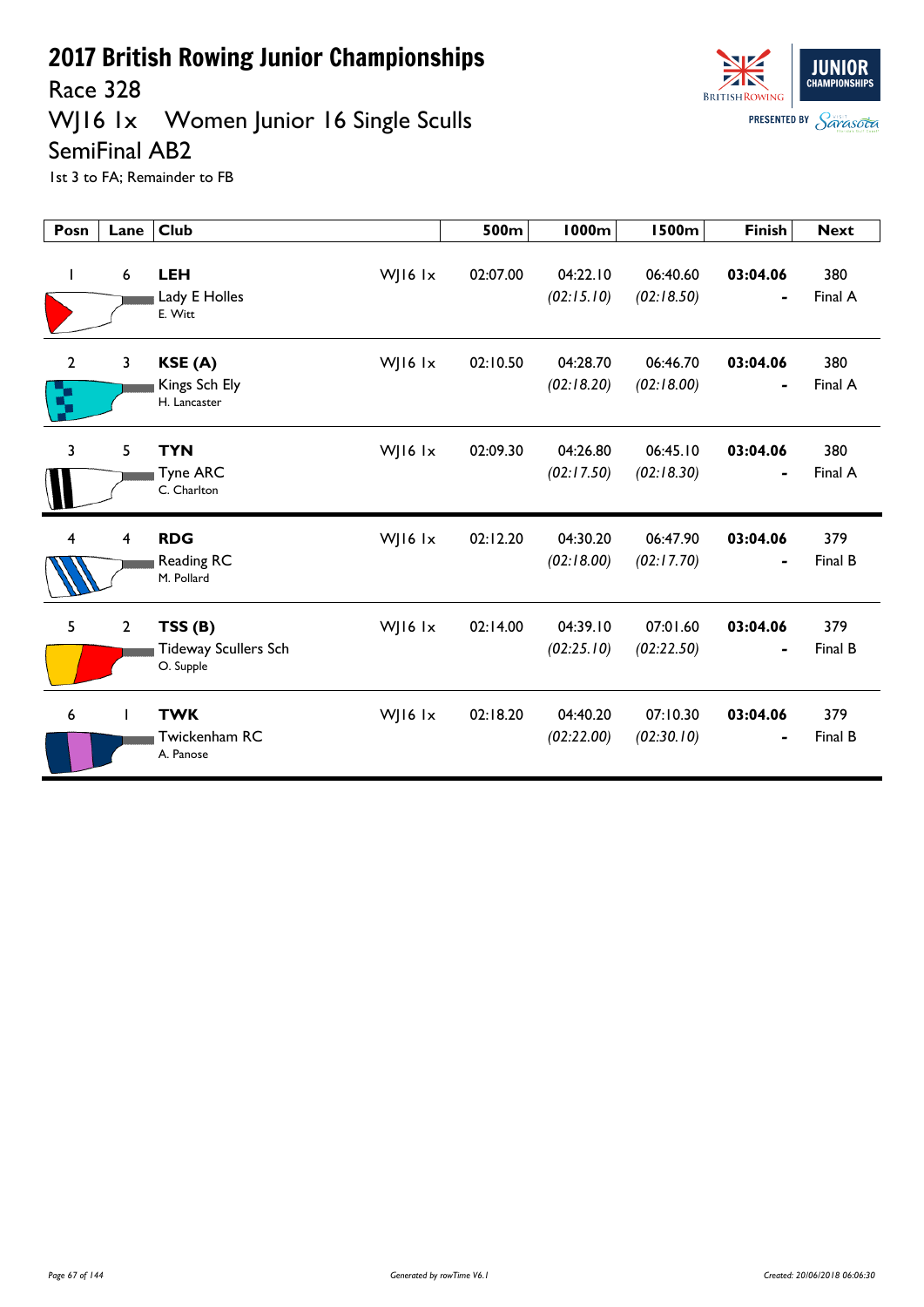

# Race 329<br>OJ15 4x+ Open Junior 15 Coxed Quad Sculls

SemiFinal AB1

| Posn           | Lane           | <b>Club</b>                                                                                                                    | 500m     | <b>1000m</b>           | <b>1500m</b>           | <b>Finish</b> | <b>Next</b>    |
|----------------|----------------|--------------------------------------------------------------------------------------------------------------------------------|----------|------------------------|------------------------|---------------|----------------|
|                | 5              | WBS(A)<br>OJ15 4x+<br>Windsor Boys Sch<br>O. Traynor, H. Viotto, J. van Gelderen, L. Atkins,<br>[Cox] M. Smith                 | 01:44.70 | 03:33.80<br>(01:49.10) | 05:25.10<br>(01:51.30) | 03:04.06      | 382<br>Final A |
| $\overline{2}$ | 4              | $O$   15 4x+<br>HEN(A)<br><b>Henley RC</b><br>A. Carr, G. Taylor, E. Turnell, J. Swinburn, [Cox] C.<br>Washbourn               | 01:43.10 | 03:32.90<br>(01:49.80) | 05:24.80<br>(01:51.90) | 03:04.06      | 382<br>Final A |
| 3              | 6              | $O$   15 4x+<br>CCS(A)<br><b>Claires Court Sch</b><br>J. Wincomb, L. Griffiths, J. Stobbs, R. Falck Award,<br>[Cox] D. Jobling | 01:45.20 | 03:33.30<br>(01:48.10) | 05:24.10<br>(01:50.80) | 03:04.06      | 382<br>Final A |
| 4              | $\mathbf{3}$   | $O  5 4x+$<br>TSS(A)<br><b>Tideway Scullers Sch</b><br>D. Newton, A. Oliver, D. Valt, D. Murphie, J. Lewis,<br>[Cox] D. Wood   | 01:47.80 | 03:34.90<br>(01:47.10) | 05:26.50<br>(01:51.60) | 03:04.06      | 381<br>Final B |
| 5              | $\overline{2}$ | <b>CLS</b><br>$O  5 4x+$<br>M. Wilson, T. O'Donnell, S. Graham, A. Roberts,<br>[Cox] A. Farley                                 | 01:49.40 | 03:45.10<br>(01:55.70) | 05:42.10<br>(01:57.00) | 03:04.06      | 381<br>Final B |
| 6              |                | $O$   15 4x+<br><b>ABN</b><br>Abingdon RC<br>D. Jose, T. Symington, J. McConnell, B. Sherliker,<br>[Cox] E. Sykes              | 01:50.70 | 03:45.90<br>(01:55.20) | 05:42.30<br>(01:56.40) | 03:04.06      | 381<br>Final B |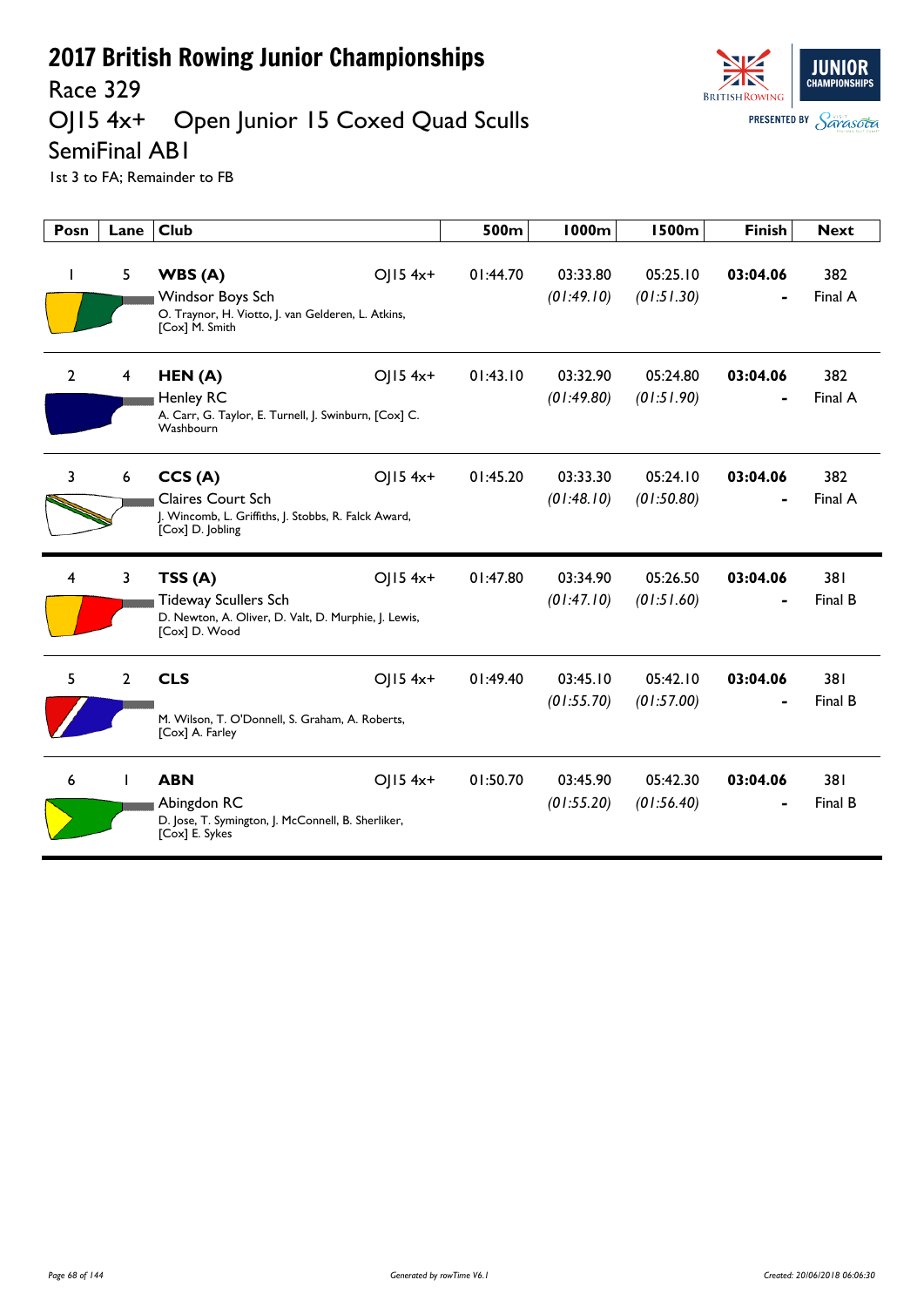

#### Race 330<br>OJ15 4x+ Open Junior 15 Coxed Quad Sculls



SemiFinal AB2 1st 3 to FA; Remainder to FB

| Posn           | Lane           | <b>Club</b>                                                                                                                | 500m     | 1000m                  | <b>1500m</b>           | <b>Finish</b> | <b>Next</b>    |
|----------------|----------------|----------------------------------------------------------------------------------------------------------------------------|----------|------------------------|------------------------|---------------|----------------|
|                | 6              | <b>SWB</b><br>$O  5 4x+$<br>Sir W Borlase's GS BC<br>S. Nicklin, O. Lane, E. O'Neill, N. Bolier, [Cox] I.<br>Peplow        | 01:42.50 | 03:32.20<br>(01:49.70) | 05:23.30<br>(01:51.10) | 03:04.06      | 382<br>Final A |
| $\mathbf{2}$   | 5.             | <b>WLT</b><br>$O  5 4x+$<br><b>Walton RC</b><br>A. McLennan, H. Flowerdew, E. Robinson, P. Cleary,<br>[Cox] M. Davis       | 01:41.70 | 03:33.00<br>(01:51.30) | 05:26.20<br>(01:53.20) | 03:04.06      | 382<br>Final A |
| 3              | 3              | <b>ABV</b><br>$O  5 4x+$<br>A B Severn<br>K. Bennett, R. Croft, J. Elliott, W. Sayers, T. Edwards,<br>[Cox] M. Messenger   | 01:44.90 | 03:38.10<br>(01:53.20) | 05:31.10<br>(01:53.00) | 03:04.06      | 382<br>Final A |
| $\overline{4}$ | 4              | <b>ROB</b><br>$O  5 4x+$<br>Rob Roy<br>D. Montes, T. Hori, K. Kostov, O. Montes, [Cox] S.<br>Lang                          | 01:45.20 | 03:37.00<br>(01:51.80) | 05:30.00<br>(01:53.00) | 03:04.06      | 381<br>Final B |
| 5              | $\overline{2}$ | CCS(B)<br>$O(15.4x+$<br><b>Claires Court Sch</b><br>J. Morgan, C. Nash, A. Getley, N. Foy, H. Bennett,<br>[Cox] J. Bennett | 01:50.10 | 03:45.30<br>(01:55.20) | 05:41.90<br>(01:56.60) | 03:04.06      | 381<br>Final B |
| 6              |                | TSS(B)<br>$O  5 4x+$<br><b>Tideway Scullers Sch</b><br>L. Cossey, J. Fenton, D. Thompson, D. Fattouh, [Cox]<br>E. Tarczy   | 01:52.60 | 03:51.60<br>(01:59.00) | 05:52.10<br>(02:00.50) | 03:04.06      | 381<br>Final B |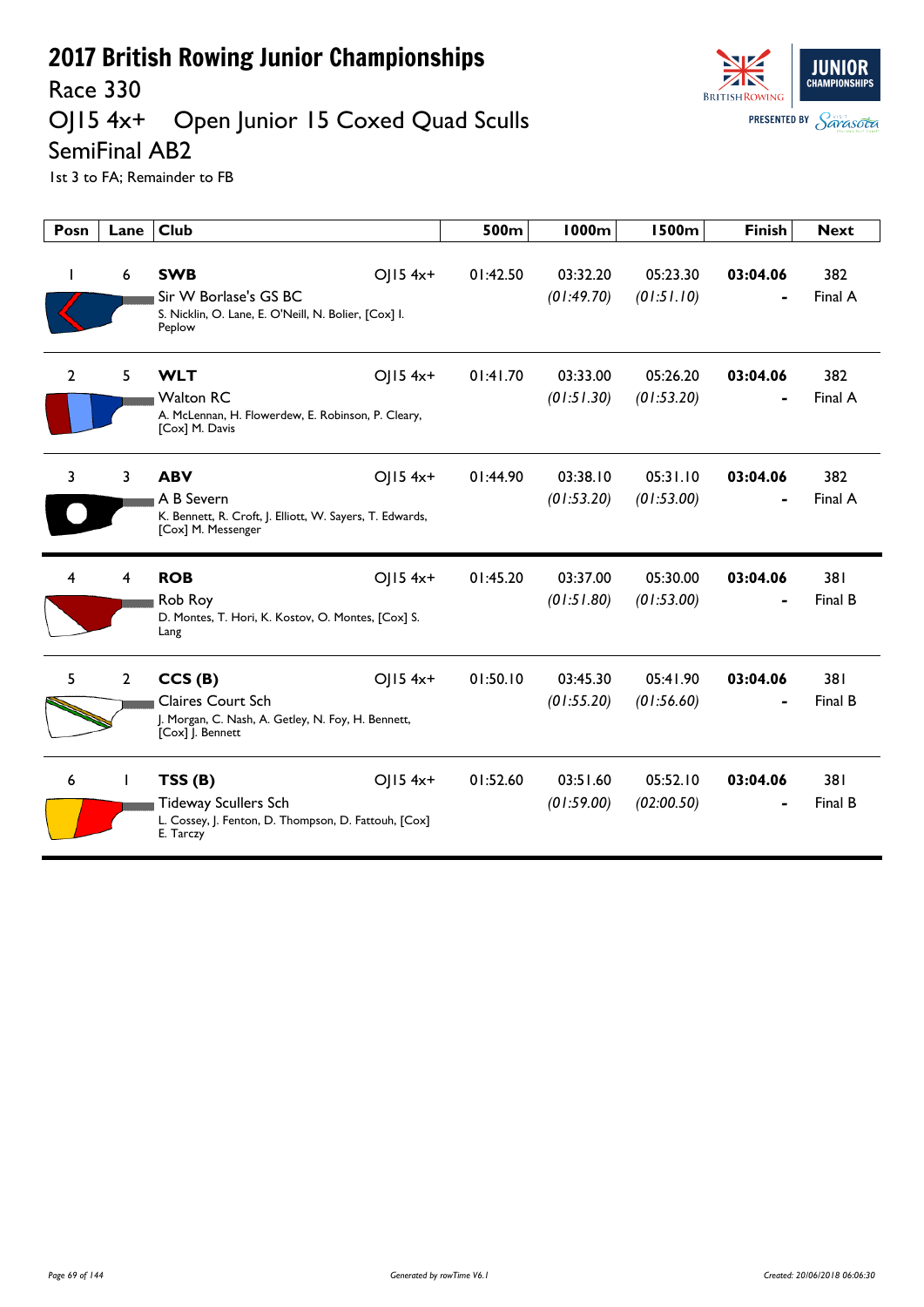

Race 331

#### WJ15 1x Women Junior 15 Single Sculls

#### SemiFinal AB1



| Posn                    | Lane           | <b>Club</b>                                            | 500m     | <b>1000m</b>           | <b>1500m</b>           | <b>Finish</b>                            | <b>Next</b>    |
|-------------------------|----------------|--------------------------------------------------------|----------|------------------------|------------------------|------------------------------------------|----------------|
| L                       | $\overline{4}$ | <b>GWC</b><br>WJ15 lx<br>George Watsons Coll           | 02:08.60 | 04:28.80<br>(02:20.20) | 06:50.80<br>(02:22.00) | 03:04.06<br>$\blacksquare$               | 384<br>Final A |
| $\overline{2}$          | 6              | WJ15 lx<br>YRK (B)<br>York City<br>A. Mawle            | 02:12.70 | 04:31.40<br>(02:18.70) | 06:54.30<br>(02:22.90) | 03:04.06<br>$\blacksquare$               | 384<br>Final A |
| 3                       | 3              | <b>ABV</b><br>WJ15 lx<br>A B Severn<br>E. Jones        | 02:13.90 | 04:36.70<br>(02:22.80) | 07:03.40<br>(02:26.70) | 03:04.06                                 | 384<br>Final A |
| $\overline{\mathbf{4}}$ |                | <b>ROB</b><br>WJ15 lx<br>Rob Roy<br>F. Turnbull        | 02:16.40 | 04:40.80<br>(02:24.40) | 07:06.20<br>(02:25.40) | 03:04.06                                 | 383<br>Final B |
| 5                       | 5              | <b>NUN</b><br>WJ15 lx<br>Nott'm & Union<br>L. Patchett | 02:13.10 | 04:38.40<br>(02:25.30) | 07:09.50<br>(02:31.10) | 03:04.06<br>$\qquad \qquad \blacksquare$ | 383<br>Final B |
| 6                       | $2^{\circ}$    | WJ15 lx<br>YRK (A)<br>York City<br>C. Widdowson        | 02:16.00 | 04:43.70<br>(02:27.70) | 07:13.50<br>(02:29.80) | 03:04.06<br>$\blacksquare$               | 383<br>Final B |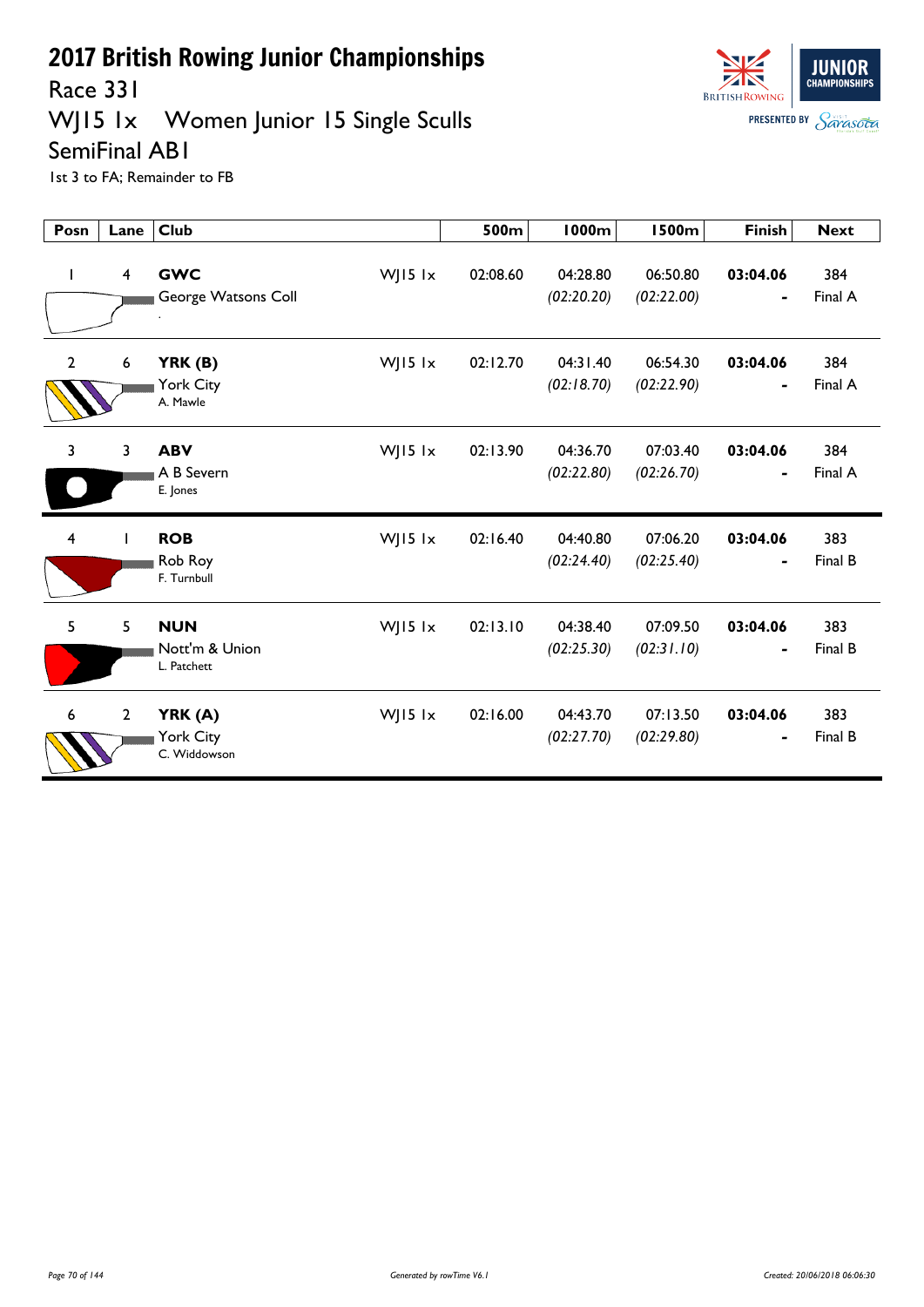Race 332

#### WJ15 1x Women Junior 15 Single Sculls



SemiFinal AB2 1st 3 to FA; Remainder to FB

| Posn           | Lane           | <b>Club</b>                                                     | 500m     | <b>1000m</b>           | <b>1500m</b>           | <b>Finish</b>              | <b>Next</b>    |
|----------------|----------------|-----------------------------------------------------------------|----------|------------------------|------------------------|----------------------------|----------------|
| L              | $\overline{3}$ | <b>EXE</b><br>WJ15 lx<br><b>Exeter RC</b><br>P. Muir            | 02:12.20 | 04:31.50<br>(02:19.30) | 06:53.30<br>(02:21.80) | 03:04.06<br>۰              | 384<br>Final A |
| $\overline{2}$ | 6              | <b>TSS</b><br>WJ15 lx<br><b>Tideway Scullers Sch</b><br>I. Lack | 02:14.10 | 04:35.70<br>(02:21.60) | 06:58.40<br>(02:22.70) | 03:04.06<br>-              | 384<br>Final A |
| 3<br>藝         | $\overline{4}$ | WJ15 lx<br><b>LER</b><br>Leicester RC<br>L. Henry               | 02:17.30 | 04:40.30<br>(02:23.00) | 07:04.20<br>(02:23.90) | 03:04.06<br>$\blacksquare$ | 384<br>Final A |
| $\overline{4}$ |                | <b>HOL</b><br>WJ15 lx<br>M. Page                                | 02:13.20 | 04:35.10<br>(02:21.90) | 07:00.00<br>(02:24.90) | 03:04.06<br>-              | 383<br>Final B |
| 5              | $\overline{2}$ | <b>CBS</b><br>WJ15 lx<br>J. Furness                             | 02:14.90 | 04:39.90<br>(02:25.00) | 07:11.40<br>(02:31.50) | 03:04.06                   | 383<br>Final B |
| 6              | 5              | WJ15 $1x$<br>ABN (A)<br>Abingdon RC<br>C. Rowley                | 02:19.60 | 04:45.70<br>(02:26.10) | 07:13.70<br>(02:28.00) | 03:04.06<br>-              | 383<br>Final B |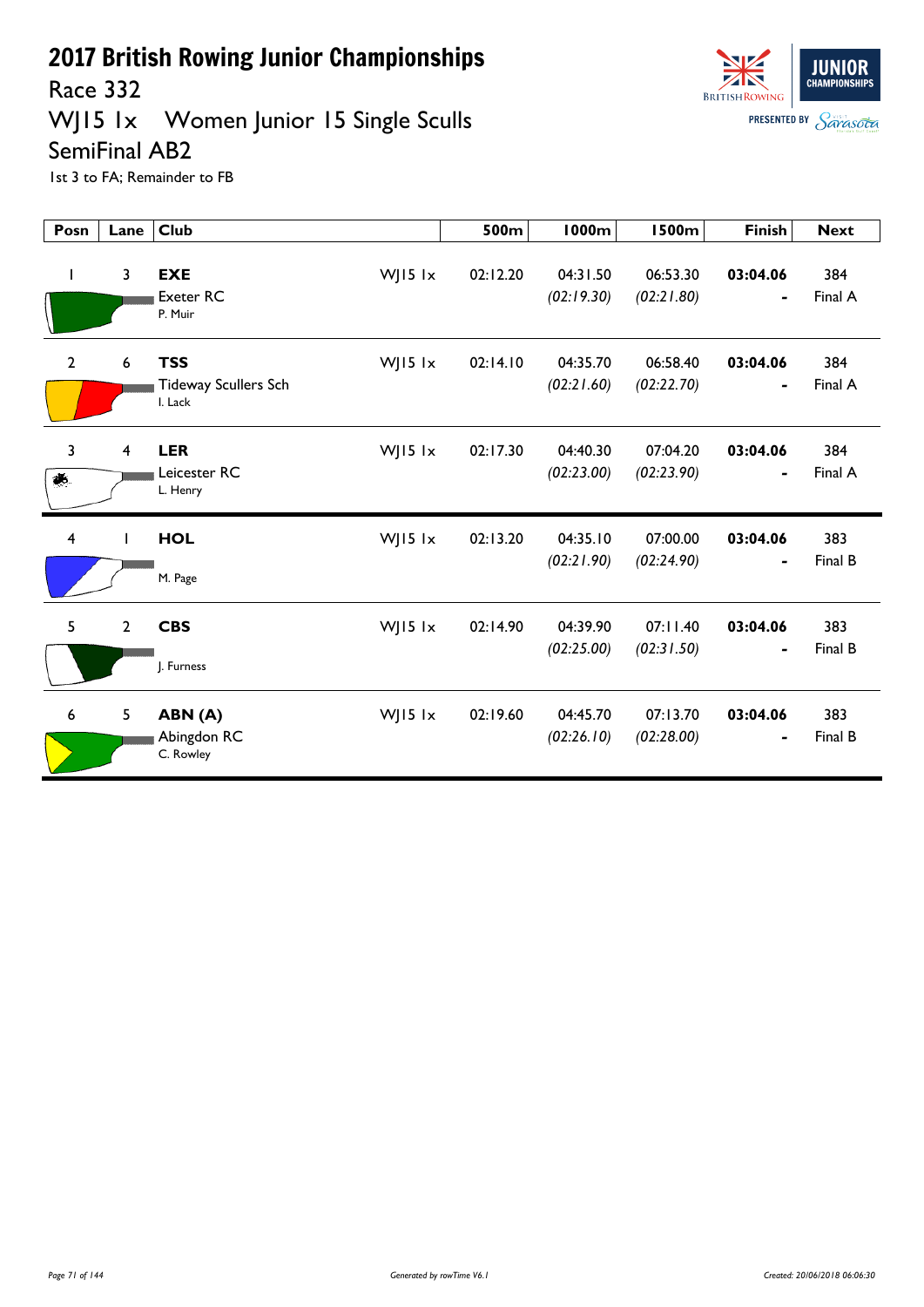Race 333

OJ18 2x Open Junior Double Sculls SemiFinal AB1



| Posn           | Lane                    | <b>Club</b>                                              |        | 500m     | <b>1000m</b>           | <b>1500m</b>           | <b>Finish</b>              | <b>Next</b>    |
|----------------|-------------------------|----------------------------------------------------------|--------|----------|------------------------|------------------------|----------------------------|----------------|
| $\mathbf{I}$   | 6                       | <b>CLS</b><br>J. Adamson, D. Middleton                   | OJ182x | 01:45.00 | 03:36.10<br>(01:51.10) | 05:29.70<br>(01:53.60) | 03:04.06<br>$\blacksquare$ | 386<br>Final A |
| 2              | 5                       | <b>WBS</b><br>Windsor Boys Sch<br>I. Workman, T. Shewell | OJ182x | 01:48.50 | 03:41.10<br>(01:52.60) | 05:34.10<br>(01:53.00) | 03:04.06<br>$\blacksquare$ | 386<br>Final A |
| $\overline{3}$ | $\overline{\mathbf{4}}$ | MHD(B)<br>Maidenhead RC<br>S. Collett, L. Howlett        | OJ182x | 01:49.70 | 03:45.70<br>(01:56.00) | 05:42.50<br>(01:56.80) | 03:04.06<br>$\blacksquare$ | 386<br>Final A |
| 4              | 3                       | <b>GLR</b><br>Gloucester RC<br>M. Jones, A. King         | OJ182x | 01:47.00 | 03:45.00<br>(01:58.00) | 05:46.60<br>(02:01.60) | 03:04.06<br>$\blacksquare$ | 385<br>Final B |
| 5              | $\overline{2}$          | <b>CBS</b><br>A. Bickerdike, A. Bickerdike               | OJ182x | 01:54.80 | 03:59.10<br>(02:04.30) | 06:04.10<br>(02:05.00) | 03:04.06                   | 385<br>Final B |
| 6              |                         | <b>CAS</b><br>A. Telfer, C. McFadzean                    | OJ182x | 01:54.50 | 03:56.40<br>(02:01.90) | 06:02.10<br>(02:05.70) | 03:04.06                   | 385<br>Final B |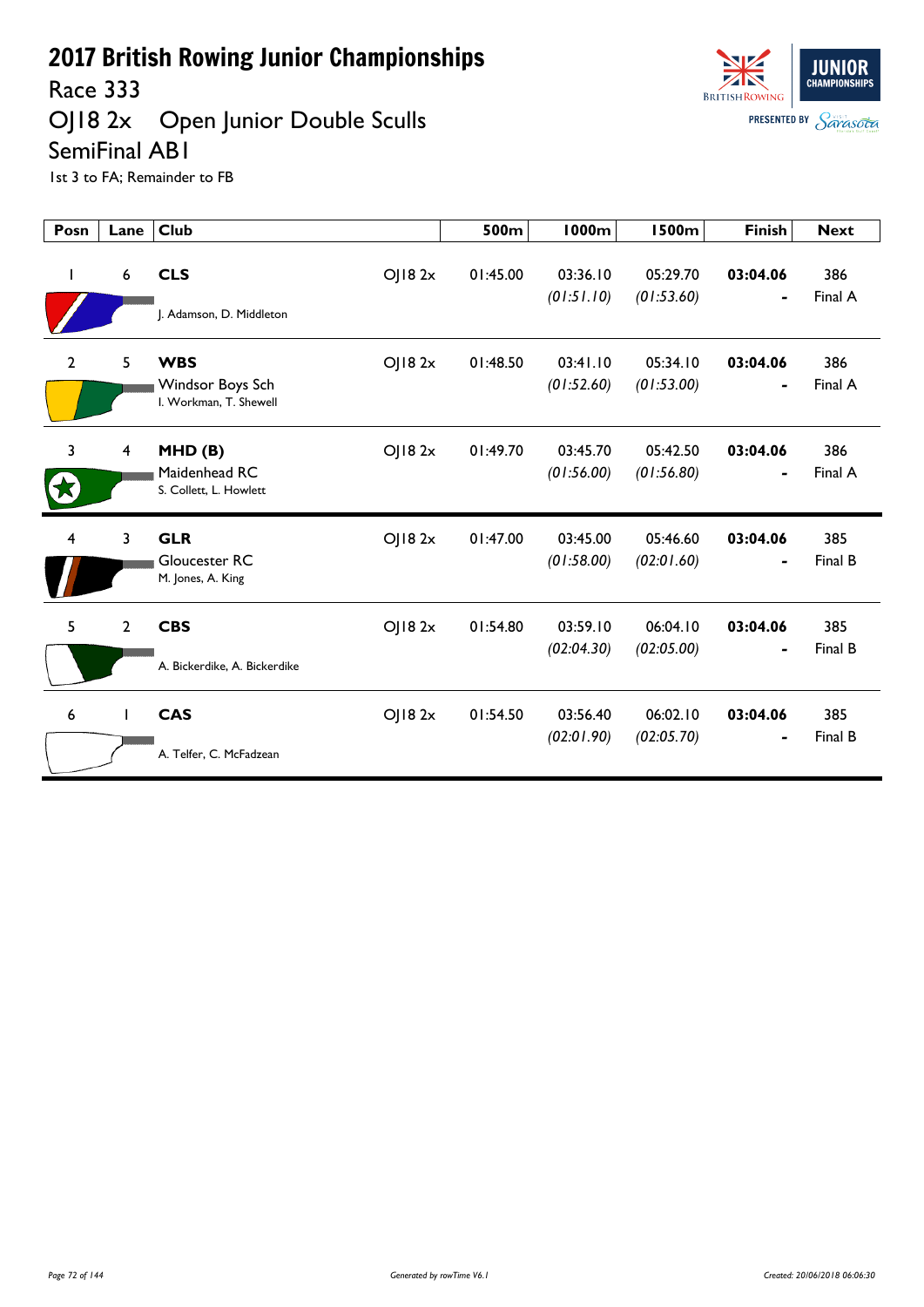Race 334

OJ18 2x Open Junior Double Sculls SemiFinal AB2



| Posn           | Lane           | <b>Club</b>                                                            | 500m     | <b>1000m</b>           | <b>1500m</b>           | <b>Finish</b>              | <b>Next</b>    |
|----------------|----------------|------------------------------------------------------------------------|----------|------------------------|------------------------|----------------------------|----------------|
| L              | 6              | OJ182x<br>LDR(A)<br>Leander<br>T. Ballinger, R. Crowther               | 01:42.70 | 03:33.20<br>(01:50.50) | 05:26.40<br>(01:53.20) | 03:04.06<br>$\blacksquare$ | 386<br>Final A |
| $\overline{2}$ | 5              | OJ182x<br>CAL(A)<br>J. Prior, J. Vinales                               | 01:45.40 | 03:38.40<br>(01:53.00) | 05:34.40<br>(01:56.00) | 03:04.06<br>$\blacksquare$ | 386<br>Final A |
| 3              | $\overline{4}$ | <b>SLS</b><br>OJ182x<br>O. Farmer, J. Hare                             | 01:51.60 | 03:40.00<br>(01:48.40) | 05:39.20<br>(01:59.20) | 03:04.06                   | 386<br>Final A |
| 4              | 3              | <b>DAT</b><br>OJ182x<br>Dart Totnes RC<br>J. Collinson, L. Riou        | 01:45.00 | 03:52.40<br>(02:07.40) | 05:54.00<br>(02:01.60) | 03:04.06                   | 385<br>Final B |
| 5              | $\overline{2}$ | <b>GWC</b><br>OJ182x<br>George Watsons Coll<br>R. Potter, E. Dickerson | 02:00.00 | 03:57.20<br>(01:57.20) | 05:56.40<br>(01:59.20) | 03:04.06                   | 385<br>Final B |
| 6              |                | <b>HIN</b><br>OJ182x<br>Hinksey Sculling Sch<br>E. Rees, H. Binnian    | 01:56.60 | 04:06.50<br>(02:09.90) | 06:15.20<br>(02:08.70) | 03:04.06                   | 385<br>Final B |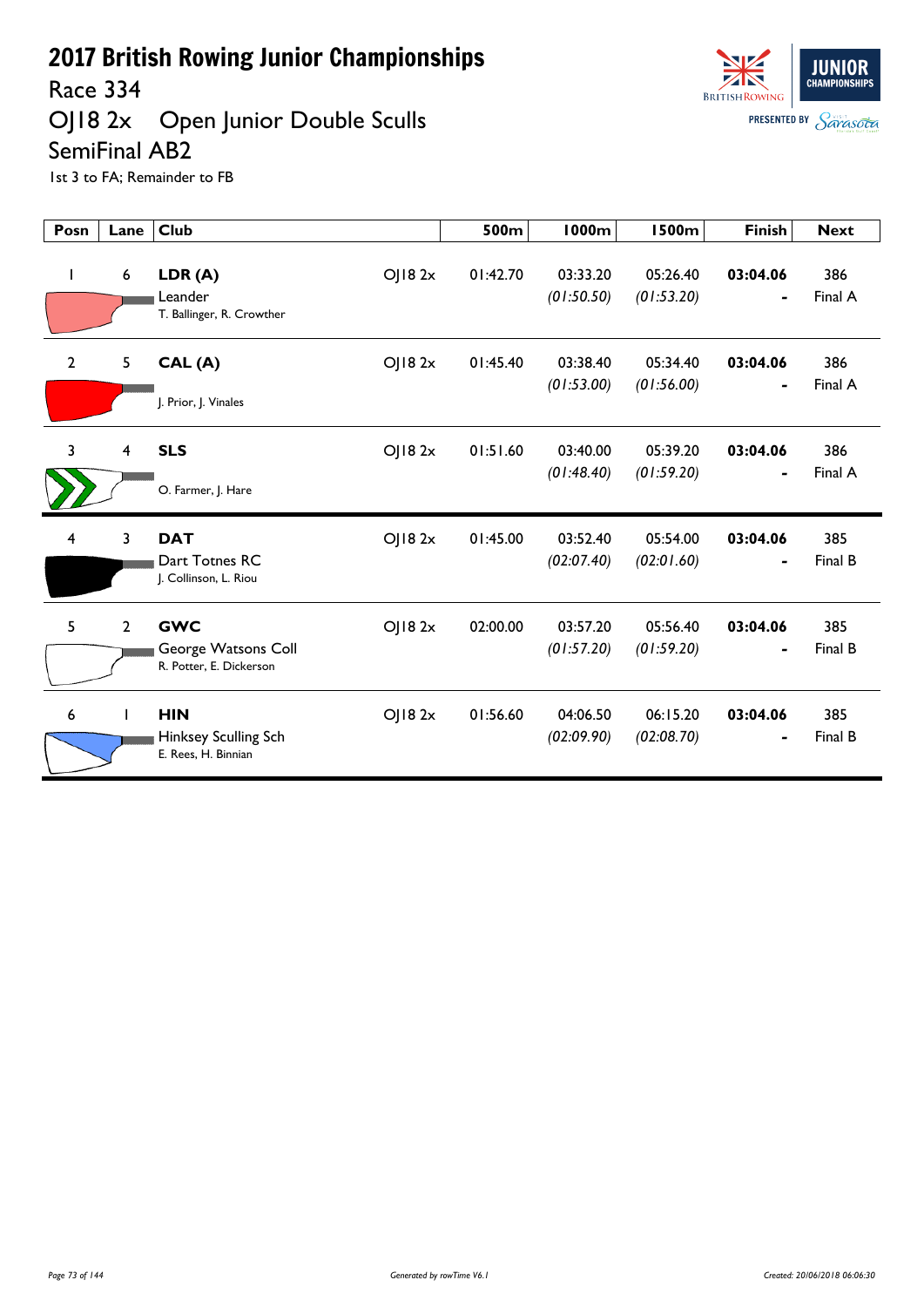Race 335

OJ16 1x Open Junior 16 Single Sculls SemiFinal AB1



| Posn                         | Lane                    | <b>Club</b>                                                   | 500m     | <b>1000m</b>           | <b>1500m</b>           | <b>Finish</b>              | <b>Next</b>    |
|------------------------------|-------------------------|---------------------------------------------------------------|----------|------------------------|------------------------|----------------------------|----------------|
| T                            | $6\phantom{1}6$         | <b>HOL</b><br>OJ16 Ix<br>P. Phillips                          | 01:57.00 | 04:06.50<br>(02:09.50) | 06:21.40<br>(02:14.90) | 03:04.06<br>$\blacksquare$ | 388<br>Final A |
| $\overline{2}$               | $\overline{\mathbf{4}}$ | $O$   $16$ $1x$<br>CBR(A)<br>City of Bristol RC<br>R. Kilgour | 02:03.10 | 04:15.10<br>(02:12.00) | 06:30.30<br>(02:15.20) | 03:04.06<br>$\blacksquare$ | 388<br>Final A |
| $\overline{3}$               | 5                       | <b>MAR</b><br>$OJI6$ $1x$<br>Marlow RC<br>A. Pikelis          | 02:03.50 | 04:14.10<br>(02:10.60) | 06:28.30<br>(02:14.20) | 03:04.06<br>$\blacksquare$ | 388<br>Final A |
| $\overline{\mathbf{4}}$<br>Ŋ |                         | KSE(A)<br>OJ16 Ix<br>Kings Sch Ely<br>A. Millard              | 02:05.40 | 04:21.70<br>(02:16.30) | 06:36.70<br>(02:15.00) | 03:04.06<br>$\blacksquare$ | 387<br>Final B |
| 5                            | $\overline{2}$          | <b>NOR</b><br>$O$   $16$ $1x$<br>Norwich RC<br>R. Kirke       | 02:04.40 | 04:21.00<br>(02:16.60) | 06:37.00<br>(02:16.00) | 03:04.06<br>$\blacksquare$ | 387<br>Final B |
| 6                            | 3                       | <b>CAL</b><br>OJ16 Ix<br>I. Vinales                           | 02:04.10 | 04:20.50<br>(02:16.40) | 06:37.60<br>(02:17.10) | 03:04.06                   | 387<br>Final B |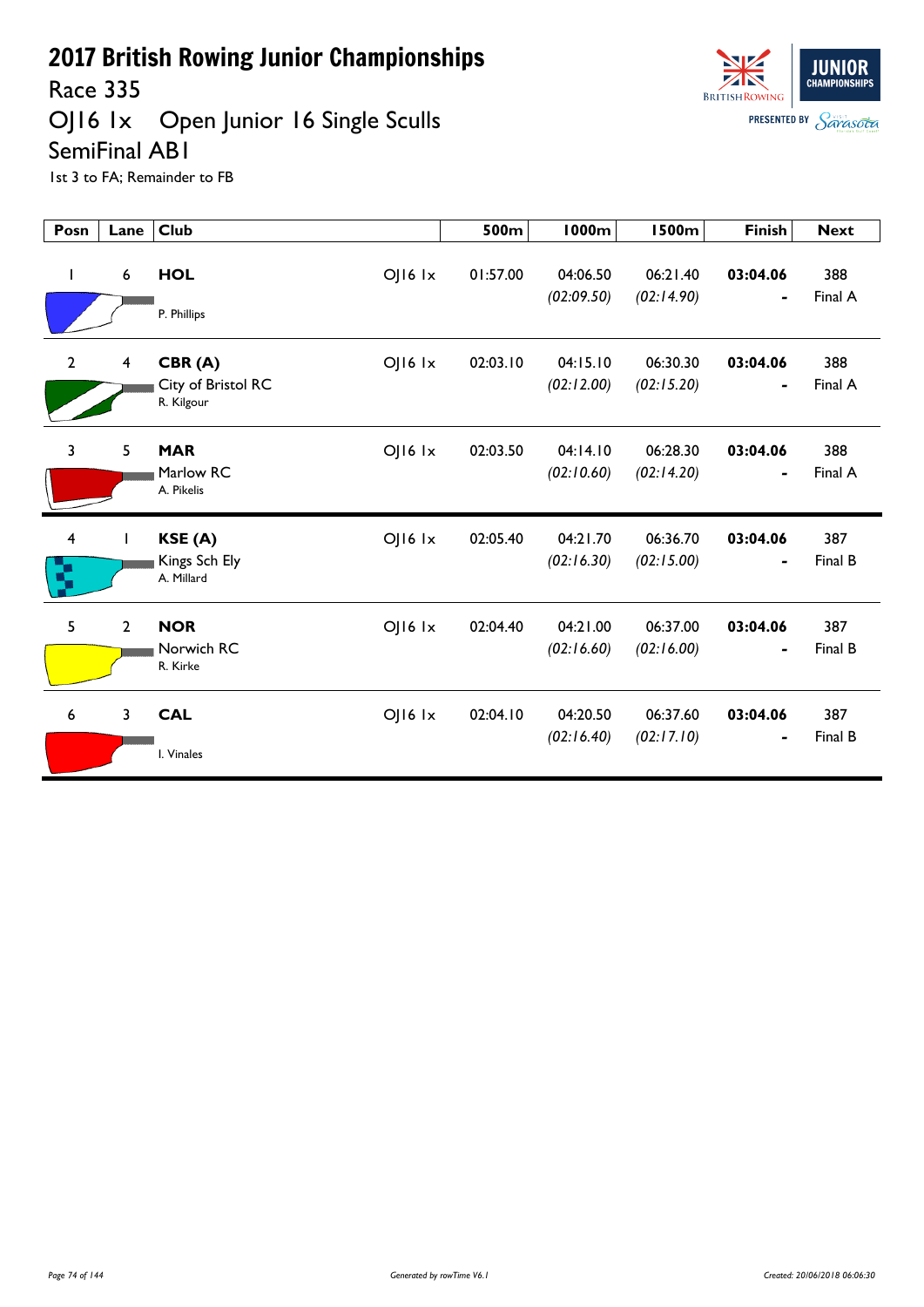Race 336

OJ16 1x Open Junior 16 Single Sculls SemiFinal AB2



| Posn           | Lane                    | <b>Club</b>                                                  | 500m     | <b>1000m</b>           | <b>1500m</b>           | <b>Finish</b>                            | <b>Next</b>    |
|----------------|-------------------------|--------------------------------------------------------------|----------|------------------------|------------------------|------------------------------------------|----------------|
| L              | 6                       | <b>GGA</b><br>OJ16 Ix<br>A. Milne                            | 01:55.10 | 04:00.40<br>(02:05.30) | 06:10.30<br>(02:09.90) | 03:04.06                                 | 388<br>Final A |
| $\overline{2}$ | $\overline{\mathbf{4}}$ | OJ16 lx<br>HEN(B)<br>Henley RC<br>J. Yolland                 | 01:59.80 | 04:08.40<br>(02:08.60) | 06:18.90<br>(02:10.50) | 03:04.06<br>-                            | 388<br>Final A |
| 3              | 3                       | <b>ROB</b><br>OJ16 Ix<br>Rob Roy<br>L. Gräf                  | 02:02.40 | 04:13.10<br>(02:10.70) | 06:22.70<br>(02:09.60) | 03:04.06<br>$\qquad \qquad \blacksquare$ | 388<br>Final A |
| $\overline{4}$ | $\overline{2}$          | $O$   $16$ $1x$<br>CBR(B)<br>City of Bristol RC<br>J. Potter | 02:03.60 | 04:14.20<br>(02:10.60) | 06:24.80<br>(02:10.60) | 03:04.06<br>$\blacksquare$               | 387<br>Final B |
| 5              | 5                       | $O$   $16$ $1x$<br><b>CLD</b><br>I. Mohammedi                | 02:00.00 | 04:10.70<br>(02:10.70) | 06:22.40<br>(02:11.70) | 03:04.06                                 | 387<br>Final B |
| 6              |                         | <b>SPT</b><br>OJ16 Ix<br><b>St Peters Sch</b><br>E. Millman  | 02:04.00 | 04:17.50<br>(02:13.50) | 06:34.20<br>(02:16.70) | 03:04.06<br>$\qquad \qquad \blacksquare$ | 387<br>Final B |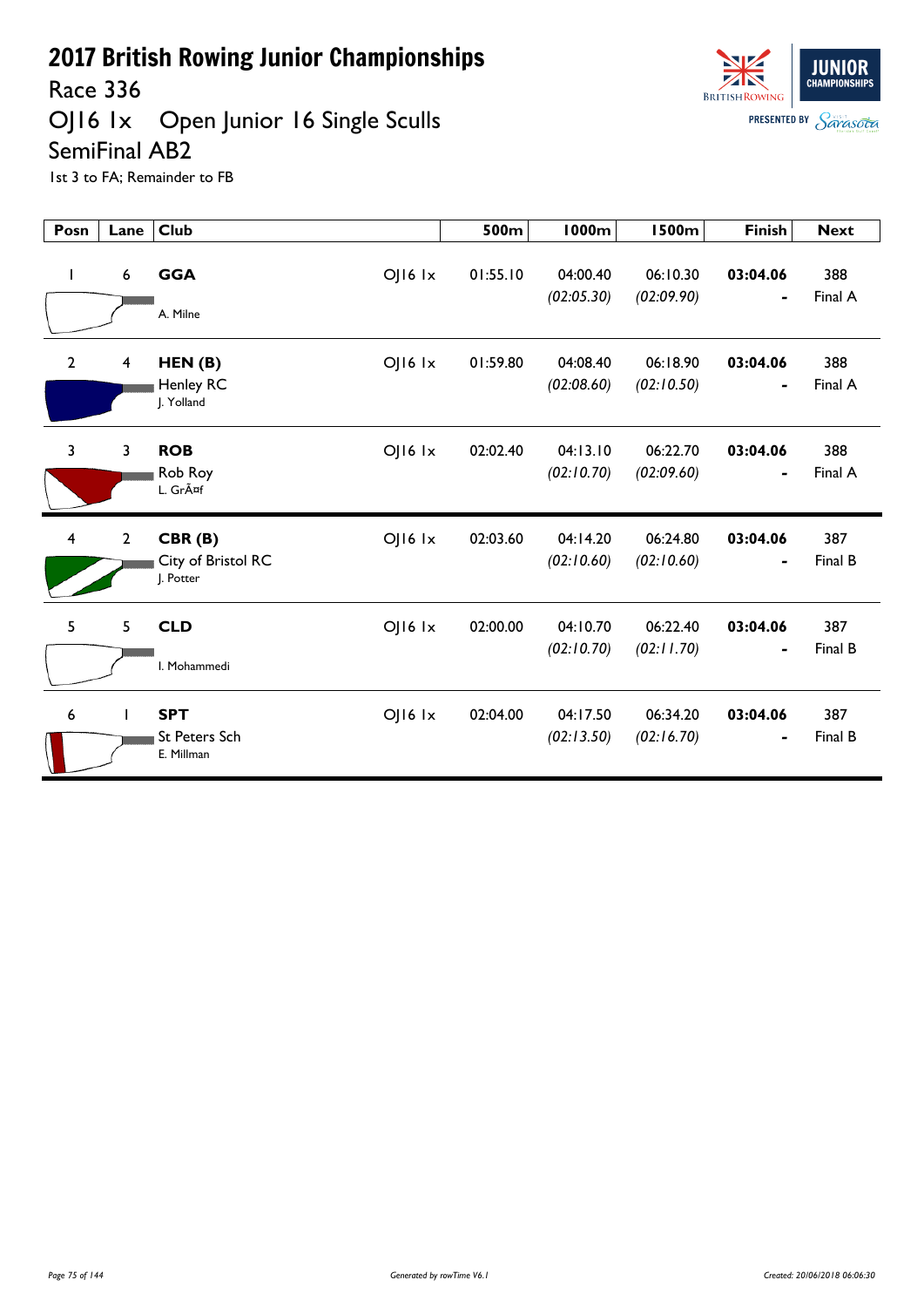Race 337

WJ18 1x Women Junior Single Sculls SemiFinal AB1



| Posn           | Lane                    | <b>Club</b>                                                | 500m     | <b>1000m</b>           | <b>1500m</b>           | <b>Finish</b>              | <b>Next</b>    |
|----------------|-------------------------|------------------------------------------------------------|----------|------------------------|------------------------|----------------------------|----------------|
| $\mathbf{I}$   | $6\phantom{1}6$         | <b>AGE</b><br>WJ18 1x<br>Agecroft<br>G. Dooley             | 02:10.30 | 04:20.10<br>(02:09.80) | 06:39.30<br>(02:19.20) | 03:04.06                   | 390<br>Final A |
| $\overline{2}$ | 5                       | <b>MOS</b><br>WJ18 1x<br>Mossbourne<br>L. Bernstein        | 02:10.60 | 04:22.10<br>(02:11.50) | 06:41.40<br>(02:19.30) | 03:04.06<br>$\blacksquare$ | 390<br>Final A |
| $\overline{3}$ | 3                       | <b>STK</b><br>WJ18 $1x$<br>Trentham BC<br>J. Hallsworth    | 02:12.40 | 04:30.70<br>(02:18.30) | 06:53.10<br>(02:22.40) | 03:04.06<br>$\blacksquare$ | 390<br>Final A |
| 4              | $\overline{\mathbf{4}}$ | WJ18 1x<br>CLS(A)<br><b>B.</b> Forster                     | 02:14.10 | 04:35.40<br>(02:21.30) | 07:03.90<br>(02:28.50) | 03:04.06                   | 389<br>Final B |
| 5              |                         | <b>MTS</b><br>WJ18 1x<br>Merchant Taylors Sch<br>N. Almond | 02:18.20 | 04:42.70<br>(02:24.50) | 07:10.10<br>(02:27.40) | 03:04.06                   | 389<br>Final B |
| 6              | $\overline{2}$          | <b>LEH</b><br>WJ18 1x<br>Lady E Holles<br>E. Witt          | 02:18.70 | 04:49.30<br>(02:30.60) | 07:22.60<br>(02:33.30) | 03:04.06                   | 389<br>Final B |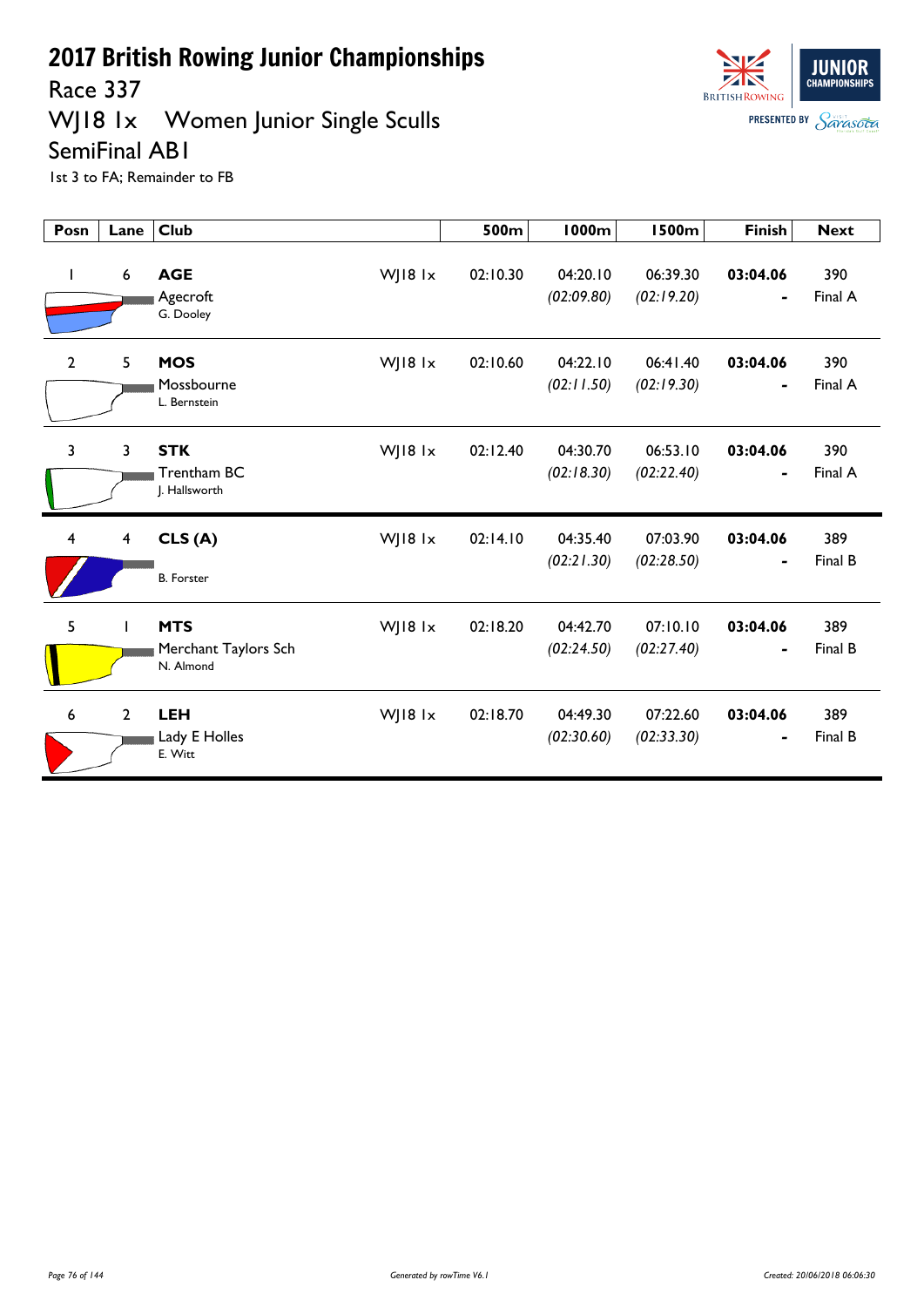Race 338

WJ18 1x Women Junior Single Sculls SemiFinal AB2



1st 3 to FA; Remainder to FB

| Posn           | Lane            | <b>Club</b>                                      |           | 500m     | <b>1000m</b>           | <b>1500m</b>           | <b>Finish</b>              | <b>Next</b>    |
|----------------|-----------------|--------------------------------------------------|-----------|----------|------------------------|------------------------|----------------------------|----------------|
| T              | $6\phantom{.}6$ | CLS(B)<br>E. Larsen                              | WJ18 1x   | 02:03.50 | 04:21.30<br>(02:17.80) | 06:41.80<br>(02:20.50) | 03:04.06                   | 390<br>Final A |
| $\mathbf{2}$   | 5               | SCP(A)<br>Strathclyde Park RC<br>R. Payne        | WJ18 1x   | 02:06.00 | 04:23.20<br>(02:17.20) | 06:47.00<br>(02:23.80) | 03:04.06<br>$\blacksquare$ | 390<br>Final A |
| 3              | 3               | <b>WLT</b><br><b>Walton RC</b><br>E. Alexopoulos | WJ18 $1x$ | 02:12.90 | 04:33.80<br>(02:20.90) | 06:55.10<br>(02:21.30) | 03:04.06<br>$\blacksquare$ | 390<br>Final A |
| $\overline{4}$ | 4               | <b>YRM</b><br>Yarm Sch<br>K. Anderson            | WJ18 lx   | 02:09.50 | 04:30.60<br>(02:21.10) | 06:54.20<br>(02:23.60) | 03:04.06<br>٠              | 389<br>Final B |
| 5              |                 | <b>GLB</b><br>Globe<br>J. Olawumi                | WJ18 lx   | 02:13.80 | 04:37.10<br>(02:23.30) | 07:05.20<br>(02:28.10) | 03:04.06<br>$\blacksquare$ | 389<br>Final B |
| 6              | $\overline{2}$  | <b>LYT</b><br>LYR Tradesmen<br>G. Winyard        | WJ18 lx   | 02:10.10 | 04:27.40<br>(02:17.30) | 06:56.00<br>(02:28.60) | 03:04.06<br>$\blacksquare$ | 389<br>Final B |

All Races redrawn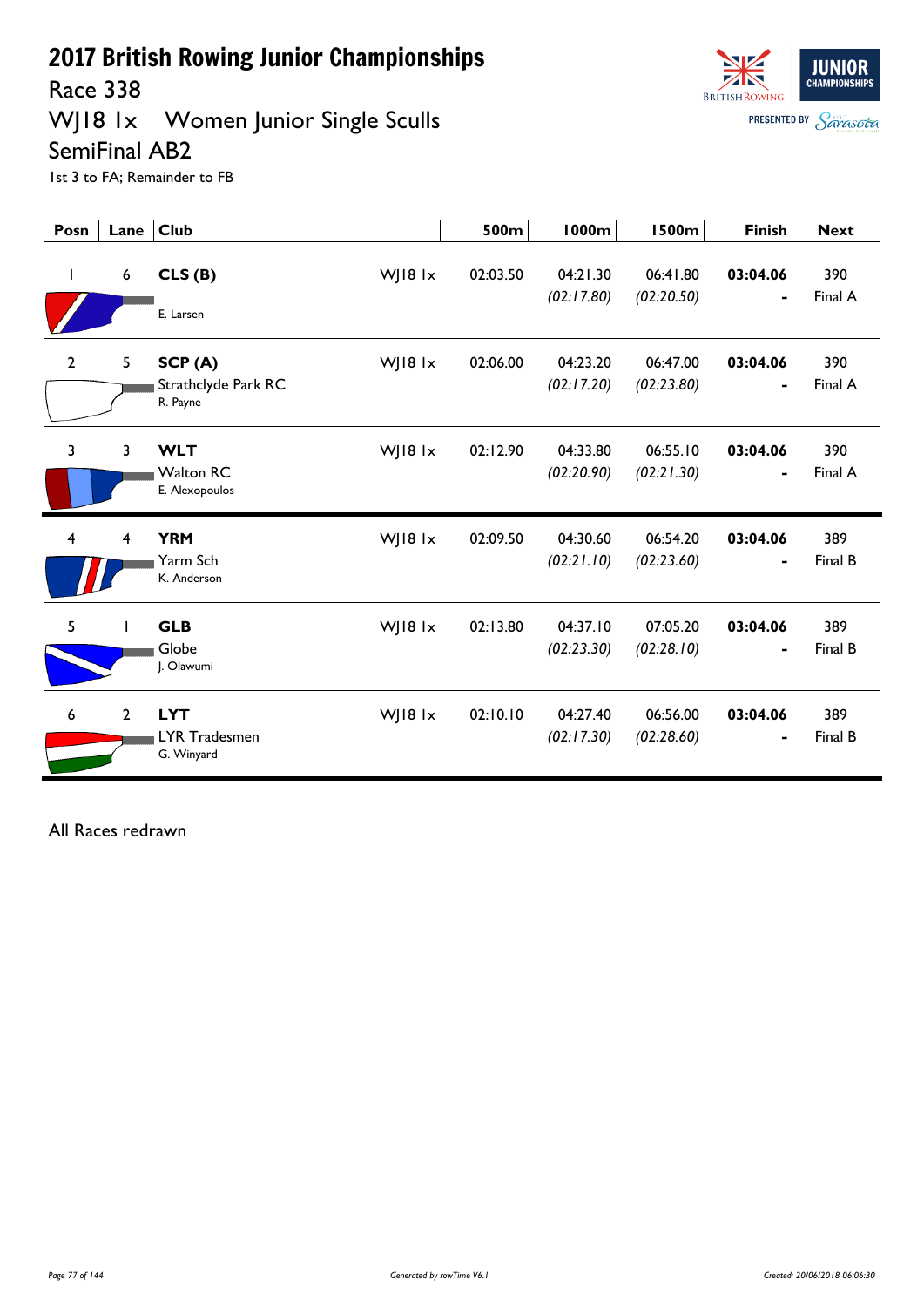Race 339

### WJ16 4+ Women Junior 16 Coxed Fours



SemiFinal AB1

| Posn           | Lane | <b>Club</b>                                                                                            |           | 500m     | <b>1000m</b>           | <b>1500m</b>           | <b>Finish</b>              | <b>Next</b>    |
|----------------|------|--------------------------------------------------------------------------------------------------------|-----------|----------|------------------------|------------------------|----------------------------|----------------|
| L              | 6    | LEA (A)<br>Lea RC<br>A. Bolitho, E. Froggatt-Brown, M. Sharman, R.<br>McDonald, [Cox] M. Bedos Snaith  | WJ16 $4+$ | 01:58.20 | 04:05.20<br>(02:07.00) | 06:14.30<br>(02:09.10) | 03:04.06<br>$\blacksquare$ | 392<br>Final A |
| $\overline{2}$ | 5    | <b>GMS</b><br><b>Gt Marlow Sch</b><br>D. De Winnaar, H. Smith, A. Armes, M. Watts, [Cox]<br>C. Fisher  | WJ16 $4+$ | 02:03.50 | 04:10.80<br>(02:07.30) | 06:21.10<br>(02:10.30) | 03:04.06<br>$\blacksquare$ | 392<br>Final A |
| 3              | 4    | <b>YRM</b><br>Yarm Sch<br>E. Ward, K. Wood, C. Maddison, S. Portsmouth,<br>[Cox] J. Dodds              | WJ16 $4+$ | 02:02.60 | 04:12.30<br>(02:09.70) | 06:24.80<br>(02:12.50) | 03:04.06<br>$\blacksquare$ | 392<br>Final A |
| $\overline{4}$ | 3    | <b>SWB</b><br>Sir W Borlase's GS BC<br>D. Petersen, L. Burbage, I. Gill, L. Heuser, [Cox] G.<br>Winter | WJ16 $4+$ | 02:10.20 | 04:29.80<br>(02:19.60) | 06:53.20<br>(02:23.40) | 03:04.06<br>$\blacksquare$ | 391<br>Final B |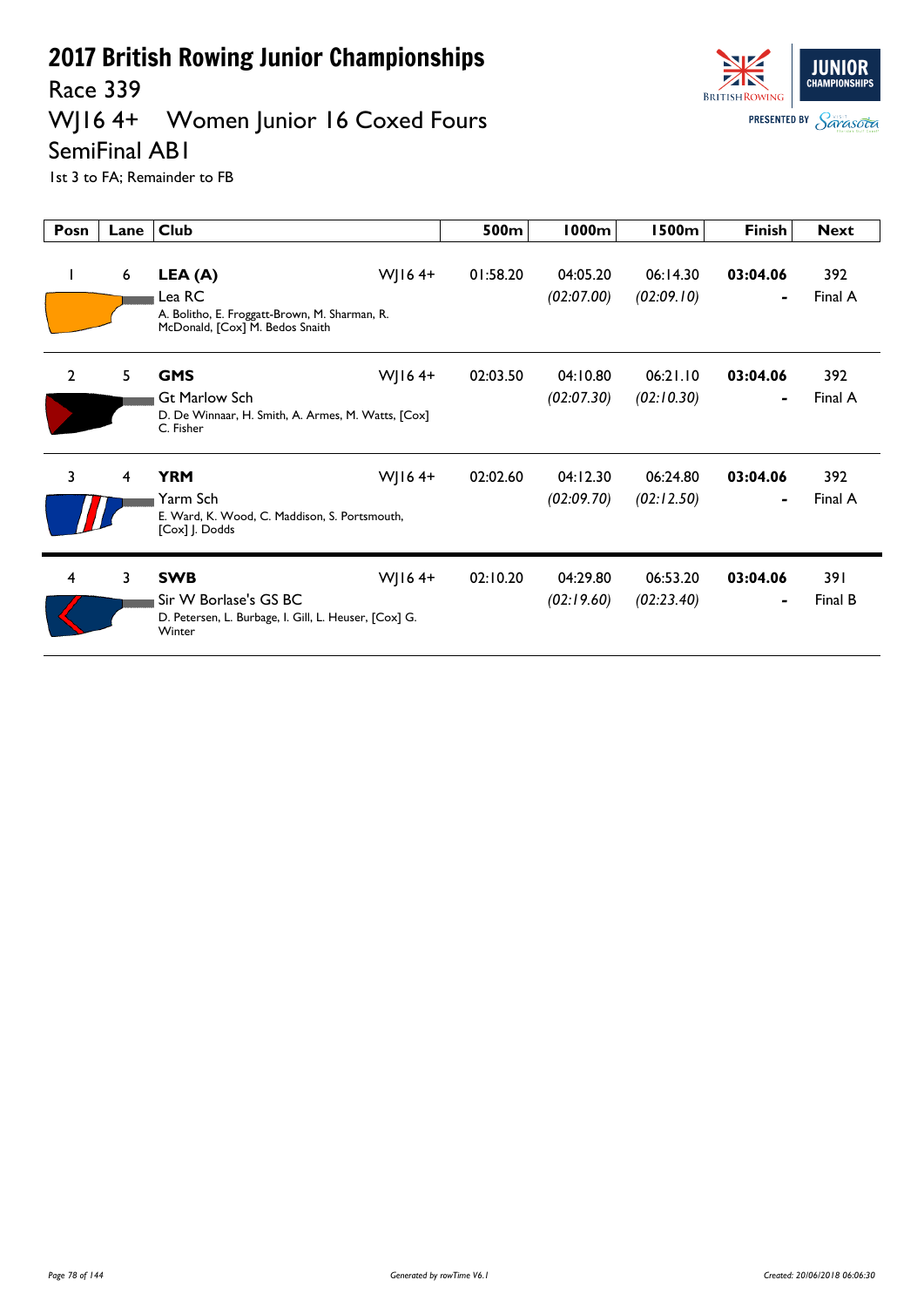#### Race 340<br>WJ16 4+ Women Junior 16 Coxed Fours



SemiFinal AB2

| Posn           | Lane           | <b>Club</b>                                                                                                               | 500m     | <b>1000m</b>           | <b>1500m</b>           | <b>Finish</b>              | <b>Next</b>    |
|----------------|----------------|---------------------------------------------------------------------------------------------------------------------------|----------|------------------------|------------------------|----------------------------|----------------|
| L              | 6              | <b>ASR</b><br>WJ16 $4+$<br>Aberdeen Schs RA<br>M. Hewison, M. Lewis, E. Andrew, A. Topp, [Cox] E.<br>Murdoch              | 02:00.10 | 04:06.80<br>(02:06.70) | 06:16.50<br>(02:09.70) | 03:04.06<br>$\blacksquare$ | 392<br>Final A |
| $\overline{2}$ | 5              | WJ16 $4+$<br>LEA (B)<br>Lea RC<br>R. Millard, L. Ellington, E. Sharman, M. Foxell, [Cox] M.<br><b>Briscoe</b>             | 02:04.50 | 04:14.30<br>(02:09.80) | 06:26.00<br>(02:11.70) | 03:04.06<br>$\blacksquare$ | 392<br>Final A |
| 3              | $\overline{3}$ | <b>WRR</b><br>WJ16 $4+$<br><b>Worcester RC</b><br>M. Fisher, I. Ledbetter, S. Stoddart, N. Thornton,<br>[Cox] E. Glazzard | 02:06.10 | 04:19.80<br>(02:13.70) | 06:40.50<br>(02:20.70) | 03:04.06<br>۰              | 392<br>Final A |
| $\overline{4}$ | $\overline{4}$ | <b>SUA</b><br>WJ16 $4+$<br>Stratford-upon-Avon BC<br>I. Marsden, A. Keil, L. Davies, M. Winsper, M. Watts                 | 02:08.10 | 04:28.50<br>(02:20.40) | 06:53.40<br>(02:24.90) | 03:04.06<br>$\blacksquare$ | 391<br>Final B |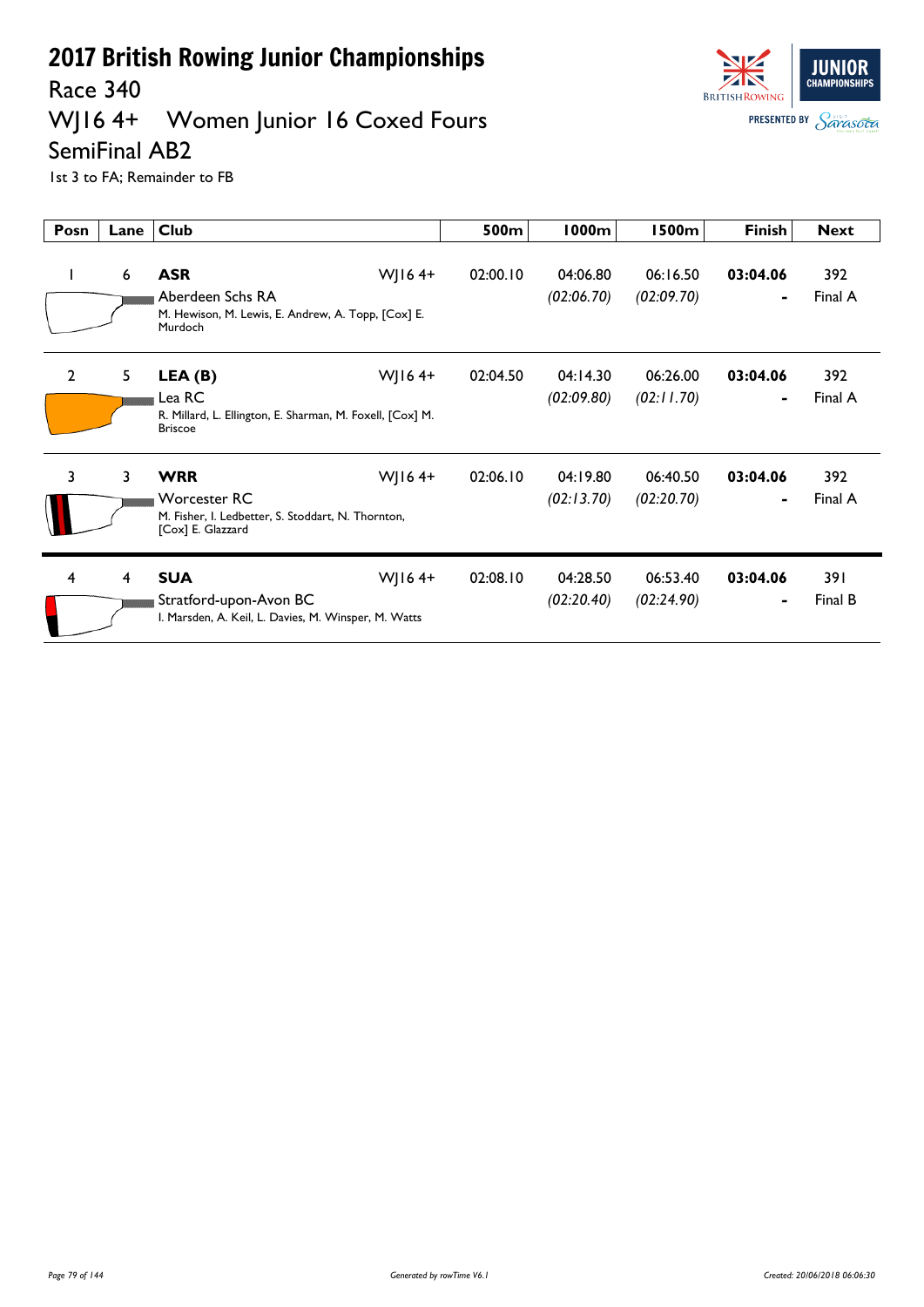

#### Race 341

## WJ15 4x+ Women Junior 15 Coxed Quad Sculls

SemiFinal AB1

| Posn         | Lane           | <b>Club</b>                                                                                                                         | 500m     | <b>1000m</b>           | <b>1500m</b>           | <b>Finish</b> | <b>Next</b>    |
|--------------|----------------|-------------------------------------------------------------------------------------------------------------------------------------|----------|------------------------|------------------------|---------------|----------------|
| $\mathbf{I}$ | 6              | HEN(A)<br>$W$   15 4x+<br><b>Henley RC</b><br>G. Brown, A. Weller, H. Hills, C. Russell, [Cox] F.<br>Reid                           | 01:54.40 | 03:55.40<br>(02:01.00) | 06:03.00<br>(02:07.60) | 03:04.06      | 394<br>Final A |
| $\mathbf{2}$ | 5              | <b>MOC</b><br>$W$   15 4x+<br>A. Van der Horst, H. Kearsey, J. Harrison, C. Heath,<br>D. Hale                                       | 01:59.00 | 04:01.80<br>(02:02.80) | 06:07.70<br>(02:05.90) | 03:04.06      | 394<br>Final A |
| 3            | 4              | <b>MAR</b><br>$W$ JI54x+<br>Marlow RC<br>M. Newman, C. Jack, E. Dabinett, M. Fennell, [Cox] K.<br>McNabb                            | 01:59.20 | 04:02.70<br>(02:03.50) | 06:09.10<br>(02:06.40) | 03:04.06      | 394<br>Final A |
| 4            | $\overline{2}$ | $W$ JI54x+<br><b>SWP</b><br>Sir William Perkins's Sch<br>D. Martin, H. Jordan, E. Falkentoft Hansen, A. Hawkes,<br>[Cox] S. Glasson | 02:04.10 | 04:12.90<br>(02:08.80) | 06:21.00<br>(02:08.10) | 03:04.06      | 393<br>Final B |
| 5            | 3              | <b>PGN</b><br>$W$   15 4x+<br>O. Leese, M. Hollins, R. Simmonds, H. Cutler, [Cox] E.<br>Moseley                                     | 02:03.10 | 04:12.50<br>(02:09.40) | 06:26.90<br>(02:14.40) | 03:04.06      | 393<br>Final B |
| 6            |                | $W$   15 4x+<br><b>SUA</b><br>Stratford-upon-Avon BC<br>K. Phillips, M. Gill-Swift, J. Wiesheu, K. Wellstead,<br>[Cox] H. Hill      | 02:05.10 | 04:17.30<br>(02:12.20) | 06:36.00<br>(02:18.70) | 03:04.06      | 393<br>Final B |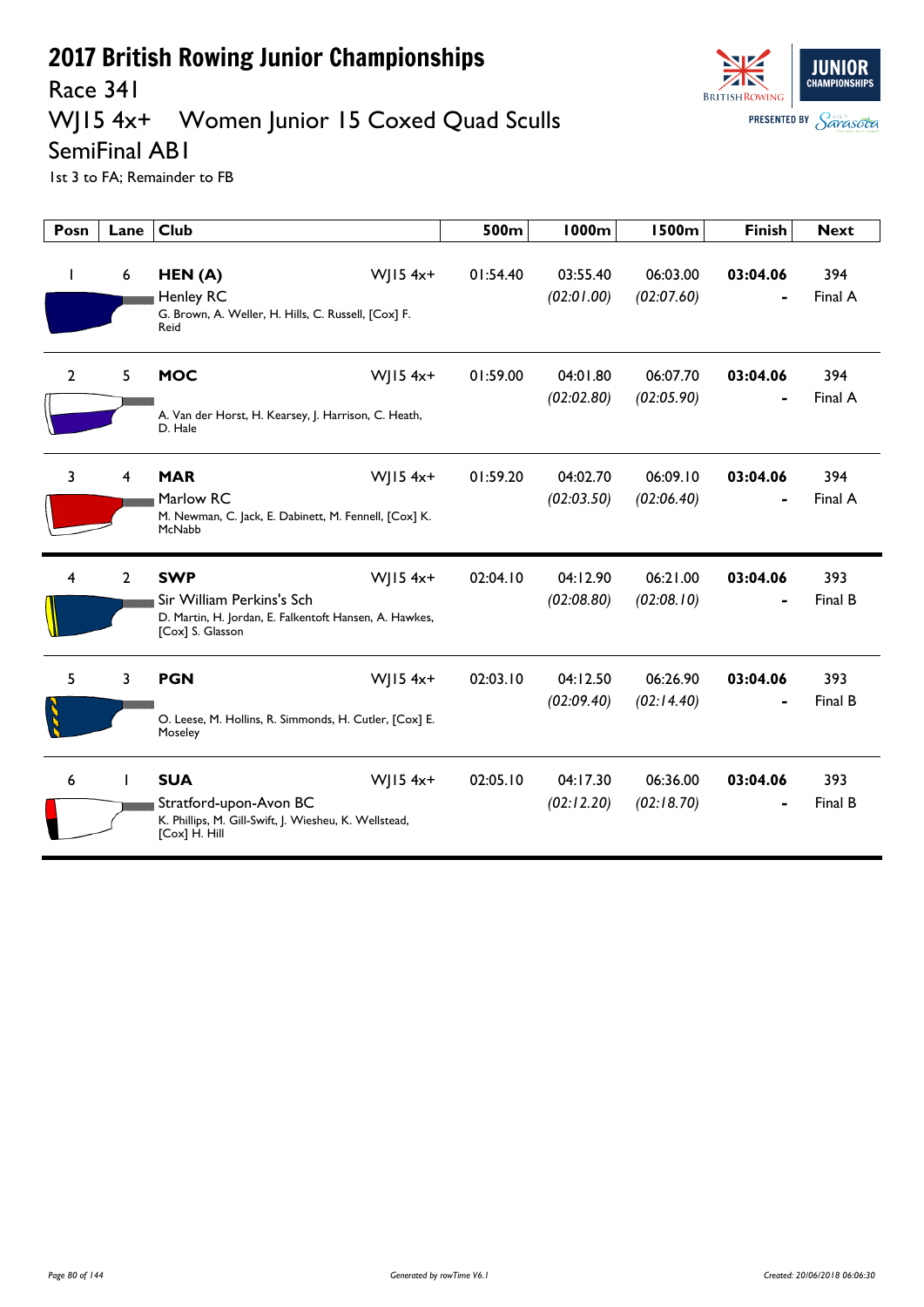

#### Race 342

### WJ15 4x+ Women Junior 15 Coxed Quad Sculls

SemiFinal AB2

| Posn           | Lane           | <b>Club</b>                                                                                                                | 500m     | <b>1000m</b>           | <b>1500m</b>           | <b>Finish</b> | <b>Next</b>    |
|----------------|----------------|----------------------------------------------------------------------------------------------------------------------------|----------|------------------------|------------------------|---------------|----------------|
|                | 5              | <b>MHD</b><br>WJ15 4x+<br>Maidenhead RC<br>C. Williams, A. Hollis, T. WHITE, V. Gothard, [Cox]<br>U. Parcell-Arregi        | 02:00.10 | 04:01.90<br>(02:01.80) | 06:03.40<br>(02:01.50) | 03:04.06      | 394<br>Final A |
| $\overline{2}$ | 6              | <b>TSS</b><br>$W$ JI54x+<br><b>Tideway Scullers Sch</b><br>A. White, A. Mavra, I. Lack, H. Joss, P. Archer                 | 01:59.80 | 04:02.20<br>(02:02.40) | 06:05.40<br>(02:03.20) | 03:04.06      | 394<br>Final A |
| 3              | 3              | $W$ JI54x+<br>HEN(B)<br><b>Henley RC</b><br>J. Roberts, A. Howard, P. Snowden, H. Drury, [Cox]<br>E. Nolson                | 02:00.90 | 04:07.70<br>(02:06.80) | 06:14.20<br>(02:06.50) | 03:04.06      | 394<br>Final A |
| 4              | 4              | <b>COX</b><br>$W$   15 4x+<br>City of Oxford<br>J. Nash, S. Turner-Frick, I. Bowley, E. Turner-Frick,<br>[Cox] E. Tinegate | 01:59.50 | 04:08.00<br>(02:08.50) | 06:17.30<br>(02:09.30) | 03:04.06      | 393<br>Final B |
| 5              |                | <b>CLS</b><br>WJ15 4x+<br>E. Hall, L. Craven, L. Palmer, L. Teagle, A. Hall, [Cox]<br>E. Thornton                          | 02:07.70 | 04:19.60<br>(02:11.90) | 06:35.70<br>(02:16.10) | 03:04.06      | 393<br>Final B |
| 6              | $\overline{2}$ | $W$   15 4x+<br><b>ABN</b><br>Abingdon RC<br>A. Ware, L. Watson, C. Rowley, E. Twinn, [Cox] H.<br>Mentzel                  | 02:07.40 | 04:21.60<br>(02:14.20) | 06:39.80<br>(02:18.20) | 03:04.06      | 393<br>Final B |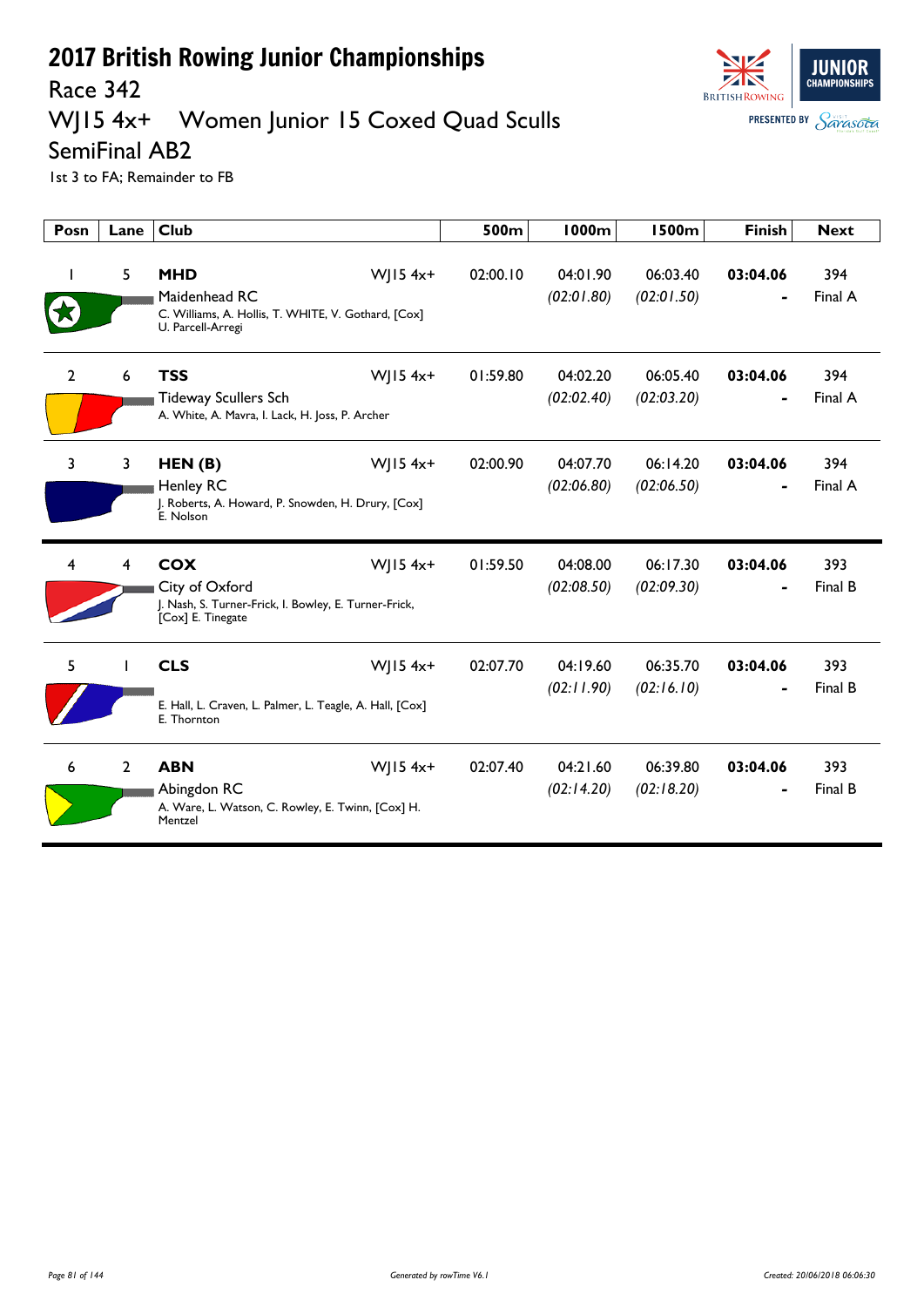Race 343

## WJ18 2- Women Junior Coxless Pairs SemiFinal AB1



| Posn                    | Lane           | <b>Club</b>                                                |         | 500m     | <b>1000m</b>           | <b>1500m</b>           | <b>Finish</b>              | <b>Next</b>    |
|-------------------------|----------------|------------------------------------------------------------|---------|----------|------------------------|------------------------|----------------------------|----------------|
| $\mathbf{I}$            | 6              | <b>GGA</b><br>J. Olney, H. Wicklow                         | WJ18 2- | 02:01.80 | 04:12.70<br>(02:10.90) | 06:32.60<br>(02:19.90) | 03:04.06<br>$\blacksquare$ | 396<br>Final A |
| 2                       | 5              | <b>SAN</b><br>St Andrew BC<br>E. Pearson, H. Davies        | WJ18 2- | 02:10.00 | 04:25.60<br>(02:15.60) | 06:51.90<br>(02:26.30) | 03:04.06<br>$\blacksquare$ | 396<br>Final A |
| $\overline{3}$          | 3              | <b>MAV</b><br>Maidstone Invicta<br>E. Knight, K. Le Lion   | WJ18 2- | 02:10.40 | 04:32.80<br>(02:22.40) | 06:57.70<br>(02:24.90) | 03:04.06<br>$\blacksquare$ | 396<br>Final A |
| $\overline{\mathbf{4}}$ | 4              | GMS(A)<br><b>Gt Marlow Sch</b><br>O. Lester, D. De Winnaar | WJ18 2- | 02:16.40 | 04:33.50<br>(02:17.10) | 07:08.90<br>(02:35.40) | 03:04.06<br>$\blacksquare$ | 395<br>Final B |
| 5                       | $\overline{2}$ | RCH(A)<br>Royal Chester<br>A. Morris, L. Cowdell           | WJ18 2- | 02:21.70 | 04:41.10<br>(02:19.40) | 07:35.90<br>(02:54.80) | 03:04.06                   | 395<br>Final B |
| 6                       |                | <b>KSMA</b><br>?x?<br>F. Thomson (KSR), J. Friar (MAV)     | WJ18 2- | 02:32.20 | 04:56.20<br>(02:24.00) | 08:21.30<br>(03:25.10) | 03:04.06                   | 395<br>Final B |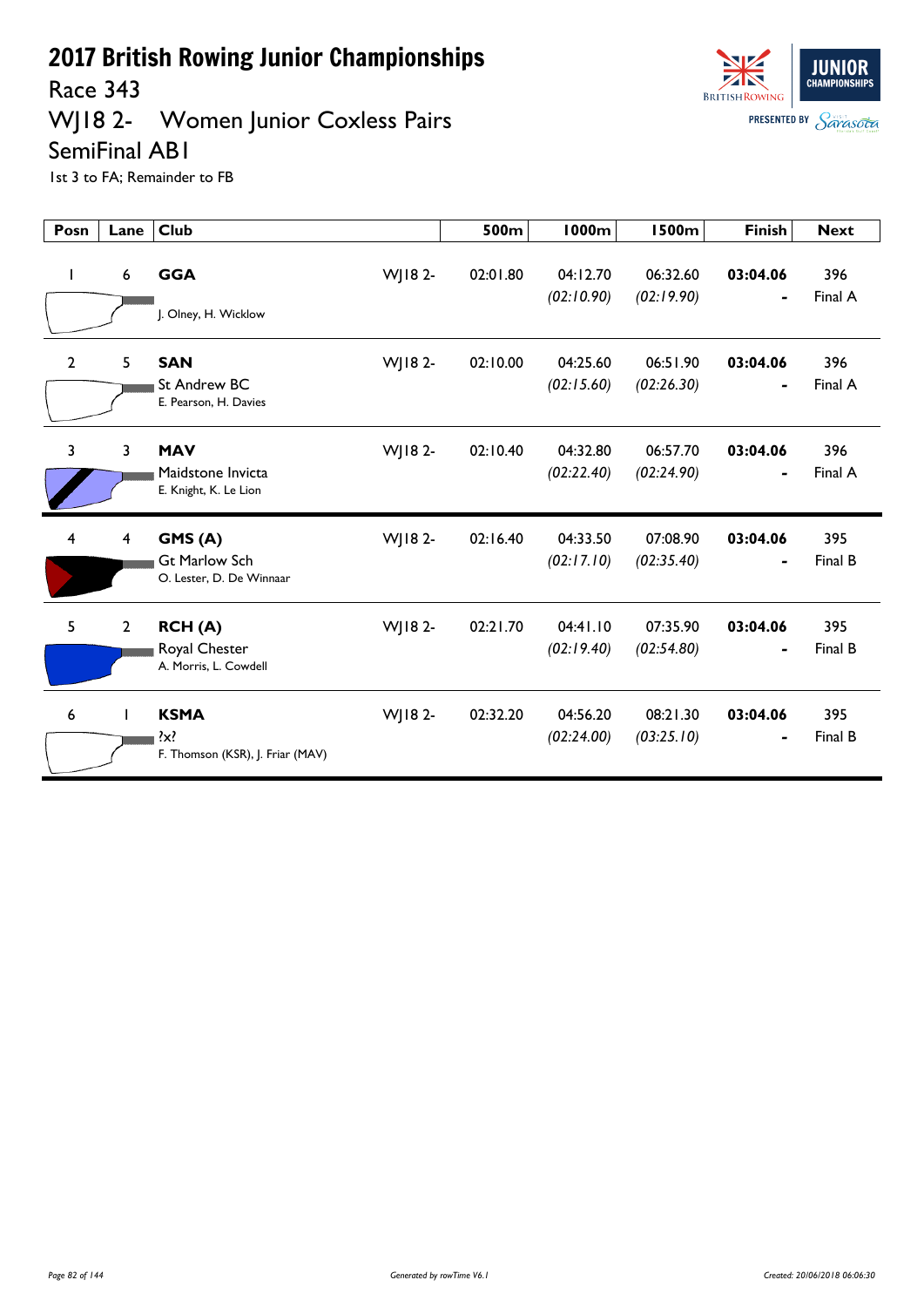Race 344

### WJ18 2- Women Junior Coxless Pairs SemiFinal AB2



| Posn           | Lane                    | <b>Club</b>                                                   | 500m     | <b>1000m</b>           | <b>1500m</b>           | <b>Finish</b>              | <b>Next</b>    |
|----------------|-------------------------|---------------------------------------------------------------|----------|------------------------|------------------------|----------------------------|----------------|
| L              | 6                       | WJ18 2-<br>LEH (A)<br>Lady E Holles<br>G. King, C. King       | 01:57.50 | 04:05.70<br>(02:08.20) | 06:16.40<br>(02:10.70) | 03:04.06<br>$\blacksquare$ | 396<br>Final A |
| $\mathbf{2}$   | 5                       | WJ18 2-<br>LEH(B)<br>Lady E Holles<br>K. Benson, E. Breeze    | 02:04.60 | 04:18.40<br>(02:13.80) | 06:42.50<br>(02:24.10) | 03:04.06<br>$\blacksquare$ | 396<br>Final A |
| 3              | $\overline{\mathbf{4}}$ | <b>TYN</b><br>WJ18 2-<br>Tyne ARC<br>A. Craig, C. Turley      | 02:09.30 | 04:29.10<br>(02:19.80) | 06:52.90<br>(02:23.80) | 03:04.06<br>$\blacksquare$ | 396<br>Final A |
| $\overline{4}$ | 3                       | <b>LYT</b><br>WJ18 2-<br>LYR Tradesmen<br>S. Halsey, L. Smith | 02:16.70 | 04:39.50<br>(02:22.80) | 07:01.20<br>(02:21.70) | 03:04.06<br>$\blacksquare$ | 395<br>Final B |
| 5              | $\mathbf{2}$            | WJ18 2-<br>RCH (B)<br>Royal Chester<br>C. Hanlon, P. Cox      | 02:21.00 | 04:55.00<br>(02:34.00) | 07:31.30<br>(02:36.30) | 03:04.06<br>$\blacksquare$ | 395<br>Final B |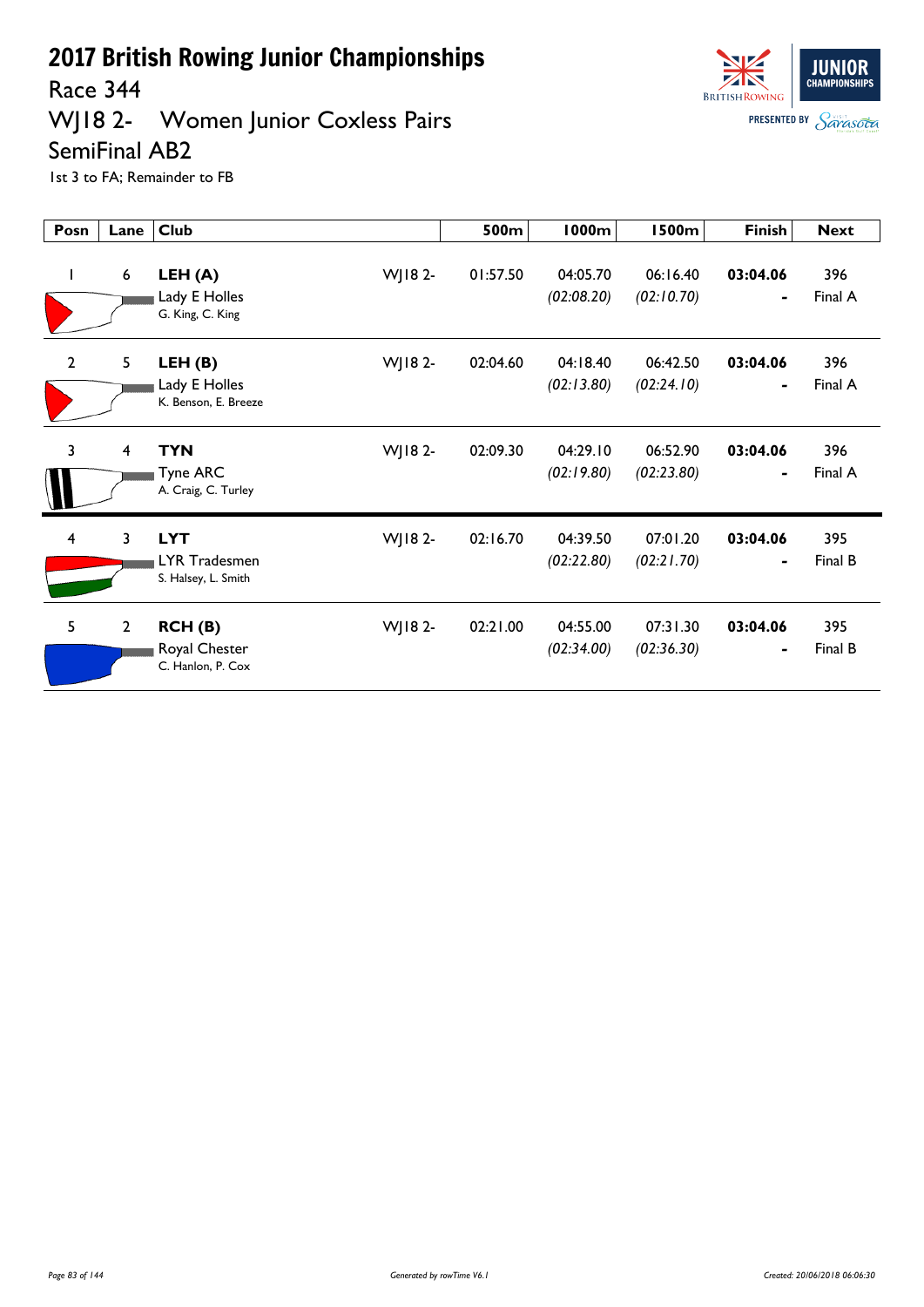Race 345

### OJ18 4x Open Junior Quad Sculls SemiFinal AB1



| Posn         | Lane | <b>Club</b>                                                                             |               | 500m     | 1000m                  | <b>1500m</b>           | <b>Finish</b>              | <b>Next</b>    |
|--------------|------|-----------------------------------------------------------------------------------------|---------------|----------|------------------------|------------------------|----------------------------|----------------|
|              | 6    | <b>LEA</b><br>Lea RC<br>A. Duncalf, M. Sommerville Yesufu, B. Donald, A.<br>Badcott     | $O$   184 $x$ | 01:37.10 | 03:17.60<br>(01:40.50) | 05:02.60<br>(01:45.00) | 03:04.06<br>$\blacksquare$ | 398<br>Final A |
| $\mathbf{2}$ | 5    | <b>WTN</b><br>Warrington<br>M. Baguley, A. Eaves, C. Guerin, T. Carroll                 | $O$   184 $x$ | 01:37.90 | 03:20.10<br>(01:42.20) | 05:06.70<br>(01:46.60) | 03:04.06<br>$\blacksquare$ | 398<br>Final A |
| 3            | 4    | <b>MAR</b><br>Marlow RC<br>A. Smith, L. Marshall, J. Long, W. Treasure                  | OJ184x        | 01:43.70 | 03:31.20<br>(01:47.50) | 05:22.00<br>(01:50.80) | 03:04.06<br>۰              | 398<br>Final A |
| 4            | 3    | HIN(A)<br>Hinksey Sculling Sch<br>R. Stanford Meisl, A. Clark, W. Wakefield, S. Cannons | $O$   184 $x$ | 01:47.00 | 03:36.40<br>(01:49.40) | 05:27.30<br>(01:50.90) | 03:04.06<br>$\blacksquare$ | 397<br>Final B |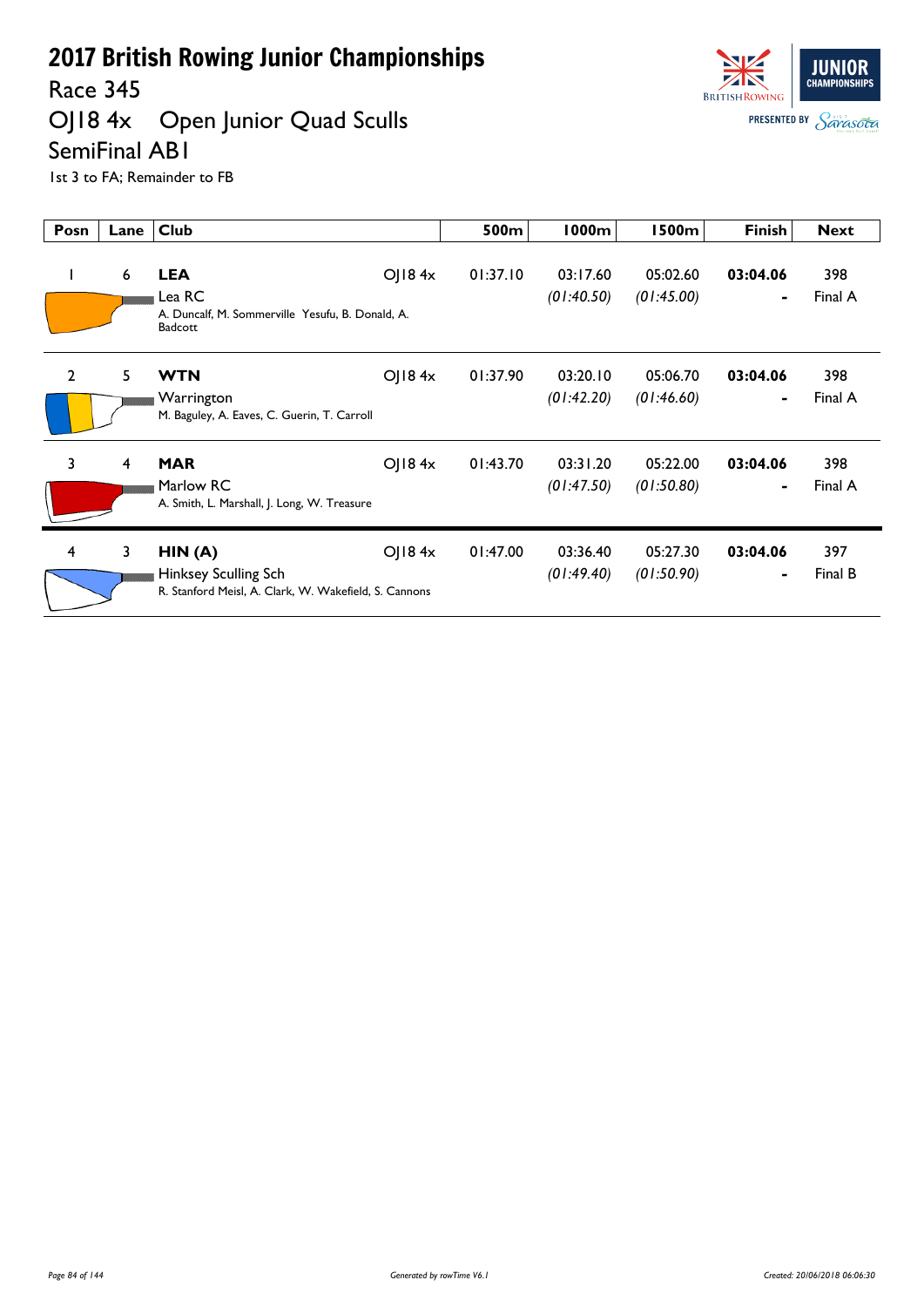Race 346

### OJ18 4x Open Junior Quad Sculls SemiFinal AB2



| Posn         | Lane           | <b>Club</b>                                                                   |        | 500m     | <b>1000m</b>           | <b>1500m</b>                           | <b>Finish</b>          | <b>Next</b>    |
|--------------|----------------|-------------------------------------------------------------------------------|--------|----------|------------------------|----------------------------------------|------------------------|----------------|
|              | 6              | <b>LDR</b><br>Leander<br>D. Few, C. Forsythe, B. Smeeton, M. Peters           | OJ184x | 01:35.50 | 03:16.30<br>(01:40.80) | <b>DNA</b><br>$\overline{\phantom{a}}$ | 03:04.06<br>(03:04.06) | 398<br>Final A |
| $\mathbf{2}$ | 5              | <b>NOW</b><br>Northwich RC<br>G. Crouchley, K. Dudley, R. Coffey, J. Burke    | OJ184x | 01:38.50 | 03:22.60<br>(01:44.10) | <b>DNA</b><br>$\overline{\phantom{a}}$ | 03:04.06<br>(03:04.06) | 398<br>Final A |
| 3            | 4              | <b>SLS</b><br>P. Laing, O. Farmer, A. Rushforth, J. Hare                      | OJ184x | 01:40.20 | 03:27.60<br>(01:47.40) | <b>DNA</b><br>$\overline{\phantom{a}}$ | 03:04.06<br>(03:04.06) | 398<br>Final A |
| 4            | 3              | <b>DBY</b><br>Derby RC<br>S. Remer, T. Ford-Knowles, J. Remer, T. Rubini      | OJ184x | 01:43.70 | 03:33.40<br>(01:49.70) | <b>DNA</b><br>$\blacksquare$           | 03:04.06<br>(03:04.06) | 397<br>Final B |
| 5            | $\overline{2}$ | HIN(B)<br>Hinksey Sculling Sch<br>E. Rees, D. Angiolini, F. Trott, H. Binnian | OJ184x | 01:48.80 | 03:49.60<br>(02:00.80) | <b>DNA</b><br>$\overline{\phantom{a}}$ | 03:04.06<br>(03:04.06) | 397<br>Final B |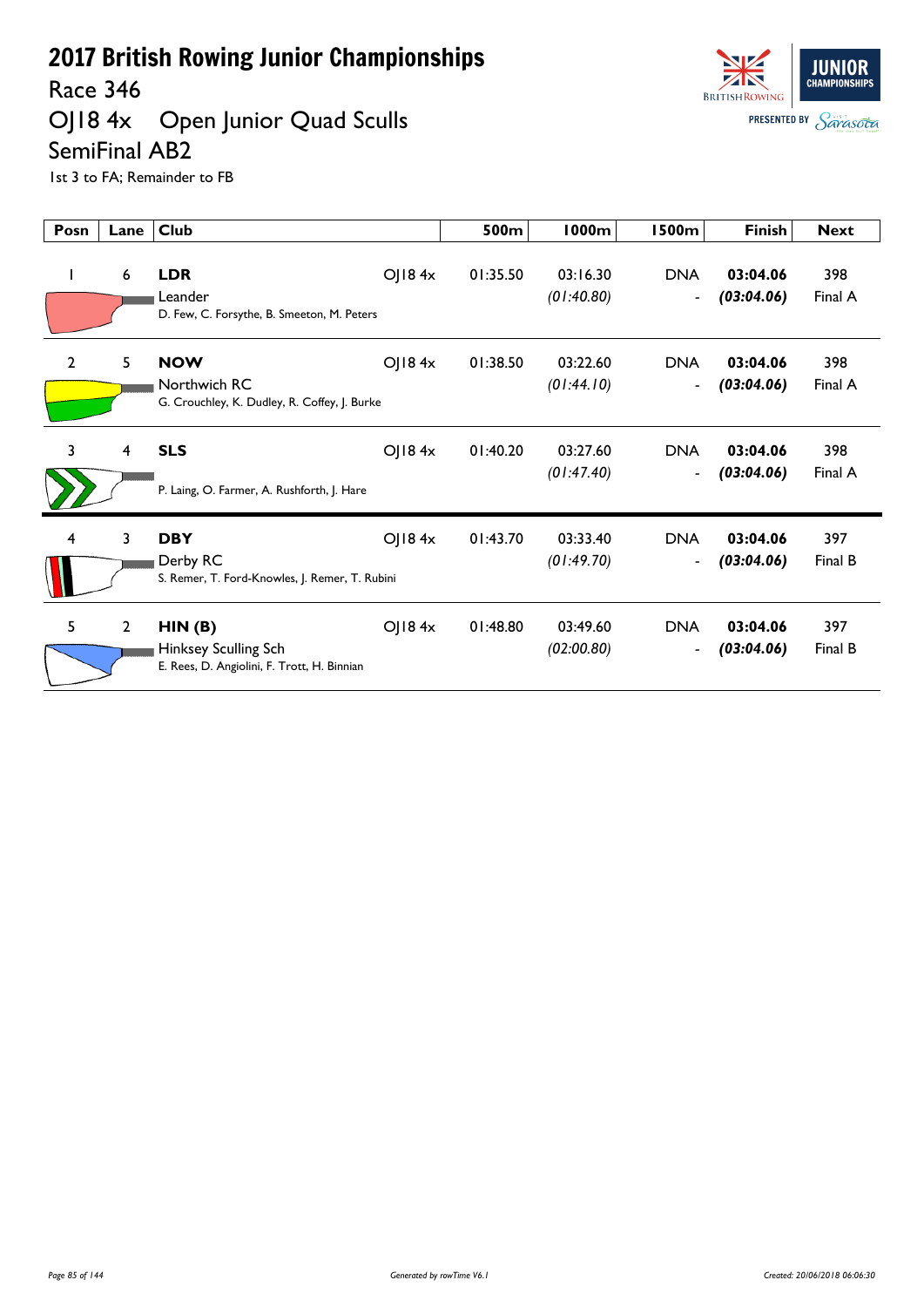### Race 347<br>OJ16 4x Open Junior 16 Quad Sculls



**SemiFinal** 

1st 3 to FA

| Posn           | Lane | <b>Club</b>                                                                               |                | 500m     | 1000m                  | I 500m                               | <b>Finish</b>          | <b>Next</b>    |
|----------------|------|-------------------------------------------------------------------------------------------|----------------|----------|------------------------|--------------------------------------|------------------------|----------------|
|                | 5    | <b>WTN</b><br>Warrington<br>A. Wooler, J. Critchley, M. Lee, M. Reilly                    | $O$   16 4 $x$ | 01:48.60 | 03:40.20<br>(01:51.60) | 00:35.60<br>$\blacksquare$           | 03:04.06<br>(02:28.46) | 399<br>Final A |
| $\overline{2}$ | 6    | <b>STA</b><br>Star Club<br>E. Tame, H. Ashby, O. Bennewith, J. Murphy                     | $O$   16 4x    | 01:45.50 | 03:39.90<br>(01:54.40) | 00:24.60<br>$\blacksquare$           | 03:04.06<br>(02:39.46) | 399<br>Final A |
| 3              | 3    | <b>YRM</b><br>Yarm Sch<br>I. Murray, M. Holman, T. Maloy, L. Phillips                     | $O$   16 4x    | 01:50.20 | 03:46.70<br>(01:56.50) | 00:54.20<br>$\overline{\phantom{a}}$ | 03:04.06<br>(02:09.86) | 399<br>Final A |
| 4              | 4    | <b>CCS</b><br><b>Claires Court Sch</b><br>B. Broadhead, A. Jackson, J. Walton, B. Forster | O(16.4x)       | 02:17.80 | 04:14.70<br>(01:56.90) | 00:42.10<br>$\blacksquare$           | 03:04.06<br>(02:21.96) |                |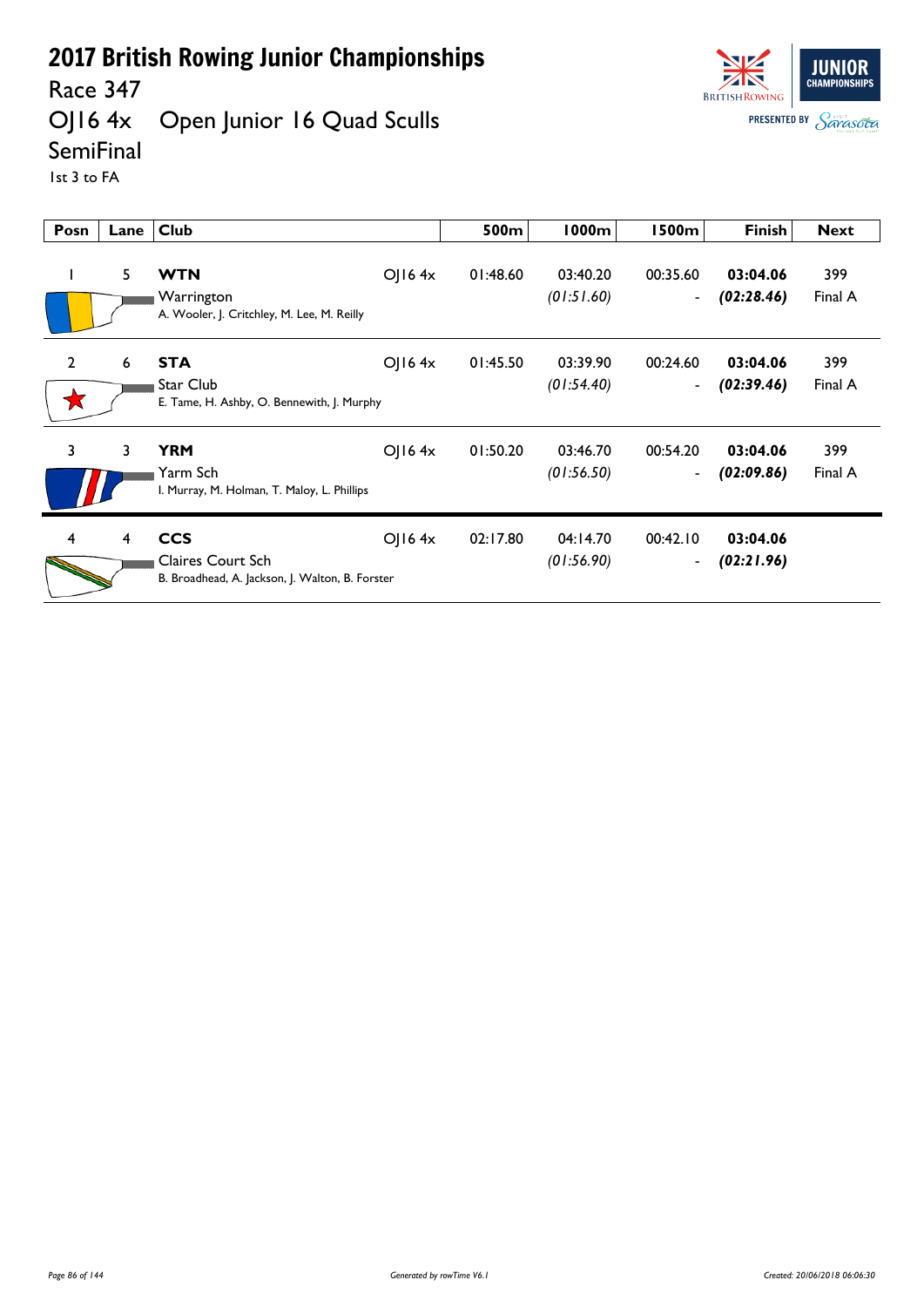Race 348

#### OJ15 2x Open Junior 15 Double Sculls SemiFinal AB1



| Posn               | Lane           | <b>Club</b>                                                          | 500m     | <b>1000m</b>           | <b>1500m</b>                           | <b>Finish</b>          | <b>Next</b>    |
|--------------------|----------------|----------------------------------------------------------------------|----------|------------------------|----------------------------------------|------------------------|----------------|
| L                  | 6              | <b>HEN</b><br>OJ152x<br>Henley RC<br>E. ROY, D. Crick                | 01:50.60 | 03:47.60<br>(01:57.00) | <b>DNA</b><br>$\overline{\phantom{a}}$ | 03:04.06<br>(03:04.06) | 401<br>Final A |
| $\overline{2}$     | 5              | <b>PET</b><br>OJ152x<br>Peterborough City<br>A. Leverage, J. Toynton | 01:51.10 | 03:48.30<br>(01:57.20) | <b>DNA</b><br>$\blacksquare$           | 03:04.06<br>(03:04.06) | 401<br>Final A |
| 3                  | $\overline{3}$ | GWC(A)<br>OJ152x<br>George Watsons Coll<br>L. White, R. Mainland     | 01:56.50 | 03:55.00<br>(01:58.50) | <b>DNA</b><br>$\blacksquare$           | 03:04.06<br>(03:04.06) | 401<br>Final A |
| $\overline{4}$     | $\overline{4}$ | <b>ABN</b><br>OJ152x<br>Abingdon RC<br>M. Giachino, J. Millard       | 01:56.70 | 03:54.20<br>(01:57.50) | <b>DNA</b><br>$\blacksquare$           | 03:04.06<br>(03:04.06) | 400<br>Final B |
| 5                  | $\overline{2}$ | <b>MOC</b><br>OJ152x<br>O. Chilcott, D. Johnston                     | 01:55.90 | 03:55.60<br>(01:59.70) | 05:56.90<br>(02:01.30)                 | 03:04.06               | 400<br>Final B |
| 6<br><b>Alliji</b> | $\mathbf{I}$   | <b>TYU</b><br>OJ152x<br>W. Viney, R. Fairlie                         | 01:57.30 | 04:02.70<br>(02:05.40) | 06:13.60<br>(02:10.90)                 | 03:04.06               | 400<br>Final B |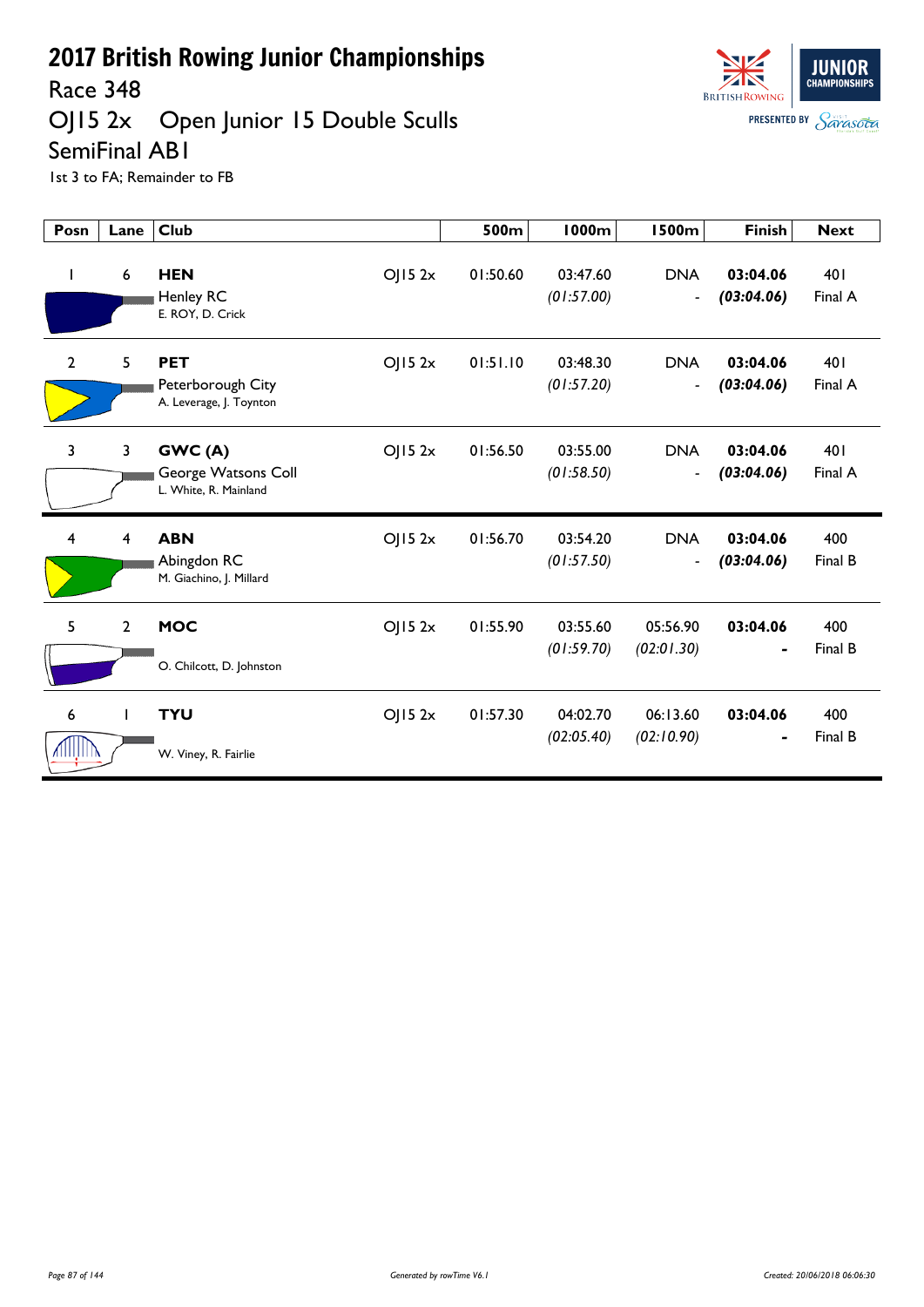Race 349

#### OJ15 2x Open Junior 15 Double Sculls SemiFinal AB2



| Posn           | Lane           | <b>Club</b>                                                              | 500m     | <b>1000m</b>           | <b>1500m</b>           | <b>Finish</b>              | <b>Next</b>    |
|----------------|----------------|--------------------------------------------------------------------------|----------|------------------------|------------------------|----------------------------|----------------|
| L              | 6              | <b>LDR</b><br>OJ152x<br>Leander<br>E. Sharp, J. Willis                   | 01:52.70 | 03:47.00<br>(01:54.30) | 05:42.40<br>(01:55.40) | 03:04.06                   | 401<br>Final A |
| $\overline{2}$ | 4              | <b>WLT</b><br>OJ152x<br><b>Walton RC</b><br>R. O'Neill, H. Flowerdew     | 01:51.40 | 03:51.00<br>(01:59.60) | 05:50.50<br>(01:59.50) | 03:04.06<br>$\blacksquare$ | 401<br>Final A |
| 3              | 5              | <b>WTN</b><br>OJ152x<br>Warrington<br>J. Baguley, J. Guerin              | 01:51.00 | 03:49.50<br>(01:58.50) | 05:50.20<br>(02:00.70) | 03:04.06<br>$\blacksquare$ | 401<br>Final A |
| 4              | $\overline{2}$ | <b>LEA</b><br>OJ152x<br>Lea RC<br>S. O'Connor, L. Ferraro                | 01:54.90 | 03:55.50<br>(02:00.60) | 05:56.00<br>(02:00.50) | 03:04.06                   | 400<br>Final B |
| 5              |                | TSS(A)<br>OJ152x<br><b>Tideway Scullers Sch</b><br>A. Oliver, D. Murphie | 01:56.70 | 03:57.90<br>(02:01.20) | 06:00.80<br>(02:02.90) | 03:04.06                   | 400<br>Final B |
| 6              | $\overline{3}$ | <b>GLR</b><br>OJ152x<br>Gloucester RC<br>J. Maiden, O. Hanks             | 01:55.80 | 03:58.40<br>(02:02.60) | 06:03.60<br>(02:05.20) | 03:04.06                   | 400<br>Final B |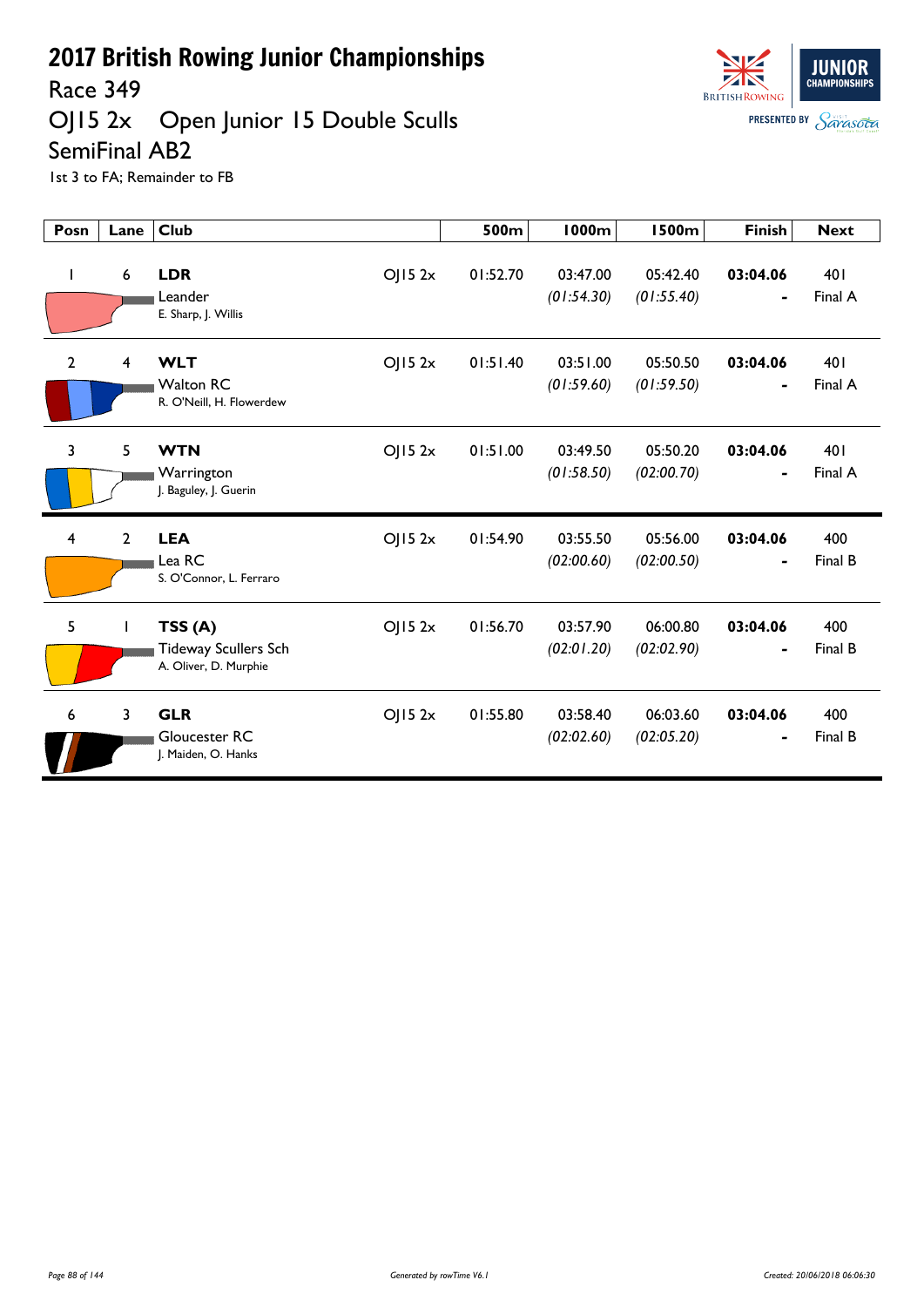

#### WJ16 2x Women Junior 16 Double Sculls SemiFinal AB1



| Posn                    | Lane | <b>Club</b>                                                            | 500m     | <b>1000m</b>           | <b>1500m</b>                               | <b>Finish</b>          | <b>Next</b>    |
|-------------------------|------|------------------------------------------------------------------------|----------|------------------------|--------------------------------------------|------------------------|----------------|
| $\mathbf{I}$            | 6    | <b>NOW</b><br>$W$ JI6 $2x$<br>Northwich RC<br>S. Gillbanks, G. Shirley | 01:54.70 | 03:59.00<br>(02:04.30) | <b>DNA</b><br>$\overline{\phantom{a}}$     | 03:04.06<br>(03:04.06) | 403<br>Final A |
| $\mathbf{2}$            | 2    | <b>MHD</b><br>WJ16 $2x$<br>Maidenhead RC<br>B. Sinnott, I. Bird        | 02:01.40 | 04:10.40<br>(02:09.00) | <b>DNA</b><br>$\overline{\phantom{a}}$     | 03:04.06<br>(03:04.06) | 403<br>Final A |
| $\overline{3}$          | 4    | <b>WTN</b><br>WJ16 $2x$<br>Warrington<br>E. Stanhope, L. Myers         | 02:03.10 | 04:12.40<br>(02:09.30) | <b>DNA</b><br>$\overline{\phantom{a}}$     | 03:04.06<br>(03:04.06) | 403<br>Final A |
| $\overline{\mathbf{4}}$ | 5    | <b>MAR</b><br>WJ16 $2x$<br>Marlow RC<br>O. McCrorie, M. Guida          | 02:01.00 | 04:09.20<br>(02:08.20) | <b>DNA</b><br>$\blacksquare$               | 03:04.06<br>(03:04.06) | 402<br>Final B |
| 5                       | 3    | <b>CAL</b><br>WJ16 $2x$<br>S. Peralta, A. Risso                        | 02:07.00 | 04:22.90<br>(02:15.90) | <b>DNA</b><br>$\qquad \qquad \blacksquare$ | 03:04.06<br>(03:04.06) | 402<br>Final B |
| 6                       | T    | <b>CAS</b><br>$W$ JI6 $2x$<br>R. McClure, K. Maltby                    | 02:13.00 | 04:34.30<br>(02:21.30) | <b>DNA</b><br>$\overline{\phantom{a}}$     | 03:04.06<br>(03:04.06) | 402<br>Final B |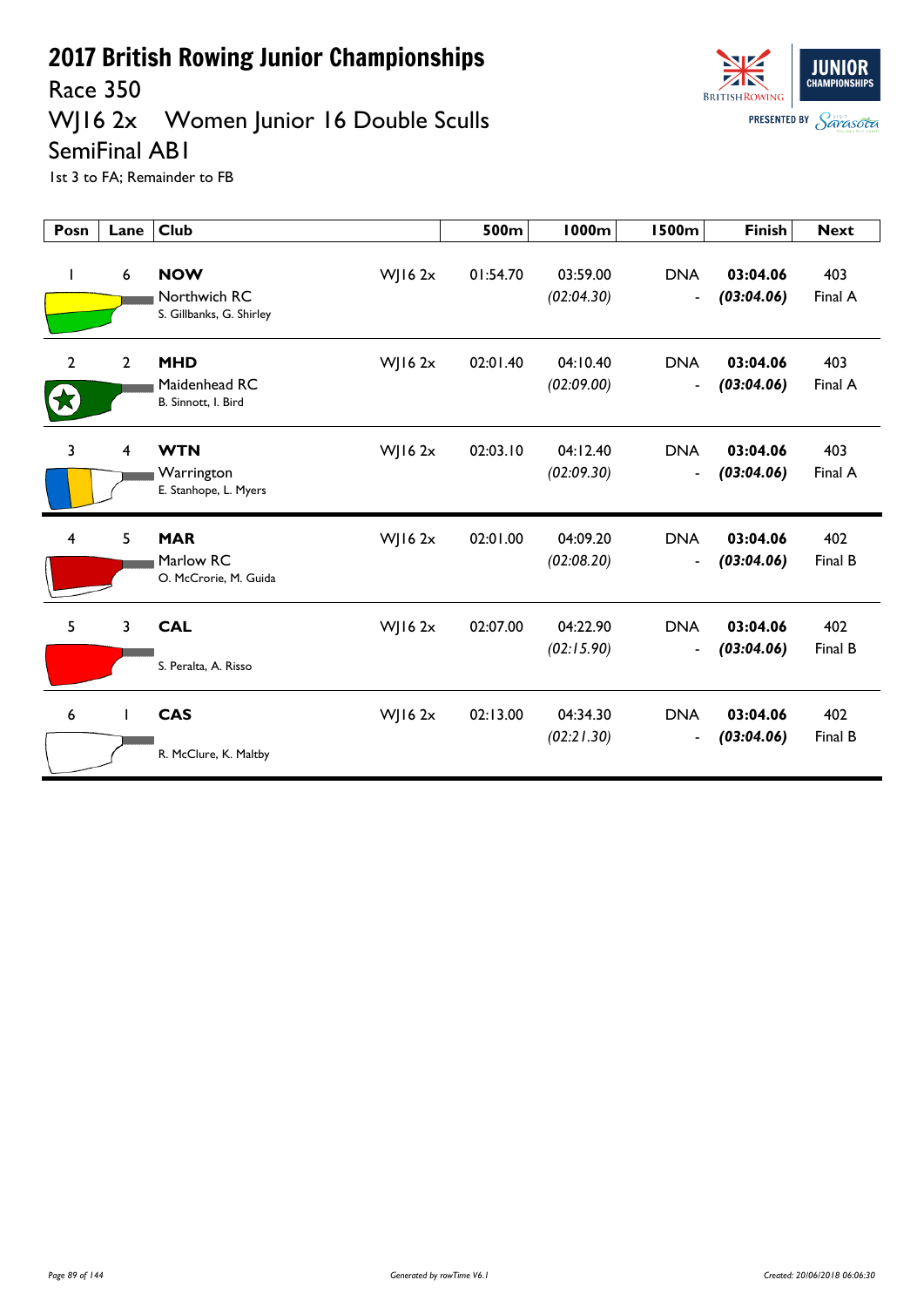

### Race 351<br>WJ16 2x Women Junior 16 Double Sculls



SemiFinal AB2 1st 3 to FA; Remainder to FB

| Posn           | Lane           | <b>Club</b>                                                   |              | 500m     | <b>1000m</b>           | <b>1500m</b>           | <b>Finish</b>              | <b>Next</b>    |
|----------------|----------------|---------------------------------------------------------------|--------------|----------|------------------------|------------------------|----------------------------|----------------|
| L              | 5              | <b>SWP</b><br>Sir William Perkins's Sch<br>E. Keen, A. Taylor | $W$ JI6 $2x$ | 01:55.70 | 04:00.50<br>(02:04.80) | 06:06.70<br>(02:06.20) | 03:04.06<br>-              | 403<br>Final A |
| $\overline{2}$ | 6              | <b>INV</b><br>H. Gordon, S. Johnston                          | $W$ ] 16 2x  | 01:57.80 | 04:02.80<br>(02:05.00) | 06:12.00<br>(02:09.20) | 03:04.06                   | 403<br>Final A |
| 3              | 3              | <b>SCP</b><br>Strathclyde Park RC<br>C. Smith, O. McPherson   | $W$ ] 16 2x  | 02:06.00 | 04:17.40<br>(02:11.40) | 06:27.20<br>(02:09.80) | 03:04.06<br>$\blacksquare$ | 403<br>Final A |
| $\overline{4}$ | 4              | <b>HECB</b><br>$\{x\}$<br>J. Gledson (HEX), G. Cohen (CBS)    | $W$   16 2x  | 02:01.40 | 04:13.40<br>(02:12.00) | 06:27.60<br>(02:14.20) | 03:04.06<br>٠              | 402<br>Final B |
| 5              | $\overline{2}$ | <b>STA</b><br>Star Club<br>C. Upex, M. Wardley                | $W$   16 2x  | 02:08.00 | 04:23.70<br>(02:15.70) | 06:40.80<br>(02:17.10) | 03:04.06                   | 402<br>Final B |
| 6              |                | <b>KSRO</b><br>$\{x\}$<br>C. Knapp (ROB), L. Whiteside (KSE)  | $W$ J 16 2x  | 02:08.70 | 04:25.90<br>(02:17.20) | 06:45.10<br>(02:19.20) | 03:04.06                   | 402<br>Final B |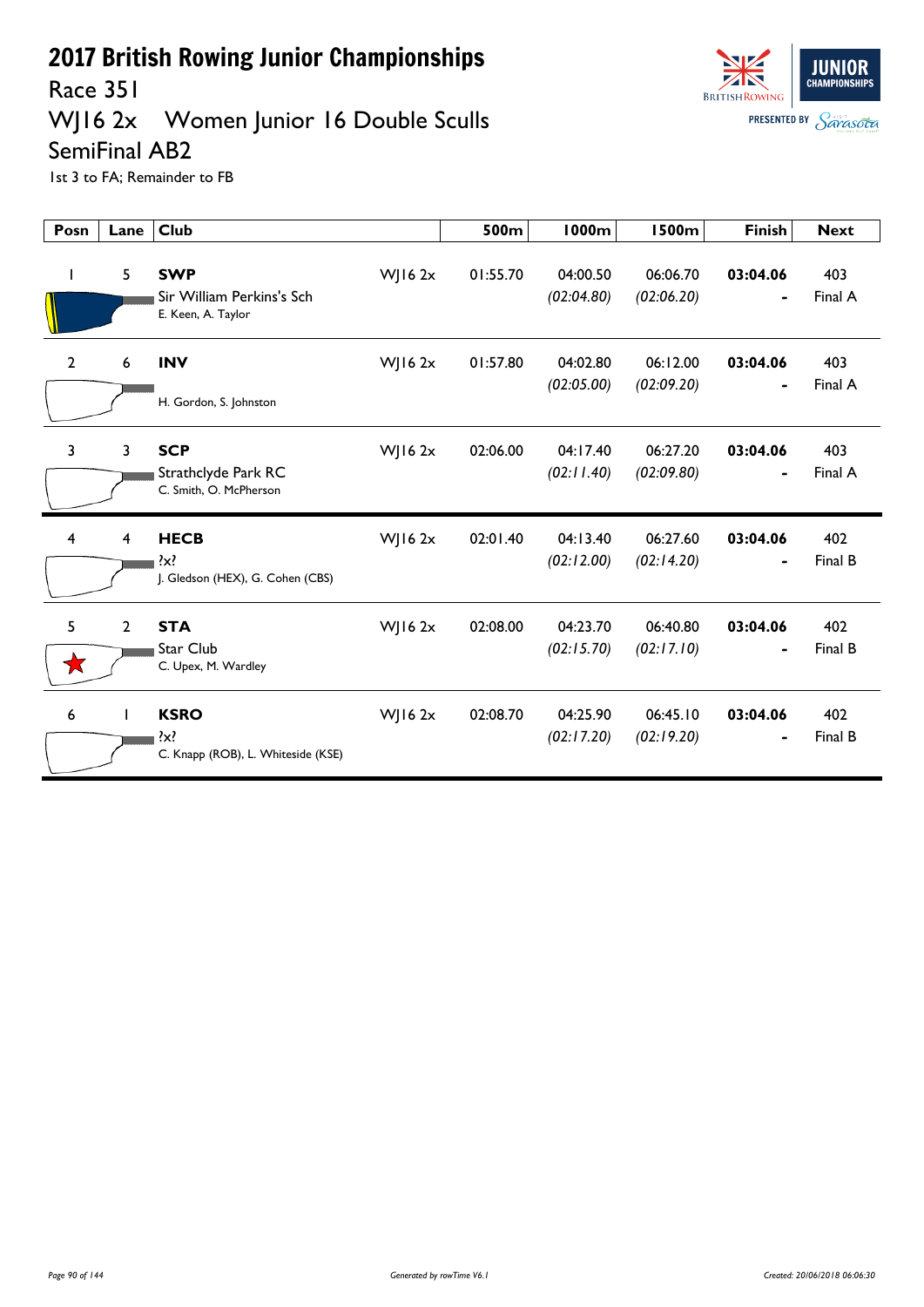Race 352

### WJ18 2x Women Junior Double Sculls SemiFinal AB1



| Posn           | Lane           | <b>Club</b>                                                         | 500m     | <b>1000m</b>           | <b>1500m</b>                           | <b>Finish</b>              | <b>Next</b>    |
|----------------|----------------|---------------------------------------------------------------------|----------|------------------------|----------------------------------------|----------------------------|----------------|
| $\mathbf{I}$   | 6              | <b>IEL</b><br>$W$ ] 18 2x<br>Isle of Ely RC<br>R. Welch, M. Johnson | 01:49.90 | 03:49.80<br>(01:59.90) | 05:52.80<br>(02:03.00)                 | 03:04.06<br>$\blacksquare$ | 405<br>Final A |
| $\mathbf{2}$   | 5              | $W$ JI8 2x<br>MAR(B)<br>Marlow RC<br>G. Dean, A. Matthews           | 01:53.60 | 03:55.50<br>(02:01.90) | 06:00.20<br>(02:04.70)                 | 03:04.06<br>$\blacksquare$ | 405<br>Final A |
| $\overline{3}$ | $\overline{2}$ | <b>NRC</b><br>$W$ JI8 2x<br>Nottingham RC<br>I. Barlow, J. Draycott | 01:57.60 | 04:10.10<br>(02:12.50) | 06:10.40<br>(02:00.30)                 | 03:04.06<br>$\blacksquare$ | 405<br>Final A |
| 4              | 4              | LLA(A)<br>$W$ JI8 $2x$<br>Llandaff RC<br>R. Morgan, H. Palmer       | 01:56.10 | 04:03.40<br>(02:07.30) | 06:16.10<br>(02:12.70)                 | 03:04.06                   | 404<br>Final B |
| 5              | 3              | <b>TRC</b><br>$W$ ] 18 2x<br>Thames RC<br>G. Munyard, C. Knight     | 02:02.50 | 04:04.70<br>(02:02.20) | 06:40.60<br>(02:35.90)                 | 03:04.06                   | 404<br>Final B |
| 6              | T              | <b>CAS</b><br>WJ18 2x<br>K. Bryce, N. McClure                       | 02:09.30 | 04:24.50<br>(02:15.20) | <b>DNA</b><br>$\overline{\phantom{a}}$ | 03:04.06<br>(03:04.06)     | 404<br>Final B |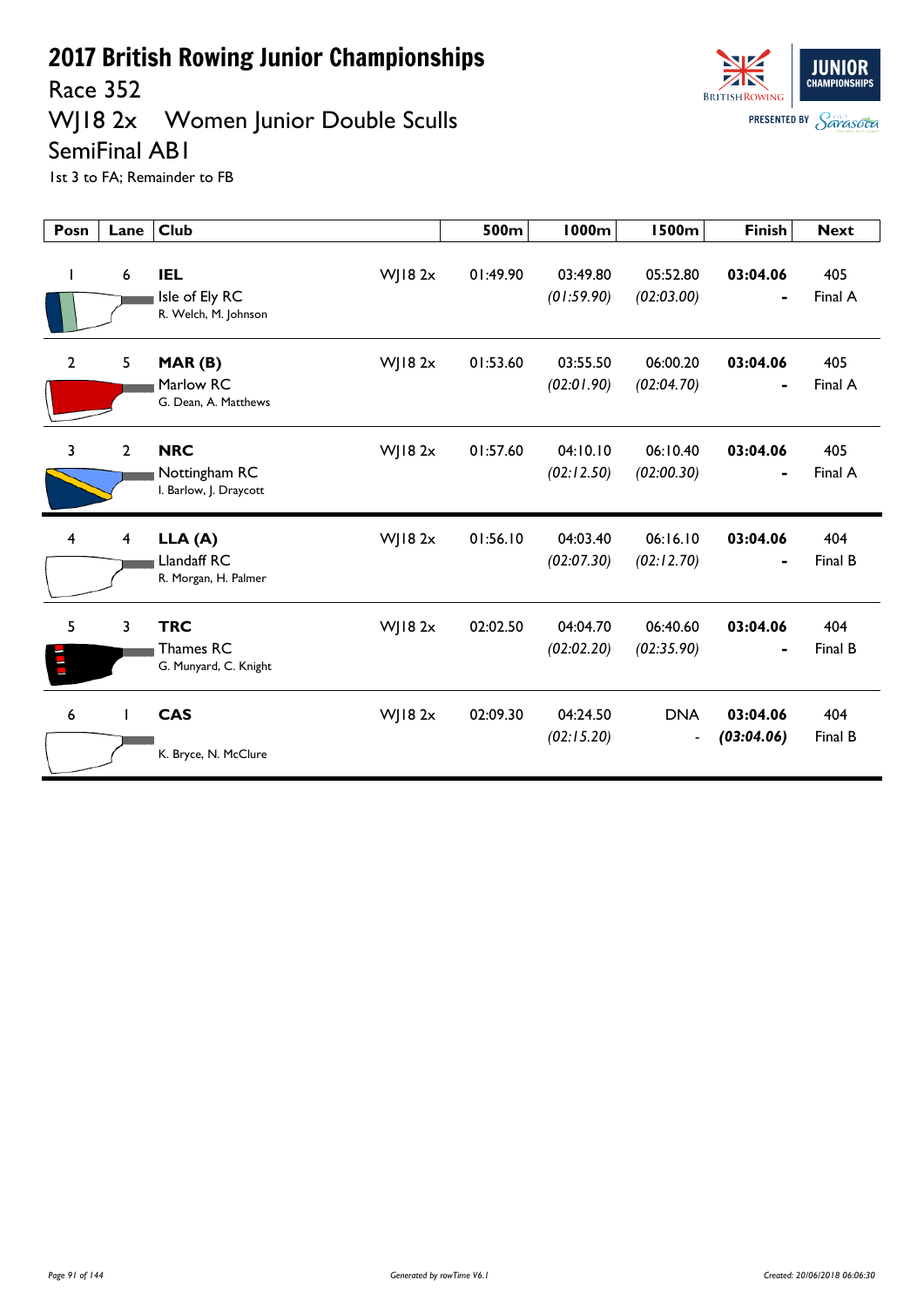Race 353

#### WJ18 2x Women Junior Double Sculls SemiFinal AB2



| Posn                    | Lane           | <b>Club</b>                                                                    | 500m     | <b>1000m</b>           | <b>1500m</b>           | <b>Finish</b>              | <b>Next</b>    |
|-------------------------|----------------|--------------------------------------------------------------------------------|----------|------------------------|------------------------|----------------------------|----------------|
| ı                       | 5              | <b>SPG</b><br>WJ18 2x<br>St Pauls Girls Sch BC<br>H. Kirkpatrick, L. Valt      | 02:06.50 | 03:59.40<br>(01:52.90) | 06:01.40<br>(02:02.00) | 03:04.06<br>$\blacksquare$ | 405<br>Final A |
| $\overline{2}$          | 6              | <b>CLS</b><br>WJ18 2x<br>B. Forster, E. Larsen                                 | 02:05.90 | 04:01.50<br>(01:55.60) | 06:04.60<br>(02:03.10) | 03:04.06<br>$\blacksquare$ | 405<br>Final A |
| $\overline{\mathbf{3}}$ | $\overline{2}$ | <b>COX</b><br>WJ18 $2x$<br>City of Oxford<br>R. Coleman, G. Cherry             | 02:07.10 | 04:05.10<br>(01:58.00) | 06:09.70<br>(02:04.60) | 03:04.06<br>$\blacksquare$ | 405<br>Final A |
| $\overline{4}$          | 4              | TSS(A)<br>WJ18 2x<br><b>Tideway Scullers Sch</b><br>I. Lawrence, C. Wedderburn | 02:07.60 | 04:07.20<br>(01:59.60) | 06:10.20<br>(02:03.00) | 03:04.06<br>$\blacksquare$ | 404<br>Final B |
| 5                       | 3              | <b>MTS</b><br>WJ18 2x<br>Merchant Taylors Sch<br>E. Murgatroyd, N. Almond      | 02:08.30 | 04:06.10<br>(01:57.80) | 06:11.00<br>(02:04.90) | 03:04.06                   | 404<br>Final B |
| 6                       |                | WJ18 $2x$<br><b>GWSC</b><br>. (GWC), E. Grant (SCP)                            | 02:08.70 | 04:20.50<br>(02:11.80) | 06:34.10<br>(02:13.60) | 03:04.06<br>$\blacksquare$ | 404<br>Final B |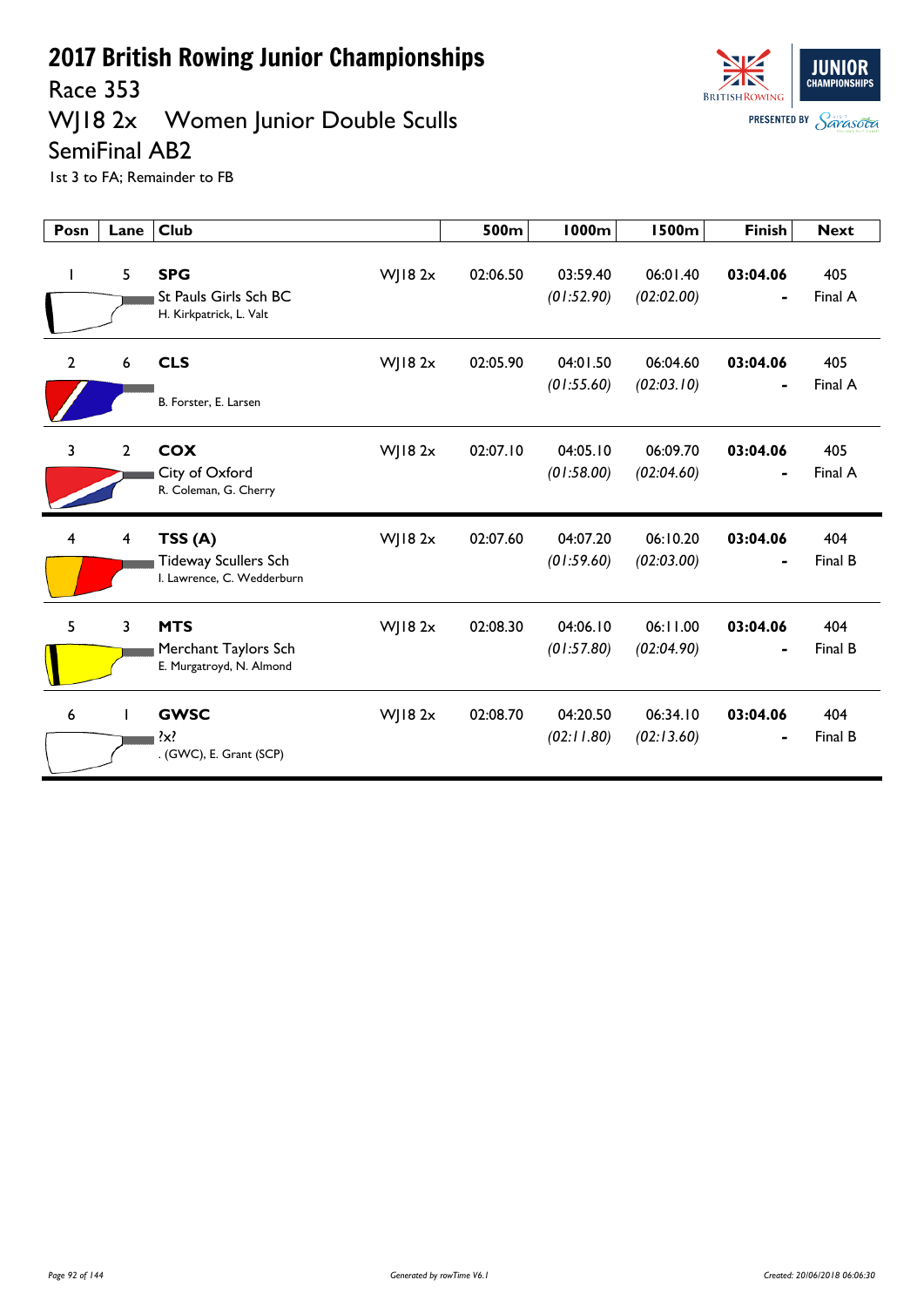Race 354<br>OJ18 8+

Open Junior Eights



#### **SemiFinal**

1st 3 to FA

| Posn           | Lane | <b>Club</b>                                                                                                                                                                     | 500m     | 1000m                  | 1500m                  | <b>Finish</b> | <b>Next</b>    |
|----------------|------|---------------------------------------------------------------------------------------------------------------------------------------------------------------------------------|----------|------------------------|------------------------|---------------|----------------|
| L              | 6    | $O(188+$<br><b>GHP</b><br>Gloucester Hartpury<br>T. Carpenter, J. Cartwright, I. Herring, A. Heath, S.<br>Jeacock, J. Mackman, J. James, L. Stonehouse, [Cox] R.<br>Holland     | 01:34.70 | 03:12.80<br>(01:38.10) | 04:52.40<br>(01:39.60) | 03:04.06      | 406<br>Final A |
| $\overline{2}$ | 5    | <b>ASR</b><br>$O(188+$<br>Aberdeen Schs RA<br>A. Graham, S. Kelso, D. Lynch, D. Skinner, T. Stott, C.<br>Forbes, C. Bardas, S. Turner, [Cox] E. Murdoch                         | 01:35.70 | 03:17.00<br>(01:41.30) | 05:01.00<br>(01:44.00) | 03:04.06      | 406<br>Final A |
| 3              | 4    | <b>SWB</b><br>$O(188+$<br>Sir W Borlase's GS BC<br>M. Bains, D. Smith, B. Paskins, M. Jones, E. Fisher, B.<br>Hunt, C. Lane, M. Covus, [Cox] C. Nicklin                         | 01:37.80 | 03:20.00<br>(01:42.20) | 05:02.90<br>(01:42.90) | 03:04.06      | 406<br>Final A |
| 4              | 3    | <b>CBR</b><br>$O$   $18.8+$<br>City of Bristol RC<br>R. Kilgour, T. Purkess, J. Norris, J. Potter, W. Linton,<br>Z. James-Knights, D. Sinclair, N. Clarke, [Cox] E.<br>Fletcher | 01:47.00 | 03:34.90<br>(01:47.90) | 05:24.80<br>(01:49.90) | 03:04.06      |                |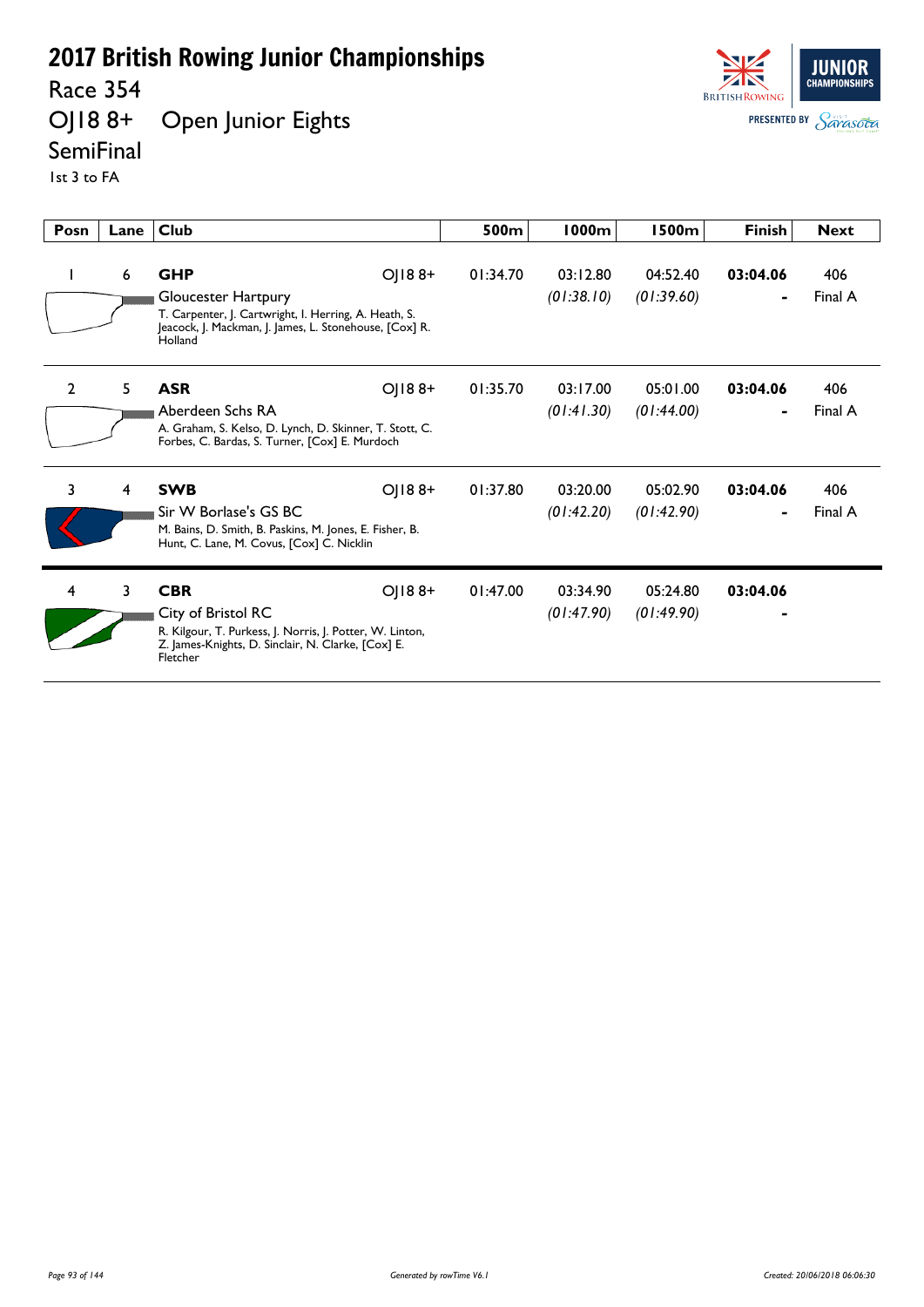Race 355

OJ18 2- Open Junior Coxless Pairs Final B



| Posn                    | Lane           | <b>Club</b>                                                |         | 500m     | <b>1000m</b>           | <b>1500m</b>           | <b>Finish</b> | <b>Next</b> |
|-------------------------|----------------|------------------------------------------------------------|---------|----------|------------------------|------------------------|---------------|-------------|
|                         | $\overline{4}$ | <b>ARD</b><br>Ardingly<br>J. Liebers, B. Swann             | OJ18 2- | 01:53.30 | 03:55.50<br>(02:02.20) | 05:55.30<br>(01:59.80) | 03:04.06      |             |
| $\overline{2}$          | 3              | <b>WLT</b><br><b>Walton RC</b><br>B. Harris, T. Jenkinson  | OJ182-  | 01:53.90 | 03:52.40<br>(01:58.50) | 06:00.50<br>(02:08.10) | 03:04.06      |             |
| 3                       |                | <b>STK</b><br>Trentham BC<br>K. Duncan-Lewis, J. Wilson    | OJ182-  | 01:53.00 | 03:54.30<br>(02:01.30) | 06:01.10<br>(02:06.80) | 03:04.06      |             |
| $\overline{\mathbf{4}}$ | $\overline{2}$ | <b>KSMA</b><br>$\{x\}$<br>A. Rose (MAV), W. Humphris (KSR) | OJ18 2- | 01:52.00 | 03:53.90<br>(02:01.90) | 06:01.60<br>(02:07.70) | 03:04.06      |             |
| 5                       | 5              | TSS(B)<br>Tideway Scullers Sch<br>M. Jonas, A. Aladay      | OJ18 2- | 01:54.50 | 03:57.60<br>(02:03.10) | 06:04.70<br>(02:07.10) | 03:04.06      |             |
| <b>DNS</b>              | 6              | <b>WBS</b><br>Windsor Boys Sch<br>S. Bodkin, L. Bartoletti | OJ182-  |          |                        |                        |               |             |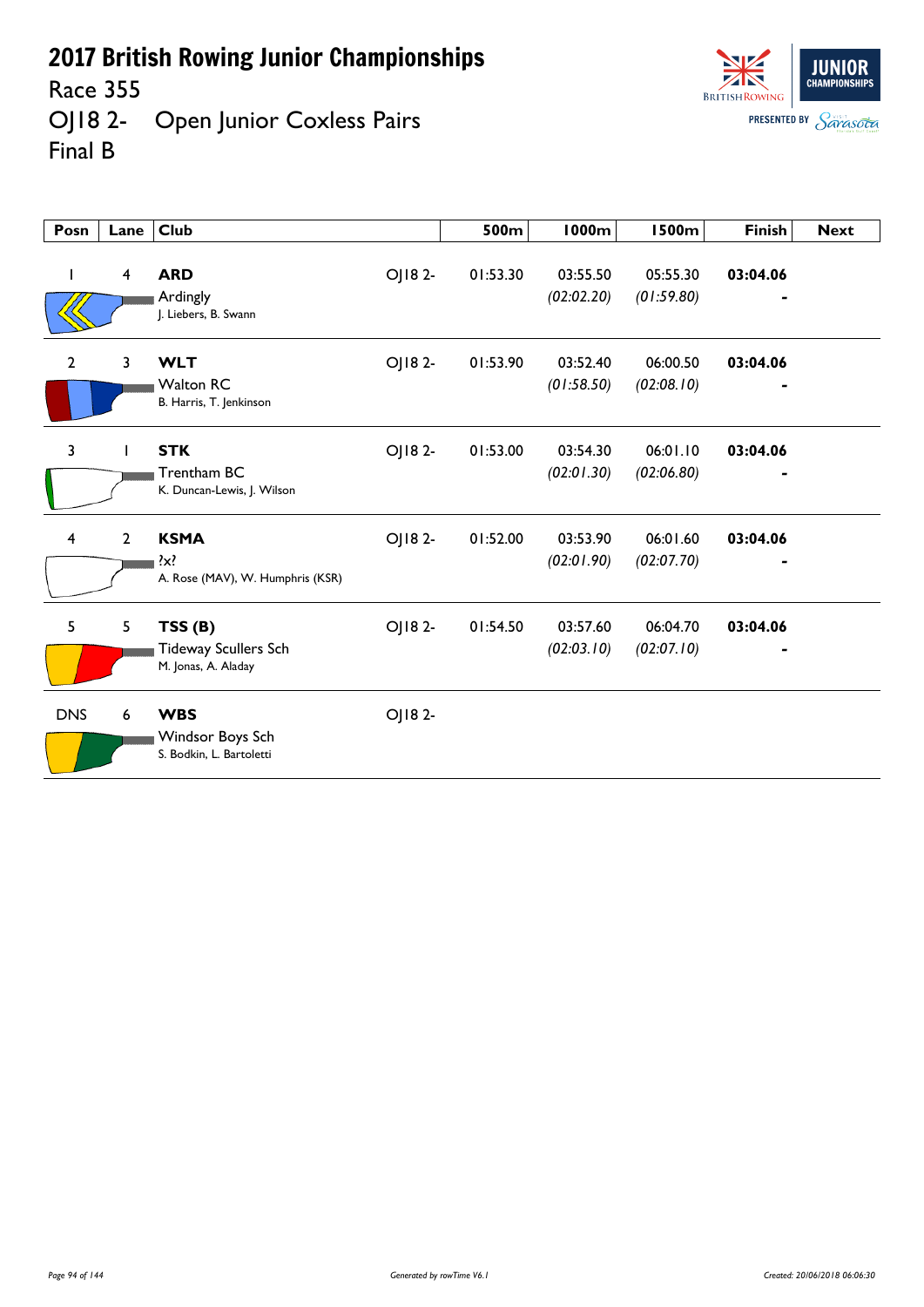Race 356

OJ18 2- Open Junior Coxless Pairs Final A



| Posn           | Lane           | <b>Club</b>                                                               | 500m     | <b>1000m</b>           | <b>1500m</b>           | <b>Finish</b>              | <b>Next</b> |
|----------------|----------------|---------------------------------------------------------------------------|----------|------------------------|------------------------|----------------------------|-------------|
| L              | 6              | OJ18 2-<br>TSS(A)<br><b>Tideway Scullers Sch</b><br>D. Goodman, A. Wythe  | 01:43.90 | 03:34.60<br>(01:50.70) | 05:27.40<br>(01:52.80) | 03:04.06<br>$\blacksquare$ |             |
| $\overline{2}$ | 5              | <b>LLA</b><br>OJ18 2-<br>Llandaff RC<br>R. Davies, J. Davies              | 01:44.10 | 03:37.50<br>(01:53.40) | 05:36.30<br>(01:58.80) | 03:04.06<br>٠              |             |
| 3              | 3              | <b>MAR</b><br>OJ18 2-<br>Marlow RC<br>A. Smith, W. Treasure               | 01:52.30 | 03:51.60<br>(01:59.30) | 05:49.20<br>(01:57.60) | 03:04.06                   |             |
| 4              | 4              | <b>SCP</b><br>OJ182-<br>Strathclyde Park RC<br>A. Dunse, M. Troy          | 01:49.00 | 03:44.70<br>(01:55.70) | 05:43.50<br>(01:58.80) | 03:04.06                   |             |
| 5              | $\overline{2}$ | <b>MOC</b><br>OJ182-<br>T. Brice, D. Newman                               | 01:51.20 | 03:47.90<br>(01:56.70) | 05:48.30<br>(02:00.40) | 03:04.06                   |             |
| 6              |                | <b>HIN</b><br>OJ18 2-<br>Hinksey Sculling Sch<br>S. Cannons, W. Wakefield | 01:55.40 | 03:57.50<br>(02:02.10) | 06:01.80<br>(02:04.30) | 03:04.06                   |             |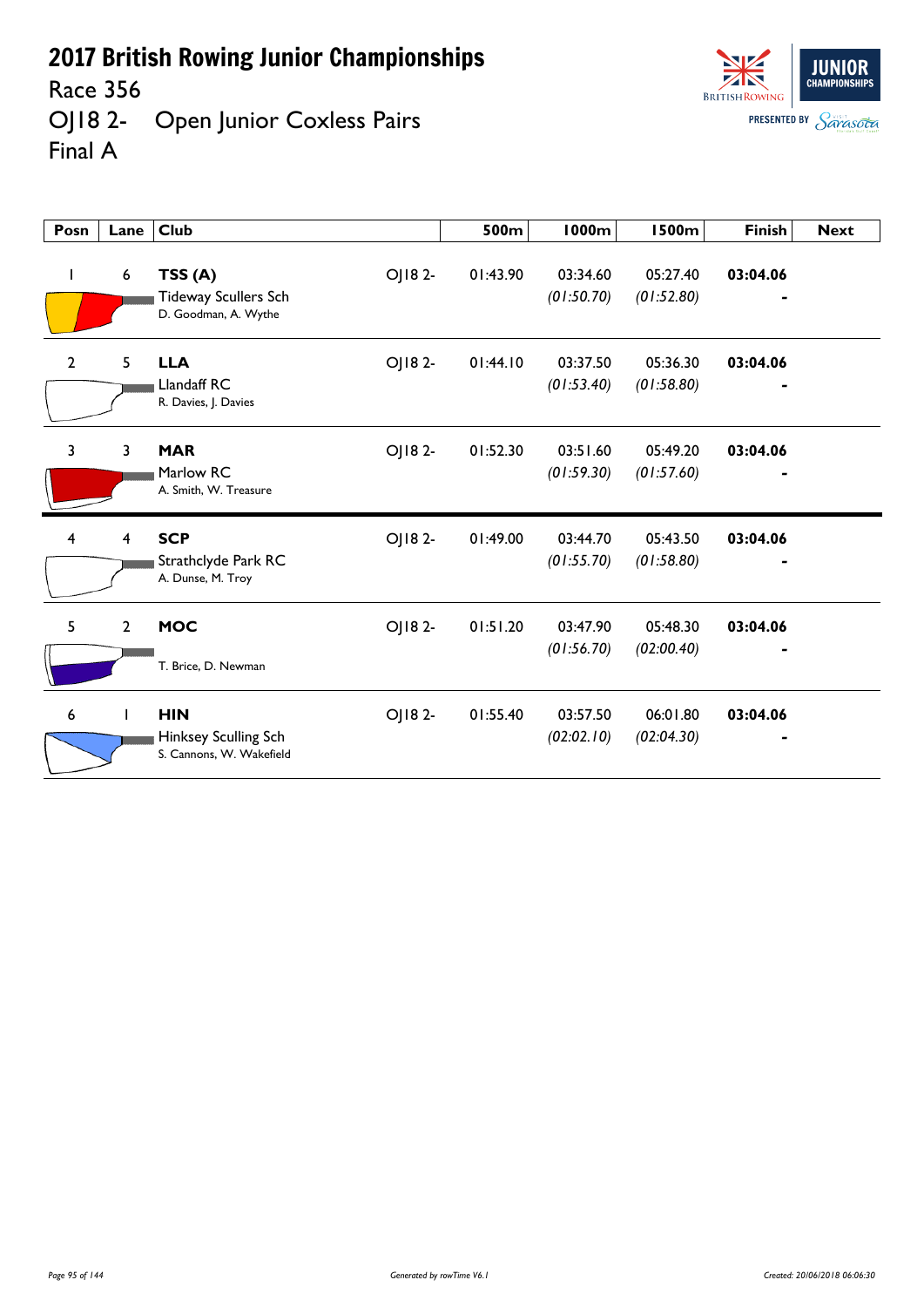Race 357<br>OJ16 4+ Open Junior 16 Coxed Fours Final B



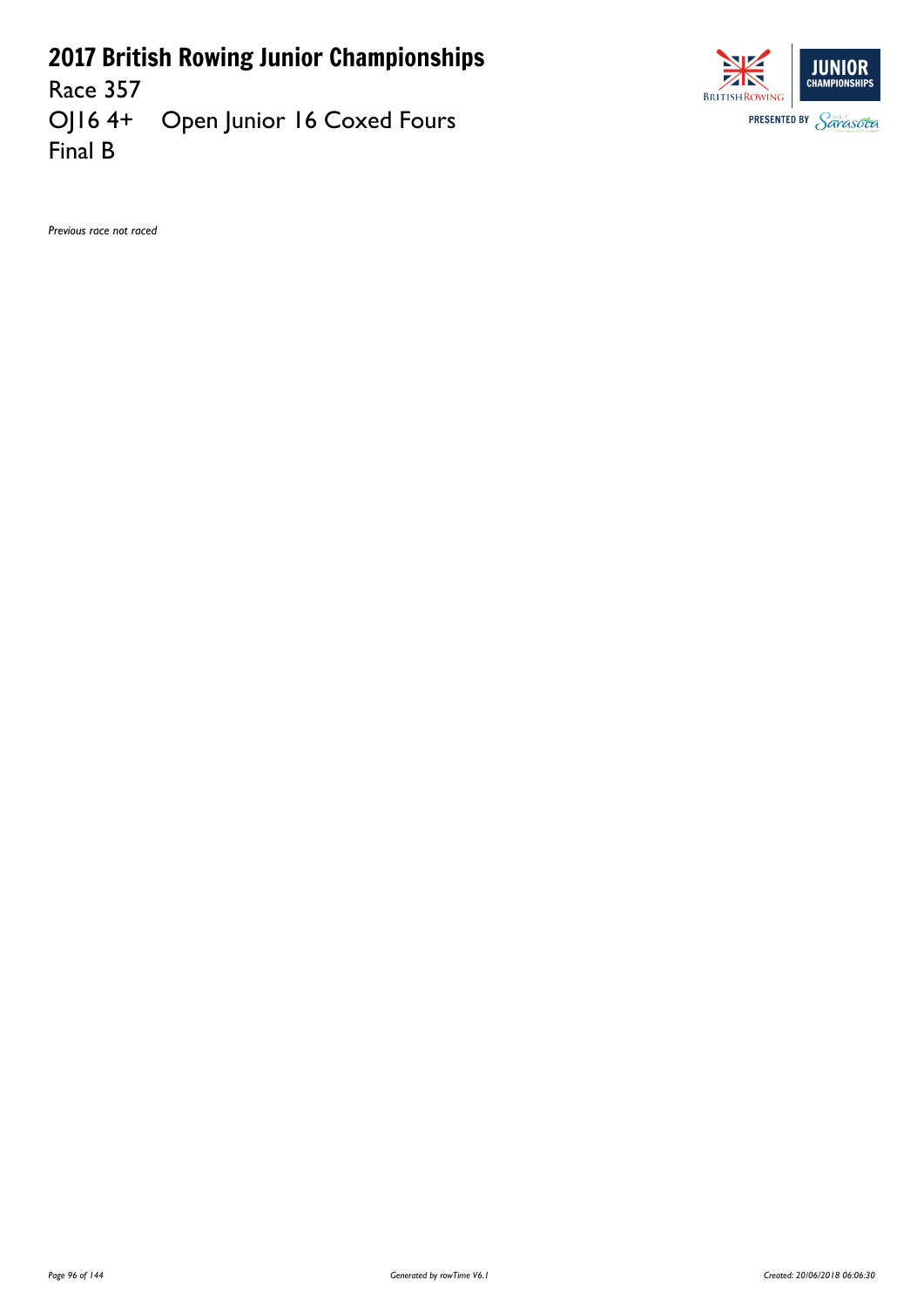Race 358<br>OJ16 4+ Open Junior 16 Coxed Fours Final A



| Posn           | Lane           | <b>Club</b>                                                                                                         | 500m     | <b>1000m</b>           | <b>1500m</b>           | <b>Finish</b> | <b>Next</b> |
|----------------|----------------|---------------------------------------------------------------------------------------------------------------------|----------|------------------------|------------------------|---------------|-------------|
| L              | 6              | <b>MAR</b><br>OJ164+<br>Marlow RC<br>A. Pikelis, S. Russell, H. Spennewyn, R. Denson, [Cox]<br>M. Fennell           | 01:48.30 | 03:39.50<br>(01:51.20) | 05:30.90<br>(01:51.40) | 03:04.06      |             |
| $\overline{2}$ | 4              | OJ164+<br>ASR (A)<br>Aberdeen Schs RA<br>S. Kelso, D. Lynch, D. Skinner, A. Graham, [Cox] L.<br>Barraclough         | 01:51.70 | 03:45.20<br>(01:53.50) | 05:37.40<br>(01:52.20) | 03:04.06      |             |
| 3              | 5              | <b>WLT</b><br>OJ164+<br><b>Walton RC</b><br>A. Suphi, P. Cleary, E. Robinson, J. Mcmullan, [Cox] M.<br>Davis        | 01:49.90 | 03:44.10<br>(01:54.20) | 05:35.70<br>(01:51.60) | 03:04.06      |             |
| 4              | 3              | OJ164+<br>ASR (B)<br>Aberdeen Schs RA<br>J. Zbikowski, A. Beeson, C. Bardas, S. Turner, [Cox] S.<br><b>Ballance</b> | 01:50.30 | 03:43.70<br>(01:53.40) | 05:36.80<br>(01:53.10) | 03:04.06      |             |
| 5.             | $\overline{2}$ | QEH<br>OJ164+<br>T. Archer, H. Andersen, C. Chomse, T. Smith, [Cox]<br>A. Watson                                    | 01:50.90 | 03:49.70<br>(01:58.80) | 05:50.10<br>(02:00.40) | 03:04.06      |             |
| 6              |                | OJ164+<br><b>MAV</b><br>Maidstone Invicta<br>O. Knight, S. Polom, L. Barton, R. Bain, [Cox] C.<br>Dench             | 02:00.30 | 04:05.20<br>(02:04.90) | 06:08.80<br>(02:03.60) | 03:04.06      |             |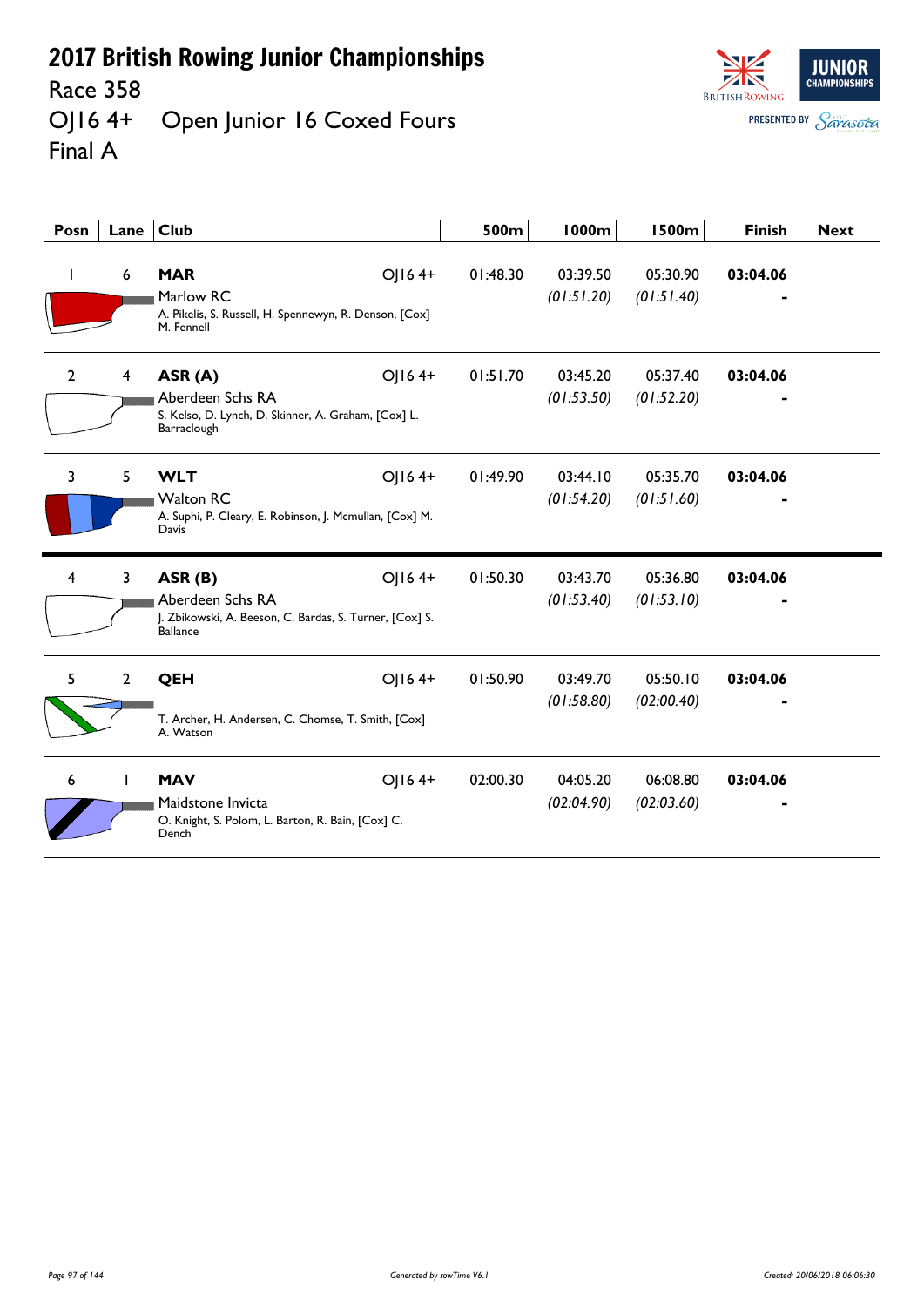



| Posn           | Lane         | <b>Club</b>                                                               |        | 500m     | <b>1000m</b>           | <b>1500m</b>           | <b>Finish</b> | <b>Next</b> |
|----------------|--------------|---------------------------------------------------------------------------|--------|----------|------------------------|------------------------|---------------|-------------|
| L              | 5            | <b>GGA</b>                                                                | WJ184- | 01:50.90 | 03:43.60               | 05:37.00               | 03:04.06      |             |
|                |              | H. Allan, L. Miller, J. Olney, H. Wicklow                                 |        |          | (01:52.70)             | (01:53.40)             |               |             |
| $\overline{2}$ | 6            | <b>HEN</b><br>Henley RC                                                   | WJ184- | 01:49.20 | 03:42.60<br>(01:53.40) | 05:37.50<br>(01:54.90) | 03:04.06      |             |
|                |              | A. Redman, D. BUTTERWORTH, G. Johnson, G.<br>Edwards                      |        |          |                        |                        |               |             |
| 3              | 3            | LEH (A)                                                                   | WJ184- | 01:52.10 | 03:49.30               | 05:46.30               | 03:04.06      |             |
|                |              | Lady E Holles<br>E. Henshaw, E. Breeze, C. Jackson, V. Cole               |        |          | (01:57.20)             | (01:57.00)             |               |             |
| 4              | 4            | <b>MAR</b>                                                                | WJ184- | 01:52.50 | 03:49.60               | 05:48.80               | 03:04.06      |             |
|                |              | Marlow RC<br>I. Taylor, N. Strudwick, G. Dean, A. Matthews                |        |          | (01:57.10)             | (01:59.20)             |               |             |
| 5              | $\mathbf{2}$ | <b>SWB</b>                                                                | WJ184- | 01:52.90 | 03:51.40               | 05:51.50               | 03:04.06      |             |
|                |              | Sir W Borlase's GS BC<br>I. O'Hara, D. Bethell, E. Hudson, S. Helin       |        |          | (01:58.50)             | (02:00.10)             |               |             |
| <b>DNS</b>     |              | <b>SWP</b>                                                                | WJ184- |          |                        |                        |               |             |
|                |              | Sir William Perkins's Sch<br>E. Baker, I. Daniels, O. Garnham, L. Adetola |        |          |                        |                        |               |             |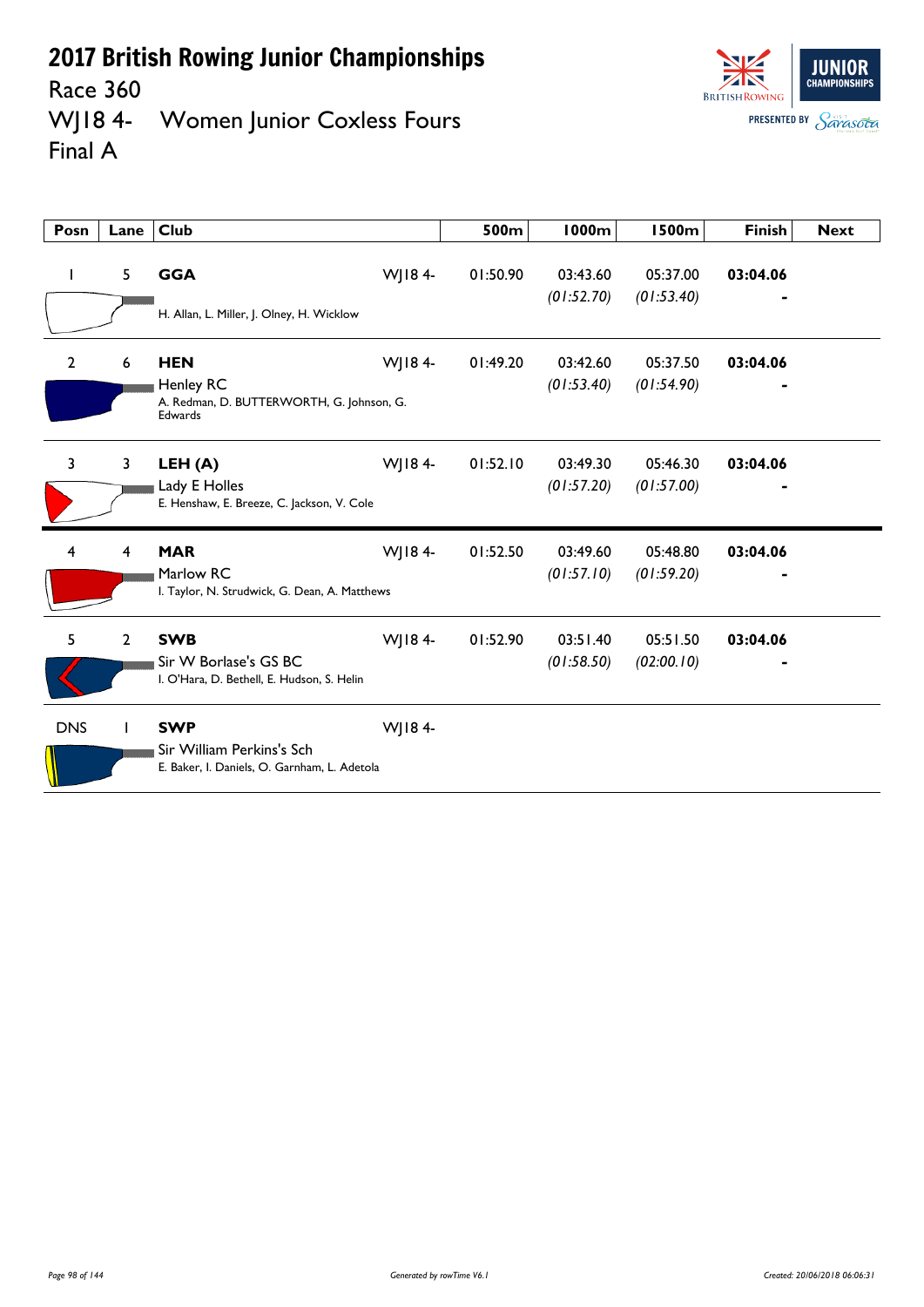

Race 361<br>WJ16 4x Women Junior 16 Quad Sculls Final B

| Posn           | Lane           | <b>Club</b>                                                                                           |           | 500m     | <b>1000m</b>           | <b>1500m</b>           | <b>Finish</b> | <b>Next</b> |
|----------------|----------------|-------------------------------------------------------------------------------------------------------|-----------|----------|------------------------|------------------------|---------------|-------------|
| I.             | 5              | <b>WRC</b><br><b>Wallingford RC</b><br>L. Barlow, C. Harrison, L. Gordon, H. Wilkinson                | WJ16 $4x$ | 01:52.50 | 03:53.00<br>(02:00.50) | 05:59.00<br>(02:06.00) | 03:04.06      |             |
| $\overline{2}$ | 6              | <b>CSSP</b><br>$\{x\}$<br>O. McPherson (SCP), R. McClure (CAS), K.<br>MacArthur (CAS), C. Smith (SCP) | WJ164x    | 02:00.50 | 04:05.90<br>(02:05.40) | 06:13.50<br>(02:07.60) | 03:04.06      |             |
| 3              | $\overline{2}$ | <b>PET</b><br>Peterborough City<br>H. Bassett, L. Jarvis, G. Parker, J. Taylor                        | W 164x    | 01:59.40 | 04:06.70<br>(02:07.30) | 06:19.60<br>(02:12.90) | 03:04.06      |             |
| 4              | 4              | QEH<br>A. Hearn, O. Graham, A. Lea, I. Berry                                                          | WJ16 $4x$ | 01:59.80 | 04:11.00<br>(02:11.20) | 06:28.60<br>(02:17.60) | 03:04.06      |             |
| 5              |                | <b>MHD</b><br>Maidenhead RC<br>B. Anderson, O. O'Mahony, E. Shelley-Smith, I.<br>Harding              | W 164x    | 02:07.00 | 04:17.60<br>(02:10.60) | 06:35.30<br>(02:17.70) | 03:04.06      |             |
| <b>DNS</b>     | 3              | <b>MAV</b><br>Maidstone Invicta<br>F. Mileham, T. Gumsley-Read, G. MacMahon, H. Read                  | WJ16 $4x$ |          |                        |                        |               |             |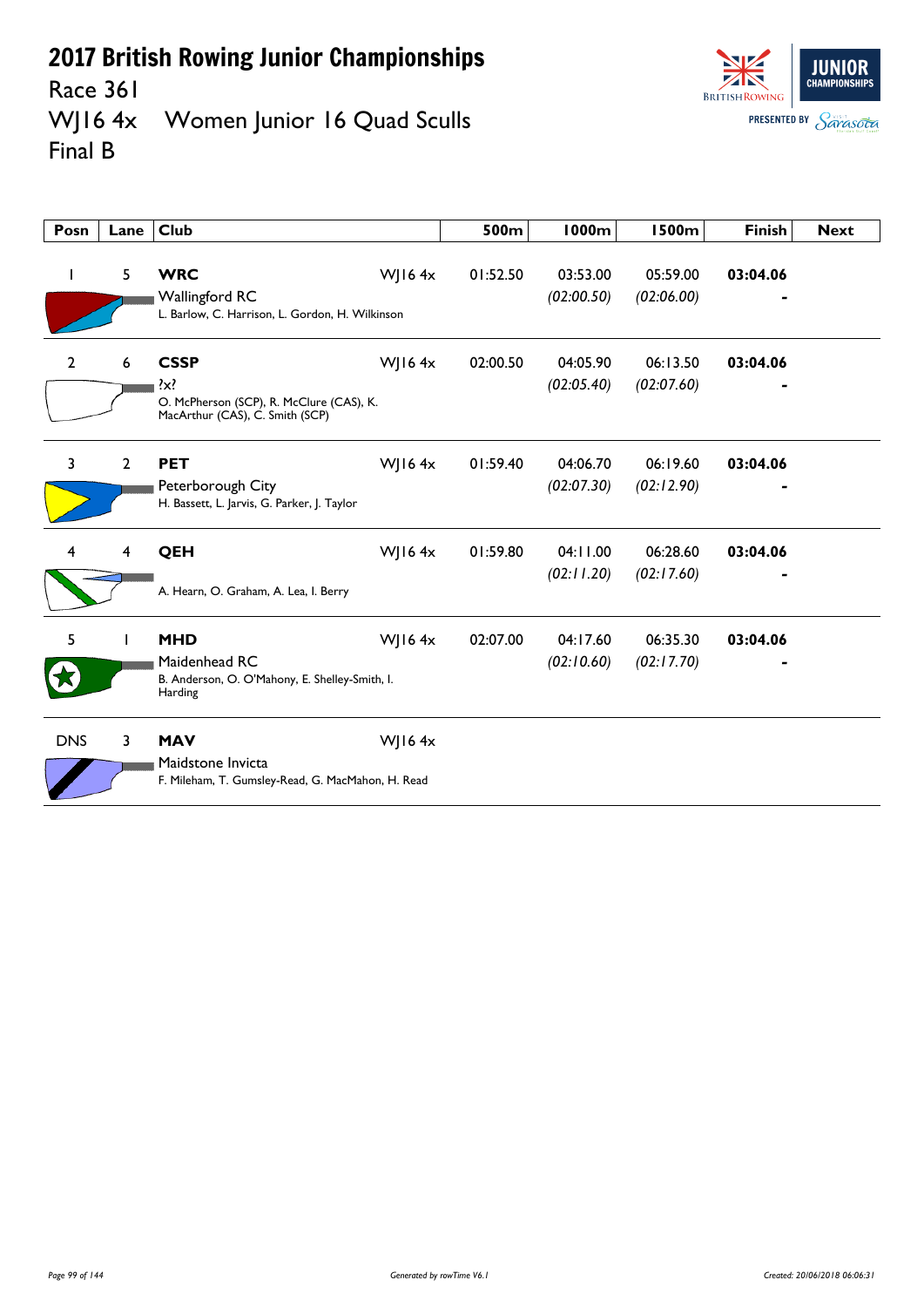Race 362<br>WJ16 4x Women Junior 16 Quad Sculls Final A



| Posn         | Lane           | <b>Club</b>                                                                                                    | 500m     | <b>1000m</b>           | <b>1500m</b>           | <b>Finish</b> | <b>Next</b> |
|--------------|----------------|----------------------------------------------------------------------------------------------------------------|----------|------------------------|------------------------|---------------|-------------|
| $\mathbf{I}$ | 6              | <b>CNIK</b><br>WJ16 $4x$<br>?x?<br>H. Lancaster (KSE), F. Dingwall (IEL), O. Morgan<br>(CNN), R. Garrett (KSE) | 01:53.20 | 03:44.30<br>(01:51.10) | 05:43.50<br>(01:59.20) | 03:04.06      |             |
| $\mathbf{2}$ | 5              | <b>NOWT</b><br>WJ16 $4x$<br>$\{x\}$<br>R. Cooney (NOW), C. Almond (NOW), E. Stanhope<br>(WTN), L. Myers (WTN)  | 01:58.40 | 03:52.80<br>(01:54.40) | 05:54.70<br>(02:01.90) | 03:04.06      |             |
| 3            | 4              | <b>TSS</b><br>WJ16 $4x$<br><b>Tideway Scullers Sch</b><br>O. Supple, J. Goodall, H. van Wachem, E. van Wachem  | 01:56.20 | 03:53.20<br>(01:57.00) | 05:57.40<br>(02:04.20) | 03:04.06      |             |
| 4            | 3              | <b>TRC</b><br><b>WJ164x</b><br>Thames RC<br>H. Bentley, A. Gilbart-Smith, T. Kelly, M. Palmer                  | 01:59.70 | 04:01.10<br>(02:01.40) | 06:06.60<br>(02:05.50) | 03:04.06      |             |
| 5            | $\overline{2}$ | WJ16 $4x$<br><b>HEN</b><br>Henley RC<br>C. O'Donohue, A. Crick, J. Arlett, P. Fletcher                         | 01:54.30 | 03:57.30<br>(02:03.00) | 06:05.10<br>(02:07.80) | 03:04.06      |             |
| 6            |                | <b>WRR</b><br>WJ16 $4x$<br><b>Worcester RC</b><br>A. Bull, E. Shaw, B. Silvester, D. Price                     | 01:55.60 | 04:00.30<br>(02:04.70) | 06:09.00<br>(02:08.70) | 03:04.06      |             |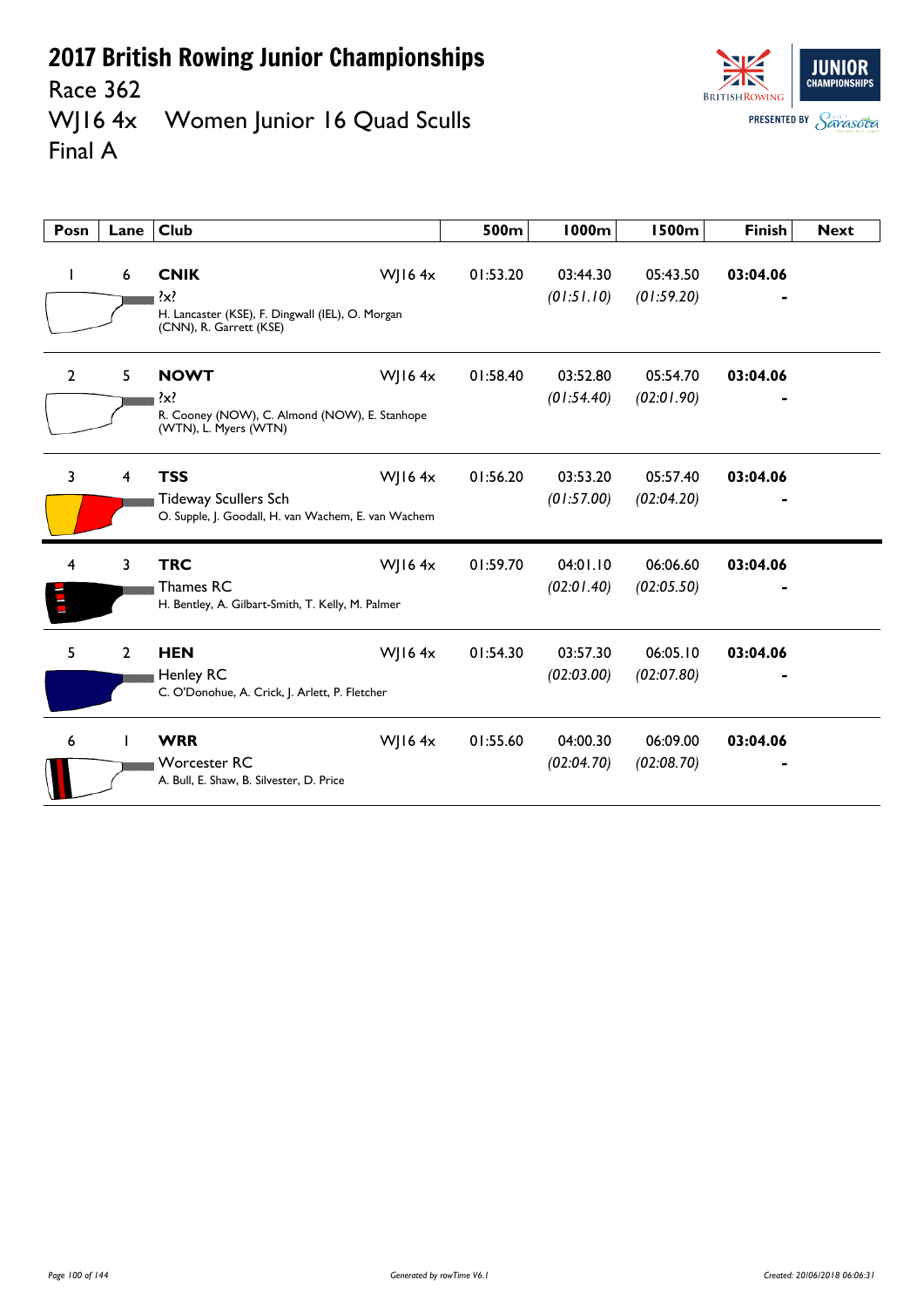



Race 363<br>WJ15 2x Women Junior 15 Double Sculls Final B

| Posn           | Lane             | <b>Club</b>                                                 |            | 500m     | <b>1000m</b>           | <b>1500m</b>           | <b>Finish</b> | <b>Next</b> |
|----------------|------------------|-------------------------------------------------------------|------------|----------|------------------------|------------------------|---------------|-------------|
|                | $\boldsymbol{6}$ | <b>CAS</b><br>N. Miller, M. Barry                           | $W$ JI5 2x | 02:03.30 | 04:12.60<br>(02:09.30) | 06:26.10<br>(02:13.50) | 03:04.06      |             |
| $\overline{2}$ | 5                | MHD(B)<br>Maidenhead RC<br>E. Coomber, S. Joyce             | $W$ JI5 2x | 02:07.90 | 04:19.50<br>(02:11.60) | 06:32.10<br>(02:12.60) | 03:04.06      |             |
| 3              | 4                | <b>RDG</b><br>Reading RC<br>P. Threlfall, A. Kemsley        | WJ15 $2x$  | 02:07.30 | 04:23.40<br>(02:16.10) | 06:38.40<br>(02:15.00) | 03:04.06      |             |
| 4              |                  | <b>MOS</b><br>Mossbourne<br>R. Van Doorn, A. de Abaitua     | $W$ JI5 2x | 02:10.60 | 04:27.20<br>(02:16.60) | 06:42.90<br>(02:15.70) | 03:04.06      |             |
| 5              | 3                | TSS(A)<br><b>Tideway Scullers Sch</b><br>A. White, A. Mavra | $W$ JI5 2x | 02:12.00 | 04:29.60<br>(02:17.60) | 06:47.70<br>(02:18.10) | 03:04.06      |             |
| 6              | $\overline{2}$   | <b>MAR</b><br>Marlow RC<br>E. Stilwell, C. Huggett          | $W$ JI5 2x | 02:14.80 | 04:34.10<br>(02:19.30) | 06:54.50<br>(02:20.40) | 03:04.06      |             |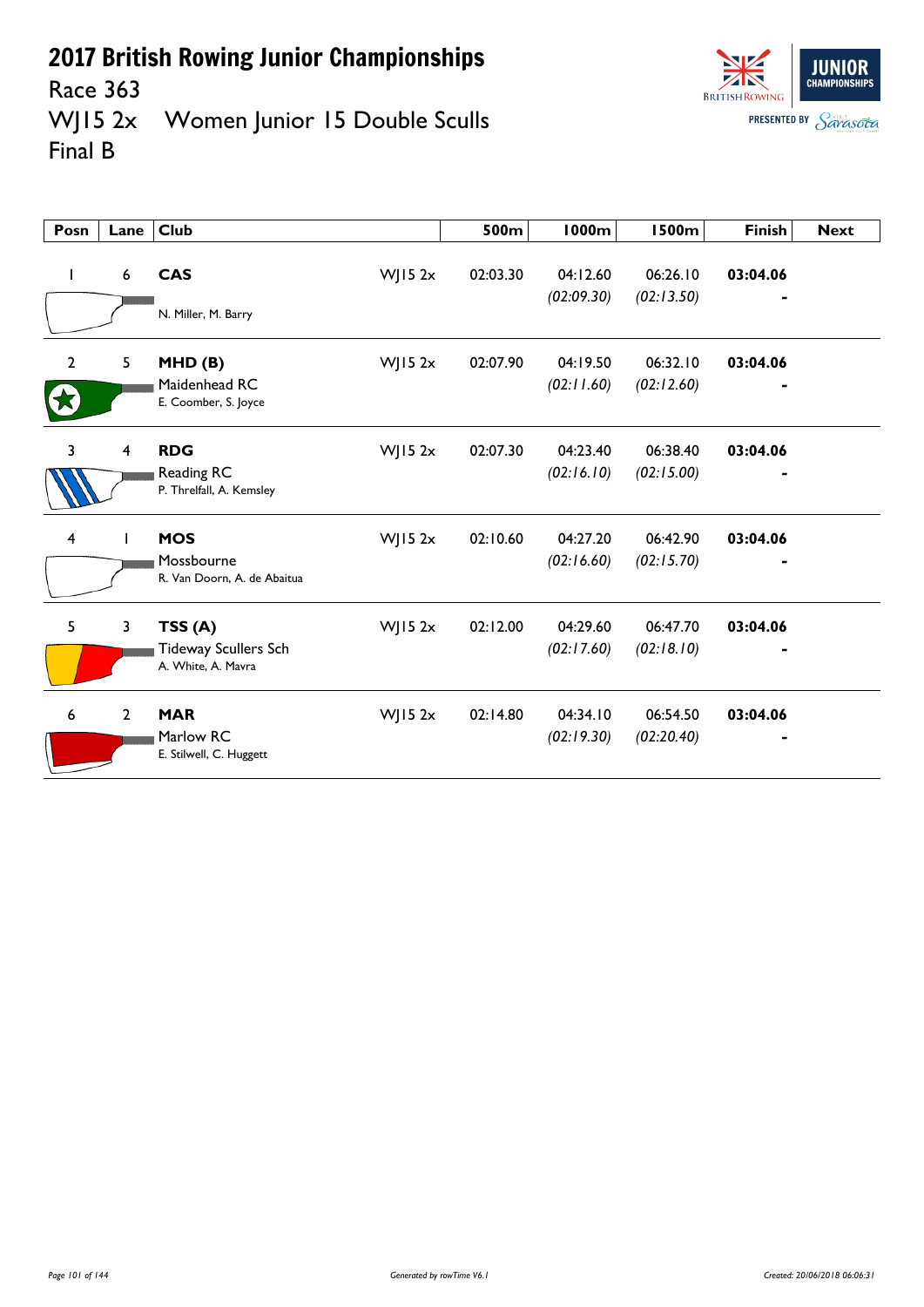

**JUNIOR CHAMPIONSHIPS** 

Race 364<br>WJ15 2x Women Junior 15 Double Sculls Final A

| Posn           | Lane                    | <b>Club</b>                                                           | 500m     | <b>1000m</b>           | <b>1500m</b>           | <b>Finish</b> | <b>Next</b> |
|----------------|-------------------------|-----------------------------------------------------------------------|----------|------------------------|------------------------|---------------|-------------|
| I.             | 3                       | HEN(A)<br>$W$ JI5 2x<br>Henley RC<br>G. Brown, C. Russell             | 02:00.50 | 04:06.00<br>(02:05.50) | 06:12.10<br>(02:06.10) | 03:04.06      |             |
| $\overline{2}$ | $\boldsymbol{6}$        | $W$ JI5 2x<br>MHD(A)<br>Maidenhead RC<br>A. Hollis, C. Williams       | 02:04.20 | 04:09.30<br>(02:05.10) | 06:14.50<br>(02:05.20) | 03:04.06      |             |
| $\overline{3}$ | 5                       | CBR(A)<br>$W$ JI5 2x<br>City of Bristol RC<br>L. Snow, L. Worthington | 02:05.50 | 04:11.70<br>(02:06.20) | 06:18.90<br>(02:07.20) | 03:04.06      |             |
| 4              | $\overline{2}$          | <b>BKS</b><br>$W$ JI5 2x<br><b>Becket RC</b><br>J. Brankin, D. Mckean | 02:02.70 | 04:11.30<br>(02:08.60) | 06:19.90<br>(02:08.60) | 03:04.06      |             |
| 5              | $\overline{\mathbf{4}}$ | $W$ JI5 2x<br>HEN(B)<br>Henley RC<br>H. Hills, H. Drury               | 02:05.80 | 04:13.60<br>(02:07.80) | 06:21.40<br>(02:07.80) | 03:04.06      |             |
| 6              | I.                      | <b>STN</b><br>$W$ JI5 2x<br><b>Staines</b><br>K. Gooch, E. Burton     | 02:03.40 | 04:12.60<br>(02:09.20) | 06:23.60<br>(02:11.00) | 03:04.06      |             |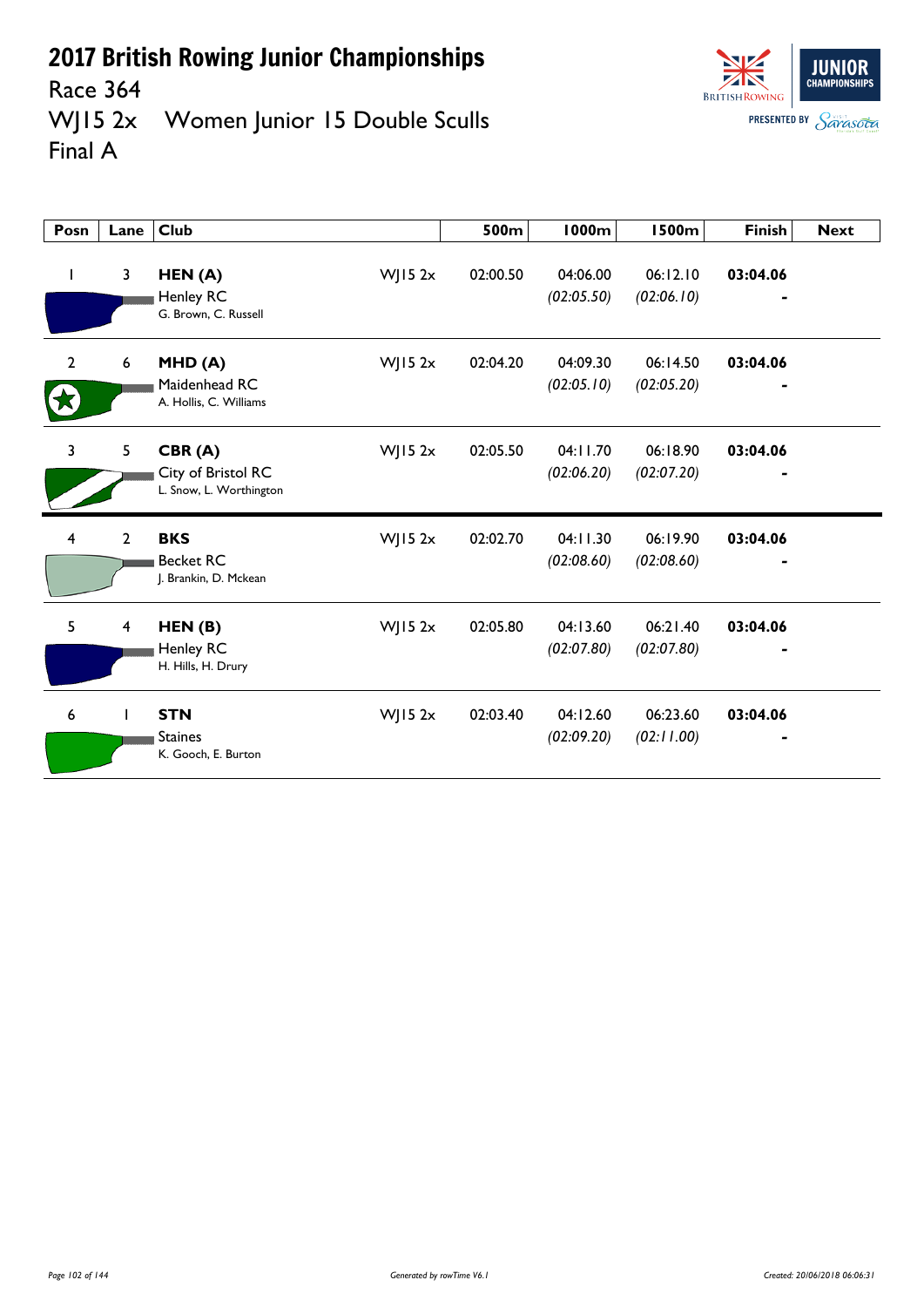Race 365<br>OJ15 1x Open Junior 15 Single Sculls Final B



| Posn                    | Lane           | <b>Club</b>                                                   | 500m     | 1000m                  | <b>1500m</b>           | <b>Finish</b>              | <b>Next</b> |
|-------------------------|----------------|---------------------------------------------------------------|----------|------------------------|------------------------|----------------------------|-------------|
|                         | 5              | <b>YRK</b><br>$OJI5$ $1x$<br>York City<br>J. Gowling          | 01:56.30 | 04:01.20<br>(02:04.90) | 06:05.10<br>(02:03.90) | 03:04.06<br>$\blacksquare$ |             |
| $\overline{2}$          | $\overline{2}$ | <b>HCS</b><br>$OJI5$ $1x$<br>S. Dixon                         | 01:59.70 | 04:05.20<br>(02:05.50) | 06:10.80<br>(02:05.60) | 03:04.06                   |             |
| 3                       | 6              | <b>HWG</b><br>$OJI5$ $1x$<br>RGS High Wycombe<br>D. Huntley   | 01:59.10 | 04:04.00<br>(02:04.90) | 06:10.10<br>(02:06.10) | 03:04.06                   |             |
| $\overline{\mathbf{4}}$ | 3              | $OJI5$ $1x$<br>RDG (A)<br>Reading RC<br>J. Rundle             | 02:05.70 | 04:06.80<br>(02:01.10) | 06:13.80<br>(02:07.00) | 03:04.06                   |             |
| 5                       |                | <b>EXE</b><br>$OJ15$ $1x$<br><b>Exeter RC</b><br>E. Fuller    | 01:59.90 | 04:14.80<br>(02:14.90) | 06:19.80<br>(02:05.00) | 03:04.06                   |             |
| 6                       | $\overline{4}$ | <b>ASR</b><br>$OJ15$ $1x$<br>Aberdeen Schs RA<br>J. Zbikowski | 02:07.80 | 04:14.00<br>(02:06.20) | 06:20.50<br>(02:06.50) | 03:04.06                   |             |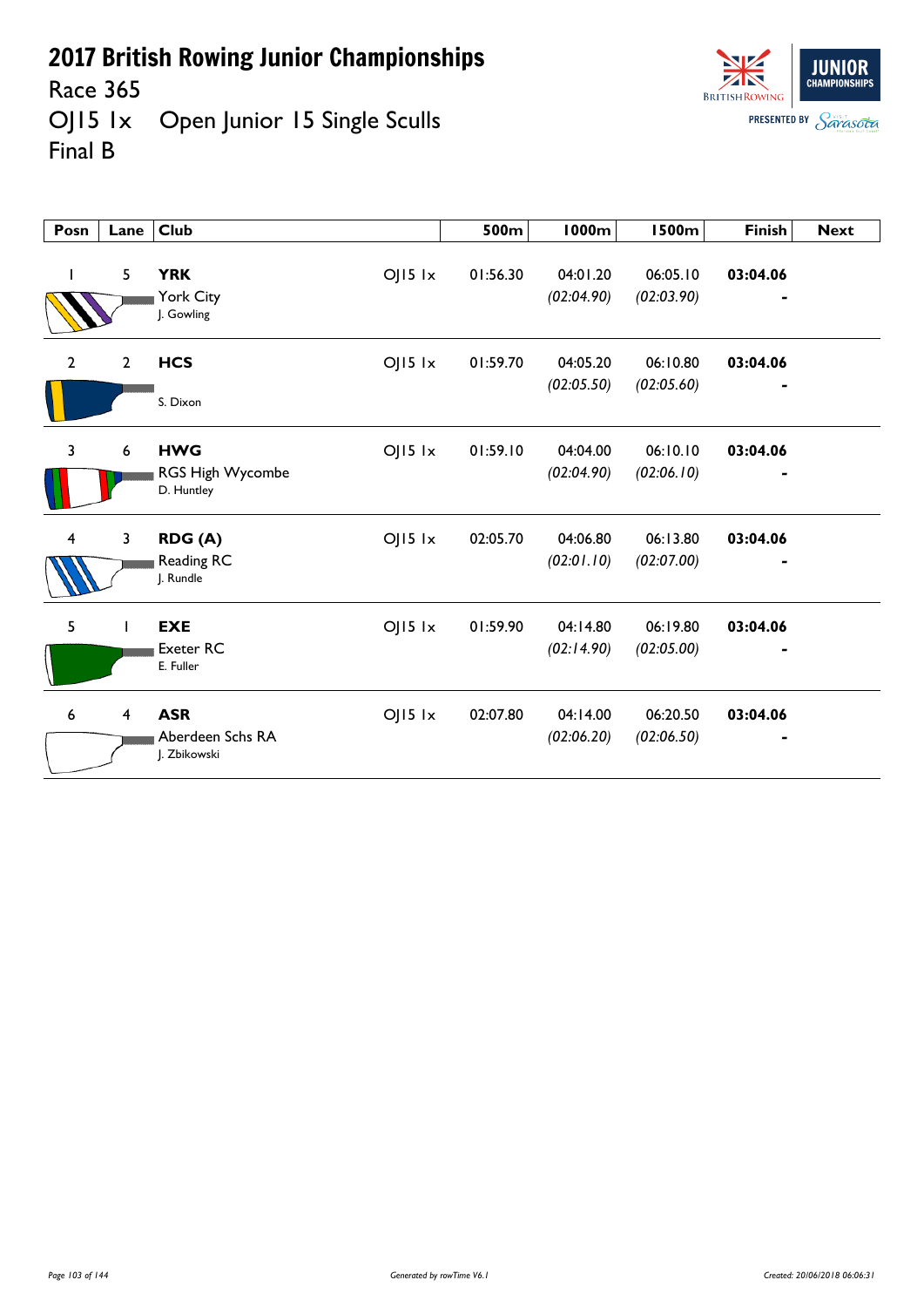Race 366<br>OJ15 1x Open Junior 15 Single Sculls Final A



| Posn           | Lane                    | <b>Club</b>                                               | 500m       | <b>1000m</b>                           | <b>1500m</b>           | <b>Finish</b>                            | <b>Next</b> |
|----------------|-------------------------|-----------------------------------------------------------|------------|----------------------------------------|------------------------|------------------------------------------|-------------|
|                | $\boldsymbol{6}$        | $OJI5$ $1x$<br>GLB (A)<br>Globe<br>J. Watson-Gandy        | <b>DNA</b> | 03:50.40<br>(03:50.40)                 | 05:53.30<br>(02:02.90) | 03:04.06<br>٠                            |             |
| $\overline{2}$ | 5                       | $OJI5$ $1x$<br><b>STK</b><br>Trentham BC<br>D. Hallsworth | <b>DNA</b> | 04:04.20<br>(04:04.20)                 | 05:58.80<br>(01:54.60) | 03:04.06<br>$\qquad \qquad \blacksquare$ |             |
| 3              | 3                       | <b>ROB</b><br>$OJI5$ $1x$<br>Rob Roy<br><b>B.</b> Taylor  | <b>DNA</b> | 03:57.50<br>(03:57.50)                 | 06:01.30<br>(02:03.80) | 03:04.06                                 |             |
| $\overline{4}$ | $\overline{\mathbf{4}}$ | $OJI5$ $1x$<br>CLD(A)<br>J. Morrison                      | <b>DNA</b> | 03:53.80<br>(03:53.80)                 | 05:56.30<br>(02:02.50) | 03:04.06                                 |             |
| 5              | T                       | $OJI5$ $1x$<br>MHD(A)<br>Maidenhead RC<br>S. O'Connor     | <b>DNA</b> | 04:07.10<br>(04:07.10)                 | 06:10.90<br>(02:03.80) | 03:04.06                                 |             |
| 6              | $\overline{2}$          | <b>CLS</b><br>$OJI5$ $1x$<br>R. Bowery                    | <b>DNA</b> | <b>DNA</b><br>$\overline{\phantom{a}}$ | 06:16.70<br>(06:16.70) | 03:04.06                                 |             |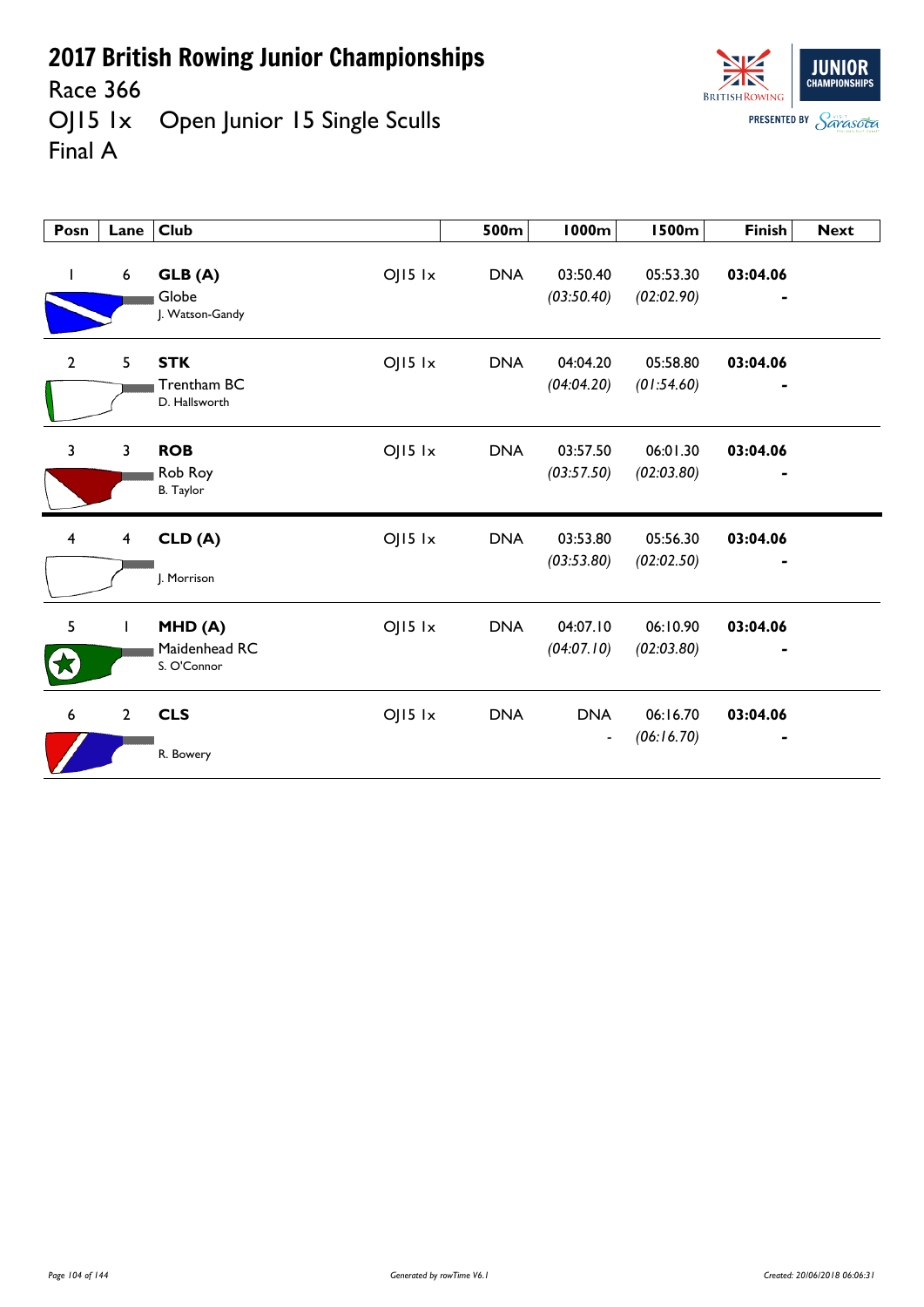Race 367<br>OJ18 1x Open Junior Single Sculls Final B

| <b>BRITISH ROWING</b> | JUNIOR<br><b>CHAMPIONSHIPS</b> |
|-----------------------|--------------------------------|
| <b>PRESENTED BY</b>   | Sarasota                       |

| Posn           | Lane            | <b>Club</b>                                                     | 500m     | <b>1000m</b>           | <b>1500m</b>           | <b>Finish</b>              | <b>Next</b> |
|----------------|-----------------|-----------------------------------------------------------------|----------|------------------------|------------------------|----------------------------|-------------|
| L              | $6\phantom{.}6$ | OJ18 1x<br>TYU (A)<br>A. Phillipson                             | 01:53.70 | 03:55.60<br>(02:01.90) | 05:52.40<br>(01:56.80) | 03:04.06                   |             |
| $\overline{2}$ | 5               | <b>BRX</b><br>$O$   $18$ $1x$<br><b>Broxbourne RC</b><br>M. Day | 01:51.90 | 03:52.20<br>(02:00.30) | 05:58.70<br>(02:06.50) | 03:04.06<br>$\blacksquare$ |             |
| 3              | $\overline{4}$  | <b>NOR</b><br>$OJ18$ $1x$<br>Norwich RC<br>M. Lewis Williams    | 01:55.10 | 03:57.70<br>(02:02.60) | 05:59.70<br>(02:02.00) | 03:04.06                   |             |
| $\overline{4}$ | 3               | <b>GGA</b><br>OJ18 1x<br>R. Smith                               | 01:57.60 | 04:01.80<br>(02:04.20) | 06:04.00<br>(02:02.20) | 03:04.06                   |             |
| 5              |                 | <b>EHU</b><br>OJ18 1x<br>Edinburgh Univ BC<br>F. Murray         | 01:58.40 | 04:02.60<br>(02:04.20) | 06:04.80<br>(02:02.20) | 03:04.06<br>٠              |             |
| 6              | $\overline{2}$  | $OJ18$ $1x$<br>HEN(A)<br>Henley RC<br><b>B.</b> Turnell         | 01:55.60 | 04:00.90<br>(02:05.30) | 06:05.50<br>(02:04.60) | 03:04.06                   |             |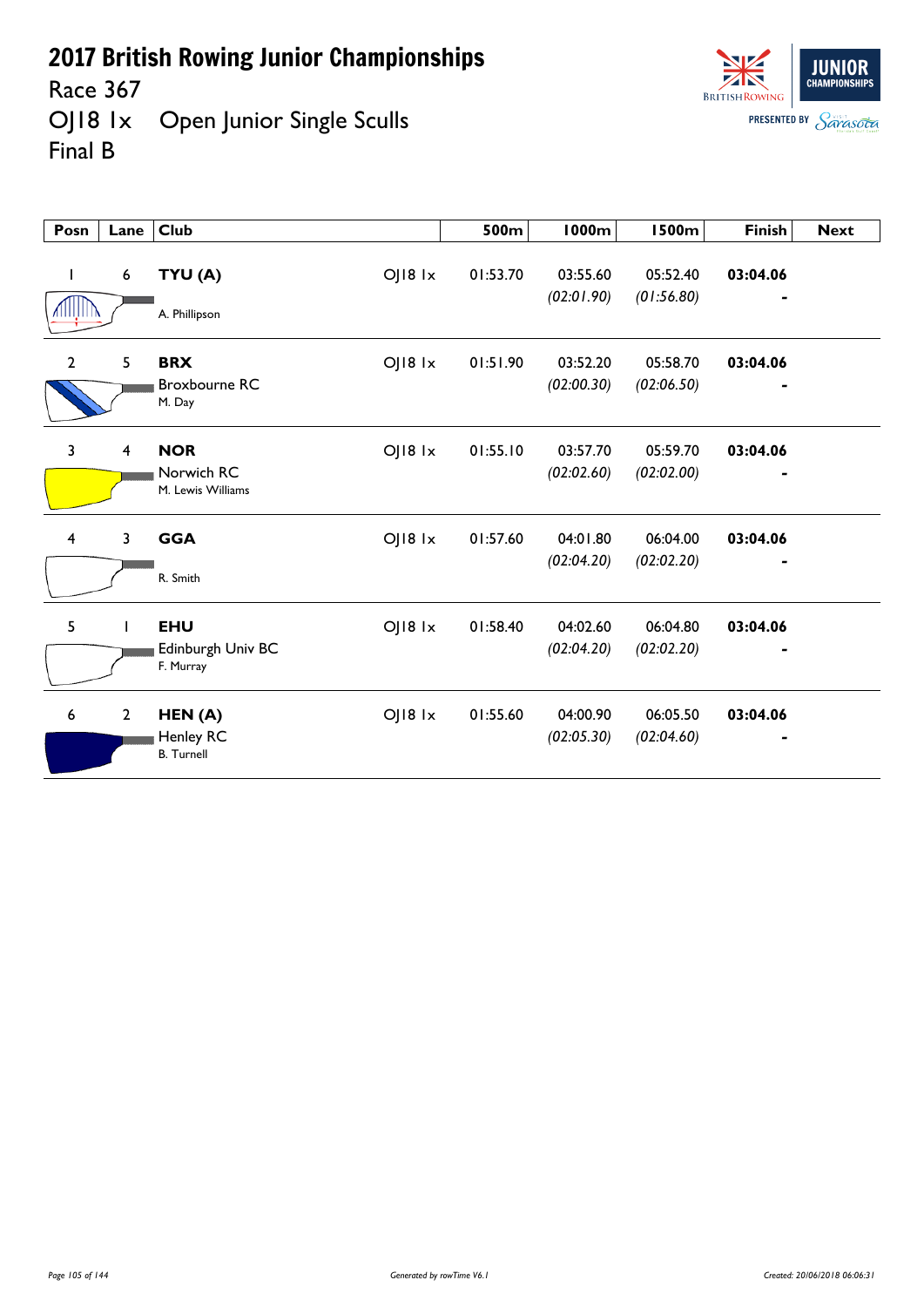Race 368<br>OJ18 1x Open Junior Single Sculls Final A



| Posn            | Lane           | <b>Club</b>                                                            | 500m     | 1000m                  | <b>1500m</b>           | <b>Finish</b>              | <b>Next</b> |
|-----------------|----------------|------------------------------------------------------------------------|----------|------------------------|------------------------|----------------------------|-------------|
| L               | 5              | <b>TSS</b><br>OJ18 1x<br><b>Tideway Scullers Sch</b><br>M. Jonas       | 01:54.00 | 03:51.10<br>(01:57.10) | 05:45.60<br>(01:54.50) | 03:04.06<br>$\blacksquare$ |             |
| $\overline{2}$  | 6              | <b>SAN</b><br>OJ18 1x<br><b>St Andrew BC</b><br>D. Flockhart           | 01:56.20 | 03:54.50<br>(01:58.30) | 05:50.60<br>(01:56.10) | 03:04.06                   |             |
| 3               | $\overline{3}$ | <b>NRC</b><br>OJ18 1x<br>Nottingham RC<br>M. Parker                    | 01:53.10 | 03:47.70<br>(01:54.60) | 05:45.30<br>(01:57.60) | 03:04.06                   |             |
| $\overline{4}$  | $\overline{4}$ | <b>SAU</b><br>$O$   $18$ $1x$<br><b>St Andrews Univ</b><br>A. Chisholm | 01:56.60 | 03:55.10<br>(01:58.50) | 05:52.10<br>(01:57.00) | 03:04.06                   |             |
| 5               |                | OJ18 1x<br>GLB (B)<br>Globe<br>D. Sullivan                             | 01:54.60 | 03:53.70<br>(01:59.10) | 05:54.20<br>(02:00.50) | 03:04.06                   |             |
| $6\phantom{1}6$ | $\overline{2}$ | <b>BAE</b><br>OJ18 1x<br>Barn Elms RC<br>A. Jackson                    | 01:55.10 | 03:55.40<br>(02:00.30) | 05:55.10<br>(01:59.70) | 03:04.06                   |             |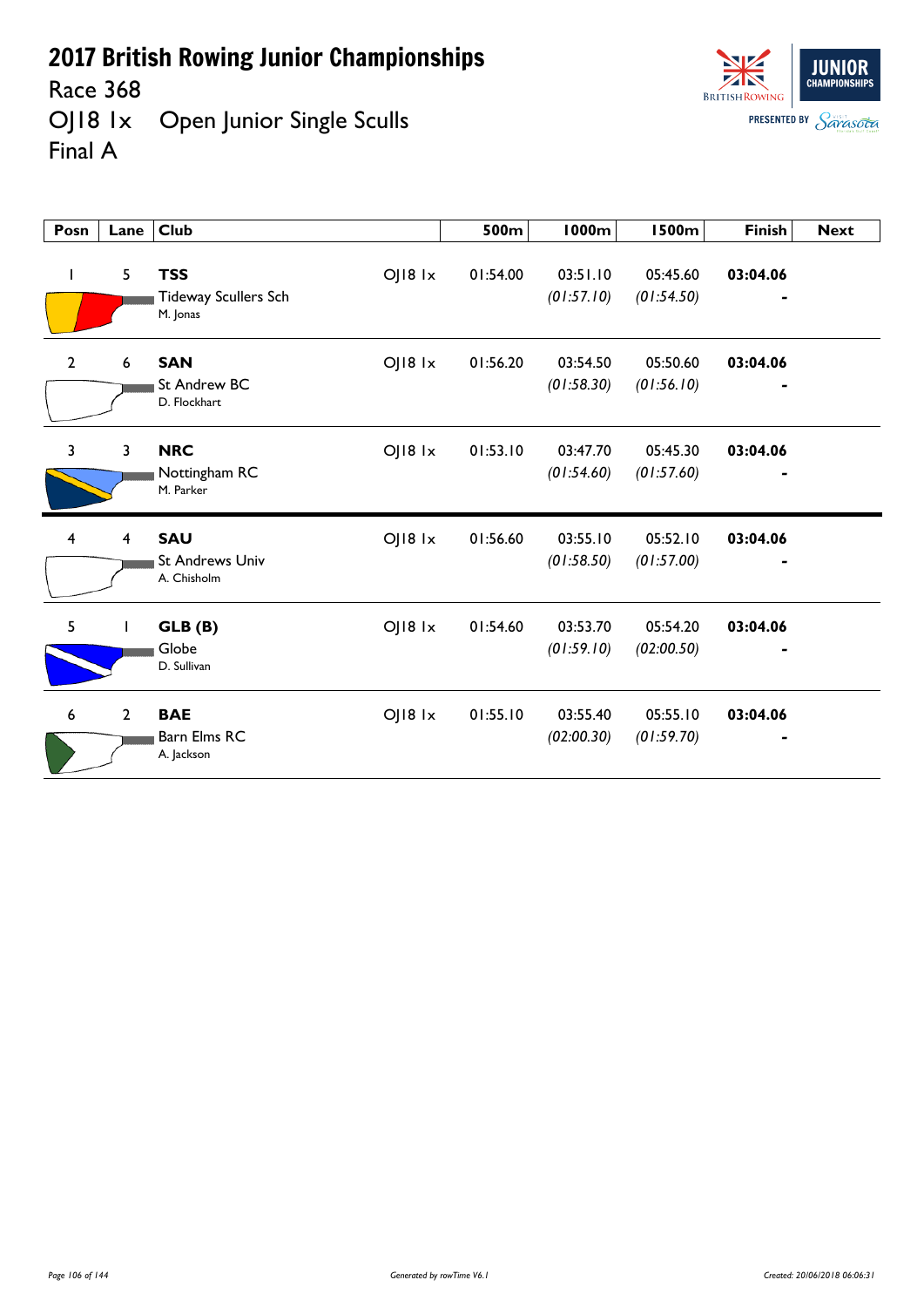Race 369<br>OJ16 2x Open Junior 16 Double Sculls Final B

| Posn           | Lane           | <b>Club</b>                                                                  | 500m     | 1000m                  | 1500m                  | <b>Finish</b> | <b>Next</b> |
|----------------|----------------|------------------------------------------------------------------------------|----------|------------------------|------------------------|---------------|-------------|
| I              | 4              | <b>PET</b><br>OJ16 2x<br>Peterborough City<br>B. Mackenzie, J. Collins       | 01:48.20 | 03:42.50<br>(01:54.30) | 05:37.00<br>(01:54.50) | 03:04.06      |             |
| $\mathbf{2}$   | 5              | <b>GLB</b><br>OJ162x<br>Globe<br>P. Howard, A. Kirk                          | 01:50.80 | 03:43.20<br>(01:52.40) | 05:37.60<br>(01:54.40) | 03:04.06      |             |
| 3              | 6              | <b>LDR</b><br>OJ162x<br>Leander<br>J. Murphy, M. Devereux                    | 01:47.40 | 03:40.10<br>(01:52.70) | 05:35.10<br>(01:55.00) | 03:04.06      |             |
| $\overline{4}$ | 3              | <b>CBR</b><br>OJ16 2x<br>City of Bristol RC<br>Z. James-Knights, D. Sinclair | 01:51.70 | 03:48.70<br>(01:57.00) | 05:46.90<br>(01:58.20) | 03:04.06      |             |
| 5              | $\overline{2}$ | <b>HWG</b><br>OJ162x<br>RGS High Wycombe<br>B. Hinves, J. Forster            | 01:56.10 | 03:53.30<br>(01:57.20) | 05:51.70<br>(01:58.40) | 03:04.06      |             |
| 6              |                | <b>TRC</b><br>OJ16 2x<br>Thames RC<br>T. Humphrey-Evans, H. Murray           | 01:51.10 | 03:49.00<br>(01:57.90) | 05:47.30<br>(01:58.30) | 03:04.06      |             |

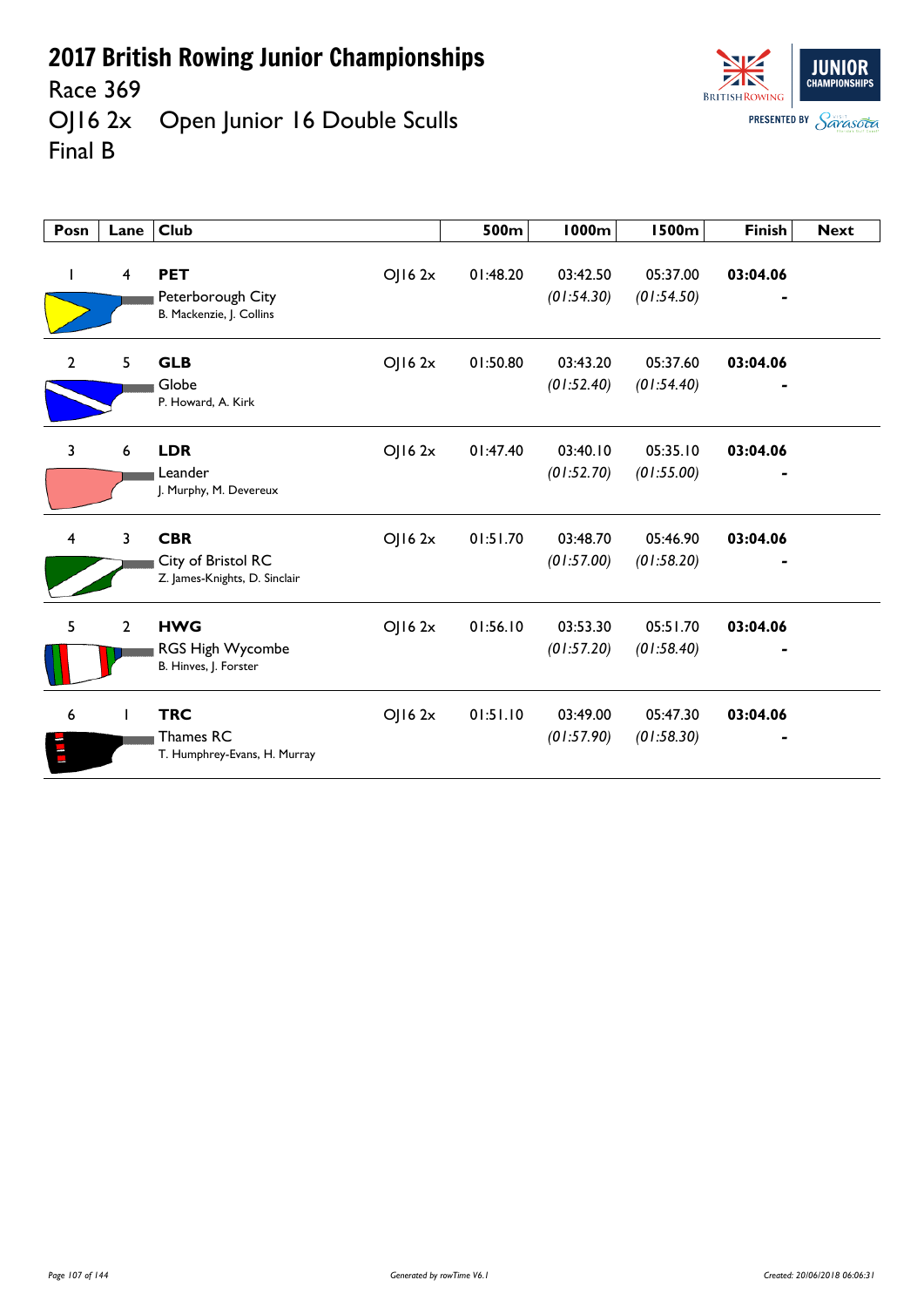



| Posn           | Lane                    | <b>Club</b>                                                       |         | 500m     | 1000m                  | <b>1500m</b>           | <b>Finish</b> | <b>Next</b> |
|----------------|-------------------------|-------------------------------------------------------------------|---------|----------|------------------------|------------------------|---------------|-------------|
| T              | 6                       | <b>LEA</b><br>Lea RC<br>L. Powell, J. den Dulk                    | OJ162x  | 01:44.80 | 03:35.40<br>(01:50.60) | 05:25.60<br>(01:50.20) | 03:04.06      |             |
| $\overline{2}$ | 5                       | FAL(B)<br>R. PLUNKET, P. PLUNKET                                  | OJ162x  | 01:46.10 | 03:35.80<br>(01:49.70) | 05:24.80<br>(01:49.00) | 03:04.06      |             |
| 3              | $\overline{\mathbf{4}}$ | <b>RDTW</b><br>$\{x\}$<br>O. Turner (RDG), A. Stephenson (TWK)    | OJ16 2x | 01:47.90 | 03:38.40<br>(01:50.50) | 05:30.60<br>(01:52.20) | 03:04.06      |             |
| 4              | 3                       | <b>HEN</b><br>Henley RC<br>O. Taylor, B. Issa                     | OJ162x  | 01:47.40 | 03:41.10<br>(01:53.70) | 05:34.80<br>(01:53.70) | 03:04.06      |             |
| 5              | $\overline{2}$          | <b>HCS</b><br>L. Jordan, P. Lester                                | OJ162x  | 01:49.50 | 03:44.10<br>(01:54.60) | 05:37.50<br>(01:53.40) | 03:04.06      |             |
| 6              |                         | <b>HIN</b><br>Hinksey Sculling Sch<br>R. Stanford Meisl, A. Clark | OJ162x  | 01:50.70 | 03:45.50<br>(01:54.80) | 05:39.10<br>(01:53.60) | 03:04.06      |             |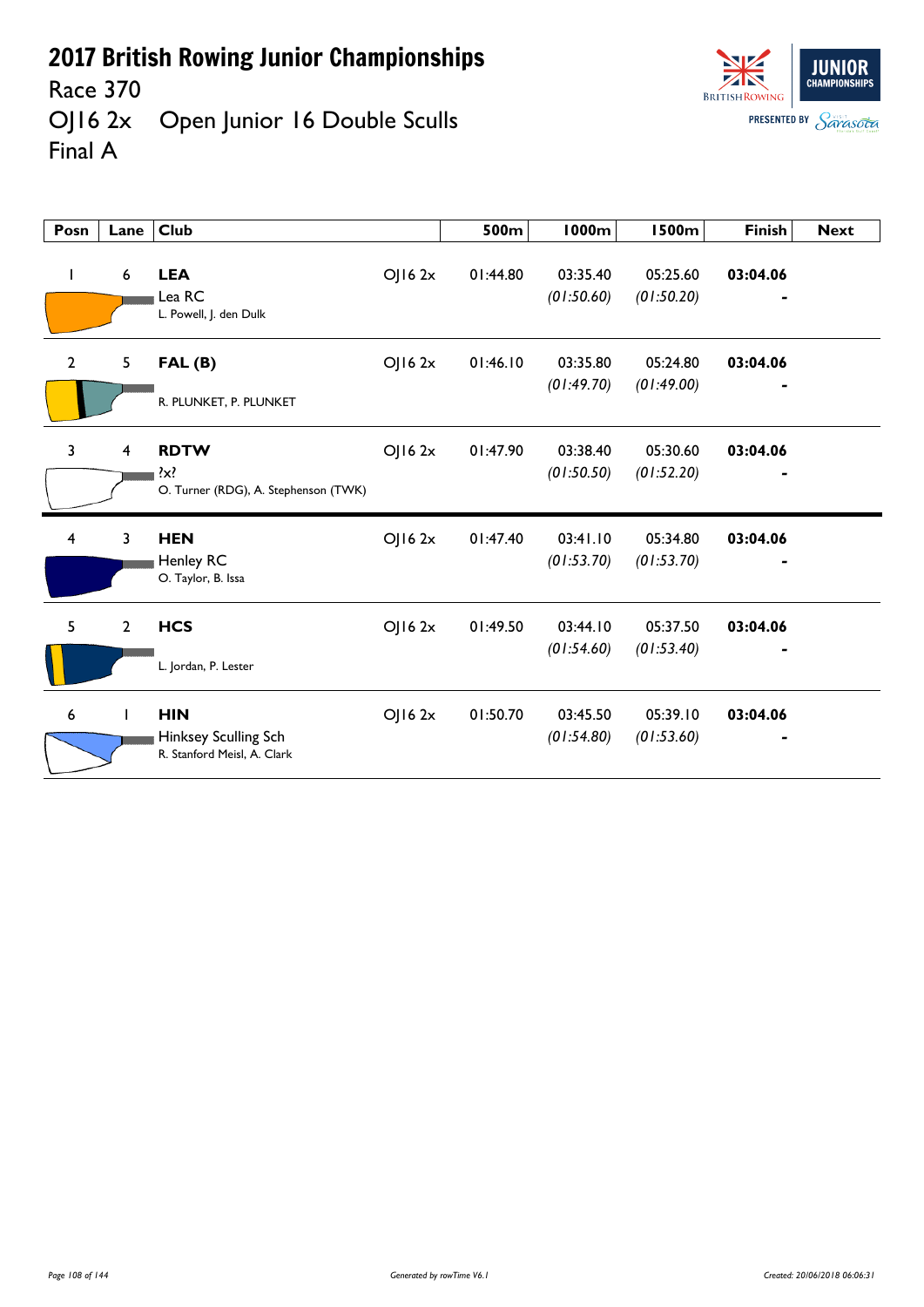Race 371<br>WJ18 4x



Women Junior Quad Sculls Final B

| Posn           | Lane | <b>Club</b>                                                                  |               | 500m       | 1000m      | 1500m      | <b>Finish</b>  | <b>Next</b> |
|----------------|------|------------------------------------------------------------------------------|---------------|------------|------------|------------|----------------|-------------|
| <b>DNS</b>     | 3.   | <b>CSN</b>                                                                   | WJ18 $4x$     |            |            |            |                |             |
|                |      | B. Hull, K. MacMurtrie, S. McNally, K. Nunn                                  |               |            |            |            |                |             |
|                | 5    | <b>SUA</b>                                                                   | WJ18 $4x$     | <b>DNA</b> | 04:04.10   | 06:11.20   | 03:04.06       |             |
|                |      | Stratford-upon-Avon BC<br>S. Ward, L. Willis, M. Griffiths, T. Mordaunt      |               |            | (04:04.10) | (02:07.10) |                |             |
| $\overline{2}$ | 4    | <b>GWSA</b>                                                                  | $W$ ] 184 $x$ | <b>DNA</b> | 04:10.20   | 06:19.10   | 03:04.06       |             |
|                |      | ?x?<br>M. Chisholm (GWC), S. Cameron (GWC), S. Orr<br>(GWC), E. Buchan (SAN) |               |            | (04:10.20) | (02:08.90) | $\overline{a}$ |             |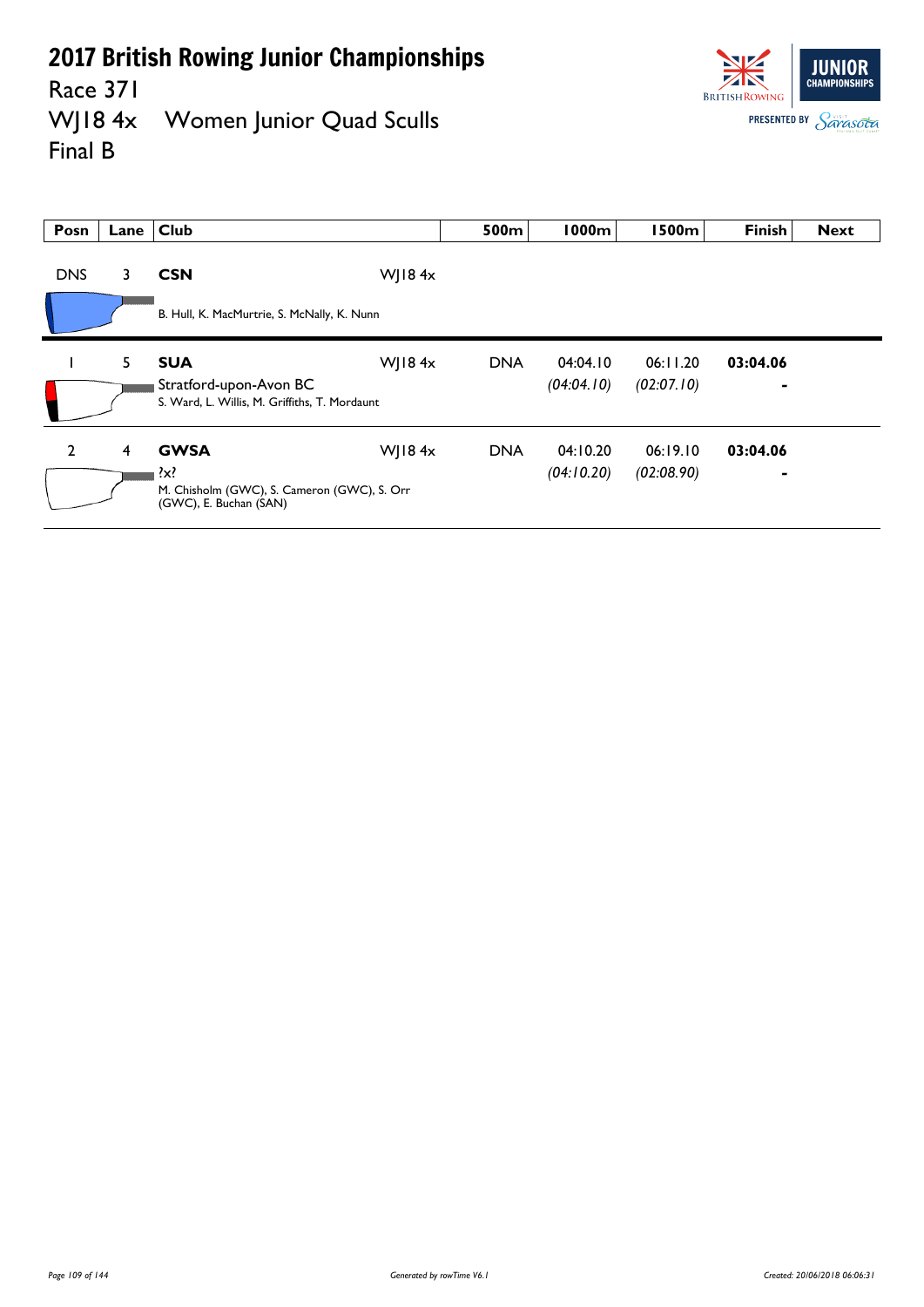

Race 372<br>WJ18 4x Women Junior Quad Sculls Final A

| Posn           | Lane           | <b>Club</b>                                                                      |           | 500m       | <b>1000m</b>           | <b>1500m</b>           | <b>Finish</b> | <b>Next</b> |
|----------------|----------------|----------------------------------------------------------------------------------|-----------|------------|------------------------|------------------------|---------------|-------------|
|                | 5              | <b>GHP</b><br>Gloucester Hartpury<br>H. Bawden, G. Martin, H. Cooper, H. Huggins | WJ18 $4x$ | <b>DNA</b> | 03:32.40<br>(03:32.40) | 05:22.90<br>(01:50.50) | 03:04.06      |             |
| $\overline{2}$ | 6              | <b>HEN</b><br>Henley RC<br>A. Sotnick, R. Lister, A. Jones, P. Barter            | WJ184x    | <b>DNA</b> | 03:43.30<br>(03:43.30) | 05:39.30<br>(01:56.00) | 03:04.06      |             |
| $\overline{3}$ | 3              | <b>CAS</b><br>E. Murphy, K. MacArthur, K. Bryce, N. McClure                      | WJ18 $4x$ | <b>DNA</b> | 03:49.90<br>(03:49.90) | 05:48.30<br>(01:58.40) | 03:04.06      |             |
| 4              | 4              | <b>CAB</b><br>Cantabrigian<br>T. Thornton-Swan, E. May, I. Ritchie, E. Hill      | WJ184x    | <b>DNA</b> | 03:52.70<br>(03:52.70) | 05:54.70<br>(02:02.00) | 03:04.06      |             |
| 5              | $\overline{2}$ | <b>RUN</b><br>Runcorn<br>L. Williams, A. Lavelle, C. Allen, E. Knight            | WJ184x    | <b>DNA</b> | 03:58.10<br>(03:58.10) | 06:00.50<br>(02:02.40) | 03:04.06      |             |
| 6              |                | <b>LYT</b><br><b>LYR Tradesmen</b><br>O. Abbott, E. Smith, T. Sullivan, L. Young | WJ184x    | <b>DNA</b> | 04:00.00<br>(04:00.00) | 06:03.70<br>(02:03.70) | 03:04.06      |             |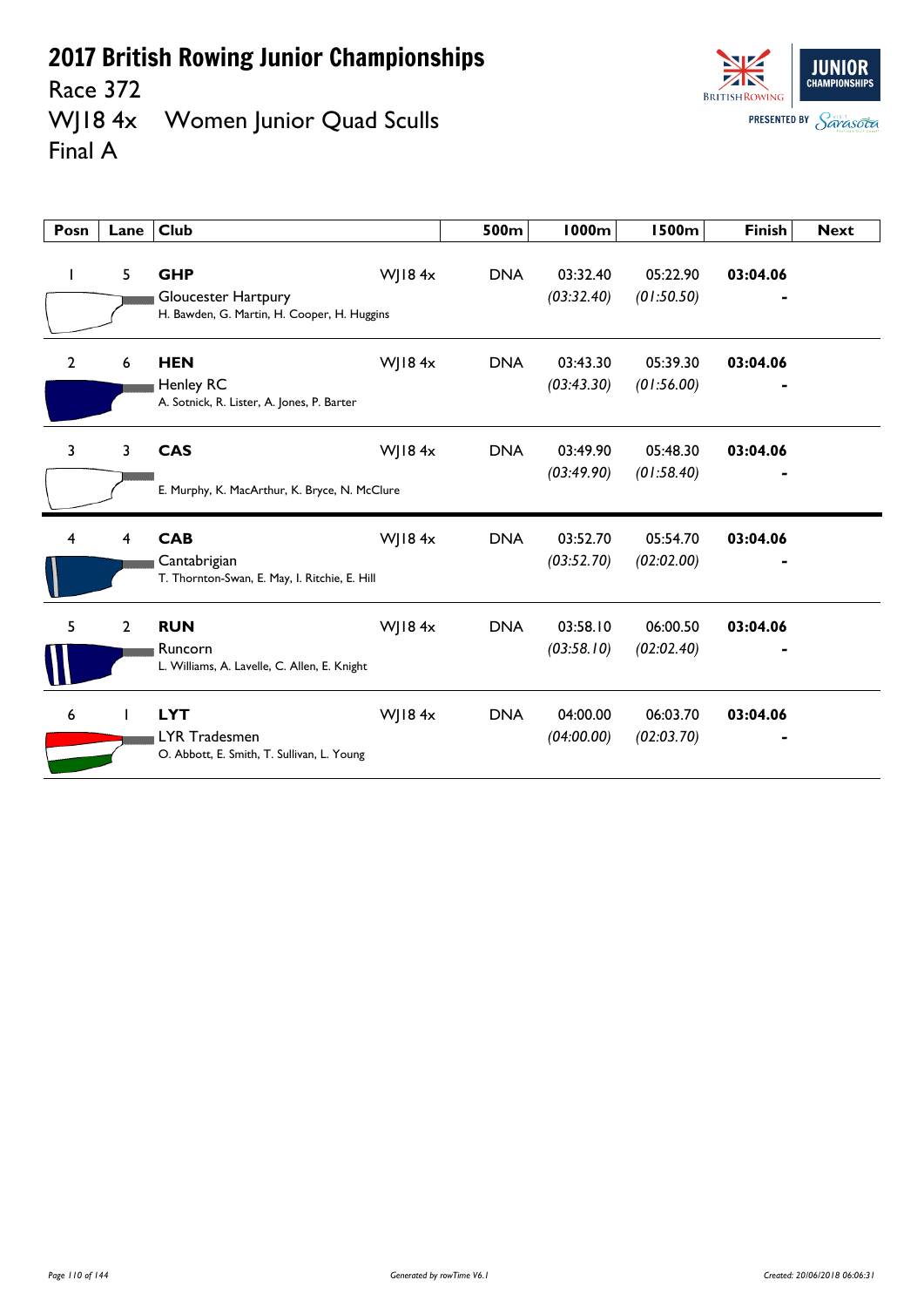

## Race 373<br>WJ16 2-Women Junior 16 Coxless Pairs Final A

| Posn           | Lane           | <b>Club</b>                                                  |         | 500m       | <b>1000m</b>           | <b>1500m</b>           | <b>Finish</b> | <b>Next</b> |
|----------------|----------------|--------------------------------------------------------------|---------|------------|------------------------|------------------------|---------------|-------------|
| $\mathbf{I}$   | 6              | <b>ASR</b><br>Aberdeen Schs RA<br>M. Hewison, A. Topp        | WJ16 2- | <b>DNA</b> | 04:00.50<br>(04:00.50) | 06:06.30<br>(02:05.80) | 03:04.06      |             |
| $\overline{2}$ | 5 <sup>5</sup> | <b>MAR</b><br>Marlow RC<br>D. Bellamy, E. Berry              | WJ16 2- | <b>DNA</b> | 03:58.50<br>(03:58.50) | 06:06.10<br>(02:07.60) | 03:04.06      |             |
| 3              | 4              | <b>GGA</b><br>E. Kitcher, A. Colley                          | WJ16 2- | <b>DNA</b> | 04:09.20<br>(04:09.20) | 06:19.90<br>(02:10.70) | 03:04.06      |             |
| 4              | 3              | <b>GMS</b><br><b>Gt Marlow Sch</b><br>C. Gosnell, J. McAuley | WJ16 2- | <b>DNA</b> | 04:19.10<br>(04:19.10) | 06:28.50<br>(02:09.40) | 03:04.06      |             |
| 5              | $\overline{2}$ | <b>HOL</b><br>M. Archbold, H. Lowe                           | WJ16 2- | <b>DNA</b> | 04:24.00<br>(04:24.00) | 06:40.00<br>(02:16.00) | 03:04.06      |             |
| 6              | $\mathbf{I}$   | <b>KGS</b><br>Kingston G Sch<br>I. Jones, L. Betts           | WJ16 2- | <b>DNA</b> | 04:24.40<br>(04:24.40) | 06:42.60<br>(02:18.20) | 03:04.06      |             |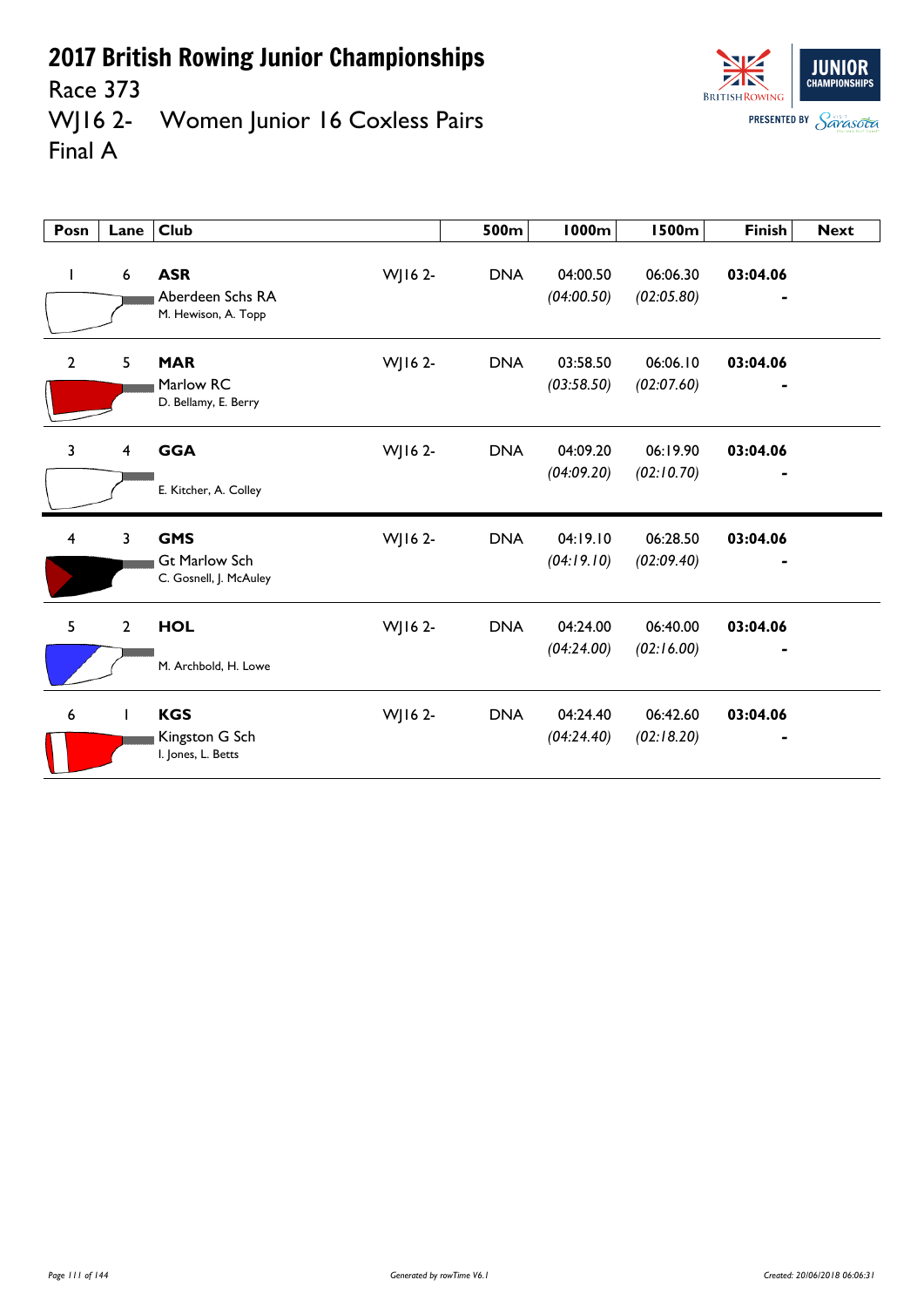Race 374

### OJ18 4- Open Junior Coxless Fours Final B



| Posn           | Lane           | <b>Club</b>                                                                                                      | 500m     | 1000m                  | <b>1500m</b>           | <b>Finish</b> | <b>Next</b> |
|----------------|----------------|------------------------------------------------------------------------------------------------------------------|----------|------------------------|------------------------|---------------|-------------|
| I.             | 6              | OJ184-<br><b>GHGW</b><br>$\{x\}$<br>J. Laurenson (GHS), R. Young (GHS), E. Dickerson<br>(GWC), F. Mainland (GWC) | 01:43.50 | 03:26.10<br>(01:42.60) | 05:09.00<br>(01:42.90) | 03:04.06      |             |
| $\mathbf{2}$   | 5              | <b>CCKC</b><br>OJ184-<br>$\{x\}$<br>J. Jesseman (CCS), W. Edgar, (KCA), T. Yate (CCS),<br>C. Perera (CCS)        | 01:42.50 | 03:28.20<br>(01:45.70) | 05:11.80<br>(01:43.60) | 03:04.06      |             |
| $\overline{3}$ | 3              | OJ184-<br><b>BDBM</b><br>$\{x\}$<br>G. Mulkerrins (BMS), B. Eggeling (BDS), E. Lamb<br>(BDS), H. Sivills (BDS)   | 01:42.80 | 03:27.70<br>(01:44.90) | 05:12.80<br>(01:45.10) | 03:04.06      |             |
| 4              | 4              | OJ184-<br><b>MAR</b><br>Marlow RC<br>L. Marshall, J. Long, H. Spennewyn, R. Denson                               | 01:44.10 | 03:30.40<br>(01:46.30) | 05:18.10<br>(01:47.70) | 03:04.06      |             |
| 5              |                | HAM (B)<br>OJ184-<br>Hampton Sch BC<br>P. Ladhur, E. Butler, O. Woodall, M. Turner                               | 01:43.80 | 03:29.50<br>(01:45.70) | 05:16.40<br>(01:46.90) | 03:04.06      |             |
| <b>DNS</b>     | $\overline{2}$ | OJ184-<br><b>AKMV</b><br>$\{x\}$<br>A. Rose (MAV), J. Liebers (ARD), B. Swann (ARD), W.<br>Humphris (KSR)        |          |                        |                        |               |             |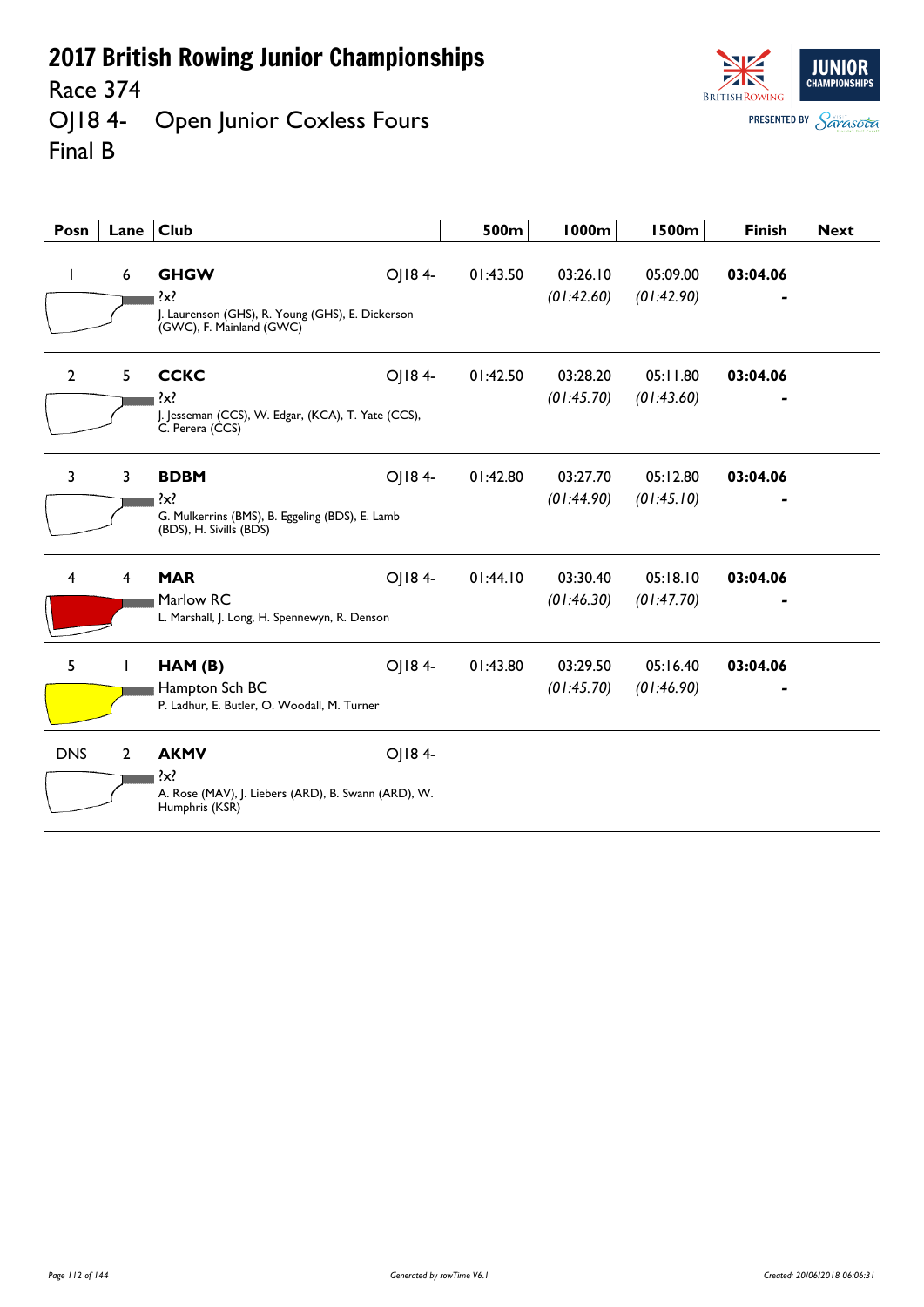Race 375

OJ18 4- Open Junior Coxless Fours Final A

| <b>BRITISH ROWING</b> | UNIOR<br><b>CHAMPIONSHIPS</b> |
|-----------------------|-------------------------------|
| <b>PRESENTED BY</b>   | Sarasota                      |

| Posn           | Lane           | <b>Club</b>                                                                               |        | 500m     | <b>1000m</b>           | <b>1500m</b>           | <b>Finish</b> | <b>Next</b> |
|----------------|----------------|-------------------------------------------------------------------------------------------|--------|----------|------------------------|------------------------|---------------|-------------|
| L              | 6              | HAM (A)<br>Hampton Sch BC<br>T. Cross, M. Hamilton, R. Gilligan, T. Davis                 | OJ184- | 01:42.20 | 03:19.10<br>(01:36.90) | 05:01.70<br>(01:42.60) | 03:04.06      |             |
| $\overline{2}$ | 5              | <b>WBS</b><br>Windsor Boys Sch<br>L. Bartoletti, T. Shewell, S. Bodkin, I. Workman        | OJ184- | 01:40.30 | 03:24.50<br>(01:44.20) | 05:06.80<br>(01:42.30) | 03:04.06      |             |
| 3              | $\overline{2}$ | <b>GMS</b><br><b>Gt Marlow Sch</b><br>O. Emmett-Bird, J. Westfold, J. McKenzie, O. Peace  | OJ184- | 01:40.60 | 03:23.70<br>(01:43.10) | 05:07.30<br>(01:43.60) | 03:04.06      |             |
| 4              | 4              | <b>TSS</b><br><b>Tideway Scullers Sch</b><br>D. Goodman, S. Okuka, A. Wythe, A. Kelly     | OJ184- | 01:36.60 | 03:26.70<br>(01:50.10) | 05:09.50<br>(01:42.80) | 03:04.06      |             |
| 5              | 3              | <b>MHD</b><br>Maidenhead RC<br>W. Smith, E. Walters, D. Somerville, S. O'Mahony           | OJ184- | 01:43.40 | 03:29.50<br>(01:46.10) | 05:12.90<br>(01:43.40) | 03:04.06      |             |
| 6              |                | <b>LDSH</b><br>?x?<br>H. Butcher (LDR), J. Peck (SHP), F. Peck (SHP), C.<br>Daniell (LDR) | OJ184- | 01:43.20 | 03:29.90<br>(01:46.70) | 05:17.60<br>(01:47.70) | 03:04.06      |             |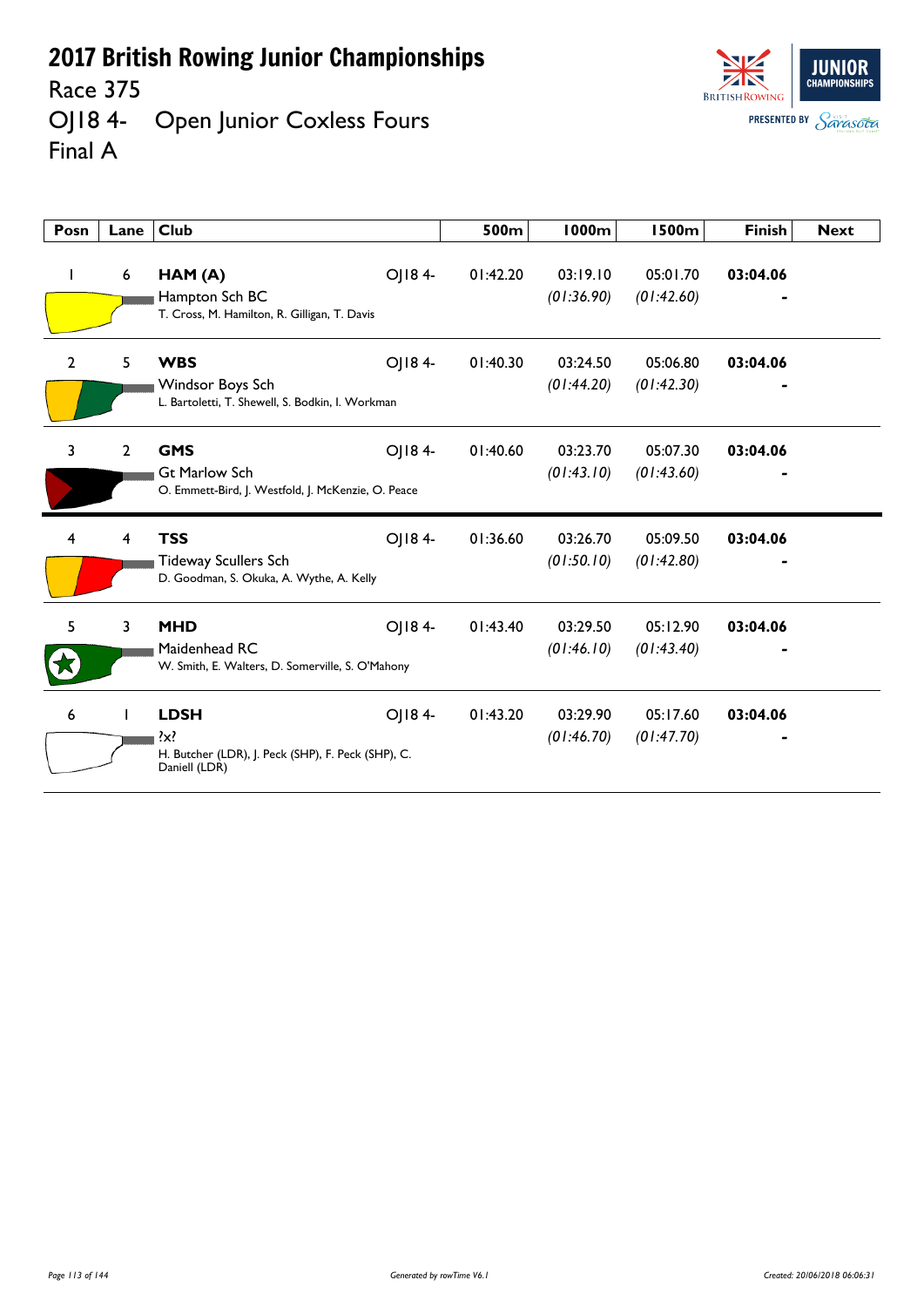Race 376

OJ16 2- Open Junior 16 Coxless Pairs Final A

| Posn           | Lane           | Club                                                                    | 500m     | 1000m                  | 1500m                  | <b>Finish</b> | <b>Next</b> |
|----------------|----------------|-------------------------------------------------------------------------|----------|------------------------|------------------------|---------------|-------------|
| T              | 6              | OJ162-<br><b>WLT</b><br><b>Walton RC</b><br>T. Philpott, M. Heywood     | 01:45.40 | 03:42.90<br>(01:57.50) | 05:42.00<br>(01:59.10) | 03:04.06      |             |
| $\overline{2}$ | 5              | <b>WRC</b><br>OJ16 2-<br><b>Wallingford RC</b><br>J. Halsall, E. Robson | 01:48.30 | 03:47.50<br>(01:59.20) | 05:46.10<br>(01:58.60) | 03:04.06      |             |
| 3              | 4              | <b>NOW</b><br>OJ16 2-<br>Northwich RC<br>T. Swithenbank, W. Miles       | 01:53.10 | 03:51.50<br>(01:58.40) | 05:49.50<br>(01:58.00) | 03:04.06      |             |
| 4              | $\overline{2}$ | <b>TSS</b><br>OJ162-<br>Tideway Scullers Sch<br>A. Jonas, S. Fattouh    | 01:59.40 | 04:03.50<br>(02:04.10) | 06:08.00<br>(02:04.50) | 03:04.06      |             |
| 5              | 3              | <b>MAR</b><br>OJ16 2-<br>Marlow RC<br>D. Biggs, S. Russell              | 02:01.10 | 04:07.10<br>(02:06.00) | 06:13.80<br>(02:06.70) | 03:04.06      |             |
| 6              |                | <b>CBR</b><br>OJ16 2-<br>City of Bristol RC<br>J. Norris, T. Purkess    | 02:05.40 | 04:15.80<br>(02:10.40) | 06:24.90<br>(02:09.10) | 03:04.06      |             |

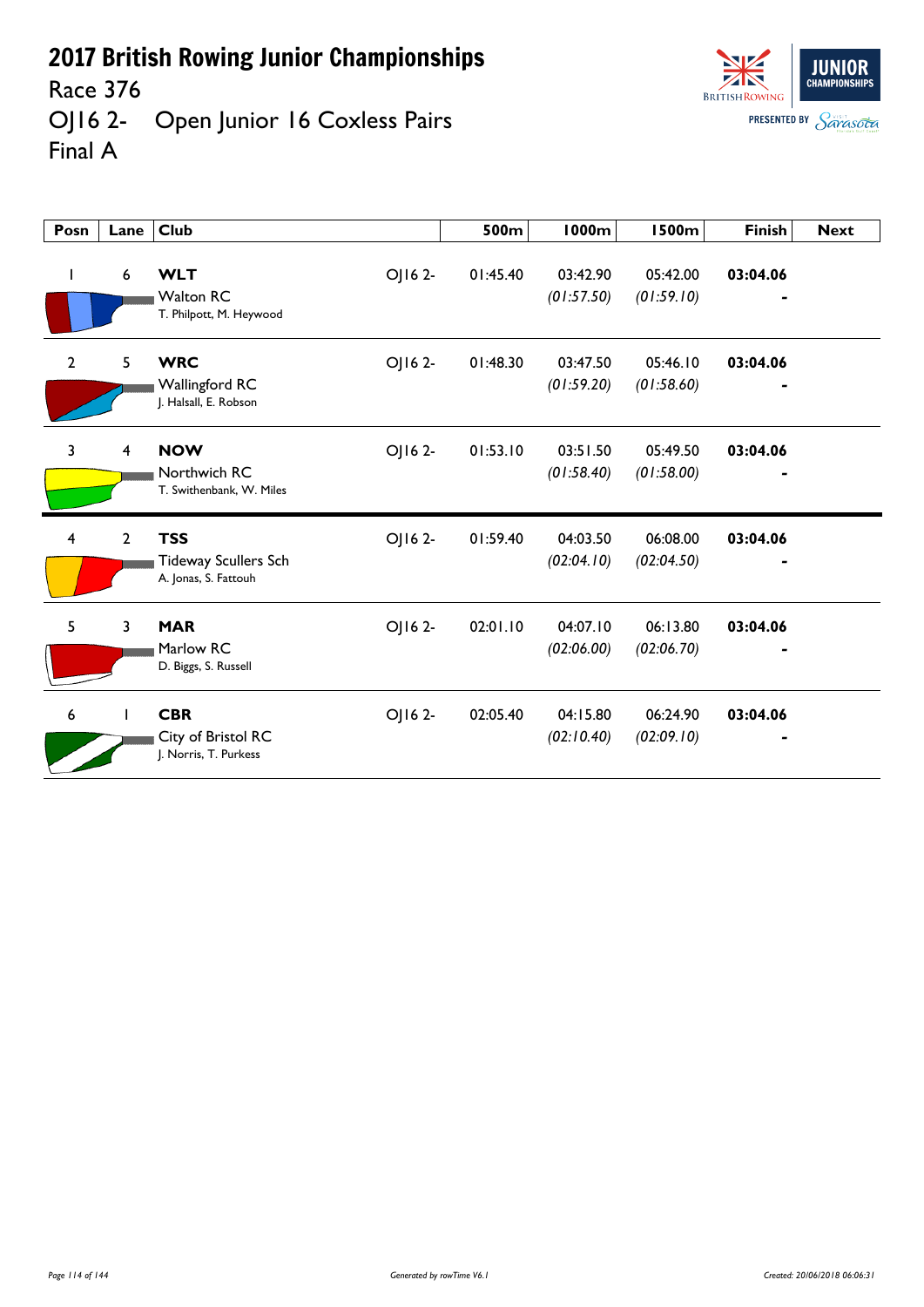Race 377<br>WJ18 8+ Women Junior Eights Final B

| Posn           | Lane           | <b>Club</b>                                                                                                                                                                            | 500m     | <b>1000m</b>           | <b>1500m</b>           | <b>Finish</b> | <b>Next</b> |
|----------------|----------------|----------------------------------------------------------------------------------------------------------------------------------------------------------------------------------------|----------|------------------------|------------------------|---------------|-------------|
|                | 6              | <b>YRK</b><br>$W$ ] $18.8+$<br>York City<br>L. Butters, E. Ferguson, E. Turton, F. Lordan, L.<br>Downing, S. Hyde, H. Batten, K. Bonner, [Cox] E.<br>Paisley                           | 01:49.80 | 03:46.30<br>(01:56.50) | 05:45.10<br>(01:58.80) | 03:04.06      |             |
| $\overline{2}$ | $\overline{2}$ | $W$   188+<br><b>MAV</b><br>Maidstone Invicta<br>R. Knatchbull, R. Logue, F. Mileham, T. Gumsley-Read,<br>G. MacMahon, K. Le Lion, E. Knight, H. Read, [Cox]<br>D. McDonnell-Palomares | 01:55.10 | 03:54.20<br>(01:59.10) | 05:54.80<br>(02:00.60) | 03:04.06      |             |
| 3              |                | QEH<br>$W$   188+<br>B. Binks, S. Manns, F. Harrison, B. Hickling, C. Smith,<br>A. Thomson, R. Dawson, H. McGoldrick, [Cox] M.<br>Ashford                                              | 01:54.20 | 03:54.70<br>(02:00.50) | 05:57.40<br>(02:02.70) | 03:04.06      |             |
| 4              | 3              | <b>RCH</b><br>WJ188+<br>Royal Chester<br>J. Ward, L. Joyce, C. Hanlon, J. Baddeley, N. Elsayed, P.<br>Cox, L. Cowdell, A. Morris, [Cox] M. Griffiths Tucker                            | 01:57.60 | 04:01.90<br>(02:04.30) | 06:06.40<br>(02:04.50) | 03:04.06      |             |
| 5              | 4              | <b>WRR</b><br>$W$   188+<br><b>Worcester RC</b><br>A. Bull, M. Fisher, I. Ledbetter, S. Mclaren, D. Price, S.<br>Stoddart, E. Shaw, B. Silvester, [Cox] E. Glazzard                    | 02:00.50 | 04:03.70<br>(02:03.20) | 06:10.70<br>(02:07.00) | 03:04.06      |             |
| <b>DNS</b>     | 5              | <b>SWP</b><br>WJ188+<br>Sir William Perkins's Sch<br>E. Baker, C. Herbet-Brown, E. Moss, I. Daniels, O.<br>Adetola, L. Adetola, O. Garnham, E. Linney, [Cox] C.<br>lacob               |          |                        |                        |               |             |

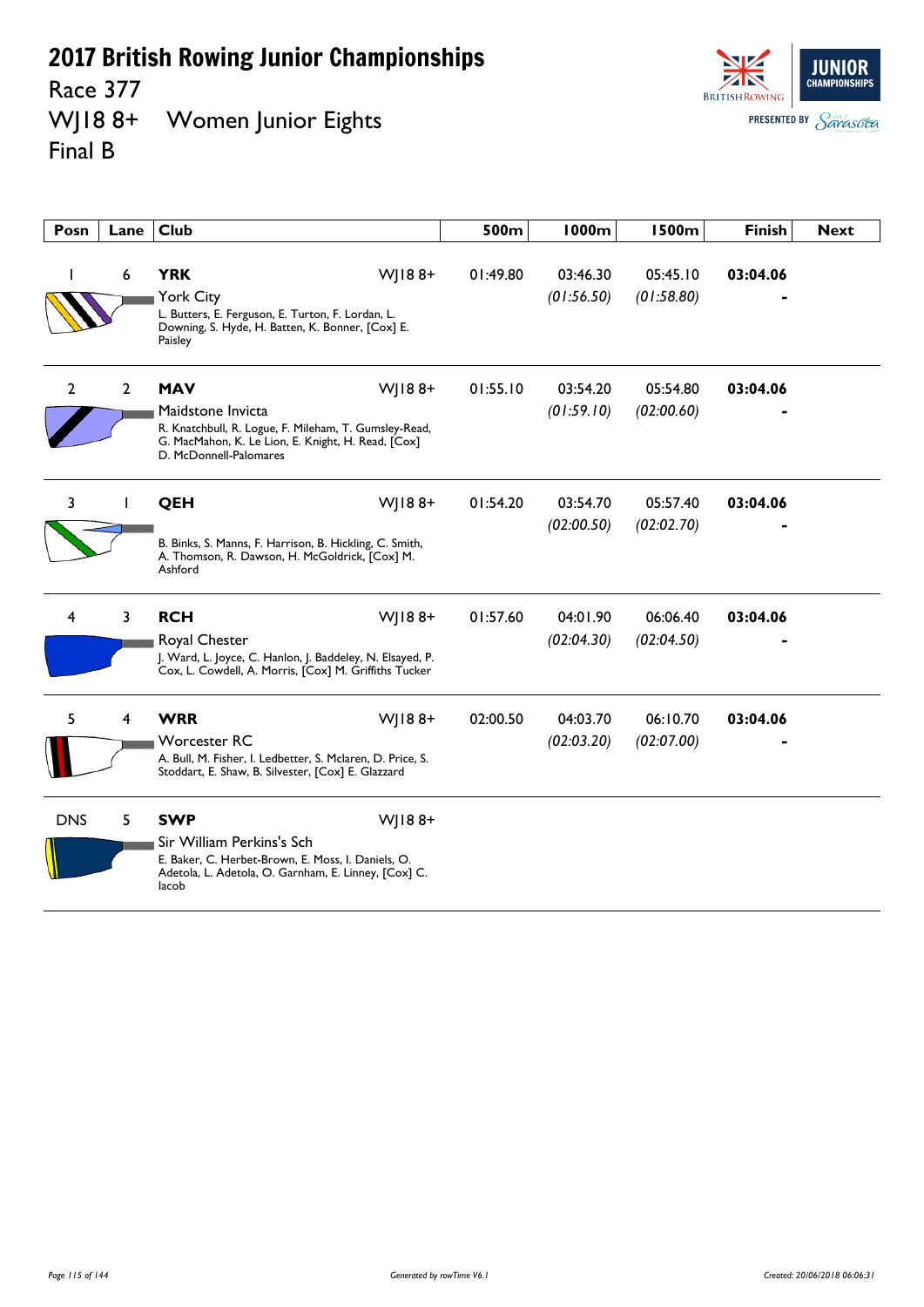Race 378<br>WJ18 8+ Women Junior Eights Final A



| Posn         | Lane           | <b>Club</b>                                                                                                                                                                                                                  | 500m     | 1000m                  | <b>1500m</b>           | <b>Finish</b> | <b>Next</b> |
|--------------|----------------|------------------------------------------------------------------------------------------------------------------------------------------------------------------------------------------------------------------------------|----------|------------------------|------------------------|---------------|-------------|
| I.           | 6              | <b>HEN</b><br>$W$   188+<br><b>Henley RC</b><br>A. Sotnick, A. Jones, R. Lister, D. BUTTERWORTH,<br>G. Johnson, P. Barter, A. Redman, G. Edwards, [Cox]<br>F. Reid                                                           | 01:47.30 | 03:35.50<br>(01:48.20) | 05:24.00<br>(01:48.50) | 03:04.06      |             |
| $\mathbf{2}$ | 5              | $W$   188+<br><b>NCR</b><br>A. Clark, O. Bates, S. Eaves, G. Fielding, L. Stokes, M.<br>O'Donnell, M. Pepper, A. Richards, [Cox] E. Cox                                                                                      | 01:46.00 | 03:34.30<br>(01:48.30) | 05:24.80<br>(01:50.50) | 03:04.06      |             |
| 3            | 3              | <b>SPTS</b><br>$W$   188+<br>$\{x\}$<br>H. van Wachem (TSS), J. Goodall (TSS), C.<br>Wedderburn (TSS), I. Lawrence (TSS), L. Douse<br>(SPG), L. Valt (SPG), N. Lawless (SPG), H. Kirkpatrick<br>(SPG), [Cox] A. Isaacs (SPG) | 01:51.20 | 03:44.20<br>(01:53.00) | 05:38.00<br>(01:53.80) | 03:04.06      |             |
| 4            | 4              | <b>GMS</b><br>$W$   188+<br><b>Gt Marlow Sch</b><br>O. Lester, L. Cook, J. McAuley, C. Gosnell, L. Wallace,<br>M. Watts, D. De Winnaar, A. Armes, [Cox] C. Fisher                                                            | 01:53.60 | 03:50.80<br>(01:57.20) | 05:47.30<br>(01:56.50) | 03:04.06      |             |
| 5            | $\overline{2}$ | <b>KGSM</b><br>$W$   188+<br>?x?<br>D. Leppard (MBC), R. Dunford (MBC), K. George<br>(KGS), B. Stokman (KGS), A. Ferguson (MBC), I.<br>Roper (MBC), L. Betts (KGS), S. Humphrey (KGS),<br>[Cox] F. Farrer (KGS)              | 01:54.20 | 03:54.00<br>(01:59.80) | 05:53.90<br>(01:59.90) | 03:04.06      |             |
| 6            | $\mathbf{I}$   | <b>GGSA</b><br>$W$   188+<br>$\{x\}$<br>A. Martin (GLS), N. Smart (GGA), E. Kitcher (GGA),<br>A. Colley (GGA), H. Davies (SAN), E. Pearson (SAN),<br>H. Allan (GGA), L. Miller (GGA), [Cox] E. Bryant<br>(GGA)               | 01:58.20 | 03:57.00<br>(01:58.80) | 05:56.20<br>(01:59.20) | 03:04.06      |             |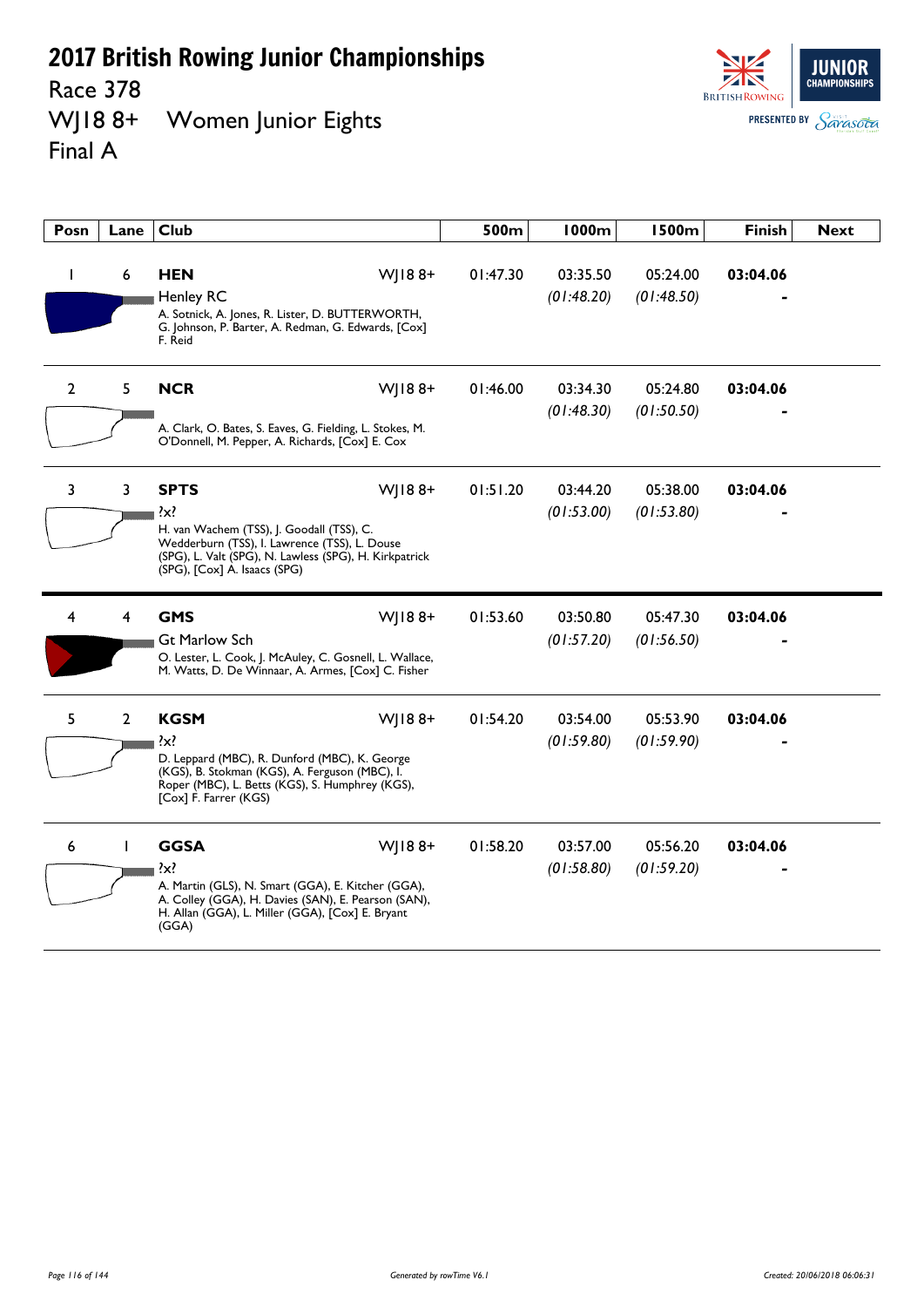

**JUNIOR CHAMPIONSHIPS BRITISH ROWING PRESENTED BY Sarasota** 

Race 379<br>WJ16 1x Women Junior 16 Single Sculls Final B

| Posn           | Lane           | <b>Club</b>                                        |           | 500m     | <b>1000m</b>           | <b>1500m</b>           | <b>Finish</b> | <b>Next</b> |
|----------------|----------------|----------------------------------------------------|-----------|----------|------------------------|------------------------|---------------|-------------|
| $\mathbf{I}$   | 6              | <b>WLT</b><br><b>Walton RC</b><br>K. Stenning      | WJ16 lx   | 02:16.20 | 04:33.20<br>(02:17.00) | 06:53.40<br>(02:20.20) | 03:04.06      |             |
| $\overline{2}$ | 5              | <b>RDG</b><br>Reading RC<br>M. Pollard             | WJ16 $1x$ | 02:07.20 | 04:38.10<br>(02:30.90) | 06:59.20<br>(02:21.10) | 03:04.06      |             |
| 3              | $\overline{2}$ | <b>MOC</b><br>K. Kearsey                           | WJ16 $1x$ | 02:14.10 | 04:37.80<br>(02:23.70) | 06:59.90<br>(02:22.10) | 03:04.06      |             |
| $\overline{4}$ | $\overline{4}$ | TSS(B)<br><b>Tideway Scullers Sch</b><br>O. Supple | WJ16 lx   | 02:20.30 | 04:46.40<br>(02:26.10) | 07:06.30<br>(02:19.90) | 03:04.06      |             |
| 5              |                | <b>TWK</b><br>Twickenham RC<br>A. Panose           | WJ16 lx   | 02:21.20 | 04:47.00<br>(02:25.80) | 07:10.70<br>(02:23.70) | 03:04.06      |             |
| 6              | $\overline{3}$ | <b>YRM</b><br>Yarm Sch<br>H. Wake                  | WJ16 lx   | 02:19.80 | 04:44.60<br>(02:24.80) | 07:12.30<br>(02:27.70) | 03:04.06      |             |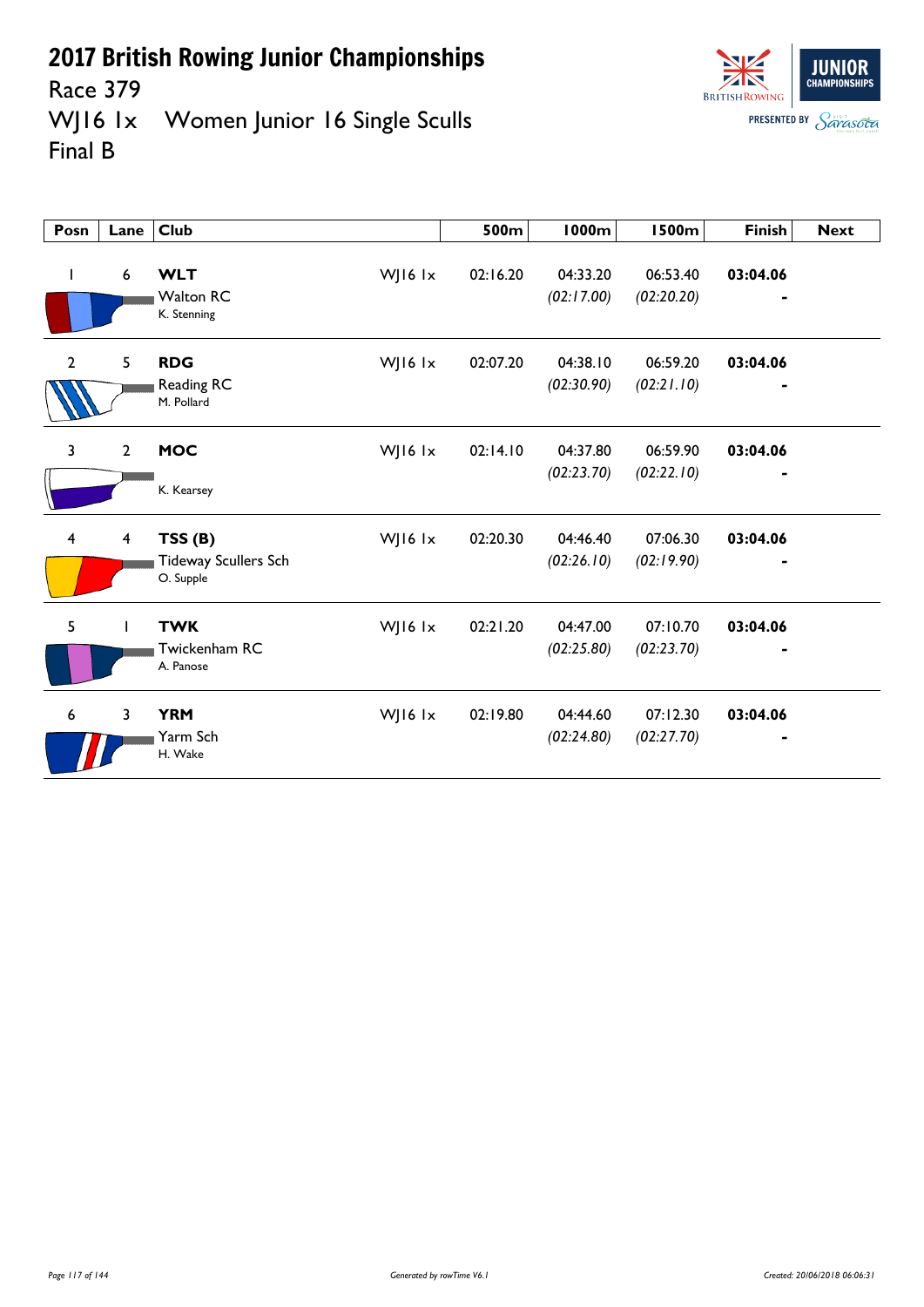

**JUNIOR CHAMPIONSHIPS BRITISH ROWING PRESENTED BY Sarasota** 

Race 380<br>WJ16 1x Women Junior 16 Single Sculls Final A

| Posn           | Lane                    | <b>Club</b>                                          | 500m     | 1000m                  | <b>1500m</b>           | <b>Finish</b> | <b>Next</b> |
|----------------|-------------------------|------------------------------------------------------|----------|------------------------|------------------------|---------------|-------------|
| L              | 6                       | <b>CNN</b><br>WJ16 lx<br>Cambridge 99<br>O. Morgan   | 02:04.30 | 04:20.90<br>(02:16.60) | 06:34.40<br>(02:13.50) | 03:04.06      |             |
| $\overline{2}$ | 5                       | <b>LEH</b><br>WJ16 lx<br>Lady E Holles<br>E. Witt    | 02:08.90 | 04:26.90<br>(02:18.00) | 06:41.40<br>(02:14.50) | 03:04.06      |             |
| $\overline{3}$ | 3                       | <b>LLA</b><br>WJ16 lx<br>Llandaff RC<br>A. Broughton | 02:12.40 | 04:32.00<br>(02:19.60) | 06:48.80<br>(02:16.80) | 03:04.06      |             |
| $\overline{4}$ | $\overline{2}$          | <b>GRN</b><br>WJ16 lx<br>Grange Sch<br>E. Cushen     | 02:18.00 | 04:42.40<br>(02:24.40) | 06:59.20<br>(02:16.80) | 03:04.06      |             |
| 5<br>ç,        | $\overline{\mathbf{4}}$ | WJ16 lx<br>KSE (A)<br>Kings Sch Ely<br>H. Lancaster  | 02:15.70 | 04:40.30<br>(02:24.60) | 07:00.70<br>(02:20.40) | 03:04.06      |             |
| 6              | $\mathbf{I}$            | <b>TYN</b><br>WJ16 lx<br>Tyne ARC<br>C. Charlton     | 02:14.70 | 04:41.80<br>(02:27.10) | 07:03.90<br>(02:22.10) | 03:04.06      |             |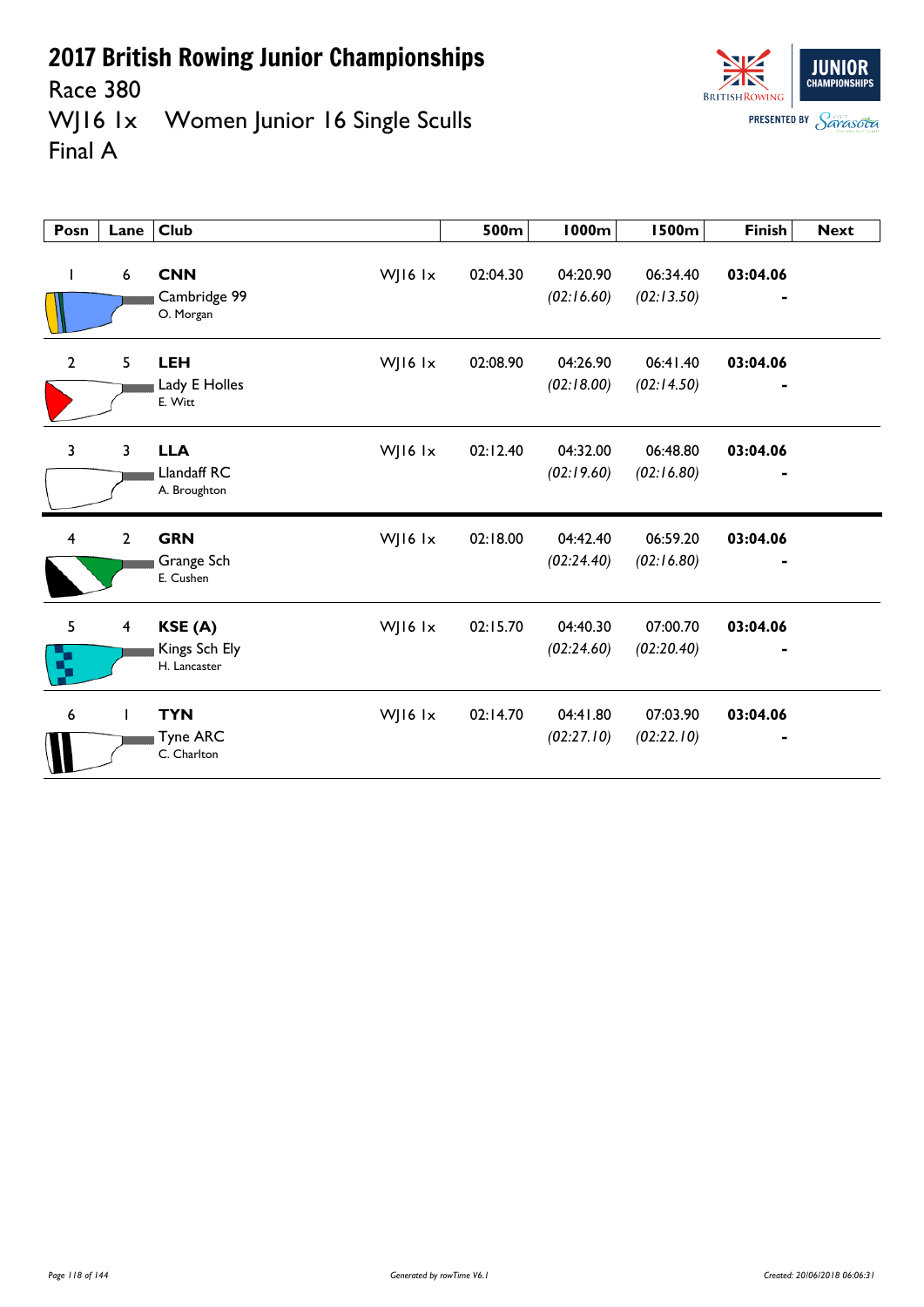

## Race 381<br>OJ15 4x+ Open Junior 15 Coxed Quad Sculls Final B

| Posn         | Lane                    | <b>Club</b>                                                                                                                  | 500m     | 1000m                  | <b>1500m</b>           | <b>Finish</b> | <b>Next</b> |
|--------------|-------------------------|------------------------------------------------------------------------------------------------------------------------------|----------|------------------------|------------------------|---------------|-------------|
| L            | 6                       | TSS(A)<br>$OJ15$ 4x+<br><b>Tideway Scullers Sch</b><br>D. Newton, A. Oliver, D. Valt, D. Murphie, J. Lewis,<br>[Cox] D. Wood | 01:48.70 | 03:38.10<br>(01:49.40) | 05:32.90<br>(01:54.80) | 03:04.06      |             |
| $\mathbf{2}$ | 5                       | <b>ROB</b><br>$OJ15$ 4x+<br>Rob Roy<br>D. Montes, T. Hori, K. Kostov, O. Montes, [Cox] S.<br>Lang                            | 01:50.30 | 03:44.60<br>(01:54.30) | 05:39.60<br>(01:55.00) | 03:04.06      |             |
| 3            | 3                       | <b>CLS</b><br>$O  5 4x+$<br>M. Wilson, T. O'Donnell, S. Graham, A. Roberts,<br>[Cox] A. Farley                               | 01:52.30 | 03:47.20<br>(01:54.90) | 05:43.10<br>(01:55.90) | 03:04.06      |             |
|              | $\overline{\mathbf{4}}$ | CCS(B)<br>$O  5 4x+$<br>Claires Court Sch<br>J. Morgan, C. Nash, A. Getley, N. Foy, H. Bennett,<br>[Cox] J. Bennett          | 01:52.00 | 03:46.20<br>(01:54.20) | 05:43.50<br>(01:57.30) | 03:04.06      |             |
| 5.           | $\overline{2}$          | <b>ABN</b><br>$O  5 4x+$<br>Abingdon RC<br>D. Jose, T. Symington, J. McConnell, B. Sherliker,<br>[Cox] E. Sykes              | 01:56.00 | 03:52.50<br>(01:56.50) | 05:48.30<br>(01:55.80) | 03:04.06      |             |
| 6            |                         | $O  5 4x+$<br>TSS(B)<br><b>Tideway Scullers Sch</b><br>L. Cossey, J. Fenton, D. Thompson, D. Fattouh, [Cox]<br>E. Tarczy     | 01:53.70 | 03:52.70<br>(01:59.00) | 05:52.40<br>(01:59.70) | 03:04.06      |             |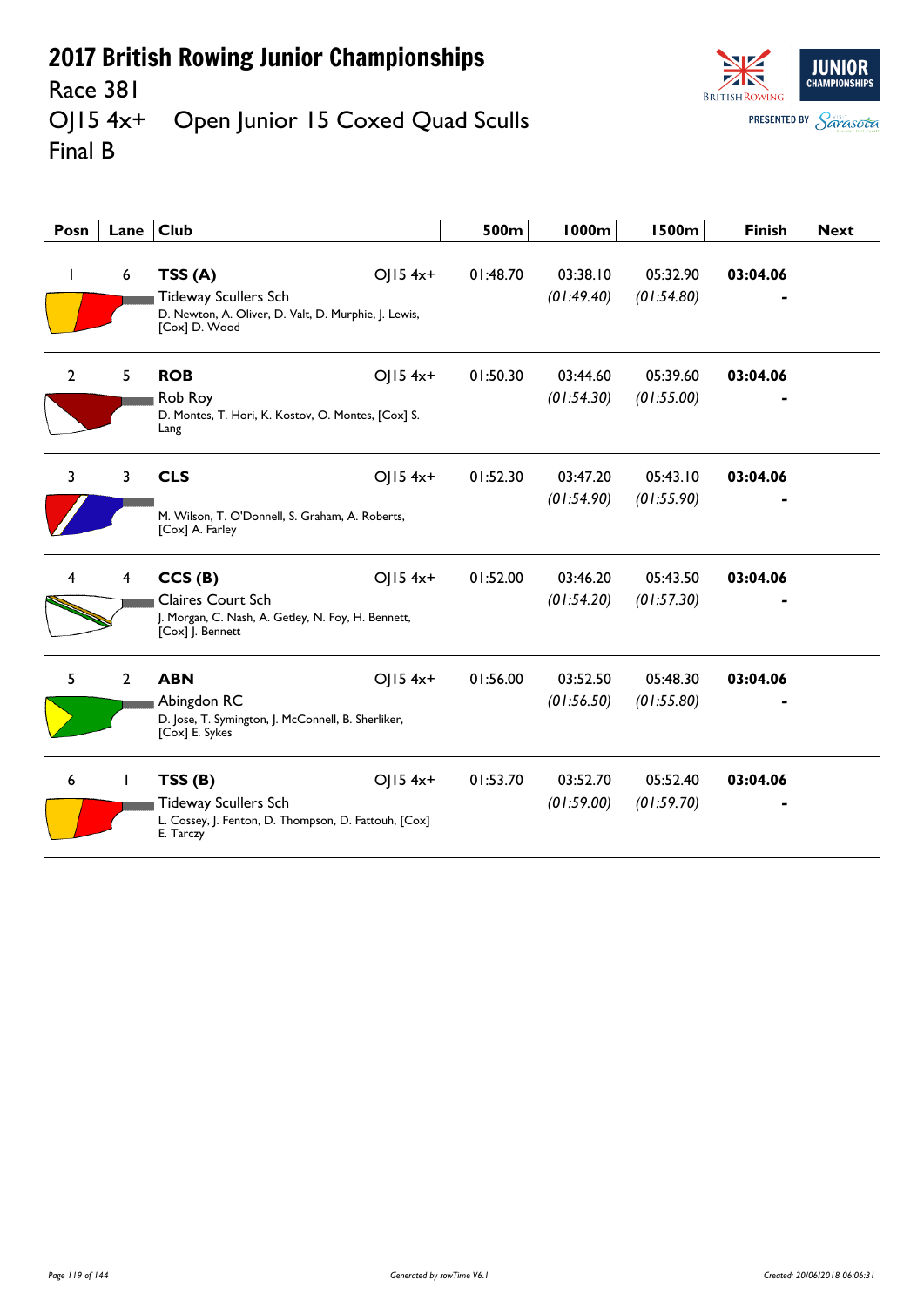

#### Race 382<br>OJ15 4x+ Open Junior 15 Coxed Quad Sculls Final A

| Posn         | Lane           | Club                                                                                                       |            | 500m     | <b>1000m</b>           | <b>1500m</b>           | <b>Finish</b> | <b>Next</b> |
|--------------|----------------|------------------------------------------------------------------------------------------------------------|------------|----------|------------------------|------------------------|---------------|-------------|
|              | 5              | <b>SWB</b><br>Sir W Borlase's GS BC<br>S. Nicklin, O. Lane, E. O'Neill, N. Bolier, [Cox] I.<br>Peplow      | OJ15 4x+   | 01:46.10 | 03:37.30<br>(01:51.20) | 05:26.70<br>(01:49.40) | 03:04.06      |             |
| $\mathbf{2}$ | 6              | WBS(A)<br>Windsor Boys Sch<br>O. Traynor, H. Viotto, J. van Gelderen, L. Atkins,<br>[Cox] M. Smith         | OJ15 4x+   | 01:46.90 | 03:38.50<br>(01:51.60) | 05:29.10<br>(01:50.60) | 03:04.06      |             |
| 3            | 3              | HEN(A)<br><b>Henley RC</b><br>A. Carr, G. Taylor, E. Turnell, J. Swinburn, [Cox] C.<br>Washbourn           | $OJ15$ 4x+ | 01:45.10 | 03:37.60<br>(01:52.50) | 05:29.80<br>(01:52.20) | 03:04.06      |             |
| 4            | $\overline{2}$ | CCS(A)<br>Claires Court Sch<br>J. Wincomb, L. Griffiths, J. Stobbs, R. Falck Award,<br>[Cox] D. Jobling    | $O  5 4x+$ | 01:48.30 | 03:42.00<br>(01:53.70) | 05:34.50<br>(01:52.50) | 03:04.06      |             |
| 5            |                | <b>ABV</b><br>A B Severn<br>K. Bennett, R. Croft, J. Elliott, W. Sayers, T. Edwards,<br>[Cox] M. Messenger | $O  5 4x+$ | 01:49.40 | 03:44.40<br>(01:55.00) | 05:38.00<br>(01:53.60) | 03:04.06      |             |
| <b>DNS</b>   | 4              | <b>WLT</b><br><b>Walton RC</b><br>A. McLennan, H. Flowerdew, E. Robinson, P. Cleary,<br>[Cox] M. Davis     | OJ15 4x+   |          |                        |                        |               |             |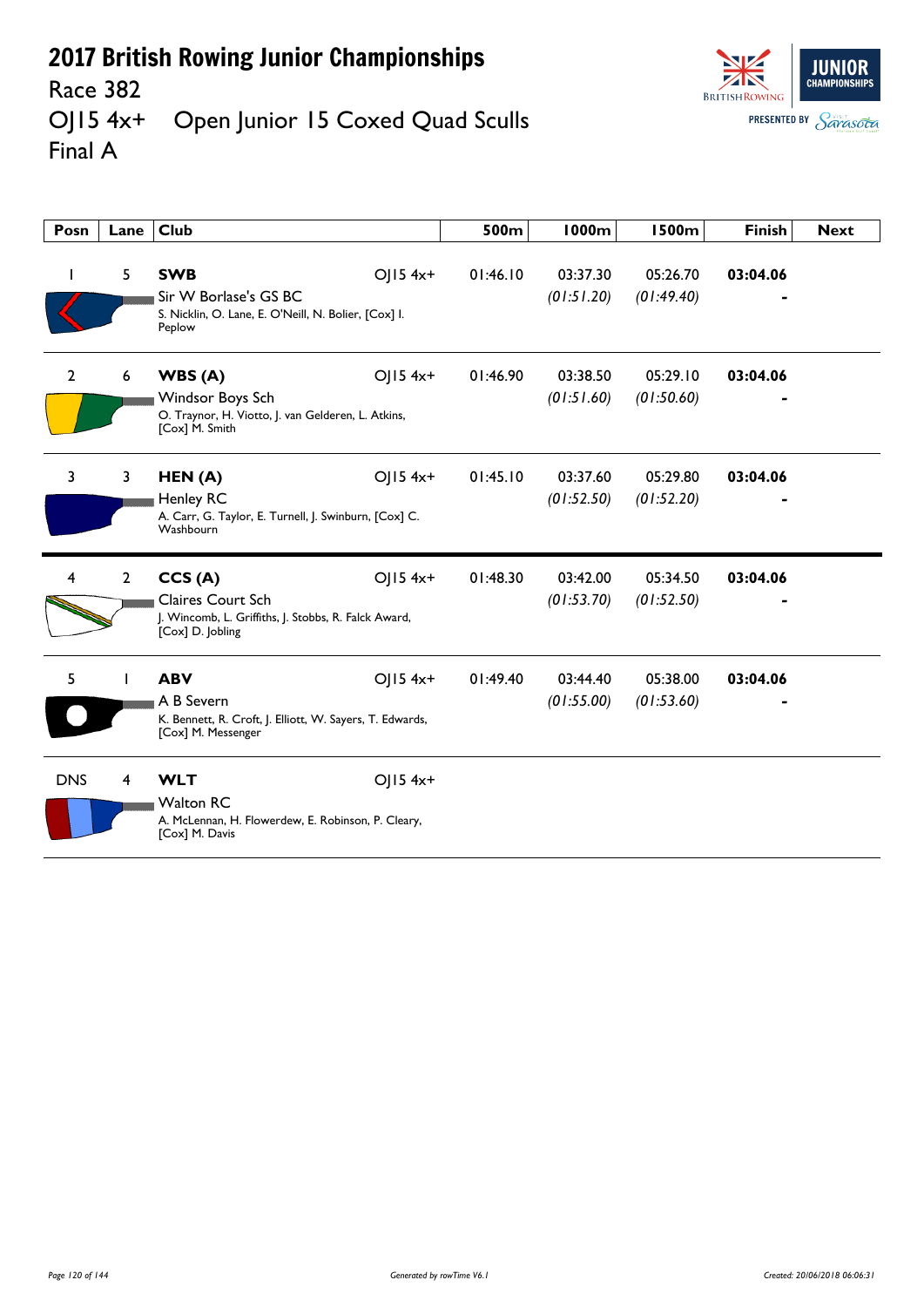

Race 383<br>WJ15 1x Women Junior 15 Single Sculls Final B

| Posn                    | Lane           | <b>Club</b>                           |         | 500m     | 1000m                  | <b>1500m</b>           | <b>Finish</b> | <b>Next</b> |
|-------------------------|----------------|---------------------------------------|---------|----------|------------------------|------------------------|---------------|-------------|
| $\mathbf{I}$            | 5              | <b>HOL</b><br>M. Page                 | WJ15 lx | 02:12.70 | 04:30.90<br>(02:18.20) | 06:54.00<br>(02:23.10) | 03:04.06      |             |
| $\overline{2}$          | 4              | <b>CBS</b><br>J. Furness              | WJ15 lx | 02:17.00 | 04:37.80<br>(02:20.80) | 07:00.80<br>(02:23.00) | 03:04.06      |             |
| $\overline{\mathbf{3}}$ | 6              | <b>ROB</b><br>Rob Roy<br>F. Turnbull  | WJ15 lx | 02:16.70 | 04:36.90<br>(02:20.20) | 06:59.50<br>(02:22.60) | 03:04.06      |             |
| $\overline{\mathbf{4}}$ | 3              | <b>NUN</b><br>Nott'm & Union          | WJ15 lx | 02:20.10 | 04:43.90<br>(02:23.80) | 07:08.50<br>(02:24.60) | 03:04.06      |             |
| 5                       |                | L. Patchett<br>ABN (A)<br>Abingdon RC | WJ15 lx | 02:22.30 | 04:44.90<br>(02:22.60) | 07:11.50<br>(02:26.60) | 03:04.06      |             |
| $\boldsymbol{6}$        | $\overline{2}$ | C. Rowley<br>YRK (A)                  | WJ15 lx | 02:19.90 | 04:43.00               | 07:09.90               | 03:04.06      |             |
|                         |                | York City<br>C. Widdowson             |         |          | (02:23.10)             | (02:26.90)             |               |             |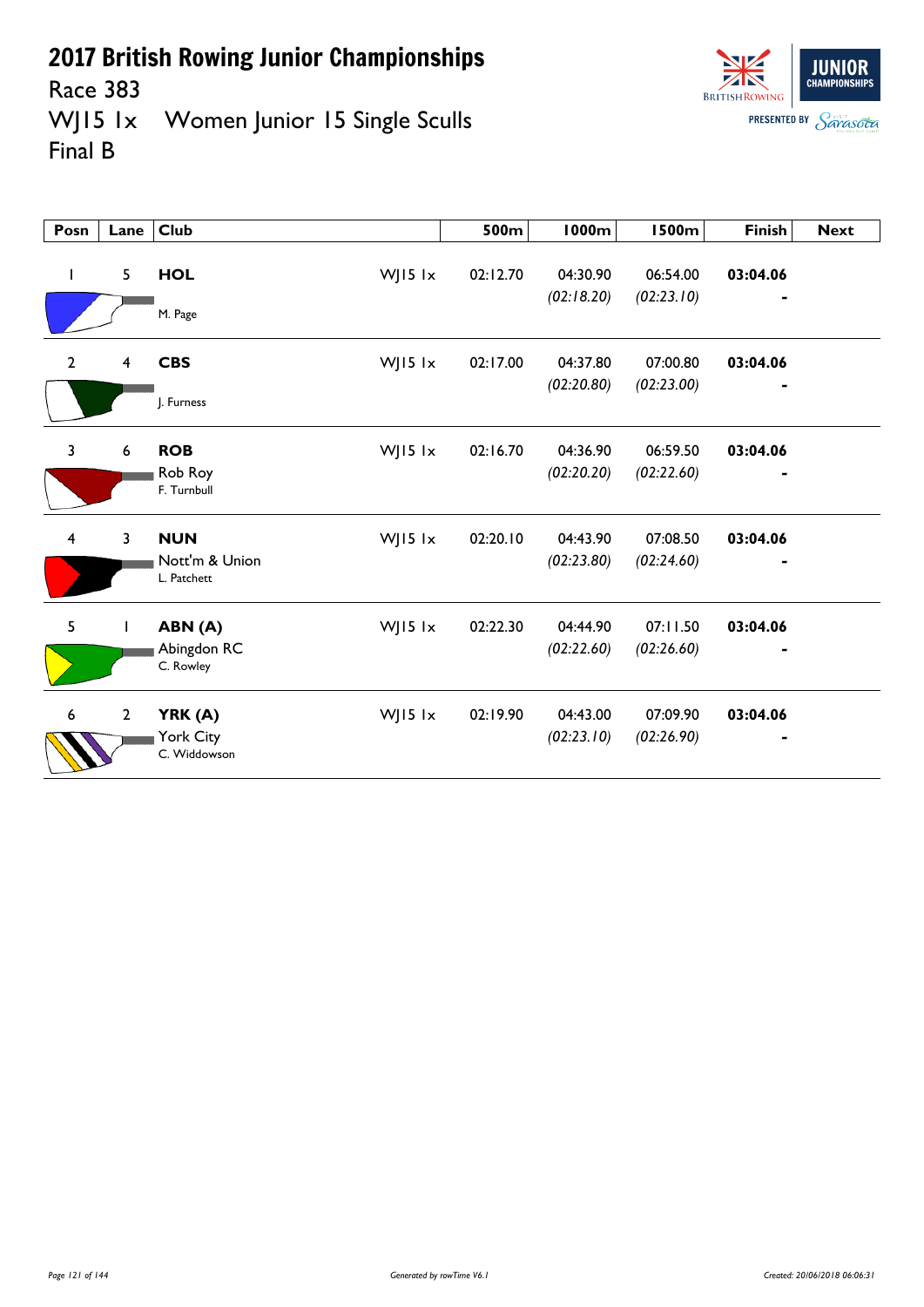

Race 384<br>WJ15 1x Women Junior 15 Single Sculls Final A

| Posn           | Lane           | <b>Club</b>                                                       | 500m     | 1000m                  | <b>1500m</b>           | <b>Finish</b>              | <b>Next</b> |
|----------------|----------------|-------------------------------------------------------------------|----------|------------------------|------------------------|----------------------------|-------------|
| L              | 5              | <b>EXE</b><br>WJ15 lx<br><b>Exeter RC</b><br>P. Muir              | 02:11.30 | 04:26.30<br>(02:15.00) | 06:38.70<br>(02:12.40) | 03:04.06                   |             |
| $\overline{2}$ | 6              | <b>GWC</b><br>WJ15 lx<br>George Watsons Coll                      | 02:08.40 | 04:24.10<br>(02:15.70) | 06:41.80<br>(02:17.70) | 03:04.06                   |             |
| $\overline{3}$ | $\overline{4}$ | <b>TSS</b><br>WJ15 $1x$<br><b>Tideway Scullers Sch</b><br>I. Lack | 02:13.10 | 04:31.90<br>(02:18.80) | 06:50.80<br>(02:18.90) | 03:04.06<br>$\blacksquare$ |             |
| 4              | 3              | WJ15 lx<br>YRK (B)<br>York City<br>A. Mawle                       | 02:14.50 | 04:36.00<br>(02:21.50) | 06:57.70<br>(02:21.70) | 03:04.06                   |             |
| 5<br>美         |                | <b>LER</b><br>WJ15 lx<br>Leicester RC<br>L. Henry                 | 02:17.90 | 04:42.50<br>(02:24.60) | 07:04.40<br>(02:21.90) | 03:04.06                   |             |
| 6              | $2^{\circ}$    | <b>ABV</b><br>WJ15 lx<br>A B Severn<br>E. Jones                   | 02:17.40 | 04:43.40<br>(02:26.00) | 07:10.40<br>(02:27.00) | 03:04.06                   |             |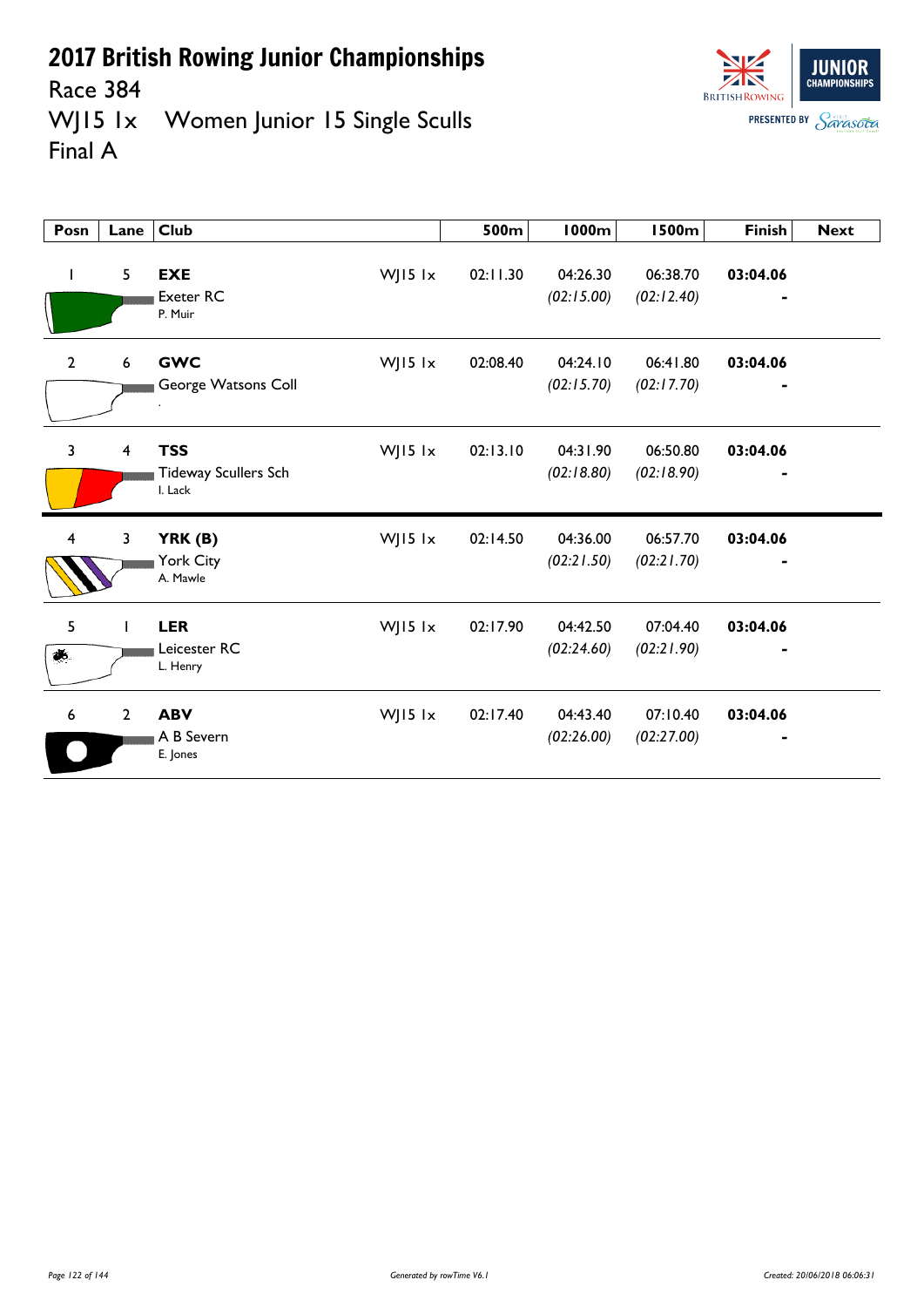Race 385<br>OJ18 2x Open Junior Double Sculls Final B



| Posn           | Lane           | <b>Club</b>                                                  |        | 500m     | <b>1000m</b>           | <b>1500m</b>           | <b>Finish</b> | <b>Next</b> |
|----------------|----------------|--------------------------------------------------------------|--------|----------|------------------------|------------------------|---------------|-------------|
| I.             | 5              | <b>DAT</b><br>Dart Totnes RC<br>J. Collinson, L. Riou        | OJ182x | 01:52.10 | 03:49.70<br>(01:57.60) | 05:48.60<br>(01:58.90) | 03:04.06      |             |
| $\overline{2}$ | 4              | <b>GWC</b><br>George Watsons Coll<br>R. Potter, E. Dickerson | OJ182x | 01:58.40 | 03:57.60<br>(01:59.20) | 05:55.60<br>(01:58.00) | 03:04.06      |             |
| 3              | 6              | <b>GLR</b><br>Gloucester RC<br>M. Jones, A. King             | OJ182x | 01:51.00 | 03:52.30<br>(02:01.30) | 05:55.80<br>(02:03.50) | 03:04.06      |             |
| 4              | 3              | <b>CBS</b>                                                   | OJ182x | 01:59.40 | 04:04.60<br>(02:05.20) | 06:09.70<br>(02:05.10) | 03:04.06      |             |
|                |                | A. Bickerdike, A. Bickerdike                                 |        |          |                        |                        |               |             |
| 5              | $\overline{2}$ | <b>CAS</b>                                                   | OJ182x | 01:58.90 | 04:03.50<br>(02:04.60) | 06:08.90<br>(02:05.40) | 03:04.06      |             |
|                |                | A. Telfer, C. McFadzean                                      |        |          |                        |                        |               |             |
| 6              |                | <b>HIN</b><br>Hinksey Sculling Sch<br>E. Rees, H. Binnian    | OJ182x | 02:07.20 | 04:17.80<br>(02:10.60) | 06:30.50<br>(02:12.70) | 03:04.06      |             |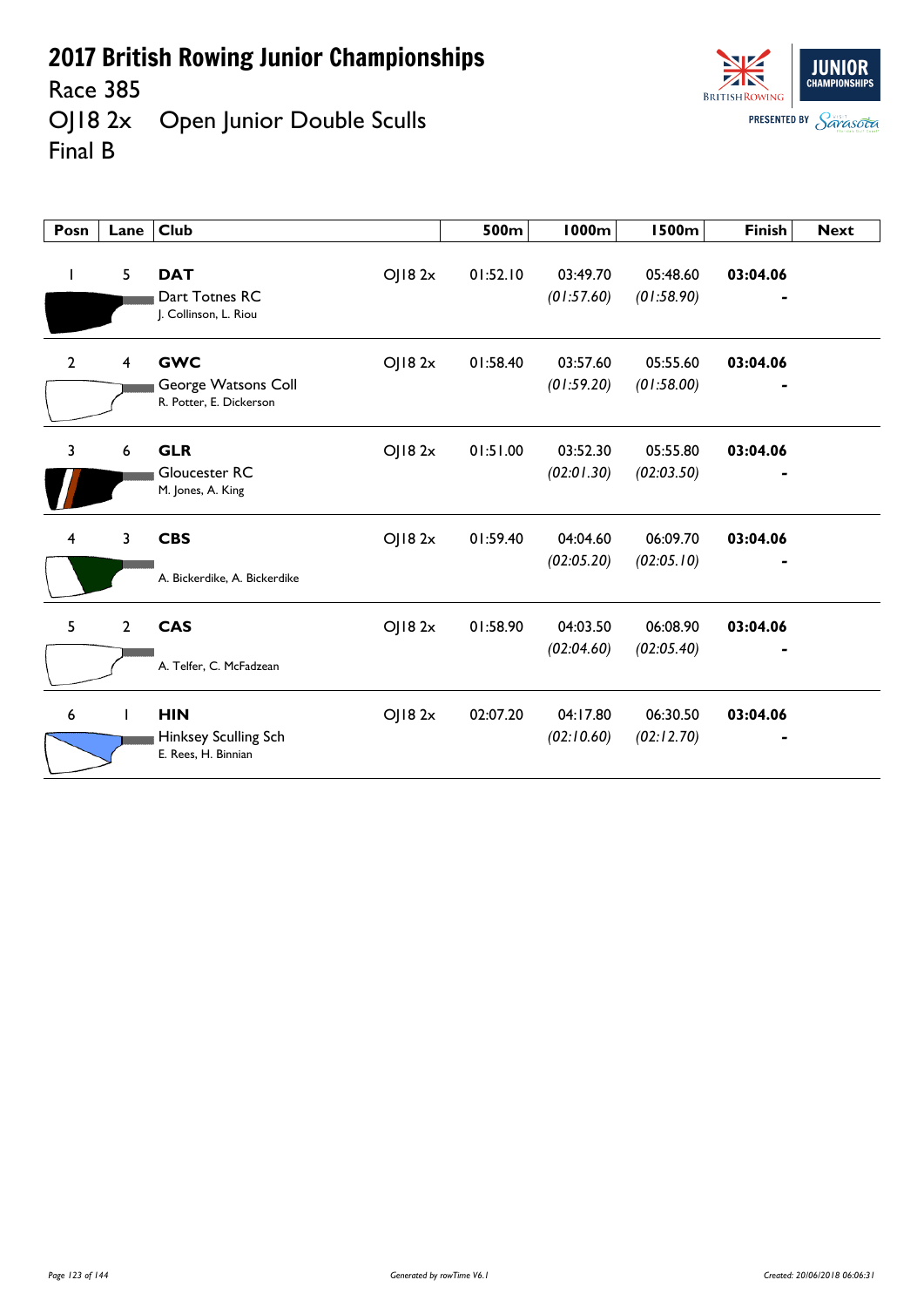Race 386<br>OJ18 2x Open Junior Double Sculls Final A



| Posn           | Lane                    | <b>Club</b>                                                        | 500m     | 1000m                  | <b>1500m</b>           | <b>Finish</b> | <b>Next</b> |
|----------------|-------------------------|--------------------------------------------------------------------|----------|------------------------|------------------------|---------------|-------------|
| ı              | 5                       | LDR(A)<br>OJ182x<br>Leander<br>T. Ballinger, R. Crowther           | 01:42.50 | 03:32.90<br>(01:50.40) | 05:22.70<br>(01:49.80) | 03:04.06      |             |
| $\overline{2}$ | 6                       | <b>CLS</b><br>OJ182x<br>J. Adamson, D. Middleton                   | 01:45.10 | 03:36.60<br>(01:51.50) | 05:28.10<br>(01:51.50) | 03:04.06      |             |
| $\mathbf{3}$   | $\overline{\mathbf{4}}$ | OJ182x<br>CAL (A)<br>J. Prior, J. Vinales                          | 01:46.90 | 03:41.30<br>(01:54.40) | 05:34.70<br>(01:53.40) | 03:04.06      |             |
| $\overline{4}$ | 3                       | <b>WBS</b><br>OJ182x<br>Windsor Boys Sch<br>I. Workman, T. Shewell | 01:50.80 | 03:47.30<br>(01:56.50) | 05:39.70<br>(01:52.40) | 03:04.06      |             |
| 5              |                         | <b>SLS</b><br>OJ182x<br>O. Farmer, J. Hare                         | 01:48.50 | 03:45.60<br>(01:57.10) | 05:41.50<br>(01:55.90) | 03:04.06      |             |
| 6              | $\overline{2}$          | OJ182x<br>MHD(B)<br>Maidenhead RC<br>S. Collett, L. Howlett        | 01:51.90 | 03:52.90<br>(02:01.00) | 05:50.80<br>(01:57.90) | 03:04.06      |             |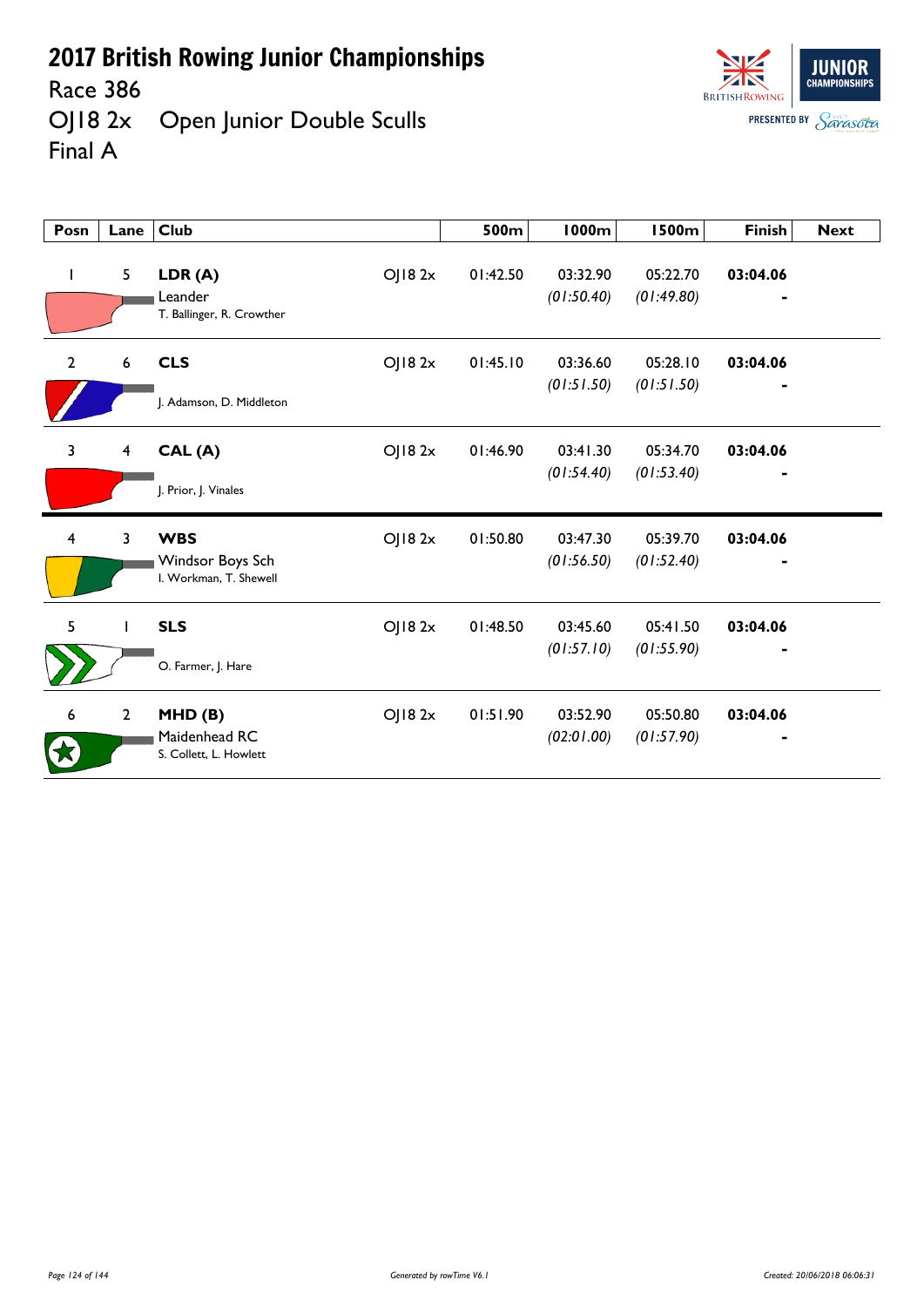Race 387<br>OJ16 1x Open Junior 16 Single Sculls Final B



| $\mathbf{I}$         | 5              | CBR(B)<br>City of Bristol RC<br>I. Potter        | $OJI6$ $1x$     | 02:07.40 | 04:15.00<br>(02:07.60) | 06:21.60<br>(02:06.60) | 03:04.06 |  |
|----------------------|----------------|--------------------------------------------------|-----------------|----------|------------------------|------------------------|----------|--|
| $\overline{2}$<br>R, | 6              | KSE (A)<br>Kings Sch Ely<br>A. Millard           | $O$   $16$ $1x$ | 02:06.10 | 04:14.50<br>(02:08.40) | 06:22.40<br>(02:07.90) | 03:04.06 |  |
| $\overline{3}$       | 4              | <b>CLD</b><br>I. Mohammedi                       | $O$   $16$ $1x$ | 02:05.60 | 04:15.70<br>(02:10.10) | 06:27.30<br>(02:11.60) | 03:04.06 |  |
| $\overline{4}$       | 3              | <b>NOR</b><br>Norwich RC<br>R. Kirke             | $O$   $16$ $1x$ | 02:04.30 | 04:16.80<br>(02:12.50) | 06:27.80<br>(02:11.00) | 03:04.06 |  |
| 5                    | $\overline{2}$ | <b>CAL</b><br>I. Vinales                         | $O$   $16$ $1x$ | 02:06.60 | 04:18.80<br>(02:12.20) | 06:27.60<br>(02:08.80) | 03:04.06 |  |
| 6                    | $\mathbf{I}$   | <b>SPT</b><br><b>St Peters Sch</b><br>E. Millman | $O$   $16$ $1x$ | 02:09.30 | 04:20.70<br>(02:11.40) | 06:32.80<br>(02:12.10) | 03:04.06 |  |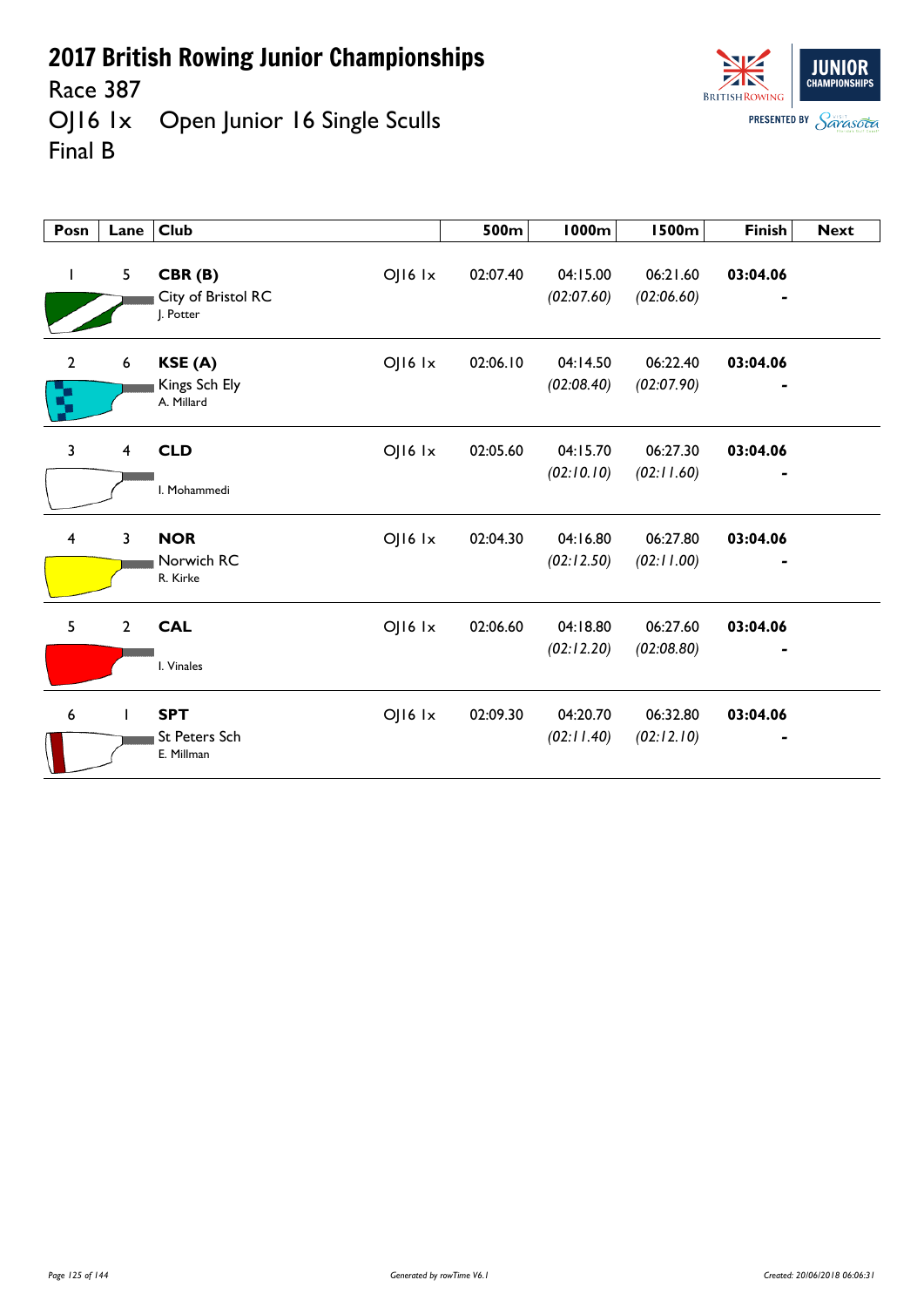Race 388

OJ16 1x Open Junior 16 Single Sculls Final A



| Posn             | Lane                    | <b>Club</b>                                           | 500m       | 1000m                  | <b>1500m</b>           | <b>Finish</b> | <b>Next</b> |
|------------------|-------------------------|-------------------------------------------------------|------------|------------------------|------------------------|---------------|-------------|
| $\mathbf{I}$     | 5                       | <b>GGA</b><br>$OJI6$ $1x$<br>A. Milne                 | 02:50.90   | 03:53.00<br>(01:02.10) | 05:52.60<br>(01:59.60) | 03:04.06      |             |
| $\overline{2}$   | 6                       | <b>HOL</b><br>$OJI6$ $1x$<br>P. Phillips              | 02:51.40   | 03:56.00<br>(01:04.60) | 05:57.00<br>(02:01.00) | 03:04.06      |             |
| $\overline{3}$   | 3                       | OJ16 Ix<br>CBR(A)<br>City of Bristol RC<br>R. Kilgour | 02:51.90   | 04:09.10<br>(01:17.20) | 06:15.20<br>(02:06.10) | 03:04.06      |             |
| $\overline{4}$   | $\overline{\mathbf{4}}$ | OJ16 Ix<br>HEN(B)<br>Henley RC<br>J. Yolland          | <b>DNA</b> | 04:09.50<br>(04:09.50) | 06:20.30<br>(02:10.80) | 03:04.06      |             |
| 5                | T                       | <b>ROB</b><br>$O$   $16$ $1x$<br>Rob Roy<br>L. Gräf   | <b>DNA</b> | 04:21.20<br>(04:21.20) | 06:33.90<br>(02:12.70) | 03:04.06      |             |
| $\boldsymbol{6}$ | $\overline{2}$          | <b>MAR</b><br>OJ16 Ix<br>Marlow RC<br>A. Pikelis      | 02:52.20   | 04:21.80<br>(01:29.60) | 06:40.10<br>(02:18.30) | 03:04.06      |             |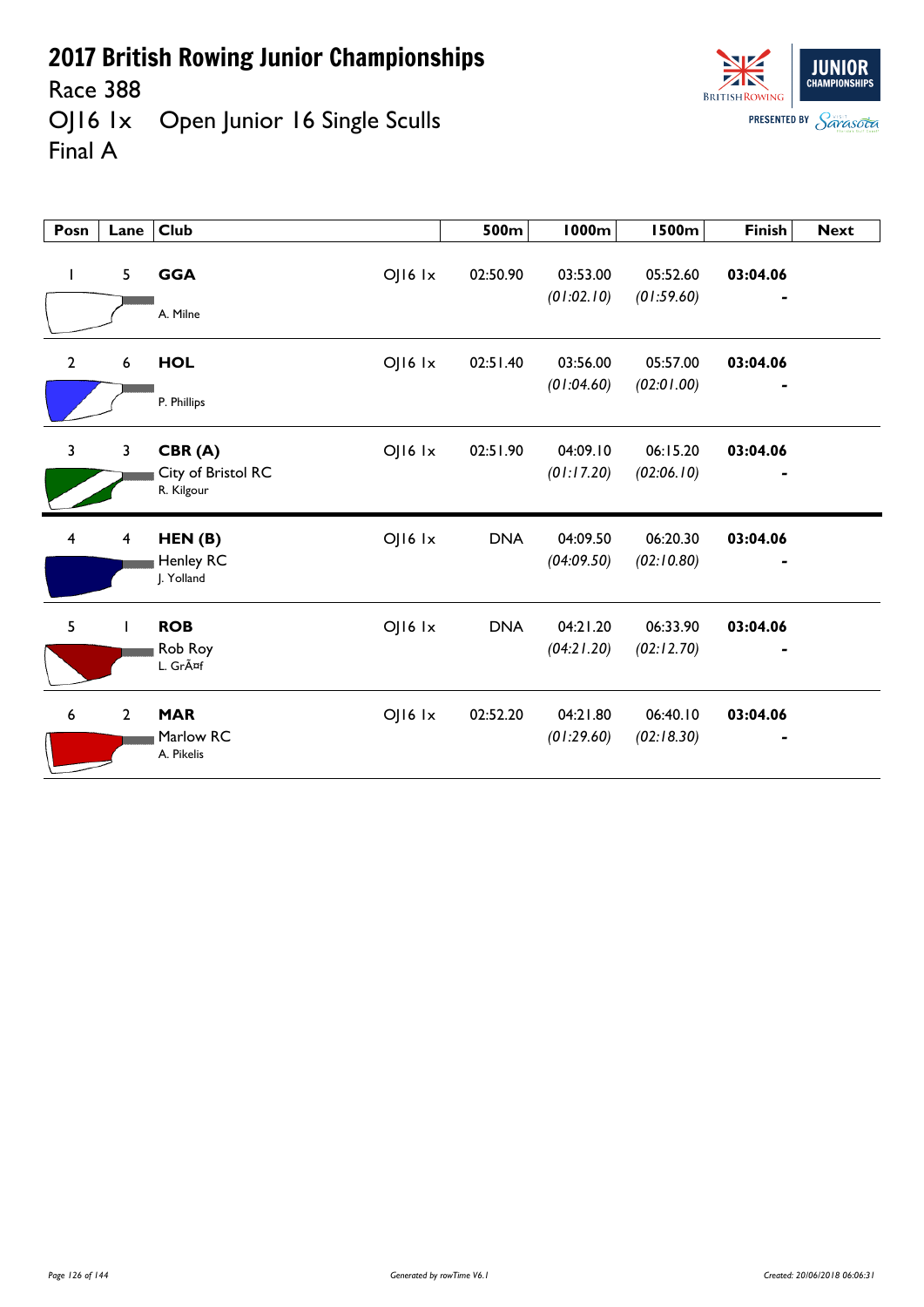Race 389<br>WJ18 1x Women Junior Single Sculls Final B



| Posn           | Lane                    | <b>Club</b>                                     |         | 500m     | <b>1000m</b>           | <b>1500m</b>           | <b>Finish</b> | <b>Next</b> |
|----------------|-------------------------|-------------------------------------------------|---------|----------|------------------------|------------------------|---------------|-------------|
| L              | $\overline{4}$          | <b>GLB</b><br>Globe<br>J. Olawumi               | WJ18 lx | 02:18.00 | 04:38.60<br>(02:20.60) | 07:03.00<br>(02:24.40) | 03:04.06      |             |
| $\overline{2}$ | 5                       | <b>YRM</b><br>Yarm Sch<br>K. Anderson           | WJ18 1x | 02:14.30 | 04:35.90<br>(02:21.60) | 07:02.50<br>(02:26.60) | 03:04.06<br>٠ |             |
| 3              | $\overline{2}$          | <b>LEH</b><br>Lady E Holles<br>E. Witt          | WJ18 1x | 02:20.60 | 04:45.00<br>(02:24.40) | 07:10.90<br>(02:25.90) | 03:04.06      |             |
| 4              | 6                       | CLS(A)<br><b>B.</b> Forster                     | WJ18 lx | 02:16.10 | 04:42.90<br>(02:26.80) | 07:13.60<br>(02:30.70) | 03:04.06      |             |
| 5              |                         | <b>LYT</b><br>LYR Tradesmen<br>G. Winyard       | WJ18 1x | 02:18.50 | 04:44.80<br>(02:26.30) | 07:16.90<br>(02:32.10) | 03:04.06      |             |
| 6              | $\overline{\mathbf{3}}$ | <b>MTS</b><br>Merchant Taylors Sch<br>N. Almond | WJ18 1x | 02:25.10 | 04:54.30<br>(02:29.20) | 07:27.20<br>(02:32.90) | 03:04.06      |             |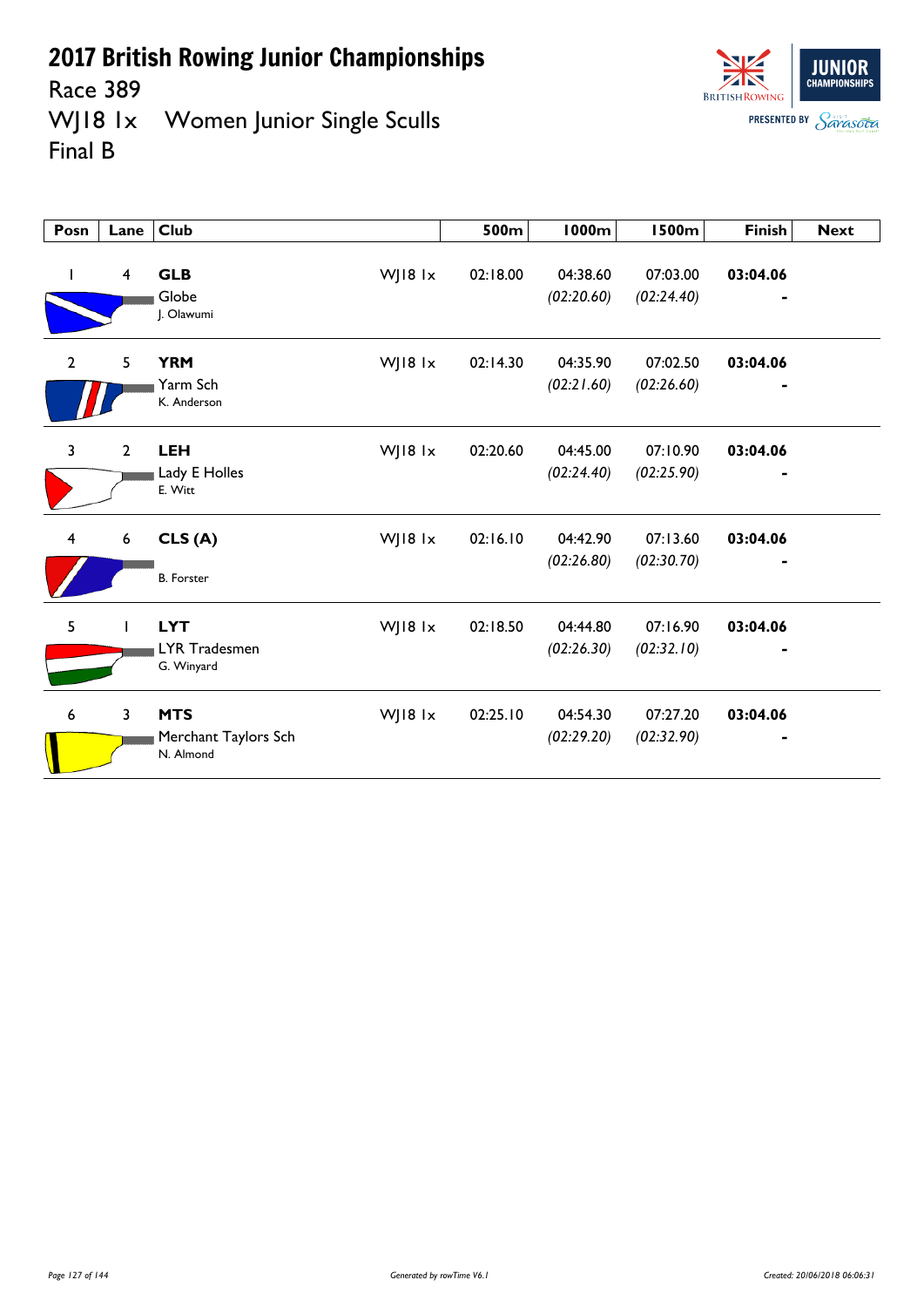Race 390

WJ18 1x Women Junior Single Sculls Final A



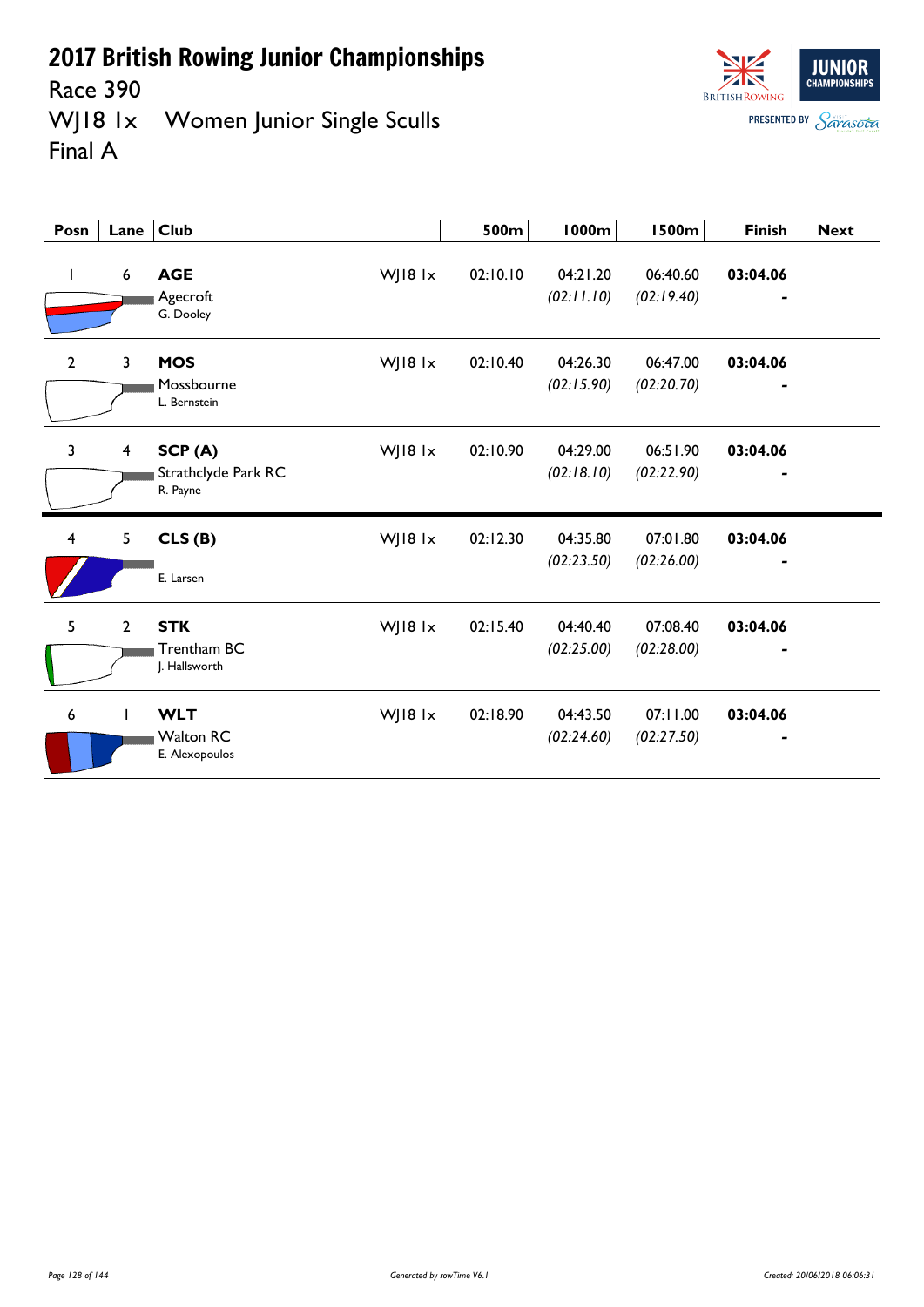### Race 391<br>WJ16 4+ Women Junior 16 Coxed Fours Final B



| Posn | Lane l | <b>Club</b>                                                                                                          | 500m     | 1000m                  | l 500m l               | <b>Finish</b> | <b>Next</b> |
|------|--------|----------------------------------------------------------------------------------------------------------------------|----------|------------------------|------------------------|---------------|-------------|
|      | 5      | $W$   164+<br><b>SUA</b><br>Stratford-upon-Avon BC<br>I. Marsden, A. Keil, L. Davies, M. Winsper, M. Watts           | 02:12.40 | 04:31.00<br>(02:18.60) | 06:54.60<br>(02:23.60) | 03:04.06<br>- |             |
| 2    | 6      | <b>SWB</b><br>$W$   164+<br>Sir W Borlase's GS BC<br>D. Petersen, L. Burbage, I. Gill, L. Heuser, [Cox] G.<br>Winter | 02:13.30 | 04:32.90<br>(02:19.60) | 06:55.70<br>(02:22.80) | 03:04.06      |             |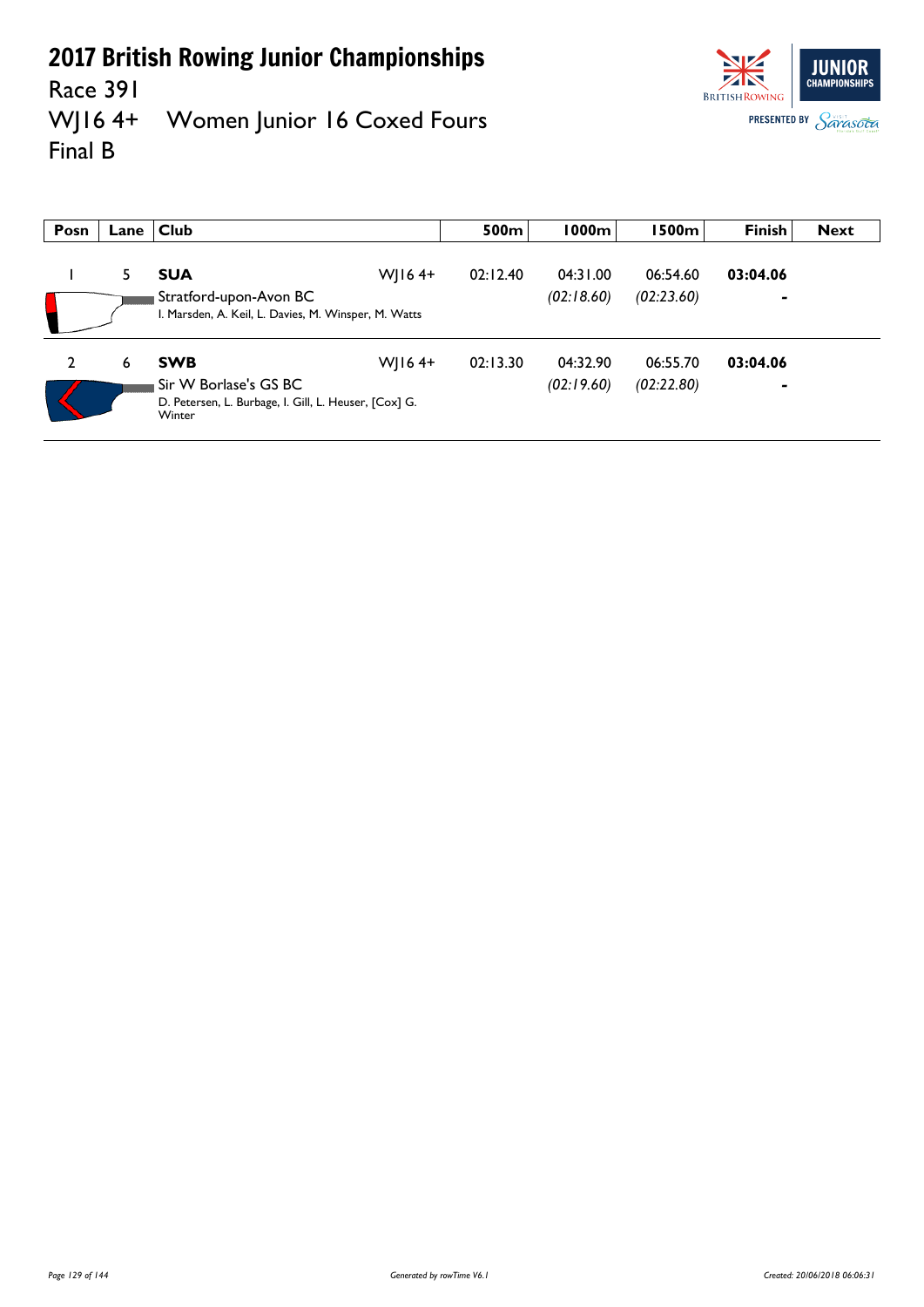### Race 392<br>WJ16 4+ Women Junior 16 Coxed Fours Final A



| Posn           | Lane           | <b>Club</b>                                                                                                            | 500m     | <b>1000m</b>           | <b>1500m</b>           | <b>Finish</b> | <b>Next</b> |
|----------------|----------------|------------------------------------------------------------------------------------------------------------------------|----------|------------------------|------------------------|---------------|-------------|
| J.             | 6              | WJ164+<br>LEA (A)<br>Lea RC<br>A. Bolitho, E. Froggatt-Brown, M. Sharman, R.<br>McDonald, [Cox] M. Bedos Snaith        | 02:01.60 | 04:08.20<br>(02:06.60) | 06:18.60<br>(02:10.40) | 03:04.06      |             |
| $\overline{2}$ | 5              | <b>ASR</b><br>WJ16 $4+$<br>Aberdeen Schs RA<br>M. Hewison, M. Lewis, E. Andrew, A. Topp, [Cox] E.<br>Murdoch           | 02:02.10 | 04:13.10<br>(02:11.00) | 06:23.60<br>(02:10.50) | 03:04.06      |             |
| 3              | 3              | WJ164+<br><b>GMS</b><br><b>Gt Marlow Sch</b><br>D. De Winnaar, H. Smith, A. Armes, M. Watts, [Cox]<br>C. Fisher        | 02:06.60 | 04:18.70<br>(02:12.10) | 06:30.50<br>(02:11.80) | 03:04.06      |             |
| 4              | 4              | WJ164+<br>LEA(B)<br>Lea RC<br>R. Millard, L. Ellington, E. Sharman, M. Foxell, [Cox] M.<br><b>Briscoe</b>              | 02:08.40 | 04:23.30<br>(02:14.90) | 06:35.60<br>(02:12.30) | 03:04.06      |             |
| 5              | $\overline{2}$ | <b>YRM</b><br>WJ164+<br>Yarm Sch<br>E. Ward, K. Wood, C. Maddison, S. Portsmouth,<br>[Cox] J. Dodds                    | 02:05.40 | 04:23.50<br>(02:18.10) | 06:39.80<br>(02:16.30) | 03:04.06      |             |
| 6              |                | W 164+<br><b>WRR</b><br><b>Worcester RC</b><br>M. Fisher, I. Ledbetter, S. Stoddart, N. Thornton,<br>[Cox] E. Glazzard | 02:15.50 | 04:47.10<br>(02:31.60) | 07:14.30<br>(02:27.20) | 03:04.06      |             |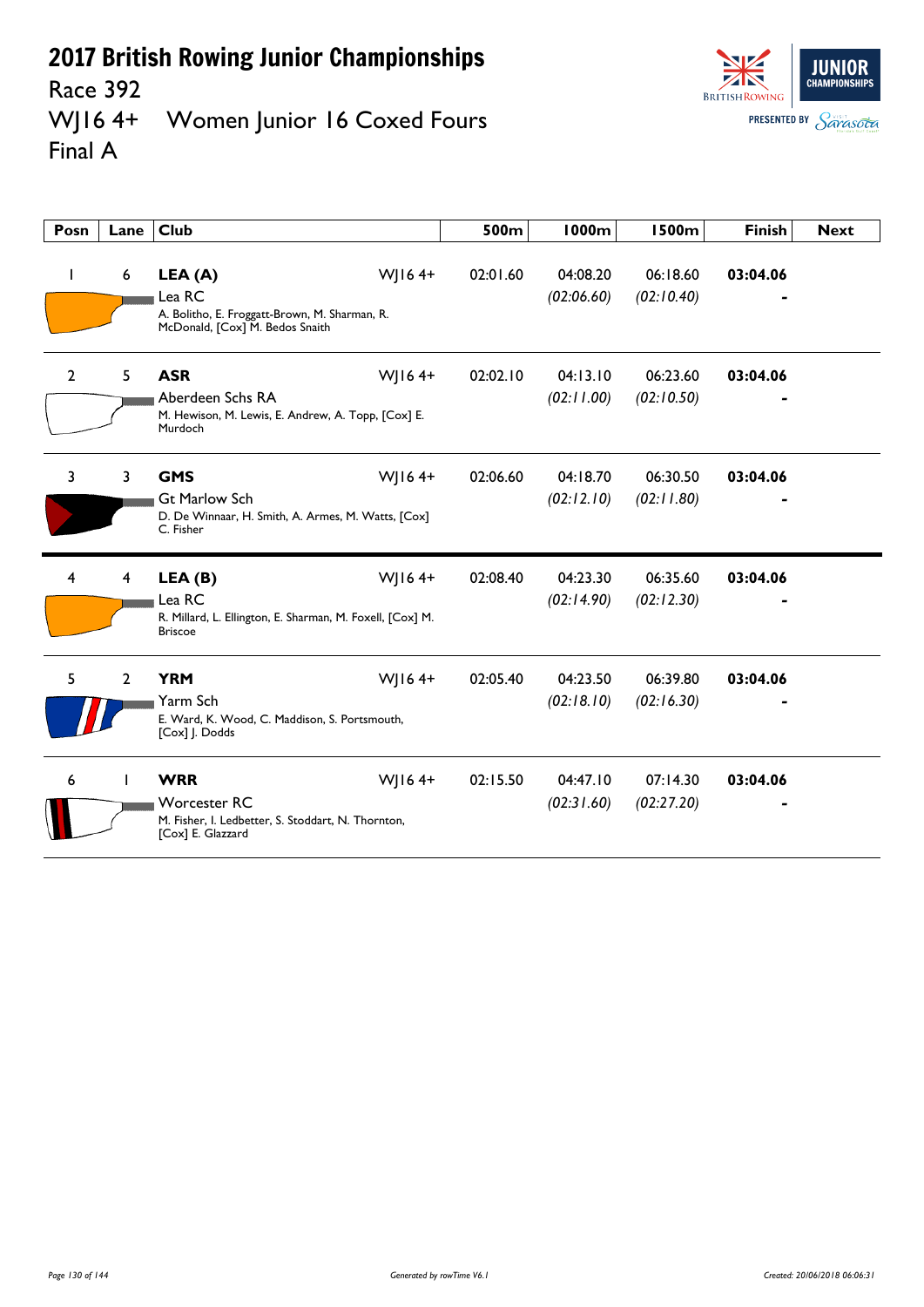

### Race 393<br>WJ15 4x+ Women Junior 15 Coxed Quad Sculls Final B

| Posn         | Lane           | <b>Club</b>                                                                                                                         | 500m     | <b>1000m</b>           | <b>1500m</b>           | <b>Finish</b> | <b>Next</b> |
|--------------|----------------|-------------------------------------------------------------------------------------------------------------------------------------|----------|------------------------|------------------------|---------------|-------------|
| L            | 6              | <b>SWP</b><br>WJ15 $4x+$<br>Sir William Perkins's Sch<br>D. Martin, H. Jordan, E. Falkentoft Hansen, A. Hawkes,<br>[Cox] S. Glasson | 02:01.80 | 04:06.00<br>(02:04.20) | 06:14.40<br>(02:08.40) | 03:04.06      |             |
| $\mathbf{2}$ | 5              | <b>COX</b><br>$W$   15 4x+<br>City of Oxford<br>J. Nash, S. Turner-Frick, I. Bowley, E. Turner-Frick,<br>[Cox] E. Tinegate          | 02:02.80 | 04:09.30<br>(02:06.50) | 06:21.00<br>(02:11.70) | 03:04.06      |             |
| 3            | $\overline{3}$ | <b>PGN</b><br>WJ15 $4x+$<br>O. Leese, M. Hollins, R. Simmonds, H. Cutler, [Cox] E.<br>Moseley                                       | 02:03.10 | 04:13.90<br>(02:10.80) | 06:30.60<br>(02:16.70) | 03:04.06      |             |
| 4            | $\overline{2}$ | <b>SUA</b><br>WJ15 $4x+$<br>Stratford-upon-Avon BC<br>K. Phillips, M. Gill-Swift, J. Wiesheu, K. Wellstead,<br>[Cox] H. Hill        | 02:08.30 | 04:19.10<br>(02:10.80) | 06:36.10<br>(02:17.00) | 03:04.06      |             |
| 5.           |                | $W$   15 4x+<br><b>ABN</b><br>Abingdon RC<br>A. Ware, L. Watson, C. Rowley, E. Twinn, [Cox] H.<br>Mentzel                           | 02:07.60 | 04:20.40<br>(02:12.80) | 06:39.20<br>(02:18.80) | 03:04.06      |             |
| 6            | 4              | <b>CLS</b><br>WJ15 $4x+$<br>E. Hall, L. Craven, L. Palmer, L. Teagle, A. Hall, [Cox]<br>E. Thornton                                 | 02:10.60 | 04:23.90<br>(02:13.30) | 06:45.30<br>(02:21.40) | 03:04.06      |             |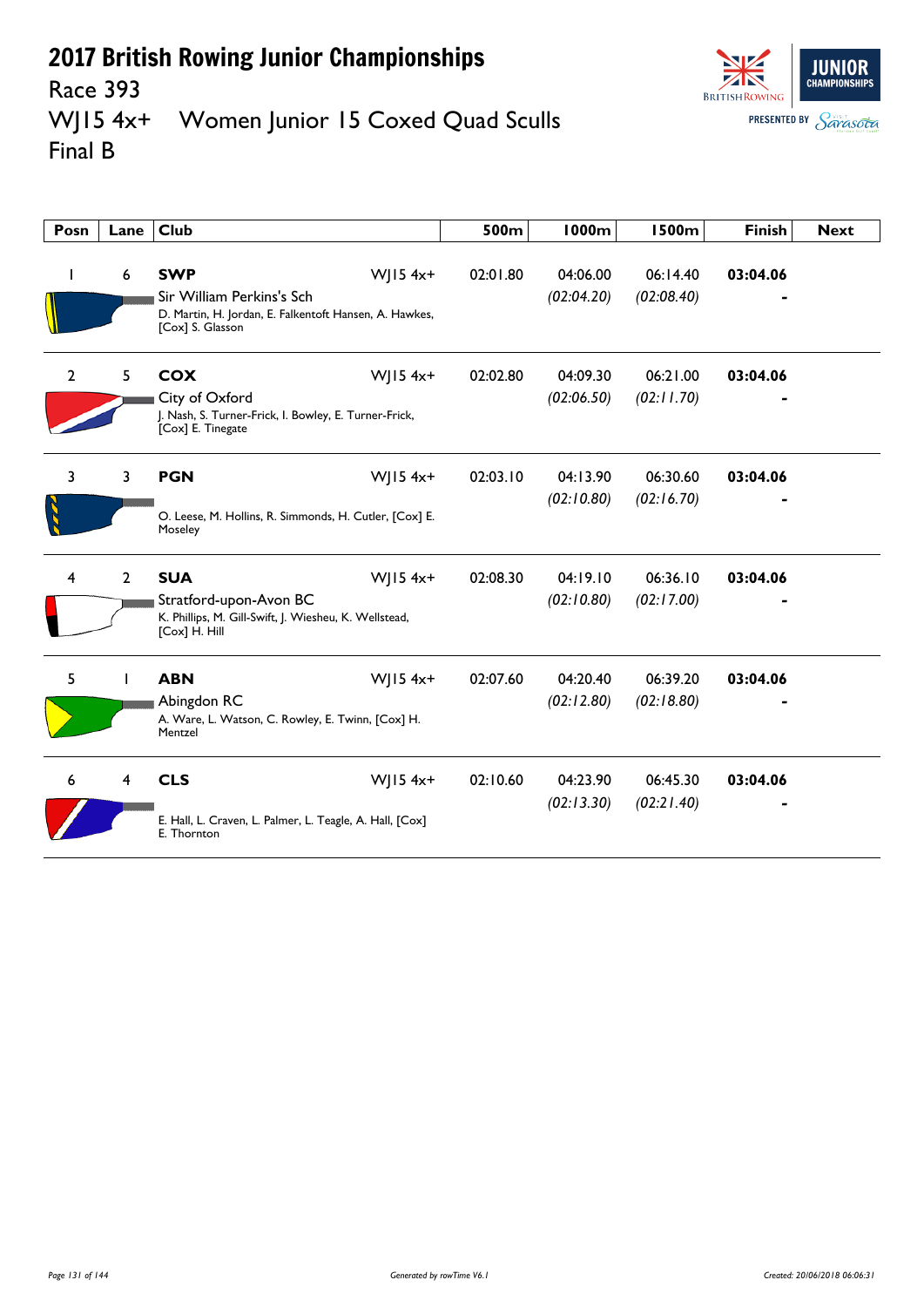

## Race 394<br>WJ15 4x+ Women Junior 15 Coxed Quad Sculls Final A

| Posn           | Lane           | <b>Club</b>                                                                                                           | 500m     | <b>1000m</b>                  | <b>1500m</b>           | <b>Finish</b> | <b>Next</b> |
|----------------|----------------|-----------------------------------------------------------------------------------------------------------------------|----------|-------------------------------|------------------------|---------------|-------------|
| ı              | 6              | HEN(A)<br>WJ15 $4x+$<br>Henley RC<br>G. Brown, A. Weller, H. Hills, C. Russell, [Cox] F.<br>Reid                      | 01:54.80 | 03:55.70<br>(02:00.90)        | 05:56.20<br>(02:00.50) | 03:04.06      |             |
| $\overline{2}$ | $\overline{4}$ | <b>TSS</b><br>WJ15 $4x+$<br><b>Tideway Scullers Sch</b><br>A. White, A. Mavra, I. Lack, H. Joss, P. Archer            | 02:00.50 | 04:02.60<br>(02:02.10)        | 06:02.50<br>(01:59.90) | 03:04.06      |             |
| 3              | 5              | <b>MHD</b><br>WJ15 $4x+$<br>Maidenhead RC<br>C. Williams, A. Hollis, T. WHITE, V. Gothard, [Cox]<br>U. Parcell-Arregi | 02:00.00 | 04:07.00<br>(02:07.00)        | 06:03.30<br>(01:56.30) | 03:04.06      |             |
| 4              | $\overline{2}$ | <b>MAR</b><br>$W$   15 4x+<br>Marlow RC<br>M. Newman, C. Jack, E. Dabinett, M. Fennell, [Cox] K.<br>McNabb            | 02:01.90 | 04:14.30<br>(02:12.40)        | 06:12.10<br>(01:57.80) | 03:04.06      |             |
| 5              | 3              | <b>MOC</b><br>$W$   15 4x+<br>A. Van der Horst, H. Kearsey, J. Harrison, C. Heath,<br>D. Hale                         | 02:00.70 | 04:08.50<br>(02:07.80)        | 06:13.80<br>(02:05.30) | 03:04.06      |             |
| 6              |                | WJ15 $4x+$<br>HEN(B)<br>Henley RC<br>J. Roberts, A. Howard, P. Snowden, H. Drury, [Cox]<br>E. Nolson                  | 02:04.30 | <b>DNA</b><br>$\qquad \qquad$ | 06:23.90<br>(06:23.90) | 03:04.06      |             |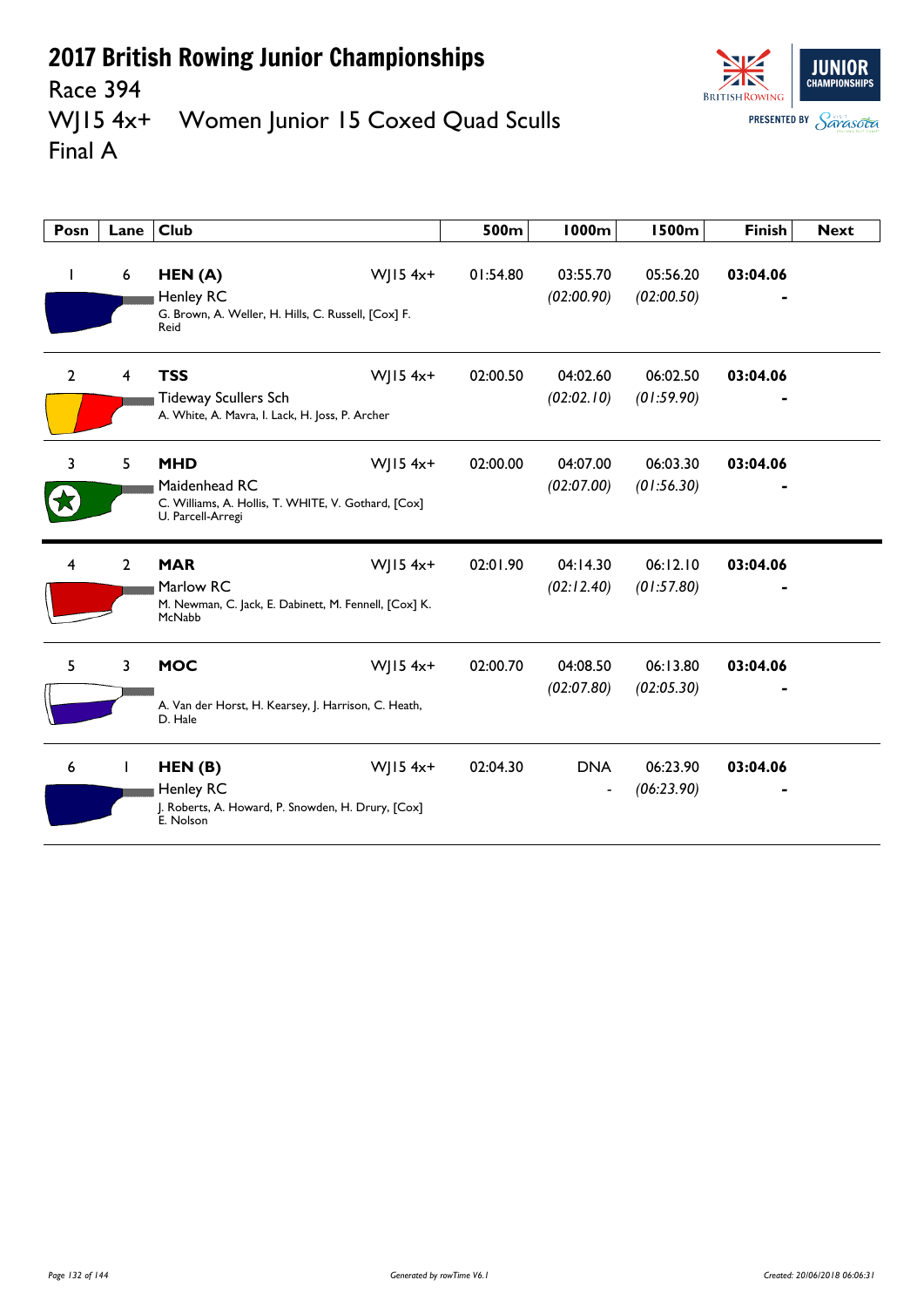Race 395<br>WJ18 2-Women Junior Coxless Pairs Final B

| Posn                    | Lane                    | <b>Club</b>                                                |         | 500m     | <b>1000m</b>           | <b>1500m</b>           | <b>Finish</b>              | <b>Next</b> |
|-------------------------|-------------------------|------------------------------------------------------------|---------|----------|------------------------|------------------------|----------------------------|-------------|
| I                       | 6                       | GMS(A)<br><b>Gt Marlow Sch</b><br>O. Lester, D. De Winnaar | WJ18 2- | 02:11.50 | 04:31.70<br>(02:20.20) | 06:45.70<br>(02:14.00) | 03:04.06<br>$\blacksquare$ |             |
| $\overline{2}$          | 5                       | <b>LYT</b><br>LYR Tradesmen<br>S. Halsey, L. Smith         | WJ18 2- | 02:12.70 | 04:32.20<br>(02:19.50) | 06:48.20<br>(02:16.00) | 03:04.06                   |             |
| $\overline{\mathbf{3}}$ | $\overline{\mathbf{4}}$ | RCH (B)<br>Royal Chester<br>C. Hanlon, P. Cox              | WJ18 2- | 02:15.60 | 04:43.70<br>(02:28.10) | 07:11.90<br>(02:28.20) | 03:04.06<br>-              |             |
| $\overline{4}$          | 3                       | <b>RCH(A)</b><br>Royal Chester<br>A. Morris, L. Cowdell    | WJ18 2- | 02:20.30 | 04:54.90<br>(02:34.60) | 07:30.50<br>(02:35.60) | 03:04.06                   |             |
| 5                       | $\mathbf{2}$            | <b>KSMA</b><br>?x?<br>F. Thomson (KSR), J. Friar (MAV)     | WJ18 2- | 02:32.80 | 05:23.80<br>(02:51.00) | 08:13.90<br>(02:50.10) | 03:04.06                   |             |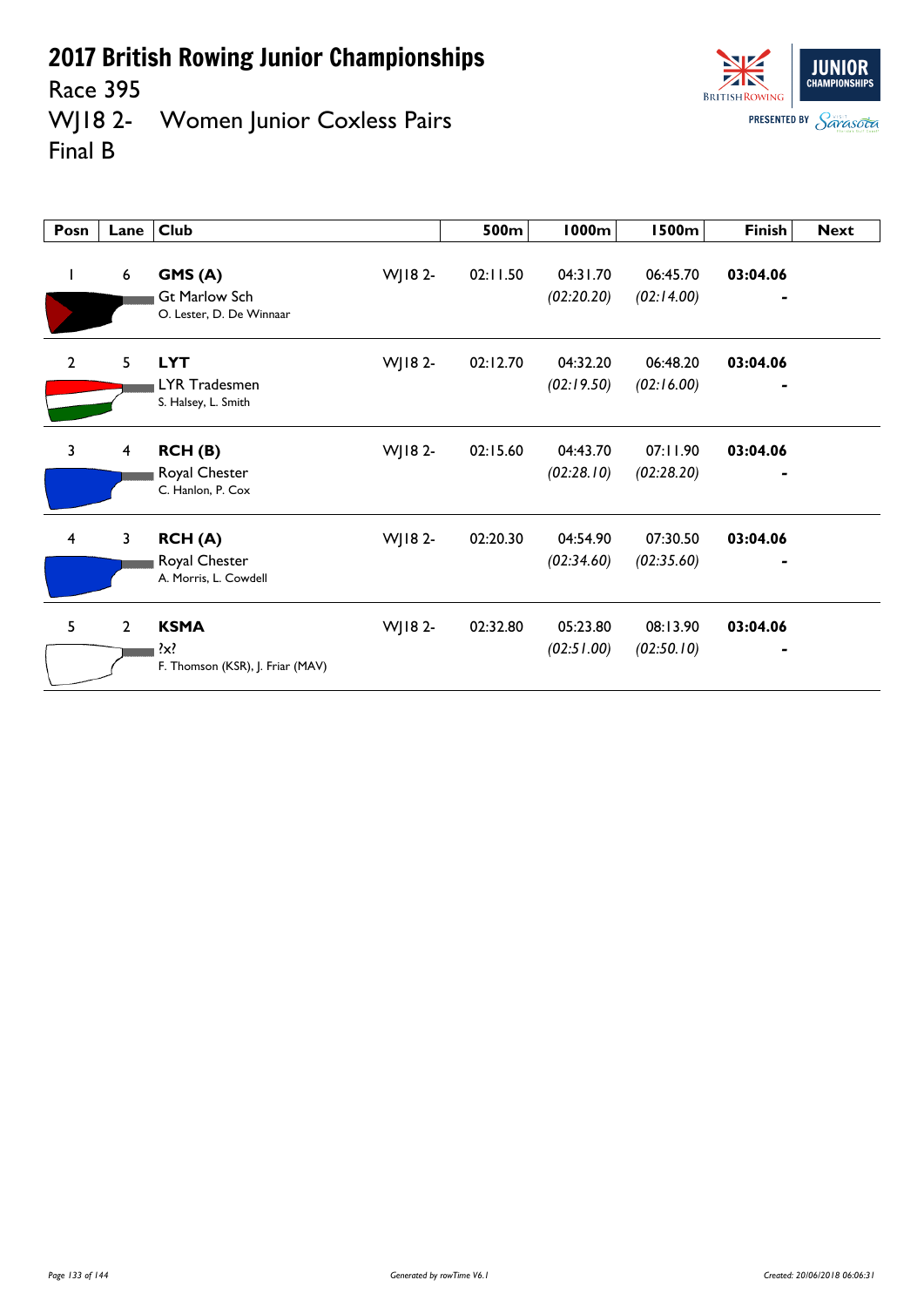Race 396

WJ18 2- Women Junior Coxless Pairs Final A

| Posn         | Lane                    | Club                                                       |         | 500m<br>1000m                      | 1500m                  | <b>Finish</b> | <b>Next</b> |
|--------------|-------------------------|------------------------------------------------------------|---------|------------------------------------|------------------------|---------------|-------------|
| J.           | 5                       | LEH(A)<br>Lady E Holles<br>G. King, C. King                | WJ18 2- | 01:57.20<br>04:04.90<br>(02:07.70) | 06:10.00<br>(02:05.10) | 03:04.06      |             |
| $\mathbf{2}$ | 6                       | <b>GGA</b><br>J. Olney, H. Wicklow                         | WJ18 2- | 02:03.10<br>04:14.00<br>(02:10.90) | 06:21.70<br>(02:07.70) | 03:04.06      |             |
| $\mathbf{3}$ | $\overline{\mathbf{4}}$ | LEH(B)<br>Lady E Holles<br>K. Benson, E. Breeze            | WJ18 2- | 02:02.80<br>04:19.40<br>(02:16.60) | 06:32.30<br>(02:12.90) | 03:04.06      |             |
| 4            | 3                       | <b>SAN</b><br><b>St Andrew BC</b><br>E. Pearson, H. Davies | WJ18 2- | 04:27.40<br>02:10.20<br>(02:17.20) | 06:38.10<br>(02:10.70) | 03:04.06      |             |
| 5            |                         | <b>TYN</b><br>Tyne ARC<br>A. Craig, C. Turley              | WJ18 2- | 02:10.50<br>04:30.50<br>(02:20.00) | 06:48.20<br>(02:17.70) | 03:04.06      |             |
| 6            | 2                       | <b>MAV</b><br>Maidstone Invicta<br>E. Knight, K. Le Lion   | WJ18 2- | 04:44.40<br>02:15.90<br>(02:28.50) | 07:08.20<br>(02:23.80) | 03:04.06      |             |

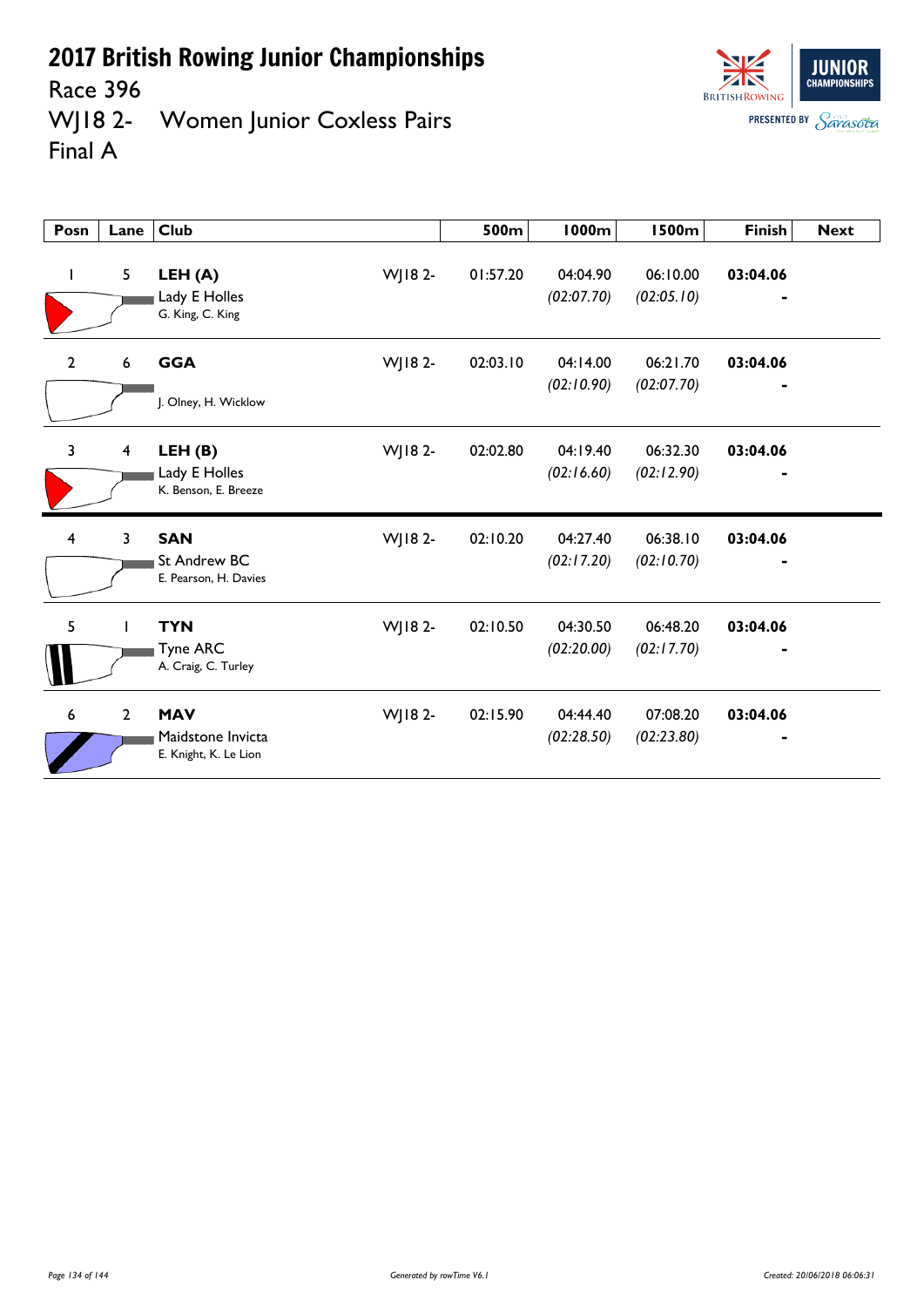Race 397<br>OJ18 4x Open Junior Quad Sculls Final B



| Posn           | Lane | Club                                                                                    |        | 500m     | <b>1000m</b>           | <b>1500m</b>           | <b>Finish</b>              | <b>Next</b> |
|----------------|------|-----------------------------------------------------------------------------------------|--------|----------|------------------------|------------------------|----------------------------|-------------|
|                | 5    | HIN(A)<br>Hinksey Sculling Sch<br>R. Stanford Meisl, A. Clark, W. Wakefield, S. Cannons | O 184x | 01:40.40 | 03:27.20<br>(01:46.80) | 05:15.30<br>(01:48.10) | 03:04.06<br>$\blacksquare$ |             |
| $\overline{2}$ | 4    | <b>DBY</b><br>Derby RC                                                                  | OJ184x | 01:41.40 | 03:29.90<br>(01:48.50) | 05:20.60<br>(01:50.70) | 03:04.06                   |             |
| 3              | 3    | S. Remer, T. Ford-Knowles, J. Remer, T. Rubini<br>HIN(B)                                | O 184x | 01:48.20 | 03:44.00               | 05:42.40               | 03:04.06                   |             |
|                |      | Hinksey Sculling Sch<br>E. Rees, D. Angiolini, F. Trott, H. Binnian                     |        |          | (01:55.80)             | (01:58.40)             | $\blacksquare$             |             |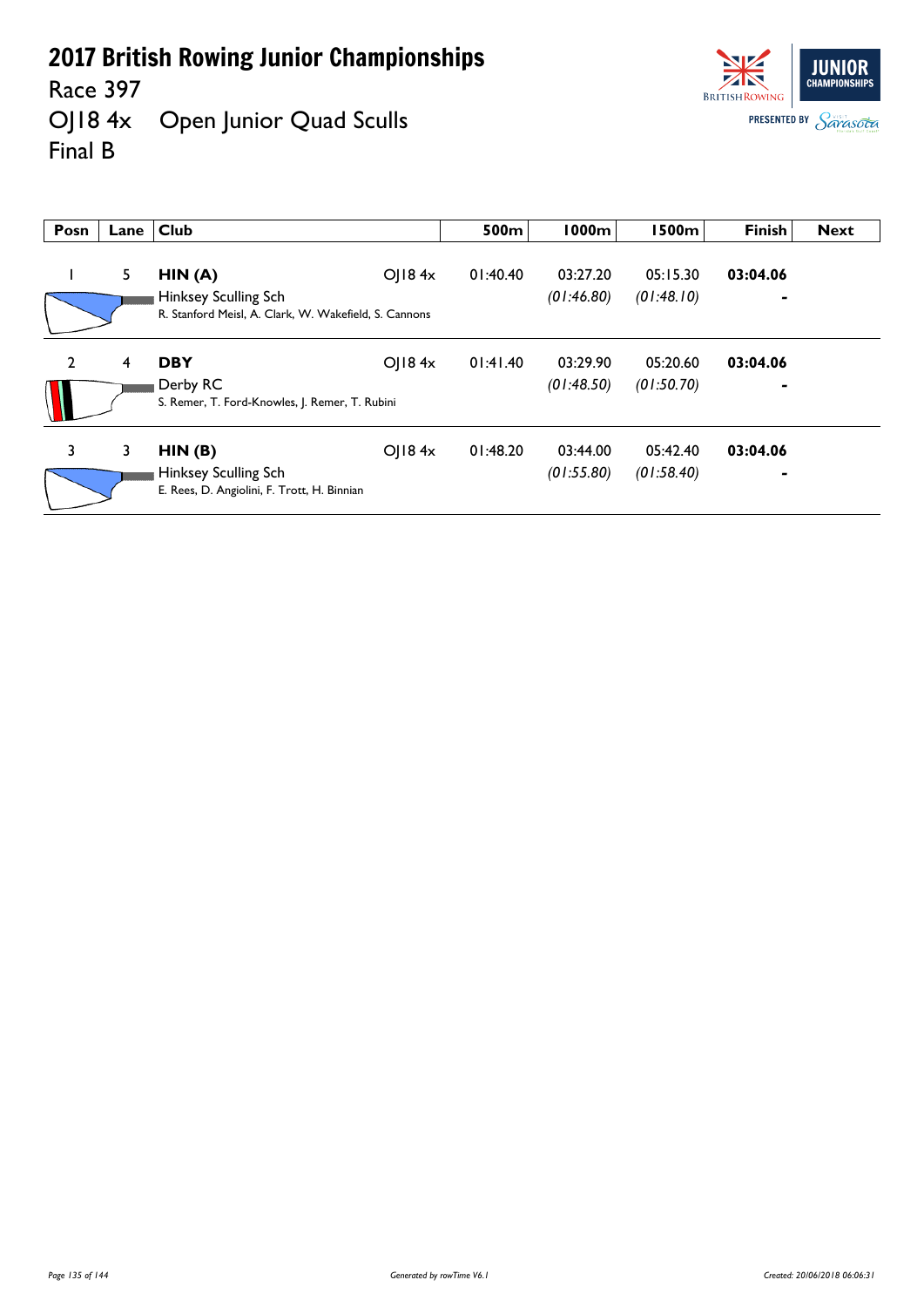Race 398<br>OJ18 4x Open Junior Quad Sculls Final A



| Posn         | Lane           | <b>Club</b>                                                                         |        | 500m     | 1000m                  | <b>1500m</b>           | <b>Finish</b> | <b>Next</b> |
|--------------|----------------|-------------------------------------------------------------------------------------|--------|----------|------------------------|------------------------|---------------|-------------|
|              | 5              | <b>LDR</b><br>Leander<br>D. Few, C. Forsythe, B. Smeeton, M. Peters                 | OJ184x | 01:38.70 | 03:14.70<br>(01:36.00) | 04:55.20<br>(01:40.50) | 03:04.06      |             |
| $\mathbf{2}$ | 6              | <b>LEA</b><br>Lea RC<br>A. Duncalf, M. Sommerville Yesufu, B. Donald, A.<br>Badcott | OJ184x | 01:39.00 | 03:16.30<br>(01:37.30) | 04:58.50<br>(01:42.20) | 03:04.06      |             |
| 3            | $\overline{3}$ | <b>WTN</b><br>Warrington<br>M. Baguley, A. Eaves, C. Guerin, T. Carroll             | O  84x | 01:40.50 | 03:19.20<br>(01:38.70) | 05:02.70<br>(01:43.50) | 03:04.06      |             |
| 4            | 4              | <b>NOW</b><br>Northwich RC<br>G. Crouchley, K. Dudley, R. Coffey, J. Burke          | OJ184x | 01:40.80 | 03:21.30<br>(01:40.50) | 05:04.60<br>(01:43.30) | 03:04.06      |             |
| 5            |                | <b>SLS</b><br>P. Laing, O. Farmer, A. Rushforth, J. Hare                            | OJ184x | 01:42.60 | 03:25.60<br>(01:43.00) | 05:13.60<br>(01:48.00) | 03:04.06      |             |
| 6            | $\overline{2}$ | <b>MAR</b><br>Marlow RC<br>A. Smith, L. Marshall, J. Long, W. Treasure              | OJ184x | 01:45.80 | 03:32.10<br>(01:46.30) | 05:21.00<br>(01:48.90) | 03:04.06      |             |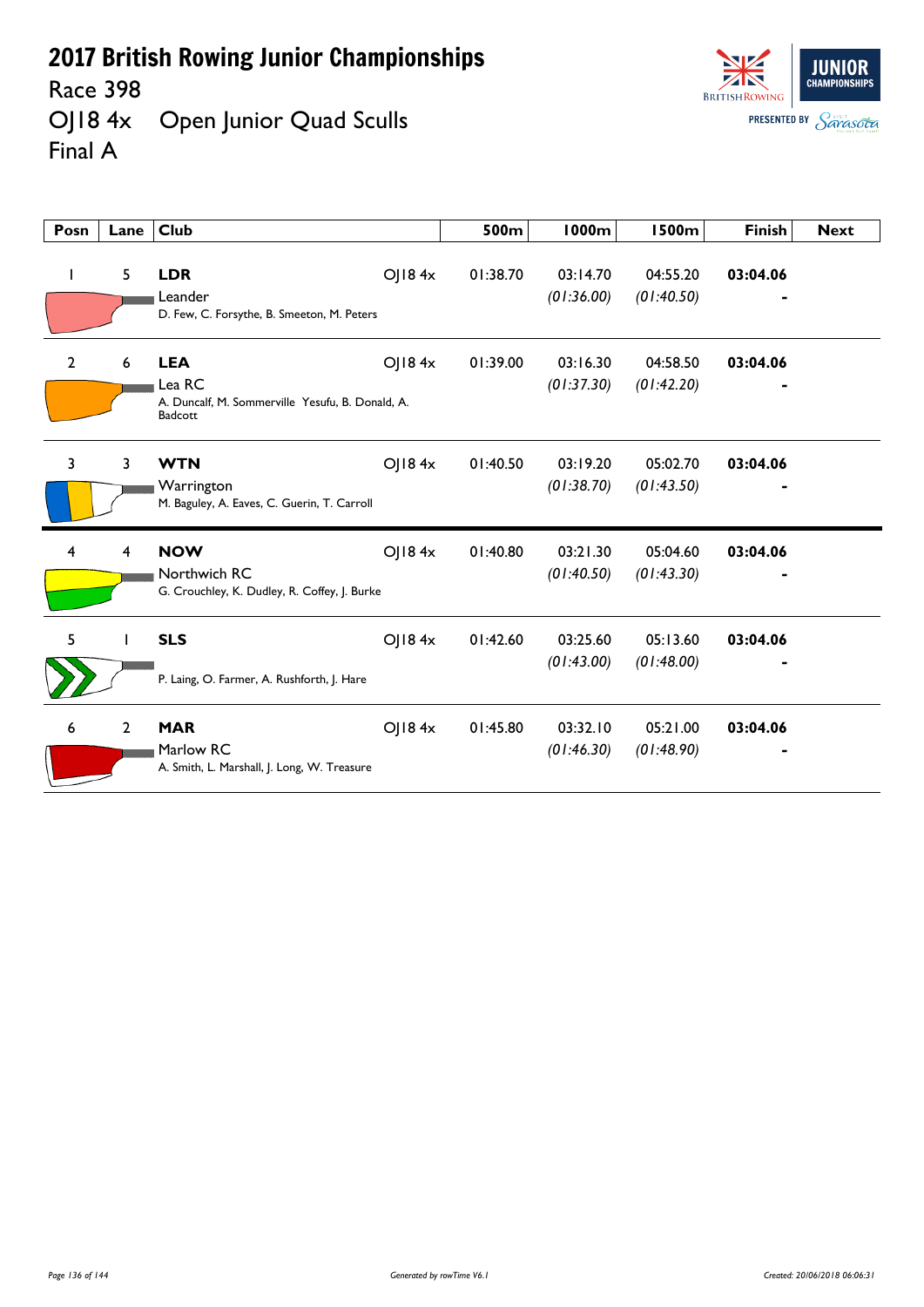Race 399

**JUNIOR BRITISH ROWING PRESENTED BY Sarasota** 

OJ16 4x Open Junior 16 Quad Sculls Final A

| Posn           | Lane           | <b>Club</b>                                                                           |             | 500m     | <b>1000m</b>           | <b>1500m</b>           | <b>Finish</b> | <b>Next</b> |
|----------------|----------------|---------------------------------------------------------------------------------------|-------------|----------|------------------------|------------------------|---------------|-------------|
|                | 5              | <b>MOC</b><br>T. Smith, R. Kohler-Hoon, T. Heath, R. Williams                         | $O$   16 4x | 01:37.80 | 03:27.70<br>(01:49.90) | 05:06.30<br>(01:38.60) | 03:04.06      |             |
| $\overline{2}$ | 4              | <b>TSS</b><br><b>Tideway Scullers Sch</b><br>D. Newton, S. Fattouh, D. Valt, A. Jonas | O 164x      | 01:43.20 | 03:29.80<br>(01:46.60) | 05:12.10<br>(01:42.30) | 03:04.06      |             |
| 3              | 6              | <b>WLT</b><br><b>Walton RC</b><br>A. Suphi, T. Philpott, M. Heywood, J. Mcmullan      | $O$   16 4x | 01:40.40 | 03:27.90<br>(01:47.50) | 05:10.40<br>(01:42.50) | 03:04.06      |             |
| 4              | 3              | <b>WTN</b><br>Warrington<br>A. Wooler, J. Critchley, M. Lee, M. Reilly                | $O$   16 4x | 01:45.20 | 03:28.20<br>(01:43.00) | 05:21.70<br>(01:53.50) | 03:04.06      |             |
| 5              | $\overline{2}$ | <b>STA</b><br>Star Club<br>E. Tame, H. Ashby, O. Bennewith, J. Murphy                 | OJ164x      | 01:41.90 | 03:38.40<br>(01:56.50) | 05:22.00<br>(01:43.60) | 03:04.06      |             |
| 6              |                | <b>YRM</b><br>Yarm Sch<br>I. Murray, M. Holman, T. Maloy, L. Phillips                 | $O$   16 4x | 01:45.90 | 03:31.30<br>(01:45.40) | 05:36.20<br>(02:04.90) | 03:04.06      |             |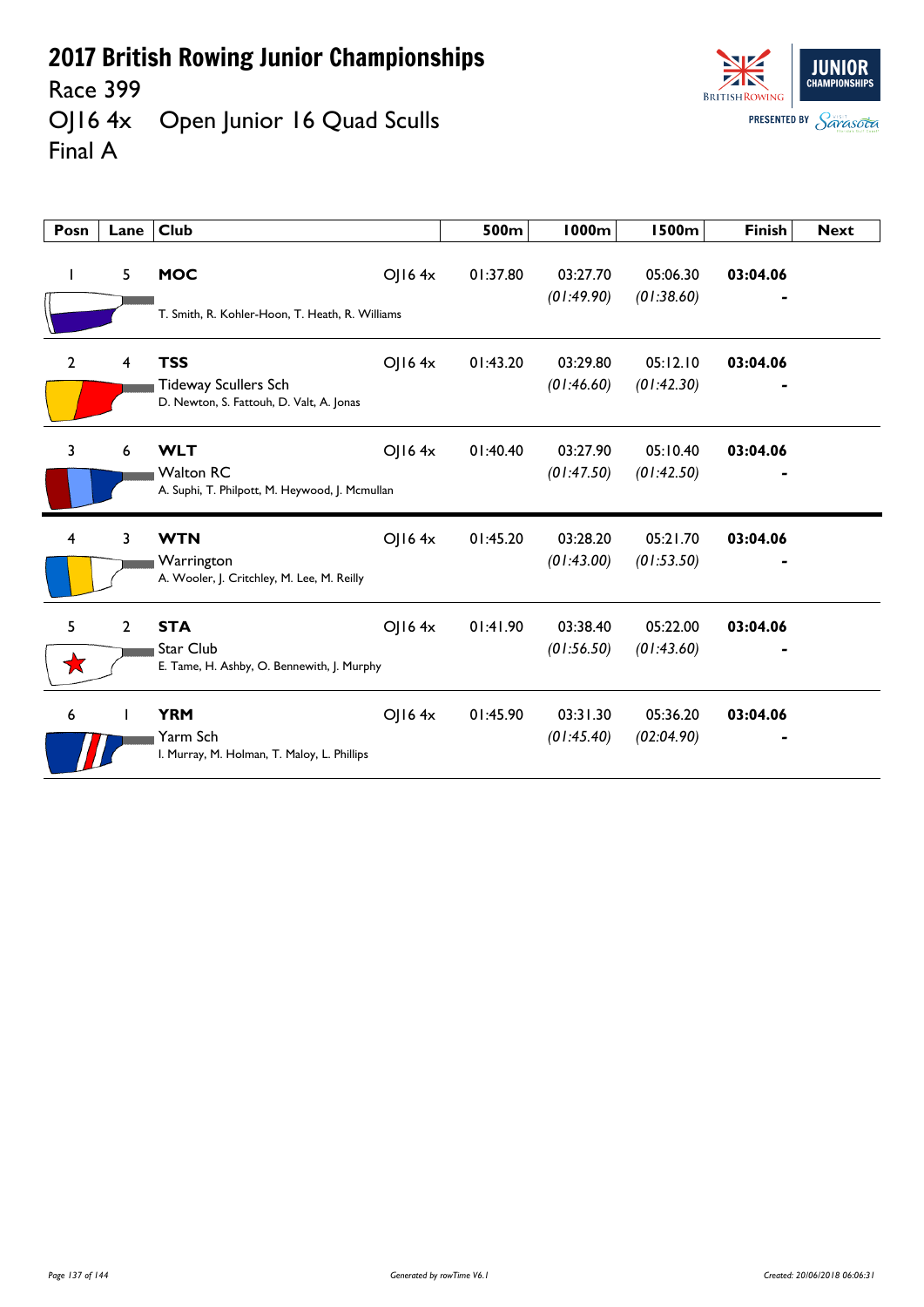Race 400<br>OJ15 2x Open Junior 15 Double Sculls Final B



| Posn           | Lane                    | <b>Club</b>                                                              | 500m     | <b>1000m</b>           | <b>1500m</b>           | <b>Finish</b> | <b>Next</b> |
|----------------|-------------------------|--------------------------------------------------------------------------|----------|------------------------|------------------------|---------------|-------------|
| ı              | 5                       | <b>LEA</b><br>OJ152x<br>Lea RC<br>S. O'Connor, L. Ferraro                | 01:53.80 | 03:48.70<br>(01:54.90) | 05:45.60<br>(01:56.90) | 03:04.06      |             |
| $\overline{2}$ | 6                       | <b>ABN</b><br>OJ152x<br>Abingdon RC<br>M. Giachino, J. Millard           | 01:53.50 | 03:49.90<br>(01:56.40) | 05:47.40<br>(01:57.50) | 03:04.06<br>٠ |             |
| 3              | $\overline{\mathbf{4}}$ | TSS(A)<br>OJ152x<br><b>Tideway Scullers Sch</b><br>A. Oliver, D. Murphie | 01:55.60 | 03:52.10<br>(01:56.50) | 05:49.00<br>(01:56.90) | 03:04.06      |             |
| $\overline{4}$ | $\overline{3}$          | <b>MOC</b><br>OJ152x<br>O. Chilcott, D. Johnston                         | 01:55.30 | 03:53.40<br>(01:58.10) | 05:51.10<br>(01:57.70) | 03:04.06      |             |
| 5<br>шшв       | $\overline{2}$          | <b>TYU</b><br>OJ152x<br>W. Viney, R. Fairlie                             | 01:57.30 | 03:57.00<br>(01:59.70) | 05:55.20<br>(01:58.20) | 03:04.06      |             |
| 6              | $\mathbf{I}$            | <b>GLR</b><br>OJ152x<br>Gloucester RC<br>J. Maiden, O. Hanks             | 01:57.10 | 03:57.40<br>(02:00.30) | 05:56.20<br>(01:58.80) | 03:04.06      |             |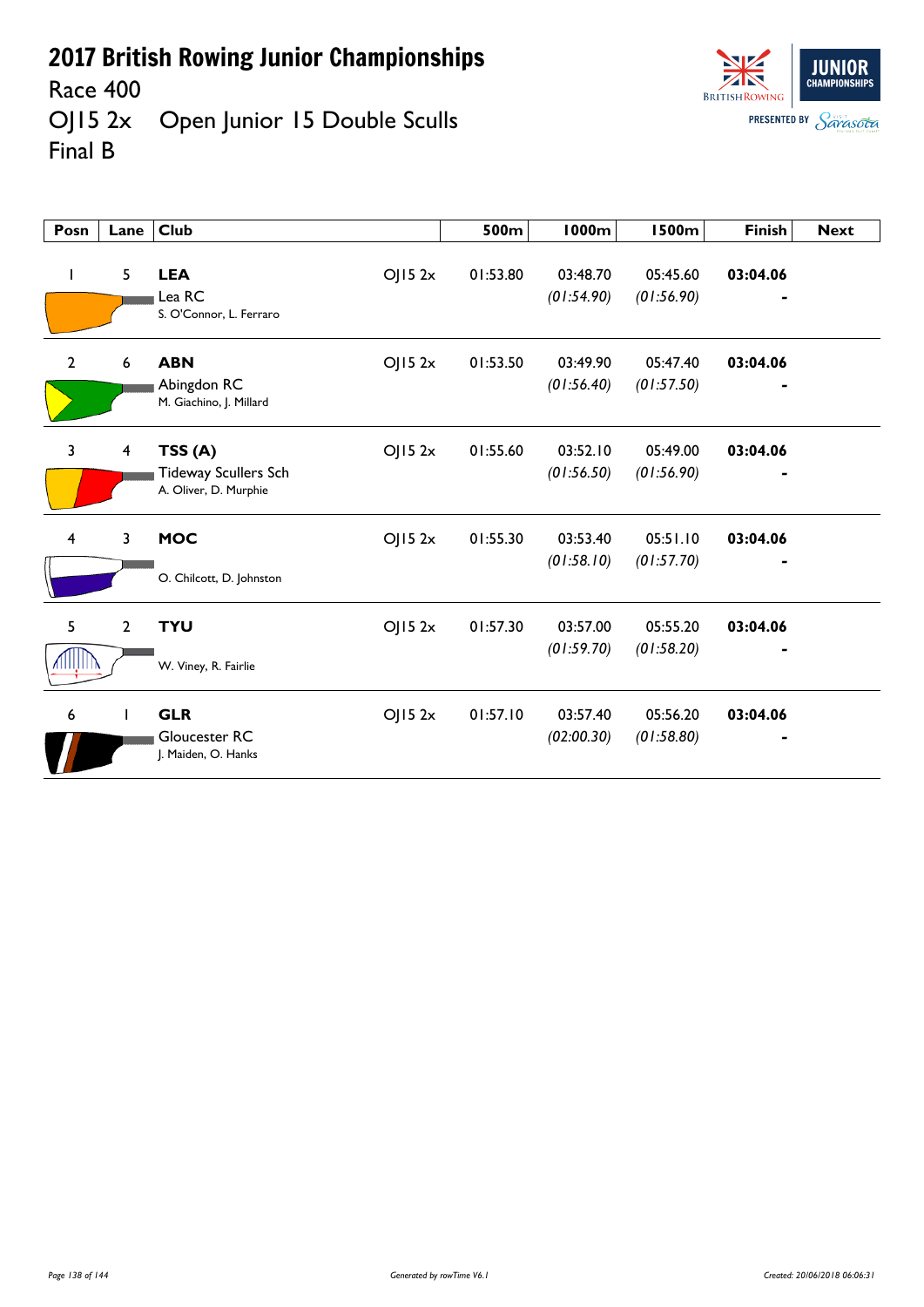Race 401

OJ15 2x Open Junior 15 Double Sculls Final A



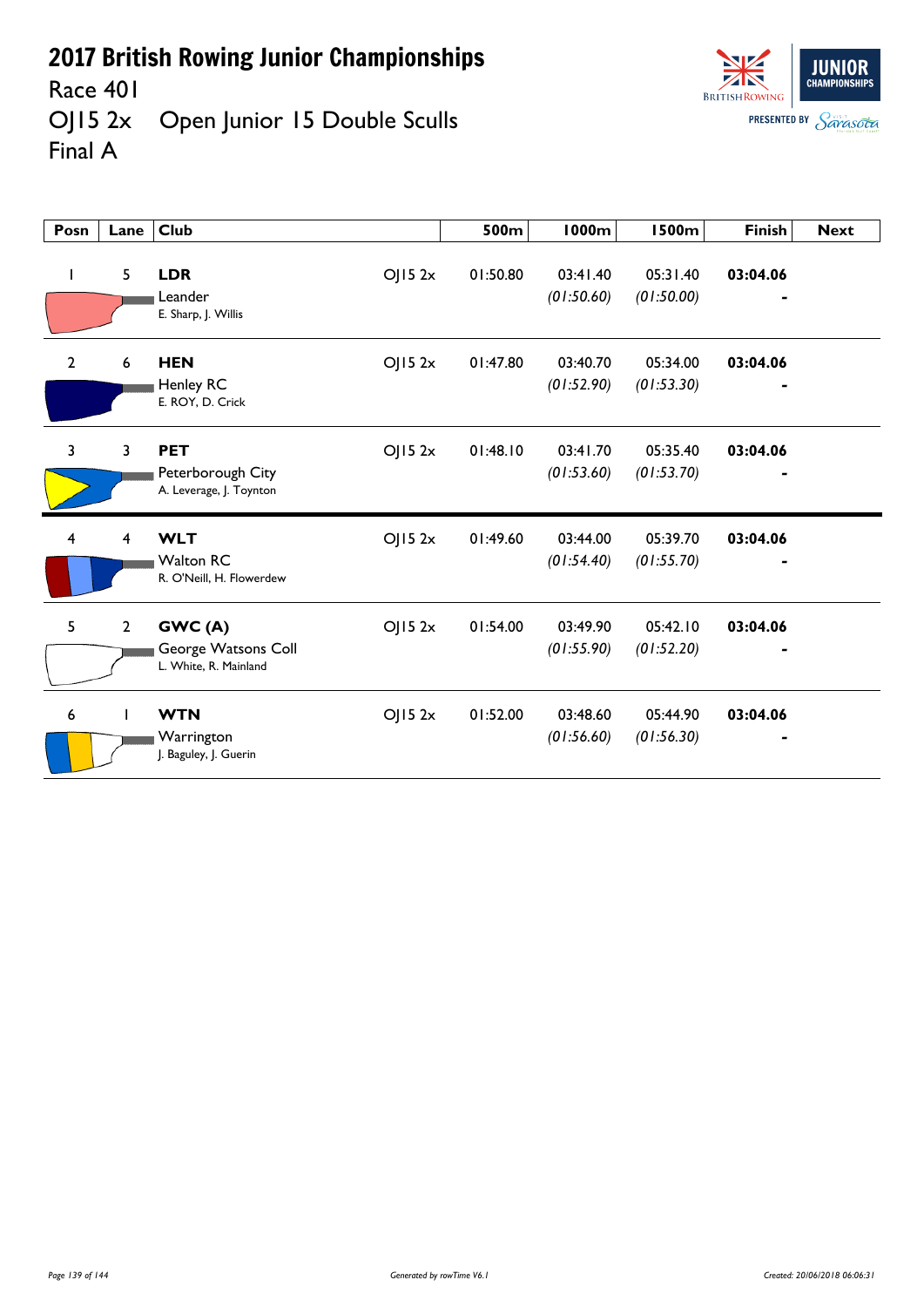

## Race 402<br>WJ16 2x Women Junior 16 Double Sculls Final B

| Posn           | Lane           | <b>Club</b>                                                  |              | 500m     | <b>1000m</b>                           | <b>1500m</b>           | <b>Finish</b> | <b>Next</b> |
|----------------|----------------|--------------------------------------------------------------|--------------|----------|----------------------------------------|------------------------|---------------|-------------|
| L              | 6              | <b>MAR</b><br>Marlow RC<br>O. McCrorie, M. Guida             | WJ16 2x      | 02:04.30 | 04:08.40<br>(02:04.10)                 | 06:22.30<br>(02:13.90) | 03:04.06      |             |
| $\mathbf{2}$   | 5              | <b>HECB</b><br>$\{x\}$<br>J. Gledson (HEX), G. Cohen (CBS)   | WJ16 2x      | 02:05.00 | 04:15.70<br>(02:10.70)                 | 06:32.50<br>(02:16.80) | 03:04.06      |             |
| 3              | $\mathbf{3}$   | <b>CAL</b><br>S. Peralta, A. Risso                           | $W$ J 16 2x  | 02:07.70 | 04:19.80<br>(02:12.10)                 | 06:38.50<br>(02:18.70) | 03:04.06      |             |
| $\overline{4}$ | $\overline{4}$ | <b>STA</b><br>Star Club<br>C. Upex, M. Wardley               | WJ16 2x      | 02:08.10 | 04:21.70<br>(02:13.60)                 | 06:40.60<br>(02:18.90) | 03:04.06      |             |
| 5              | $\mathbf{I}$   | <b>KSRO</b><br>$\{x\}$<br>C. Knapp (ROB), L. Whiteside (KSE) | WJ16 2x      | 02:12.40 | <b>DNA</b><br>$\overline{\phantom{a}}$ | 06:59.50<br>(06:59.50) | 03:04.06      |             |
| <b>DNS</b>     | $\overline{2}$ | <b>CAS</b><br>R. McClure, K. Maltby                          | $W$ JI6 $2x$ |          |                                        |                        |               |             |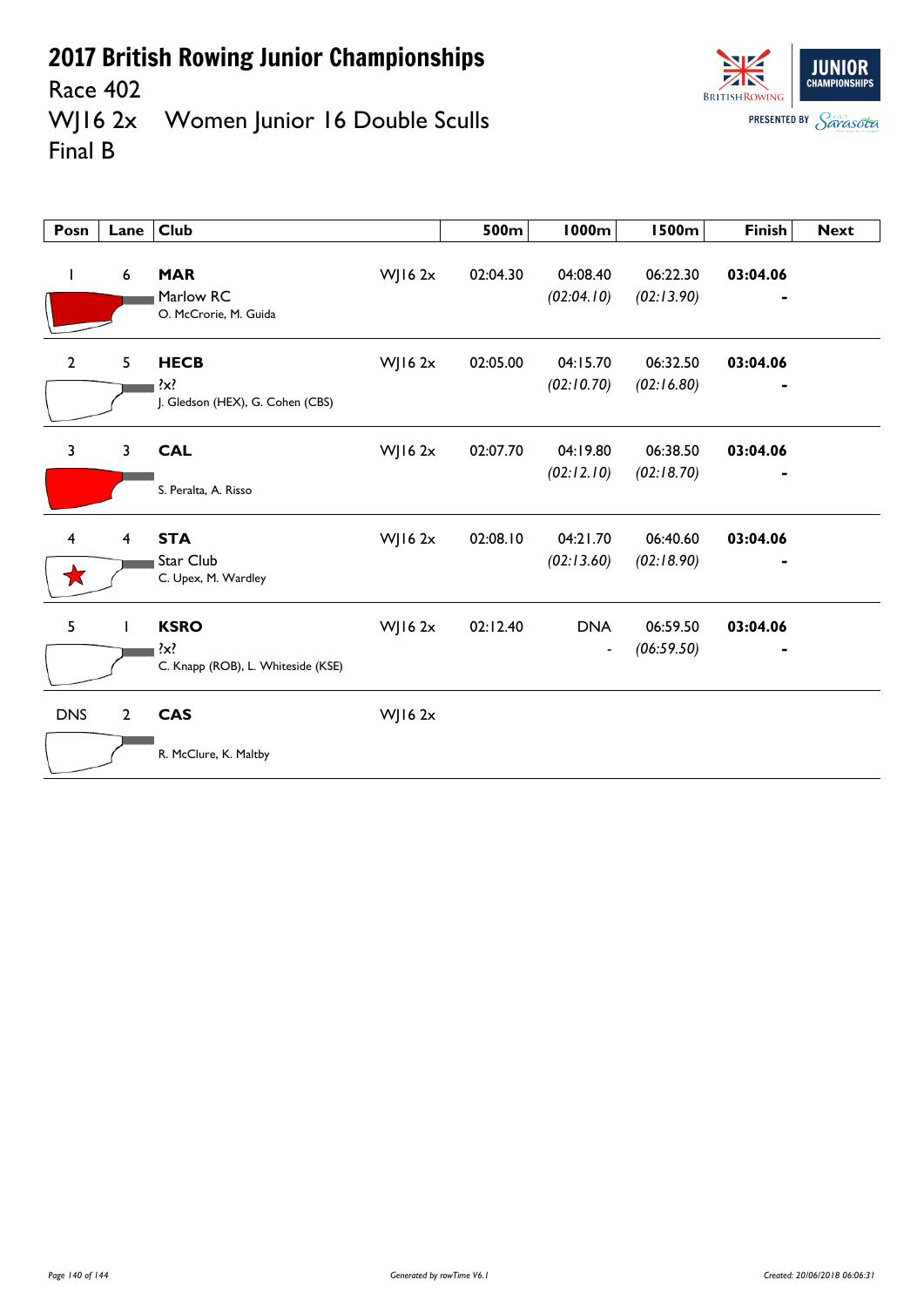



Race 403<br>WJ16 2x Women Junior 16 Double Sculls Final A

| Posn           | Lane           | <b>Club</b>                                                   |             | 500m     | <b>1000m</b>           | <b>1500m</b>           | <b>Finish</b> | <b>Next</b> |
|----------------|----------------|---------------------------------------------------------------|-------------|----------|------------------------|------------------------|---------------|-------------|
|                | 6              | <b>NOW</b><br>Northwich RC<br>S. Gillbanks, G. Shirley        | $W$ ] 16 2x | 01:54.40 | 03:59.50<br>(02:05.10) | 06:06.10<br>(02:06.60) | 03:04.06      |             |
| $\overline{2}$ | 5              | <b>SWP</b><br>Sir William Perkins's Sch<br>E. Keen, A. Taylor | WJ16 $2x$   | 01:56.60 | 04:04.10<br>(02:07.50) | 06:12.40<br>(02:08.30) | 03:04.06      |             |
| 3              | 4              | <b>INV</b>                                                    | $W$ J 16 2x | 01:58.50 | 04:07.20               | 06:18.00               | 03:04.06      |             |
|                |                | H. Gordon, S. Johnston                                        |             |          | (02:08.70)             | (02:10.80)             |               |             |
| 4              | 3              | <b>MHD</b><br>Maidenhead RC<br>B. Sinnott, I. Bird            | $W$ J 16 2x | 02:00.50 | 04:10.30<br>(02:09.80) | 06:22.20<br>(02:11.90) | 03:04.06      |             |
| 5              | $\overline{2}$ | <b>WTN</b><br>Warrington<br>E. Stanhope, L. Myers             | WJ16 $2x$   | 02:05.80 | 04:21.50<br>(02:15.70) | 06:33.50<br>(02:12.00) | 03:04.06      |             |
| 6              | ı              | <b>SCP</b><br>Strathclyde Park RC<br>C. Smith, O. McPherson   | $W$ J 16 2x | 02:11.10 | 04:29.30<br>(02:18.20) | 06:43.50<br>(02:14.20) | 03:04.06      |             |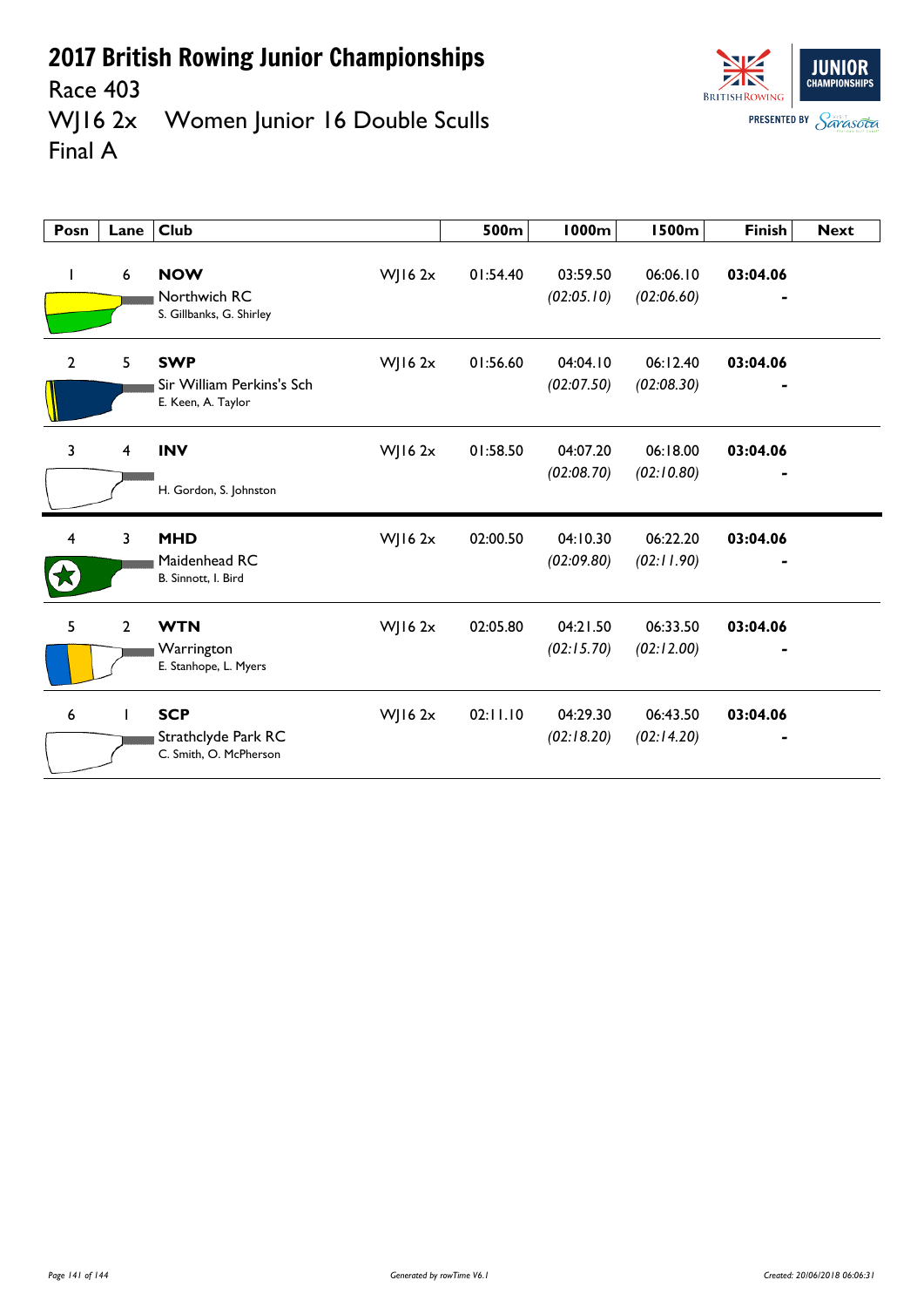Race 404<br>WJ18 2x Women Junior Double Sculls Final B

| Posn                    | Lane           | <b>Club</b>                                                                    | 500m     | 1000m                      | <b>1500m</b>           | <b>Finish</b> | <b>Next</b> |
|-------------------------|----------------|--------------------------------------------------------------------------------|----------|----------------------------|------------------------|---------------|-------------|
| ı                       | 3              | <b>TRC</b><br>WJ18 2x<br>Thames RC<br>G. Munyard, C. Knight                    | 02:04.90 | 04:10.80<br>(02:05.90)     | 06:19.60<br>(02:08.80) | 03:04.06      |             |
| $\mathbf{2}$            | 5              | WJ18 2x<br>TSS(A)<br><b>Tideway Scullers Sch</b><br>I. Lawrence, C. Wedderburn | 02:04.50 | 04:15.40<br>(02:10.90)     | 06:21.00<br>(02:05.60) | 03:04.06      |             |
| 3                       | 4              | <b>MTS</b><br>WJ18 2x<br>Merchant Taylors Sch<br>E. Murgatroyd, N. Almond      | 02:07.40 | 00:04.10<br>$\overline{a}$ | 06:27.50<br>(06:23.40) | 03:04.06      |             |
| $\overline{\mathbf{4}}$ | $\mathbf{I}$   | <b>GWSC</b><br>WJ18 2x<br>$\{x\}$<br>. (GWC), E. Grant (SCP)                   | 02:06.00 | 04:17.20<br>(02:11.20)     | 06:31.50<br>(02:14.30) | 03:04.06      |             |
| 5                       | $\overline{2}$ | <b>CAS</b><br>WJ18 2x<br>K. Bryce, N. McClure                                  | 02:02.40 | 04:24.60<br>(02:22.20)     | 06:41.80<br>(02:17.20) | 03:04.06      |             |
| <b>DNS</b>              | 6              | LLA(A)<br>WJ18 2x<br>Llandaff RC<br>R. Morgan, H. Palmer                       |          |                            |                        |               |             |

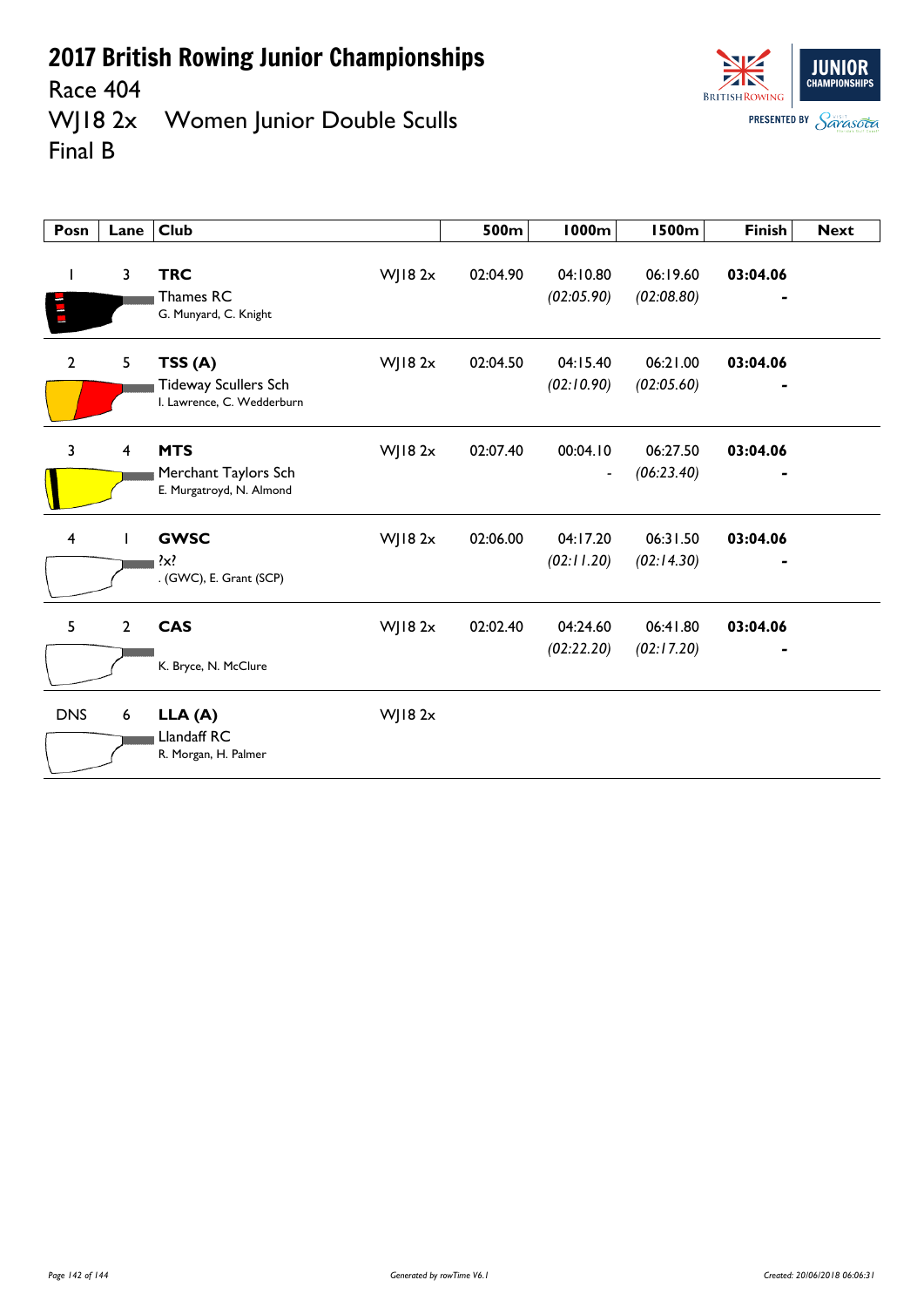Race 405

WJ18 2x Women Junior Double Sculls Final A

| Posn                    | Lane           | Club                                                                      | 500m     | 1000m                  | 1500m                  | <b>Finish</b> | <b>Next</b> |
|-------------------------|----------------|---------------------------------------------------------------------------|----------|------------------------|------------------------|---------------|-------------|
| I                       | 6              | <b>IEL</b><br>WJ18 2x<br>Isle of Ely RC<br>R. Welch, M. Johnson           | 01:49.20 | 03:49.50<br>(02:00.30) | 05:51.90<br>(02:02.40) | 03:04.06      |             |
| $\mathbf{2}$            | 3              | WJ18 2x<br>MAR(B)<br>Marlow RC<br>G. Dean, A. Matthews                    | 01:54.90 | 03:58.70<br>(02:03.80) | 06:04.20<br>(02:05.50) | 03:04.06      |             |
| 3                       | 4              | <b>CLS</b><br>WJ18 2x<br>B. Forster, E. Larsen                            | 01:57.00 | 04:01.70<br>(02:04.70) | 06:07.10<br>(02:05.40) | 03:04.06      |             |
| $\overline{\mathbf{4}}$ | 5              | <b>SPG</b><br>WJ18 2x<br>St Pauls Girls Sch BC<br>H. Kirkpatrick, L. Valt | 01:57.70 | 04:02.00<br>(02:04.30) | 06:06.80<br>(02:04.80) | 03:04.06      |             |
| 5                       | $\overline{2}$ | <b>NRC</b><br>WJ18 2x<br>Nottingham RC<br>I. Barlow, J. Draycott          | 01:58.70 | 04:08.70<br>(02:10.00) | 06:19.00<br>(02:10.30) | 03:04.06      |             |
| $\boldsymbol{6}$        |                | <b>COX</b><br>WJ18 2x<br>City of Oxford<br>R. Coleman, G. Cherry          | 02:01.60 | 04:14.50<br>(02:12.90) | 06:27.40<br>(02:12.90) | 03:04.06      |             |